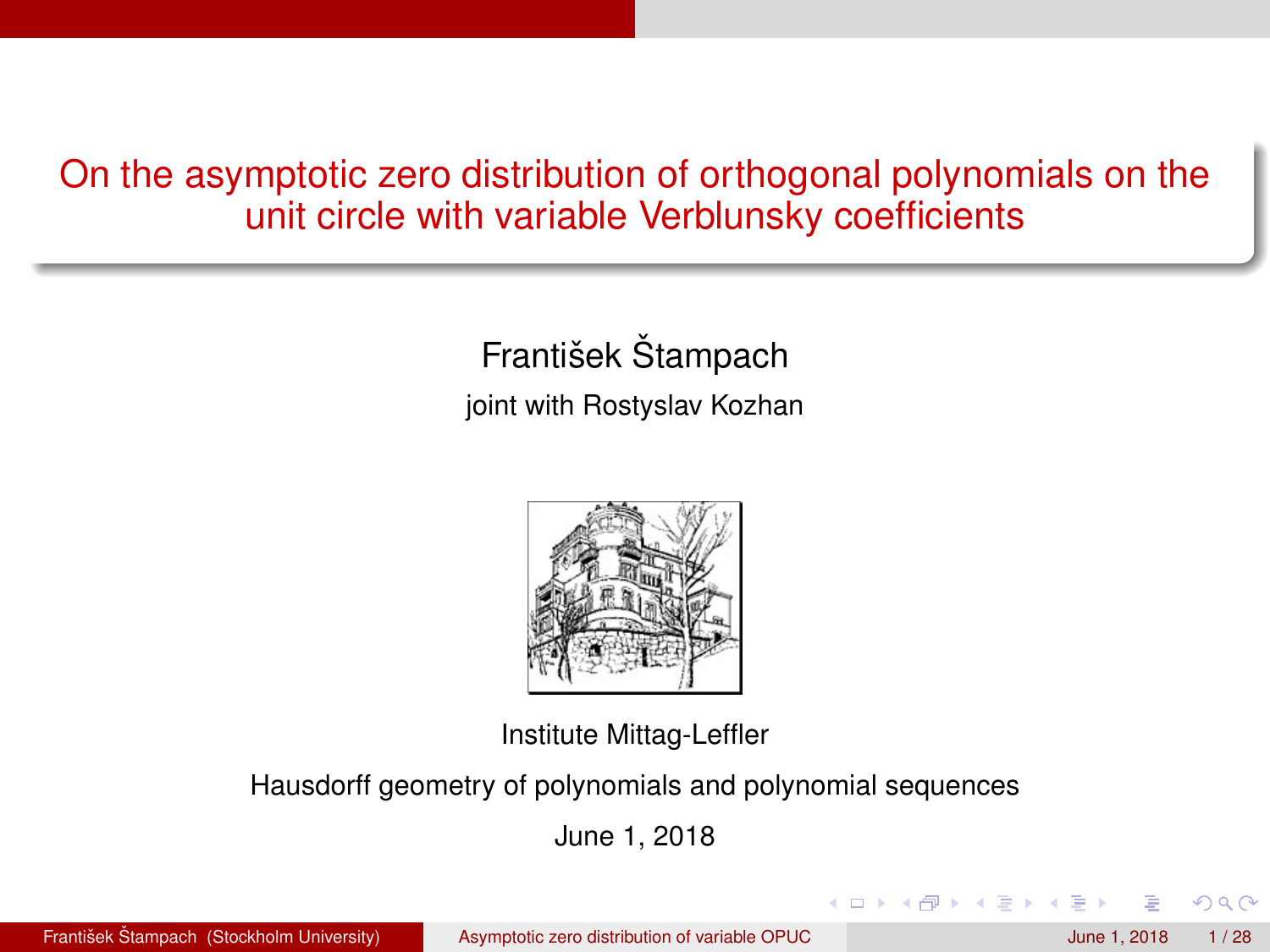#### <span id="page-1-0"></span>**Contents**



#### <sup>2</sup> [\(P\)OPUC](#page-26-0)

<sup>3</sup> [POPUC with variable Verblunsky coefficients](#page-42-0)

<sup>4</sup> [OPUC with variable Verblunsky coefficients](#page-78-0)

 $2Q$ 

**K ロ ⊁ K 倒 ≯ K ミ ⊁ K ミ ⊁**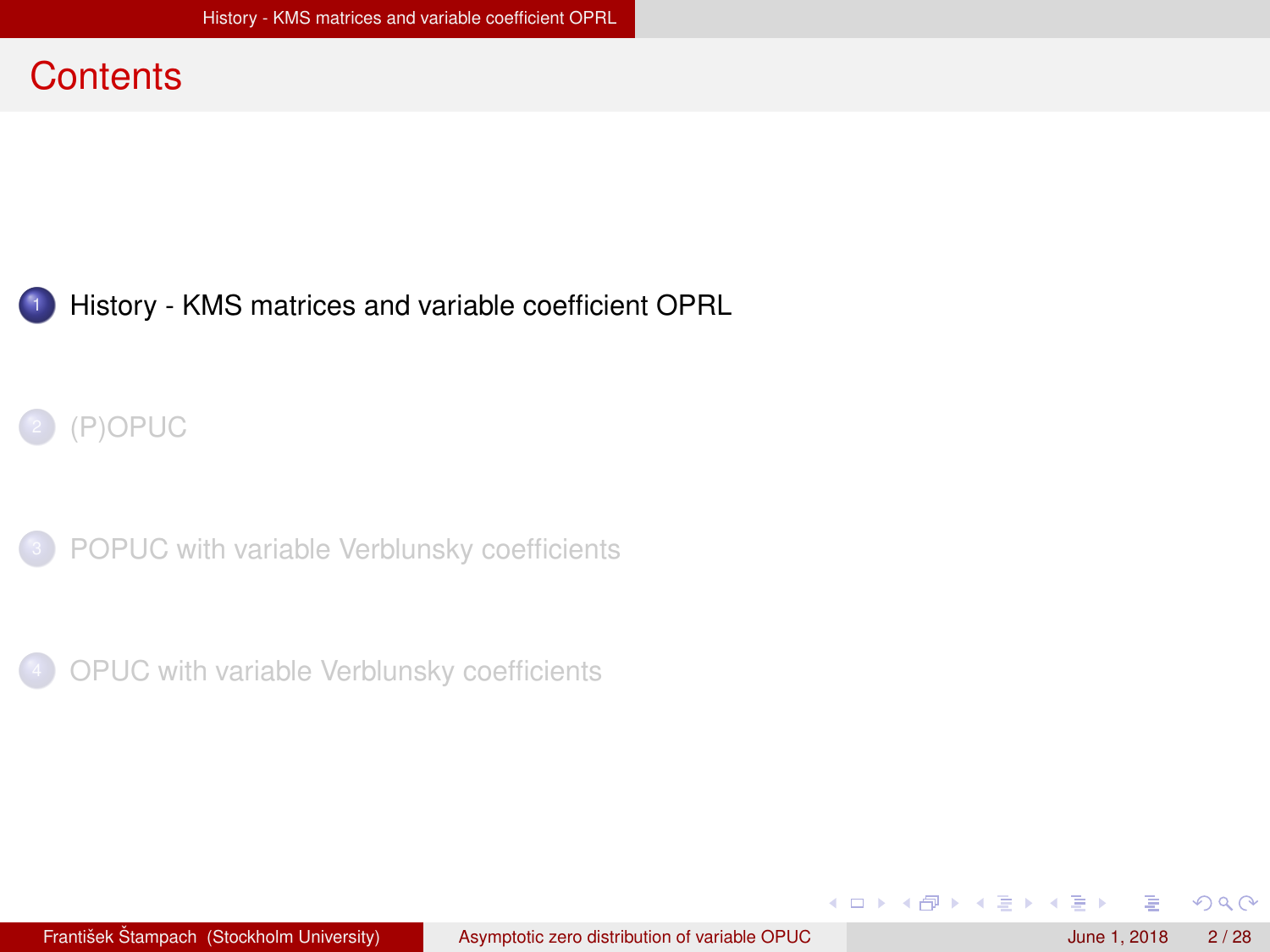# <span id="page-2-0"></span>**Notation**

• For  $t > 0$  and a doubly indexed sequence  $X_{n,N}$  and  $t > 0$  we write

$$
\lim_{n/N \to t} X_{n,N} = X
$$

 $299$ 

メロトメ 伊 トメ ミトメ ミト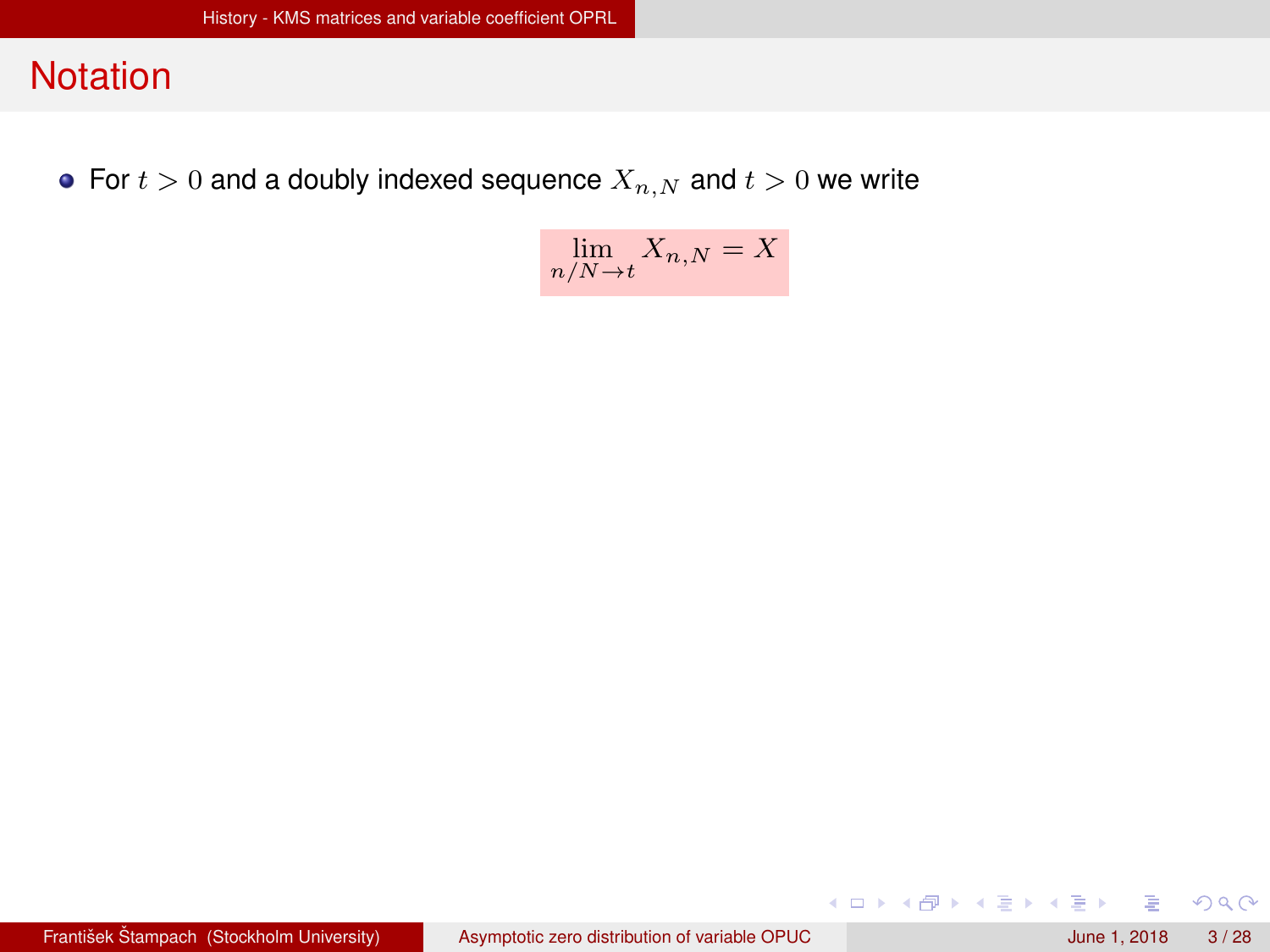# <span id="page-3-0"></span>**Notation**

• For  $t > 0$  and a doubly indexed sequence  $X_{n,N}$  and  $t > 0$  we write

$$
\lim_{n/N \to t} X_{n,N} = X
$$

which means that

$$
\lim_{j \to \infty} X_{n_j, N_j} = X,
$$

for any  ${n_j}_{j \in \mathbb{N}} \subset \mathbb{N}$  and  ${N_j}_{j \in \mathbb{N}} \subset \mathbb{N}$  such that

$$
n_j, N_j \to \infty \quad \text{ and } \quad n_j/N_j \to t, \quad \text{ as } j \to \infty.
$$

 $2Q$ 

メロトメ 伊 トメ ミトメ ミト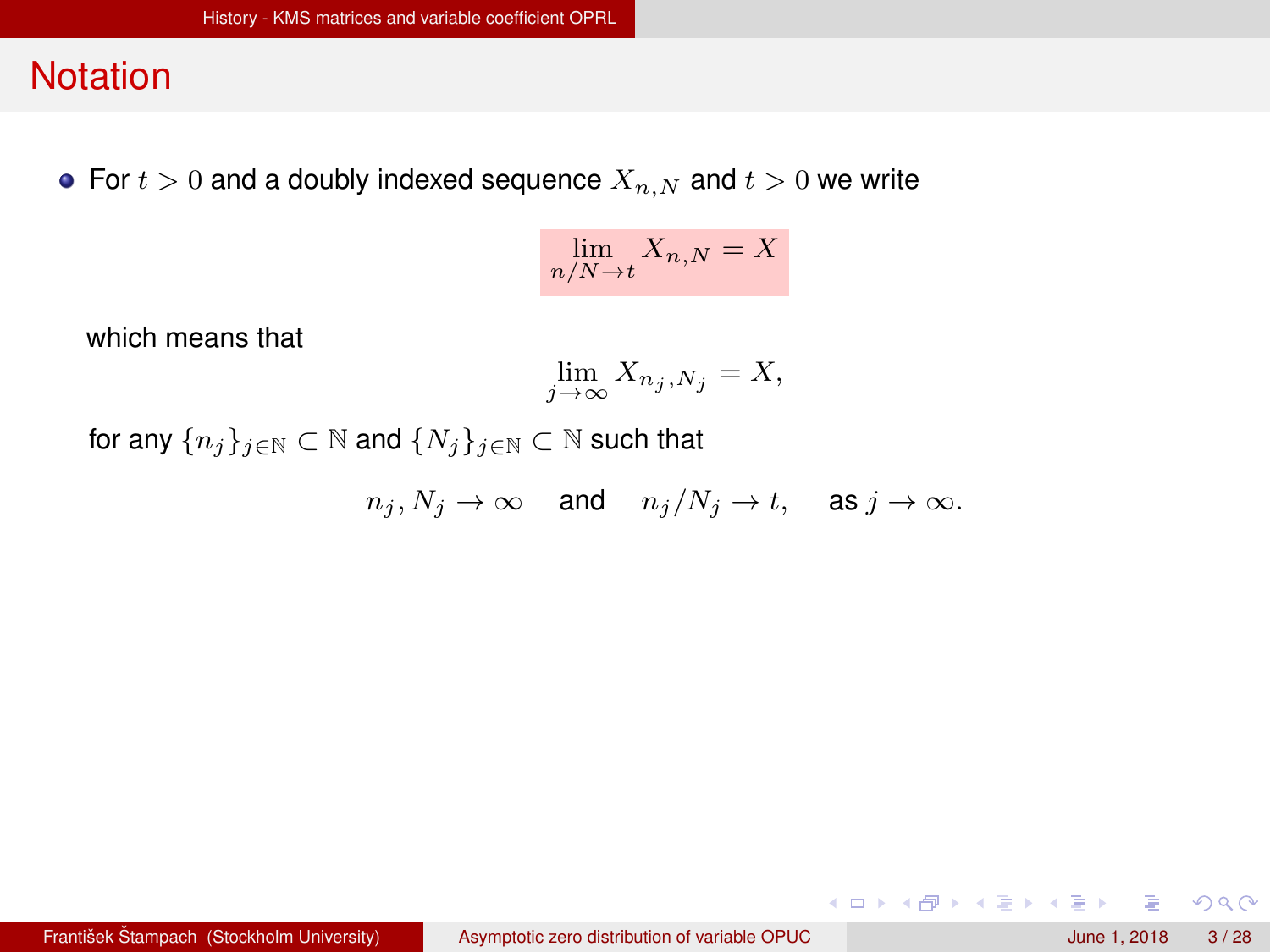# <span id="page-4-0"></span>**Notation**

• For  $t > 0$  and a doubly indexed sequence  $X_{n,N}$  and  $t > 0$  we write

$$
\lim_{n/N \to t} X_{n,N} = X
$$

which means that

$$
\lim_{j \to \infty} X_{n_j, N_j} = X,
$$

for any  ${n_j}_{j\in\mathbb{N}}\subset\mathbb{N}$  and  ${N_j}_{j\in\mathbb{N}}\subset\mathbb{N}$  such that

$$
n_j, N_j \to \infty \quad \text{ and } \quad n_j/N_j \to t, \quad \text{ as } j \to \infty.
$$

K ロ ▶ K 御 ▶ K 唐 ▶ K 唐 ▶ ...

G.  $2Q$ 

(The meaning of the used topology will be always clear from the context.)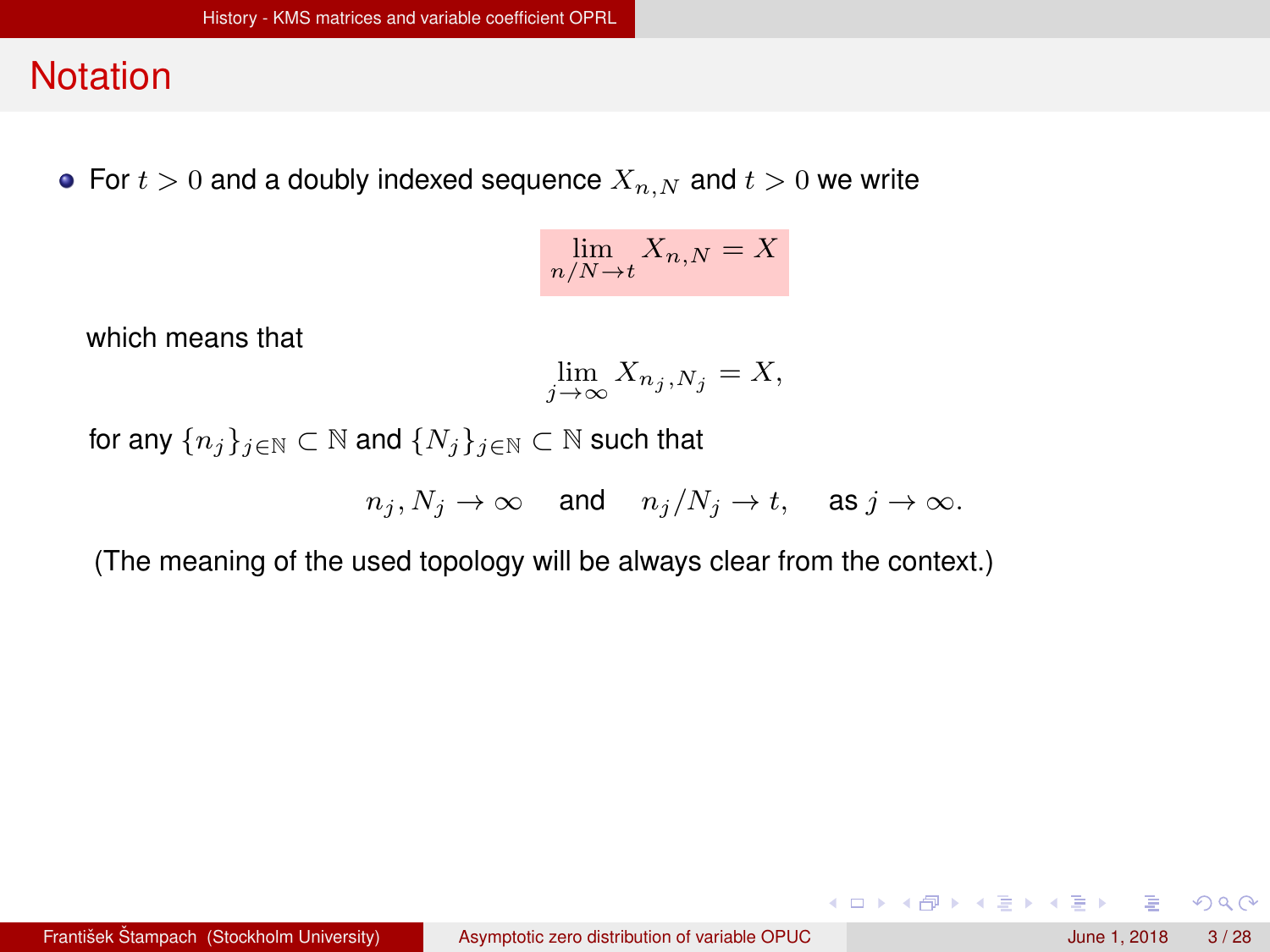<span id="page-5-0"></span>Kuijlaars & Van Assche, JAT99.

 $299$ 

メロトメ 伊 トメ ミトメ ミト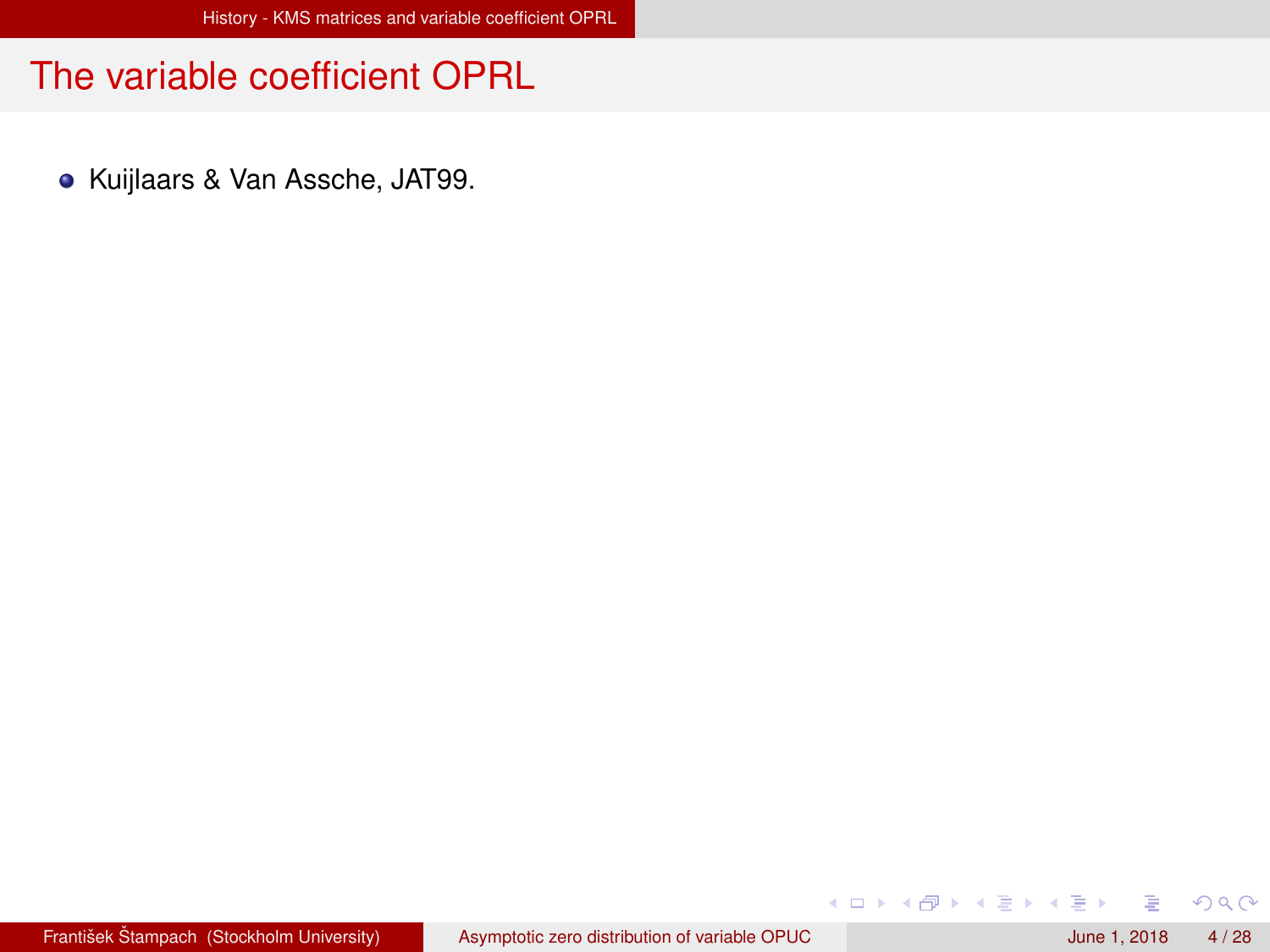- <span id="page-6-0"></span>Kuijlaars & Van Assche, JAT99.
- Fix  $t > 0$ . Let for all  $N \in \mathbb{N}$ , sequences

$$
\{a_{n,N}\}_{n=0}^\infty\subset (0,\infty)\quad\text{ and }\quad \{b_{n,N}\}_{n=0}^\infty\subset\mathbb{R}
$$

are given.

 $299$ 

**K ロ ⊁ K 倒 ≯ K ミ ⊁ K ミ ⊁**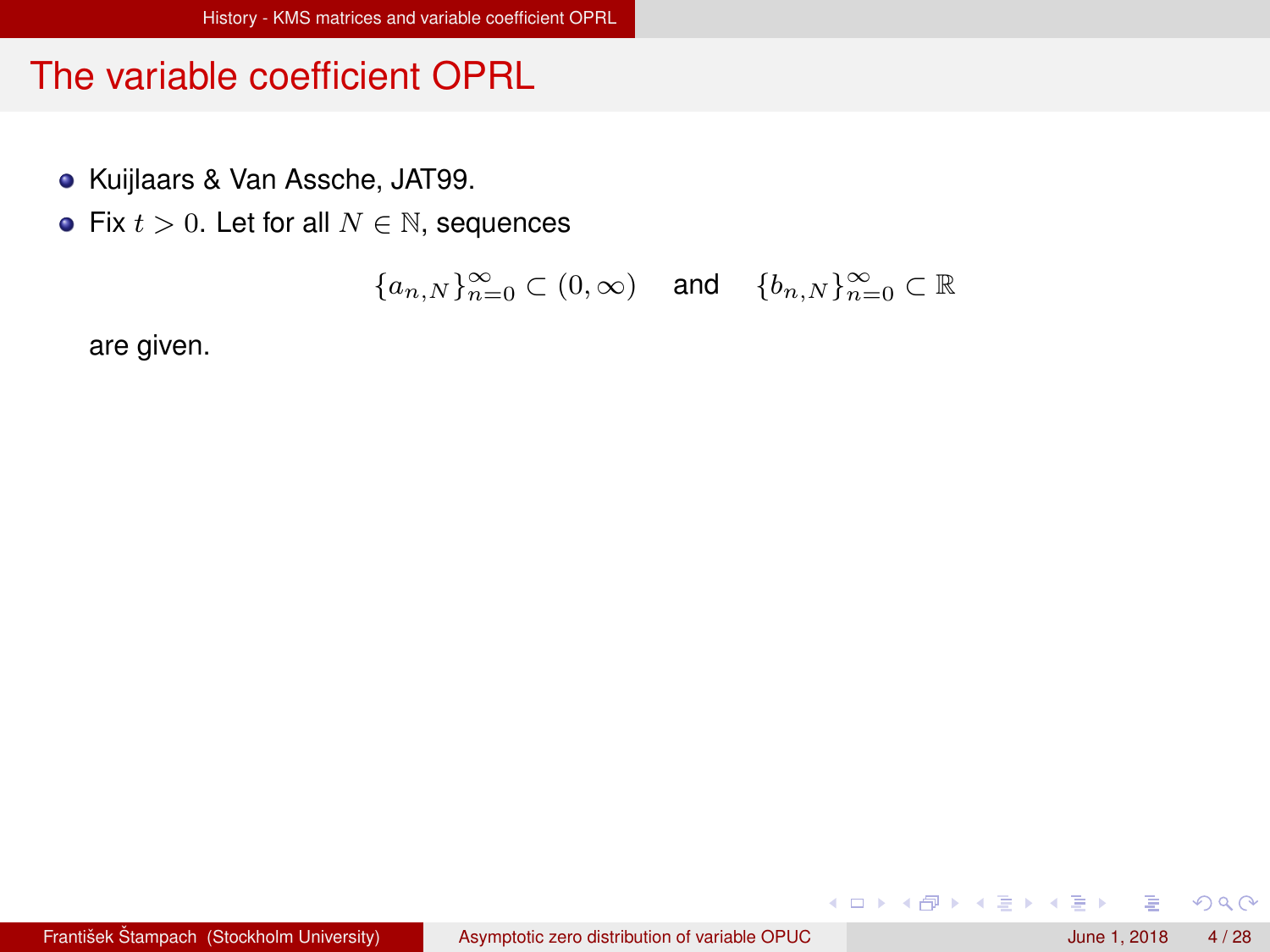- <span id="page-7-0"></span>Kuijlaars & Van Assche, JAT99.
- Fix  $t > 0$ . Let for all  $N \in \mathbb{N}$ , sequences

$$
\{a_{n,N}\}_{n=0}^\infty\subset (0,\infty)\quad\text{ and }\quad \{b_{n,N}\}_{n=0}^\infty\subset\mathbb{R}
$$

are given. Suppose further that there exist functions  $a, b \in C((0, t])$  such that

$$
\lim_{n/N\to s} a_{n,N}=a(s)\quad \text{ and }\quad \lim_{n/N\to s} b_{n,N}=b(s),
$$

for all  $s \in (0, t]$ .

 $2Q$ 

イロメ イ母メ イヨメ イヨメ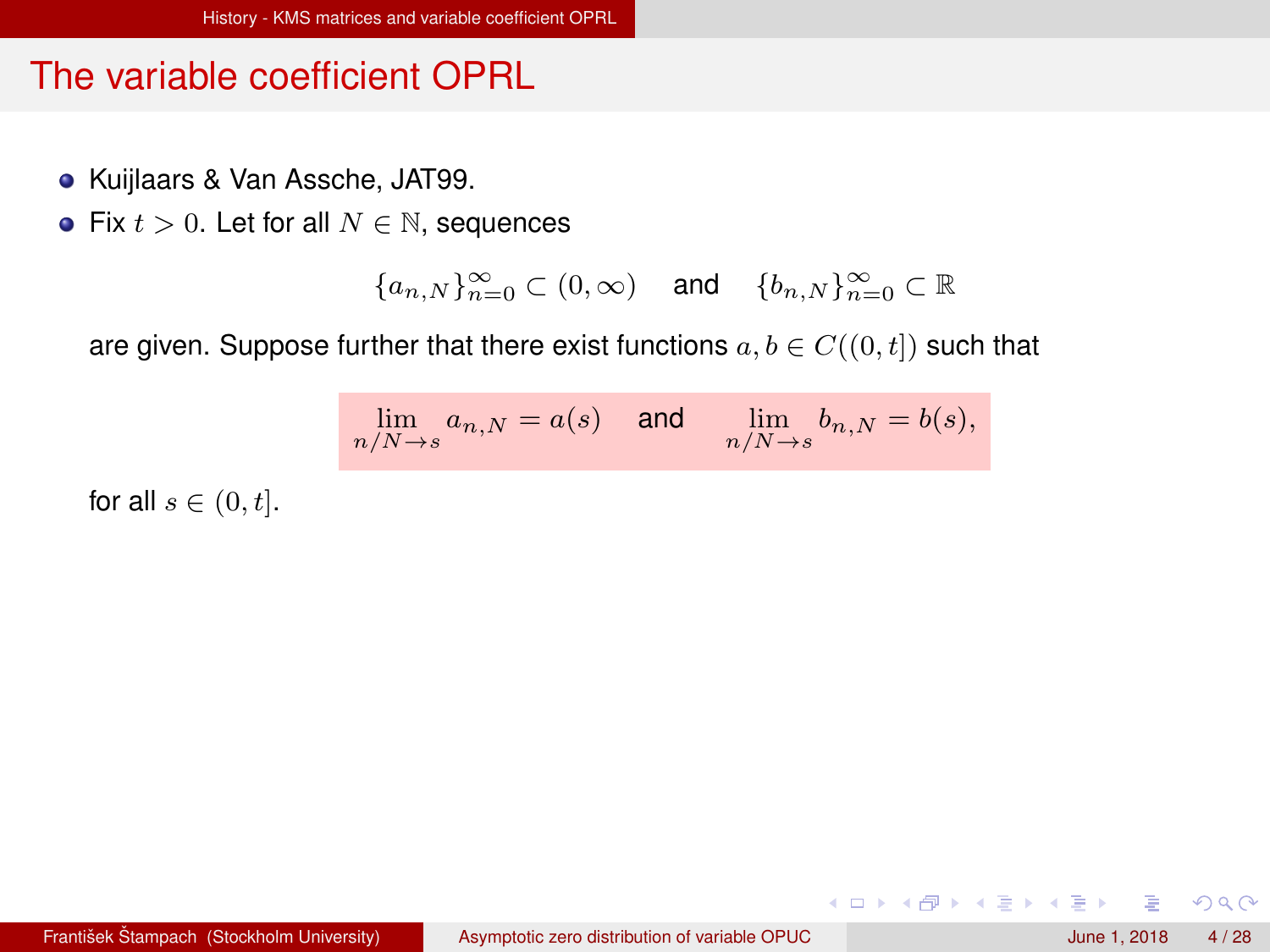- <span id="page-8-0"></span>Kuijlaars & Van Assche, JAT99.
- Fix  $t > 0$ . Let for all  $N \in \mathbb{N}$ , sequences

$$
\{a_{n,N}\}_{n=0}^\infty\subset (0,\infty)\quad\text{ and }\quad \{b_{n,N}\}_{n=0}^\infty\subset\mathbb{R}
$$

are given. Suppose further that there exist functions  $a, b \in C((0, t])$  such that

$$
\lim_{n/N \to s} a_{n,N} = a(s) \quad \text{ and } \quad \lim_{n/N \to s} b_{n,N} = b(s),
$$

for all  $s \in (0, t]$ .

As a particular case, one can take

$$
a_{n,N}:=a\left(\frac{n+1}{N}t\right)\quad\text{ and }\quad b_{n,N}:=b\left(\frac{n+1}{N}t\right).
$$

イロメ イ母メ イヨメ イヨメ

 $2Q$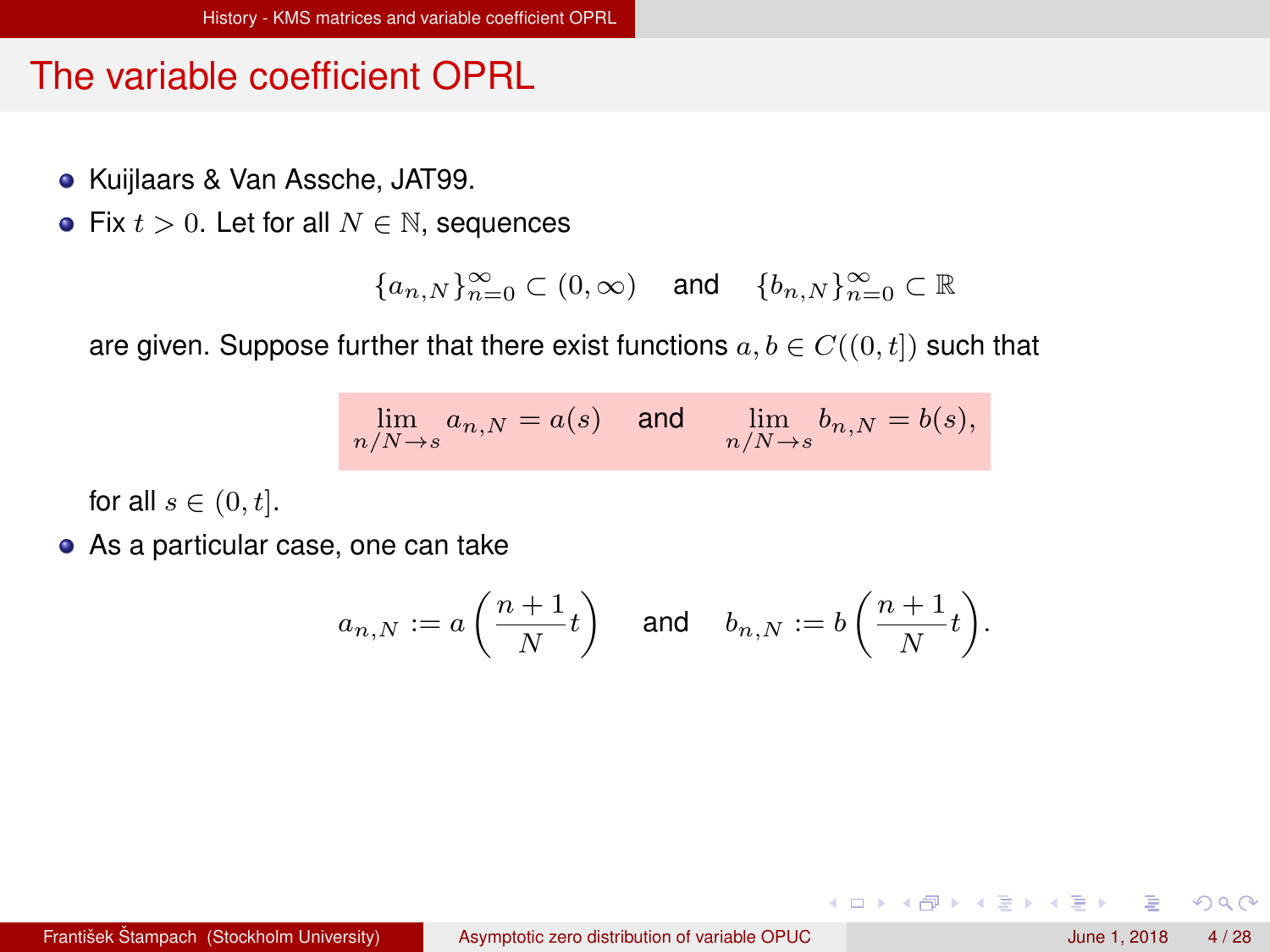- <span id="page-9-0"></span>Kuijlaars & Van Assche, JAT99.
- Fix  $t > 0$ . Let for all  $N \in \mathbb{N}$ , sequences

$$
\{a_{n,N}\}_{n=0}^\infty\subset (0,\infty)\quad\text{ and }\quad \{b_{n,N}\}_{n=0}^\infty\subset\mathbb{R}
$$

are given. Suppose further that there exist functions  $a, b \in C((0, t])$  such that

$$
\lim_{n/N\to s} a_{n,N}=a(s)\quad \text{ and }\quad \lim_{n/N\to s} b_{n,N}=b(s),
$$

for all  $s \in (0, t]$ .

As a particular case, one can take

$$
a_{n,N}:=a\left(\frac{n+1}{N}t\right)\quad\text{ and }\quad b_{n,N}:=b\left(\frac{n+1}{N}t\right).
$$

• Consider a family of OPRL  $p_{n,N}$  determined by the recurrence

$$
p_{n+1,N}(x) = (x - b_{n,N}) p_{n,N}(x) - a_{n-1,N}^2 p_{n-1,N}(x)
$$

with initial conditions  $p_{-1,N}(x) = 0$  and  $p_{0,N}(x) = 1$ .

 $QQQ$ 

イロト イ母 トイラ トイラ トー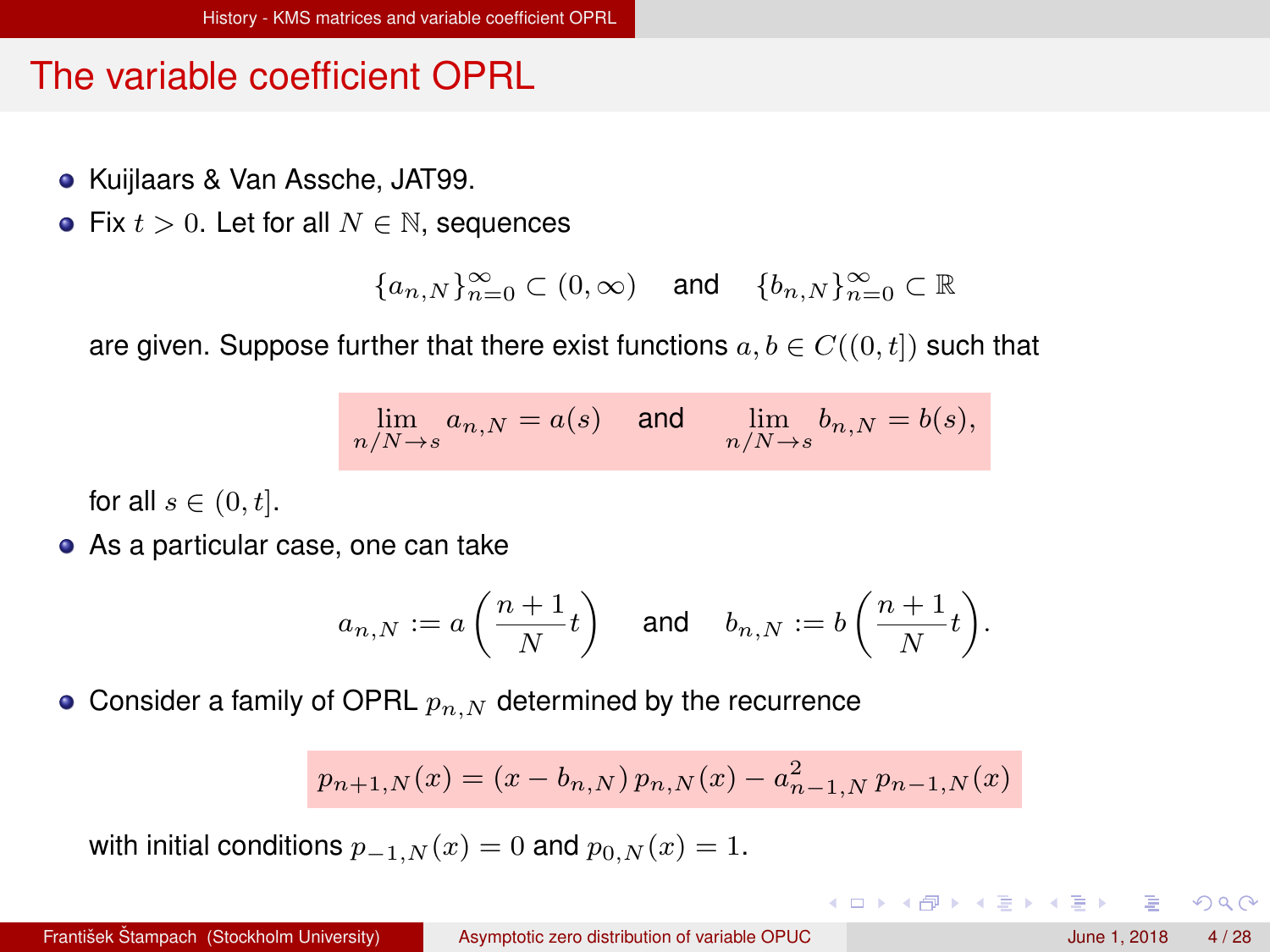<span id="page-10-0"></span>• Denote

$$
\nu_{n,N} := \frac{1}{n} \sum_{k=1}^n \delta_{x_k},
$$

where  $x_k = x_{k,n,N}$  are roots of  $p_{n,N}$ .

 $2Q$ 

イロト イ部 トイヨ トイヨ トー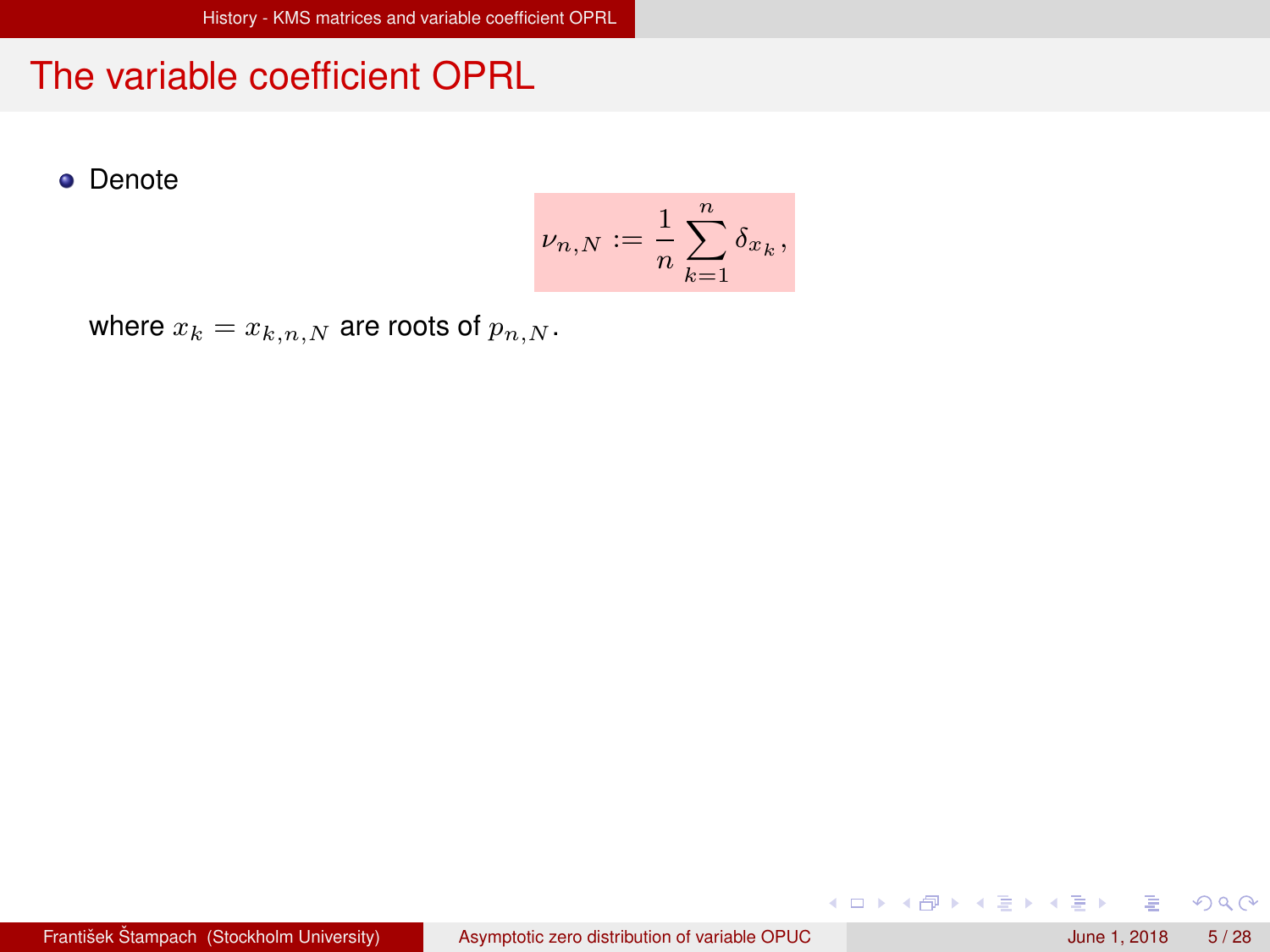<span id="page-11-0"></span>**a** Denote

$$
\nu_{n,N}:=\frac{1}{n}\sum_{k=1}^n \delta_{x_k},
$$

where  $x_k = x_{k,n,N}$  are roots of  $p_{n,N}$ .

• Question: What is the asymptotic distribution of roots of  $p_{n,N}$  if  $n/N \to t$ ?

 $2Q$ 

メロトメ 伊 トメ ミトメ ミト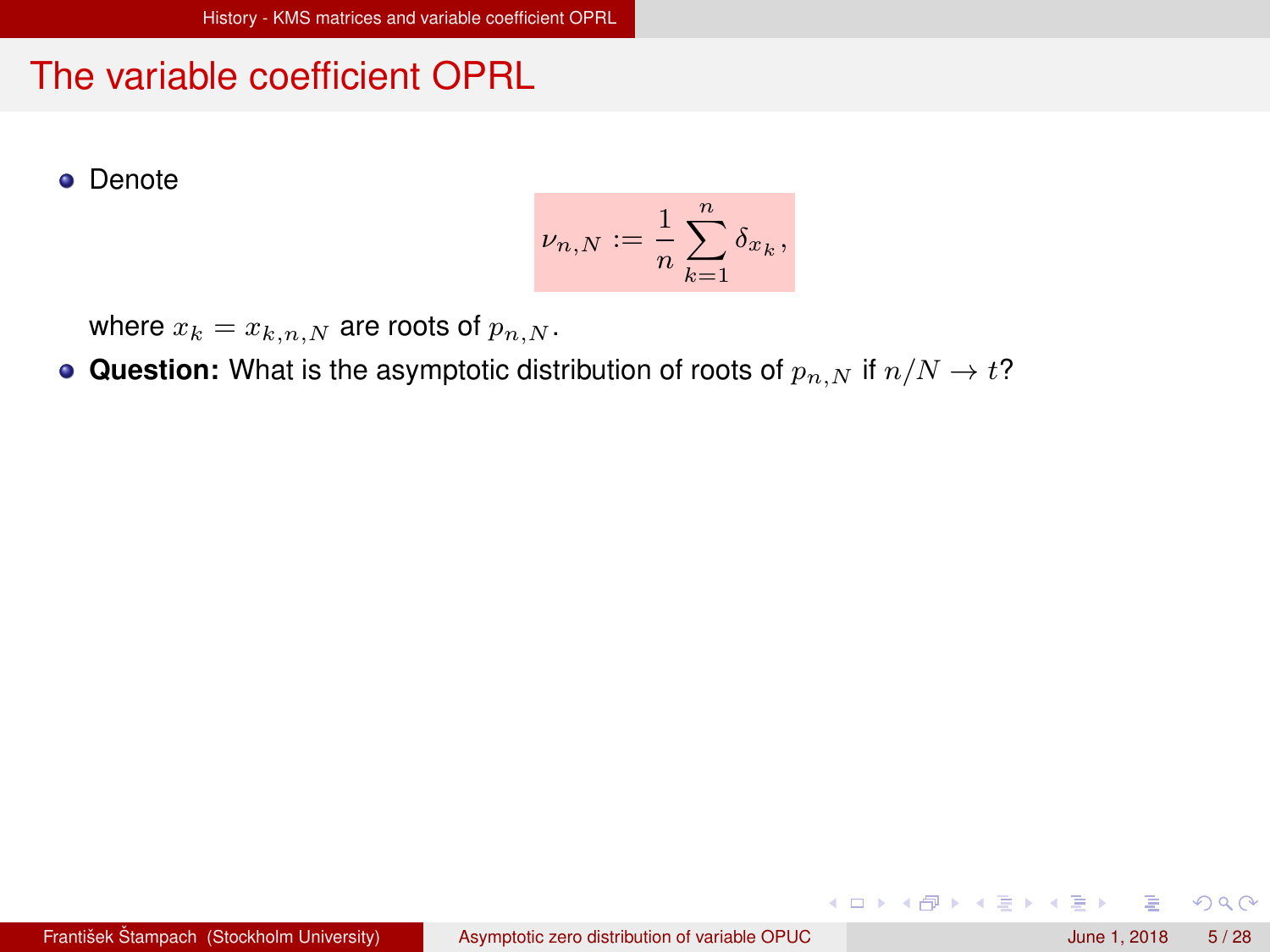<span id="page-12-0"></span>**o** Denote

$$
\nu_{n,N} := \frac{1}{n} \sum_{k=1}^n \delta_{x_k},
$$

where  $x_k = x_{k,n,N}$  are roots of  $p_{n,N}$ .

• Question: What is the asymptotic distribution of roots of  $p_{n,N}$  if  $n/N \to t$ ?

#### Theorem (Kuijlaars & Van Assche)

One has

$$
\lim_{n/N\to t}\nu_{n,N}=\frac{1}{t}\int_0^t\omega_{[b(s)-2a(s),b(s)+2a(s)]}{\rm d} s,
$$

where

$$
\frac{\mathrm{d}\omega_{[\alpha,\beta]}}{\mathrm{d}x}(x)=\frac{1}{\pi\sqrt{(x-\alpha)(\beta-x)}},\ \ \text{for}\ \alpha
$$

and  $\omega_{\alpha,\beta} = \delta_{\alpha}$ , if  $\alpha = \beta$ .

 $\Omega$ 

イロン イ団ン イヨン イヨン 一番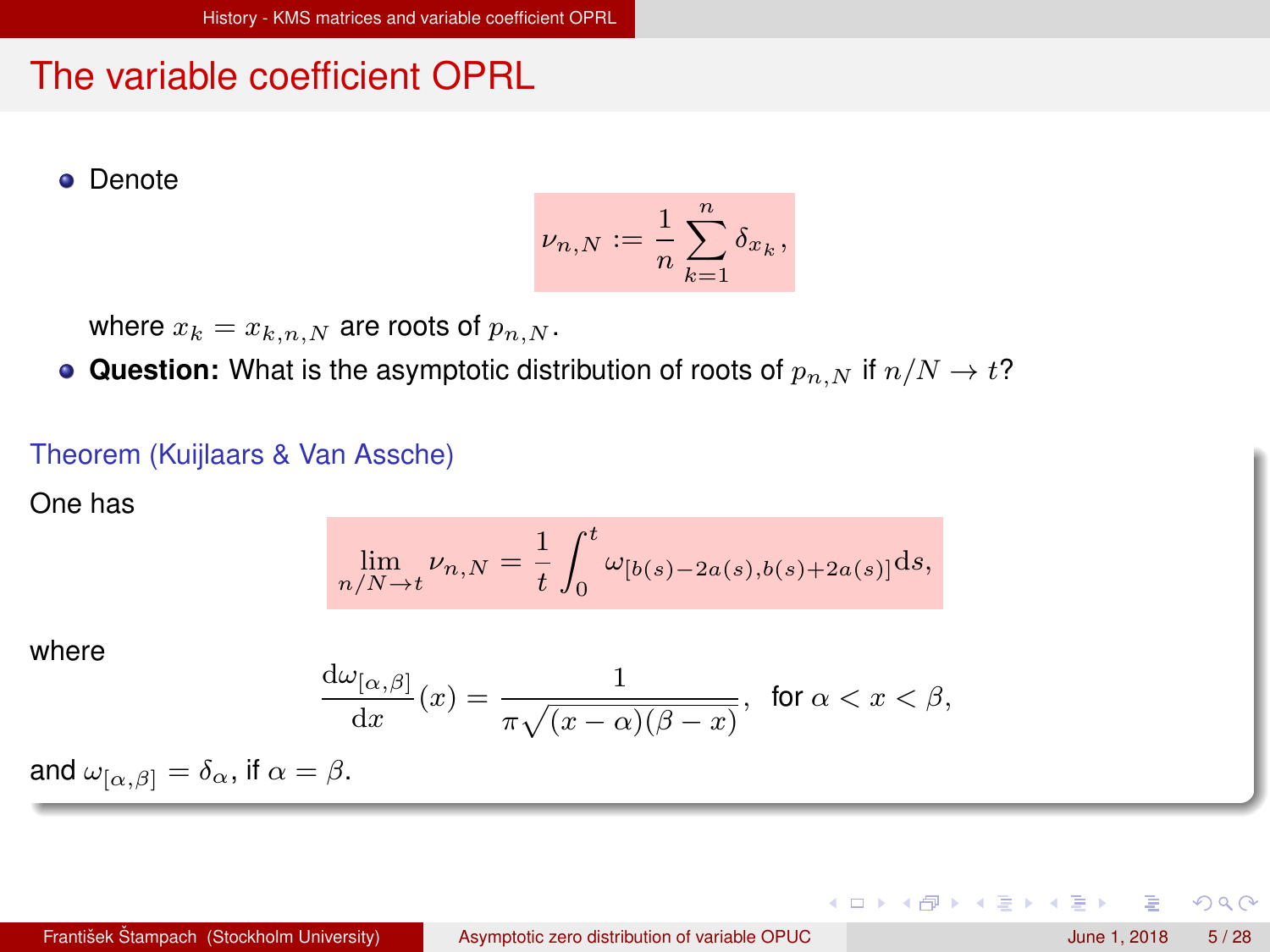<span id="page-13-0"></span>**o** Denote

$$
\nu_{n,N} := \frac{1}{n} \sum_{k=1}^n \delta_{x_k},
$$

where  $x_k = x_{k,n,N}$  are roots of  $p_{n,N}$ .

• Question: What is the asymptotic distribution of roots of  $p_{n,N}$  if  $n/N \to t$ ?

#### Theorem (Kuijlaars & Van Assche)

One has

$$
\lim_{n/N\to t}\nu_{n,N}=\frac{1}{t}\int_0^t\omega_{[b(s)-2a(s),b(s)+2a(s)]}{\rm d} s,
$$

where

$$
\frac{\mathrm{d}\omega_{[\alpha,\beta]}}{\mathrm{d}x}(x)=\frac{1}{\pi\sqrt{(x-\alpha)(\beta-x)}},\ \text{ for }\alpha
$$

and  $\omega_{\alpha,\beta} = \delta_{\alpha}$ , if  $\alpha = \beta$ .

**Remark:** The measure  $\omega_{[\alpha,\beta]}$  is the equilibrium measure of  $[\alpha,\beta]$  (log. pot. theory).

K ロ X x 何 X x ミ X x ミ x ミ → の Q Q Q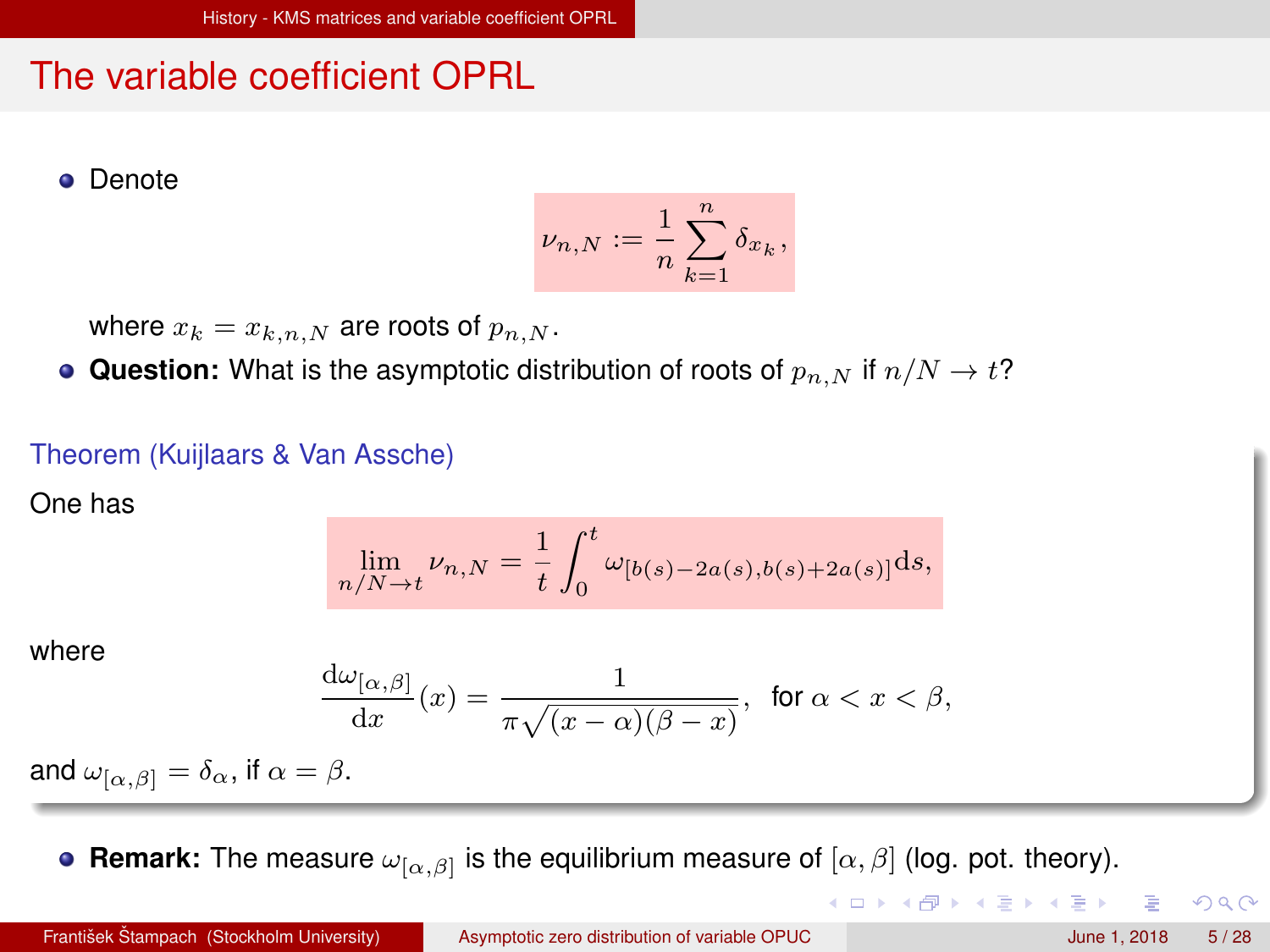<span id="page-14-0"></span>Equivalently, the theorem gives the asymptotic eigenvalue distribution of Jacobi matrices

$$
J_{n,N} = \begin{pmatrix} b_{0,N} & a_{0,N} & a_{1,N} & & \\ a_{0,N} & b_{1,N} & a_{1,N} & & \\ & a_{1,N} & b_{2,N} & a_{2,N} & & \\ & & \ddots & \ddots & \ddots & \\ & & & a_{n-3,N} & b_{n-2,N} & a_{n-2,N} \\ & & & & a_{n-2,N} & b_{n-1,N} \end{pmatrix},
$$

as  $n/N \rightarrow t$ .

 $2990$ 

メロメメ 倒 メメ ミメメ ミメー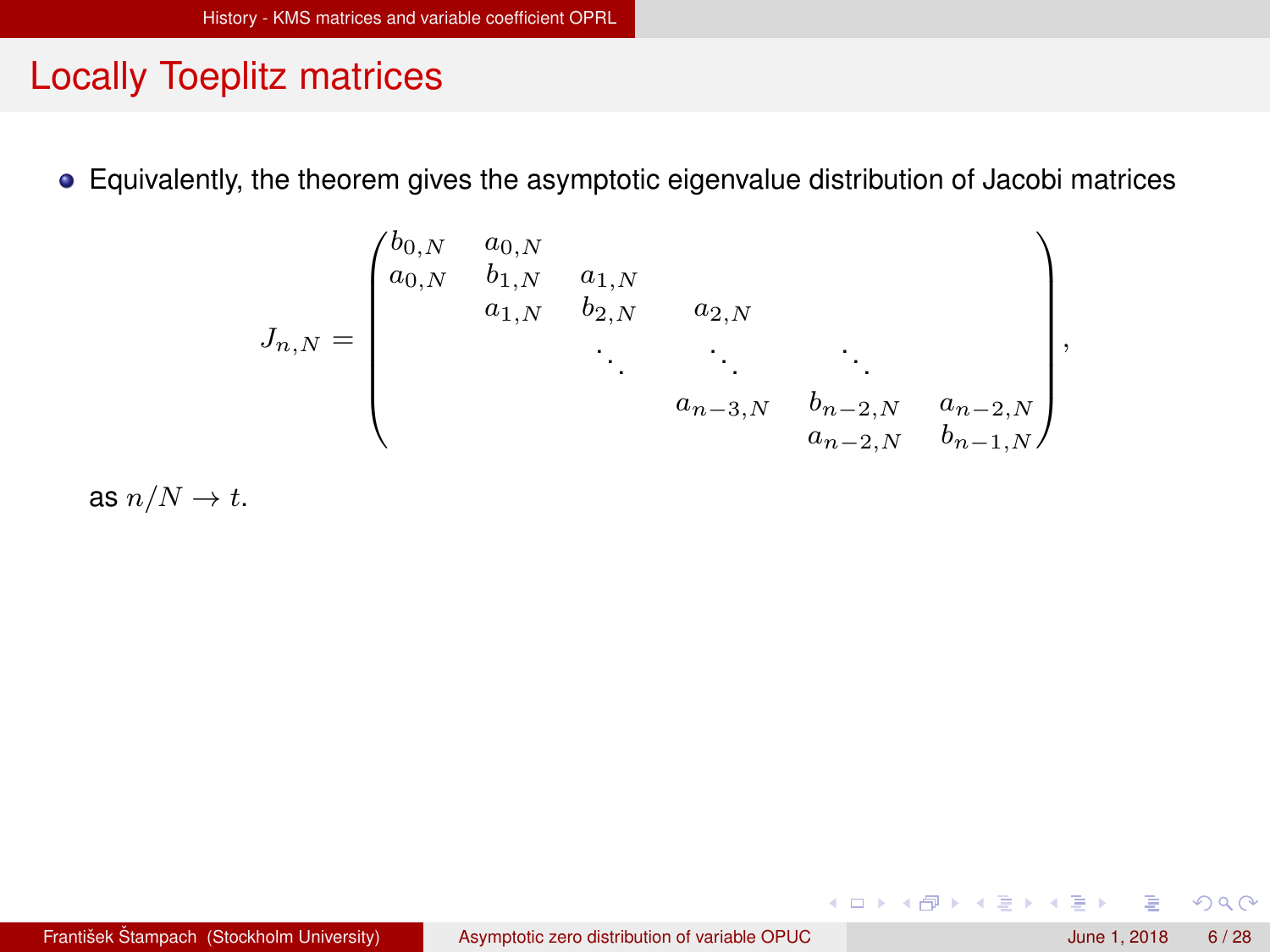<span id="page-15-0"></span>Equivalently, the theorem gives the asymptotic eigenvalue distribution of Jacobi matrices

$$
J_{n,N} = \begin{pmatrix} b_{0,N} & a_{0,N} & a_{1,N} & a_{1,N} \\ a_{0,N} & b_{1,N} & a_{1,N} & a_{2,N} & a_{2,N} \\ & & \ddots & \ddots & \ddots & \ddots & \vdots \\ & & & a_{n-3,N} & b_{n-2,N} & a_{n-2,N} \\ & & & & a_{n-2,N} & b_{n-1,N} \end{pmatrix},
$$

as  $n/N \rightarrow t$ .

The concept of **locally Toeplitz matrices** (Tilli):

locally Toeplitz structure  $\longleftrightarrow a_{i,j} = a_{i+1,j+1} + o(1)$ , as  $n/N \to t$ , Toeplitz structure  $\longleftrightarrow$   $a_{i,j} = a_{i+1,j+1}$ .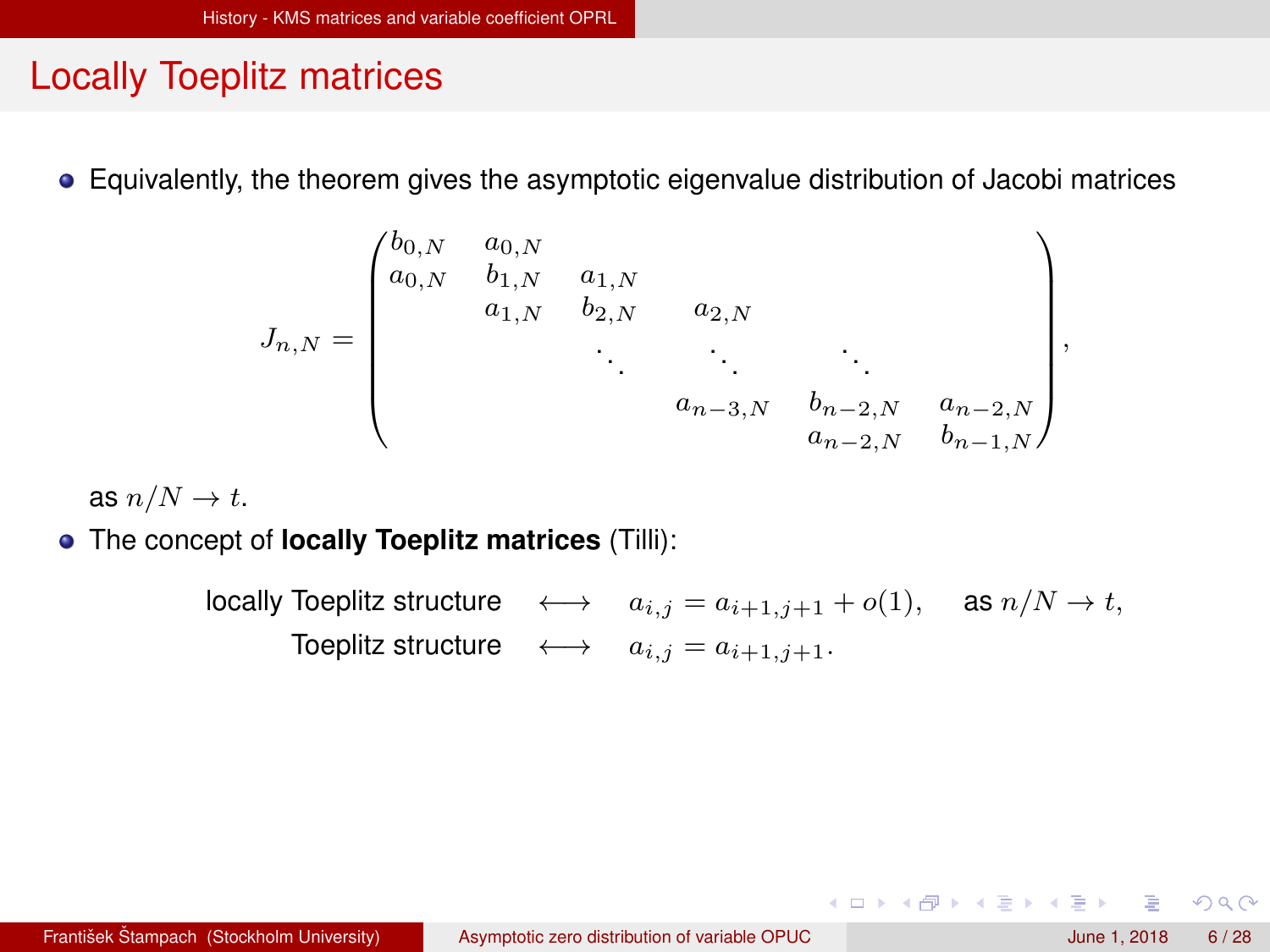<span id="page-16-0"></span>Equivalently, the theorem gives the asymptotic eigenvalue distribution of Jacobi matrices

$$
J_{n,N} = \begin{pmatrix} b_{0,N} & a_{0,N} & a_{1,N} & a_{1,N} \\ a_{0,N} & b_{1,N} & a_{1,N} & a_{2,N} & \cdots & a_{N} \\ & & \ddots & \ddots & \ddots & \ddots & \vdots \\ & & & a_{n-3,N} & b_{n-2,N} & a_{n-2,N} \\ & & & & a_{n-2,N} & b_{n-1,N} \end{pmatrix},
$$

as  $n/N \rightarrow t$ .

The concept of **locally Toeplitz matrices** (Tilli):

locally Toeplitz structure  $\longleftrightarrow a_{i,j} = a_{i+1,j+1} + o(1)$ , as  $n/N \to t$ , Toeplitz structure  $\longleftrightarrow a_{i,j} = a_{i+1,j+1}$ .

Tilli deduced the asymptotic eigenvalue distribution for Hermitian locally Toeplitz matrices in LAA98 - a generalization of the result from JAT99.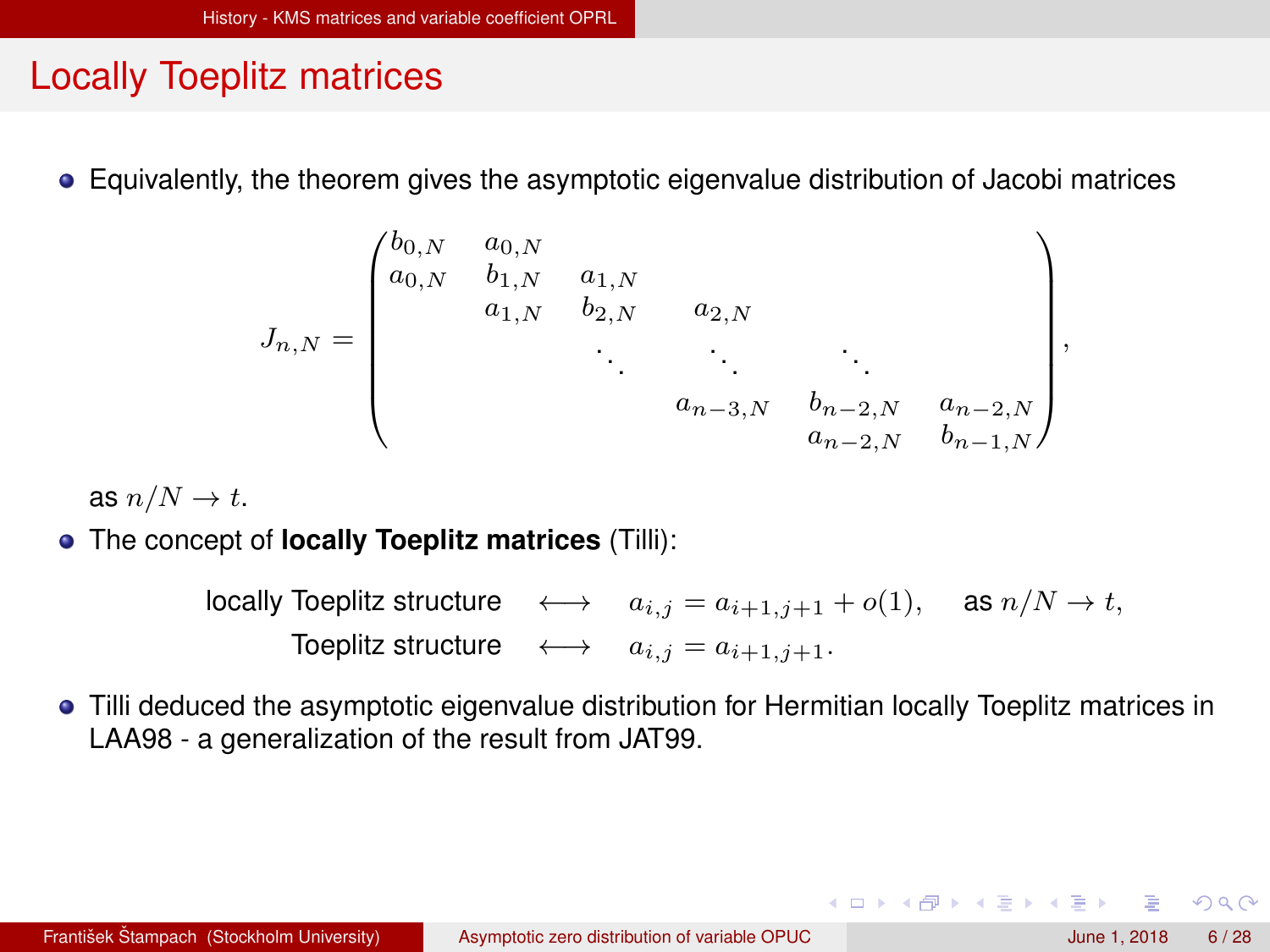<span id="page-17-0"></span>Equivalently, the theorem gives the asymptotic eigenvalue distribution of Jacobi matrices

$$
J_{n,N} = \begin{pmatrix} b_{0,N} & a_{0,N} & a_{1,N} & a_{1,N} \\ a_{0,N} & b_{1,N} & a_{1,N} & a_{2,N} & \cdots & a_{N} \\ & & \ddots & \ddots & \ddots & \ddots & \vdots \\ & & & a_{n-3,N} & b_{n-2,N} & a_{n-2,N} \\ & & & & a_{n-2,N} & b_{n-1,N} \end{pmatrix},
$$

as  $n/N \rightarrow t$ .

The concept of **locally Toeplitz matrices** (Tilli):

locally Toeplitz structure  $\longleftrightarrow a_{i,j} = a_{i+1,j+1} + o(1)$ , as  $n/N \to t$ , Toeplitz structure  $\longleftrightarrow a_{i,j} = a_{i+1,j+1}$ .

- Tilli deduced the asymptotic eigenvalue distribution for Hermitian locally Toeplitz matrices in LAA98 - a generalization of the result from JAT99.
- Tilli's motivation stems from a discretization of a 1D Sturm–Liouville operator.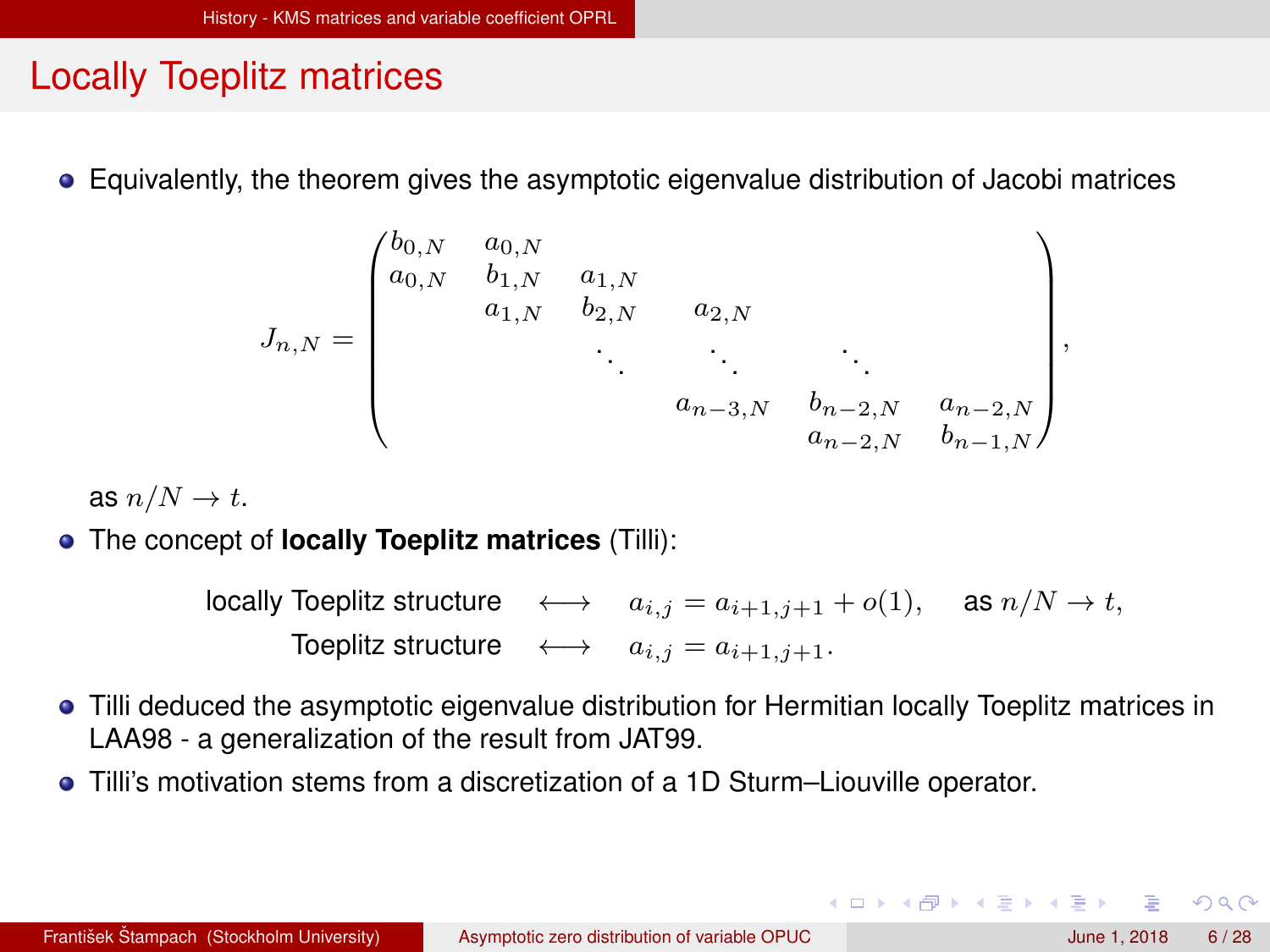<span id="page-18-0"></span>The topic of JAT99 and LAA98 appeared much earlier in a paper by M. Kac, W. L. Murdock, and G. Szegő in 1953.

 $2Q$ 

イロメ イ母メ イヨメ イヨメ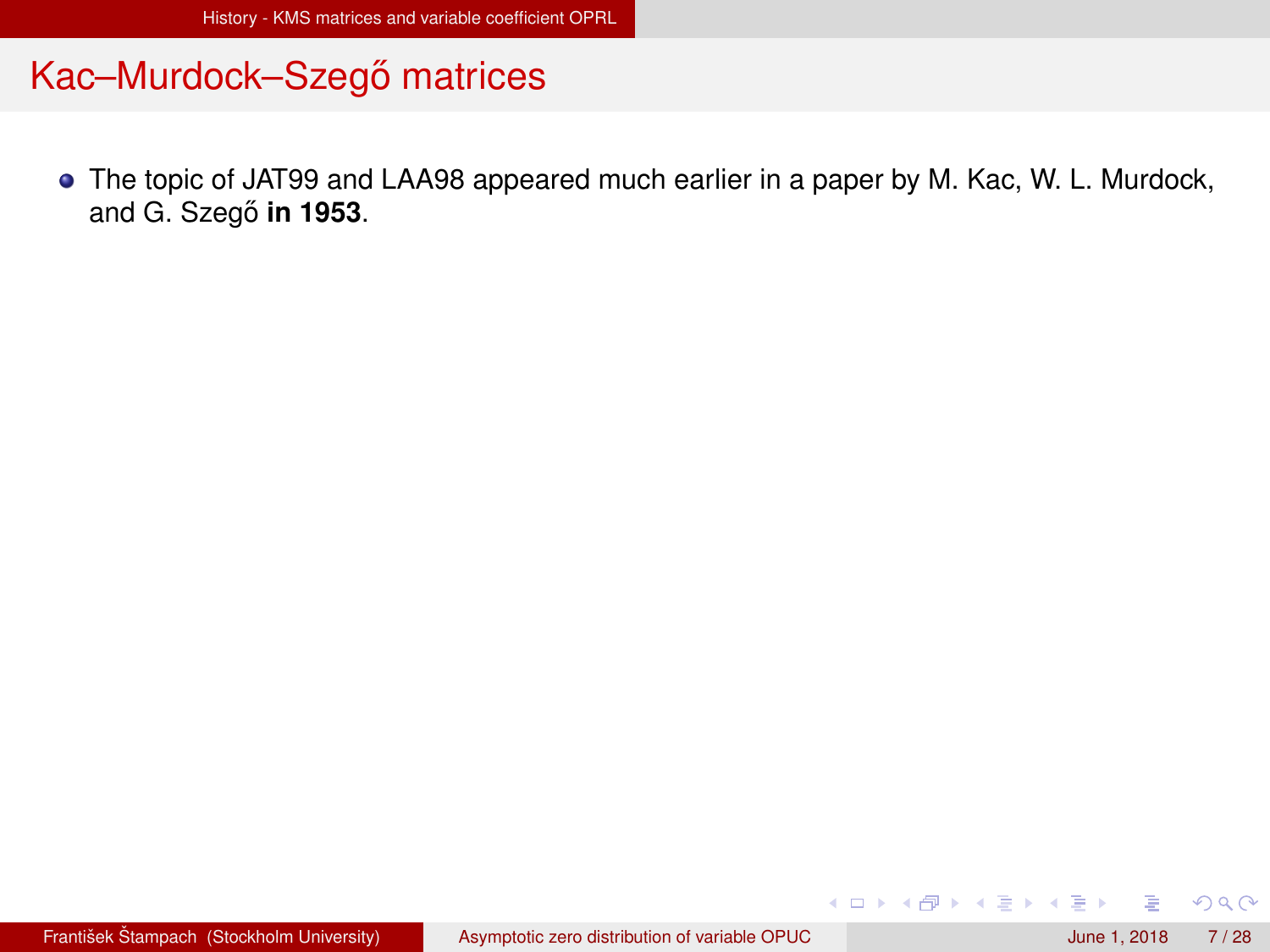- <span id="page-19-0"></span>The topic of JAT99 and LAA98 appeared much earlier in a paper by M. Kac, W. L. Murdock, and G. Szegő in 1953.
- They introduced the  $n \times n$  matrices with entries:

$$
(T_n(a))_{i,j} = a_{j-i} \left(\frac{i+j}{2n}\right), \qquad \text{(the "KMS matrix")}
$$

where  $a_k \in C([0,1])$  are given.

イロト イ母 トイラ トイラトー

 $2990$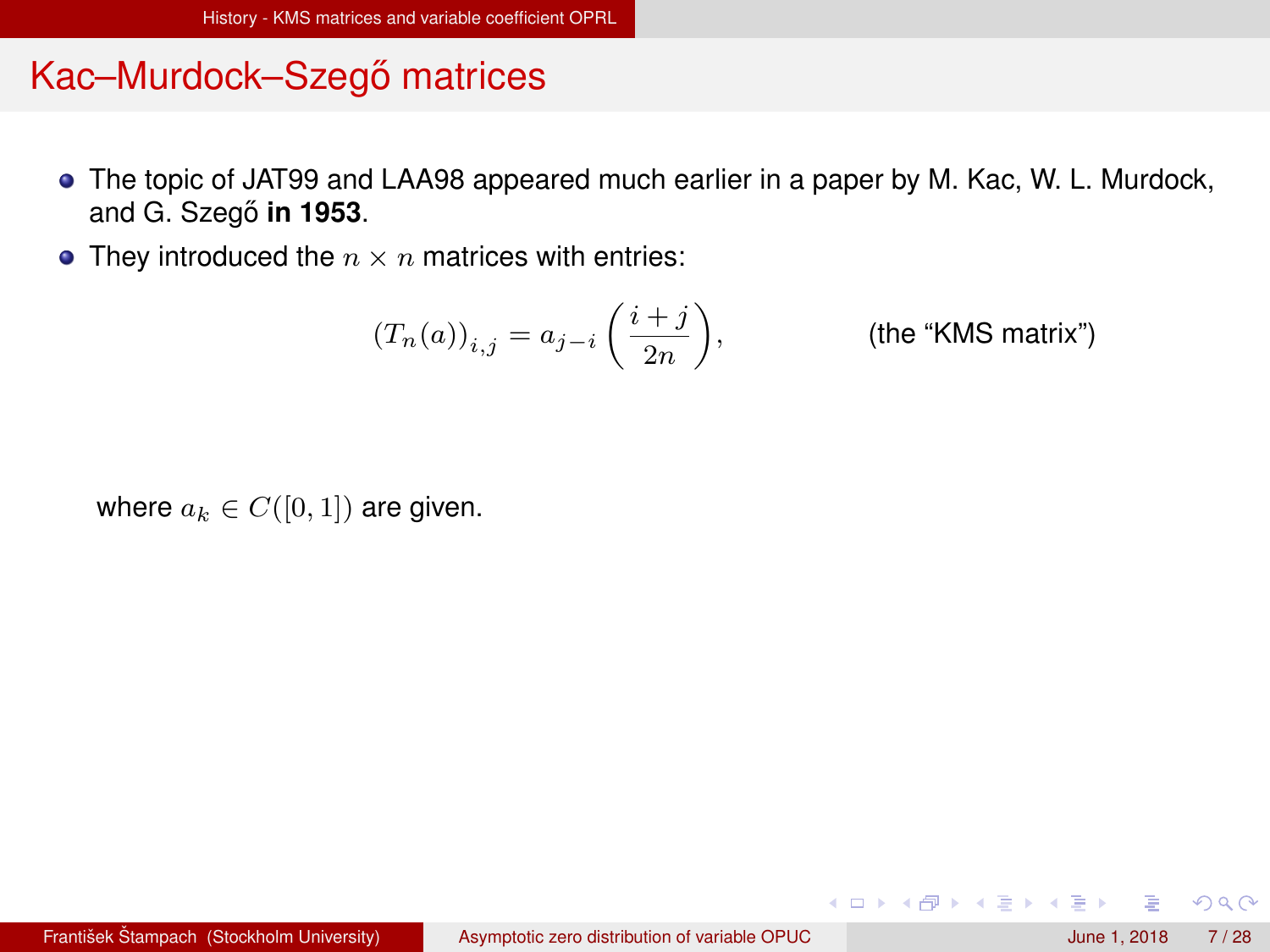- <span id="page-20-0"></span>The topic of JAT99 and LAA98 appeared much earlier in a paper by M. Kac, W. L. Murdock, and G. Szegő in 1953.
- They introduced the  $n \times n$  matrices with entries:

$$
(T_n(a))_{i,j} = a_{j-i} \left(\frac{i+j}{2n}\right), \qquad \qquad \text{(the "KMS matrix")}
$$

 $OQ$ 

G.

≮ロト (御) (連) (連) (

$$
\left(\dot{T}_n(a)\right)_{i,j} = a_{j-i}\left(\frac{\min(i,j)}{n}\right) \quad \text{ and } \quad \left(\ddot{T}_n(a)\right)_{i,j} = a_{j-i}\left(\frac{\max(i,j)}{n}\right)
$$

where  $a_k \in C([0,1])$  are given.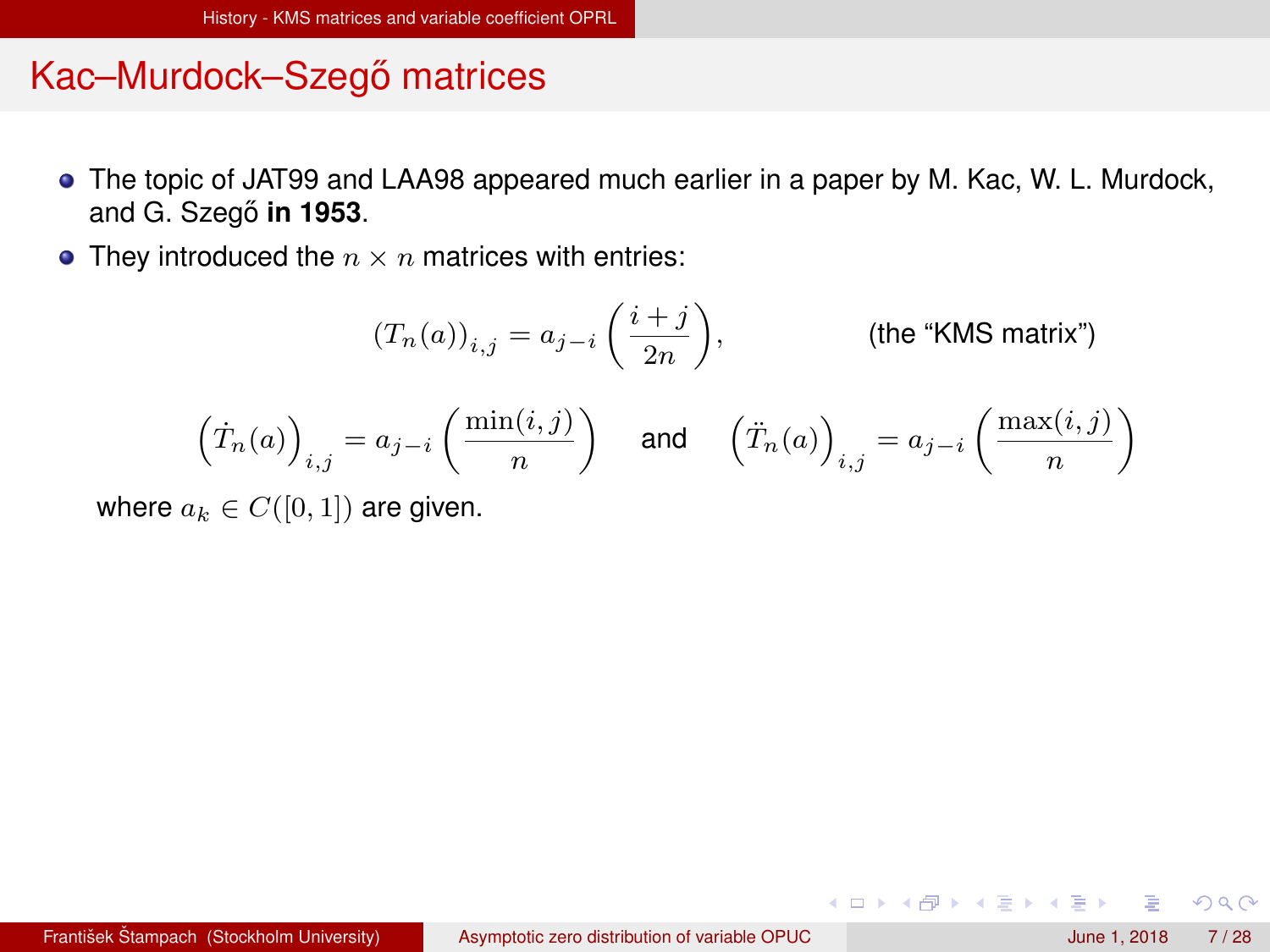- <span id="page-21-0"></span>The topic of JAT99 and LAA98 appeared much earlier in a paper by M. Kac, W. L. Murdock, and G. Szegő in 1953.
- They introduced the  $n \times n$  matrices with entries:

$$
(T_n(a))_{i,j} = a_{j-i} \left(\frac{i+j}{2n}\right),
$$
 (the "KMS matrix")

$$
\left(\dot{T}_n(a)\right)_{i,j} = a_{j-i}\left(\frac{\min(i,j)}{n}\right) \quad \text{ and } \quad \left(\ddot{T}_n(a)\right)_{i,j} = a_{j-i}\left(\frac{\max(i,j)}{n}\right)
$$

where  $a_k \in C([0, 1])$  are given.

• Under the following assumptions:

i) 
$$
a_{-k} = \overline{a_k}
$$
   
ii)  $\sum_{k \in \mathbb{Z}} \max\{|a_k(x)| \mid x \in [0, 1]\} < \infty$ ,

all three matrices have the same asymptotic eigenvalue distribution.

 $\Omega$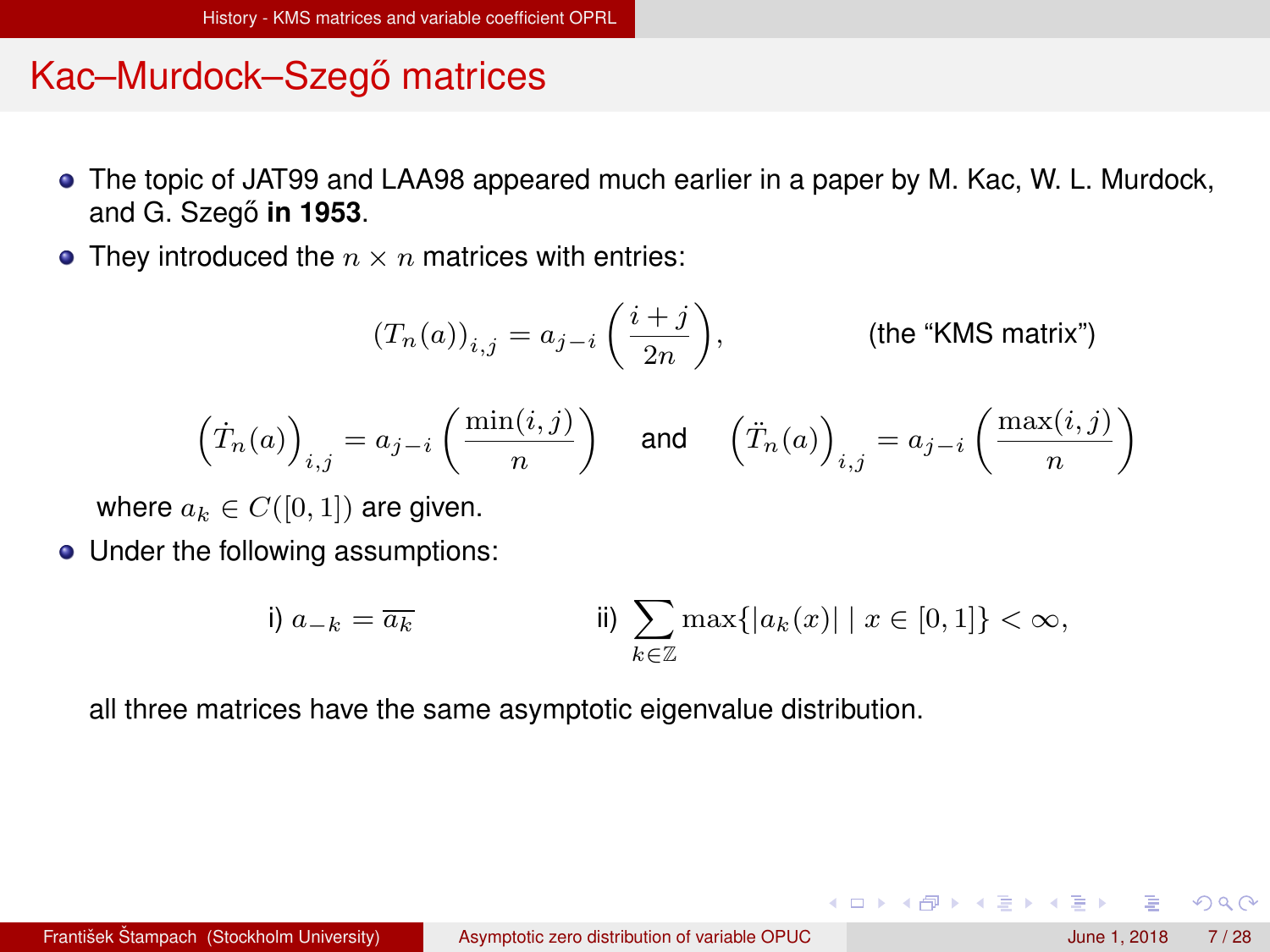<span id="page-22-0"></span>• The symbol:

$$
a(x,t) := \sum_{k \in \mathbb{Z}} a_k(x) e^{\mathrm{i}kt}.
$$

František Štampach (Stockholm University) [Asymptotic zero distribution of variable OPUC](#page-0-0) June 1, 2018 8 / 28

 $299$ 

メロトメ 伊 トメ ミトメ ミト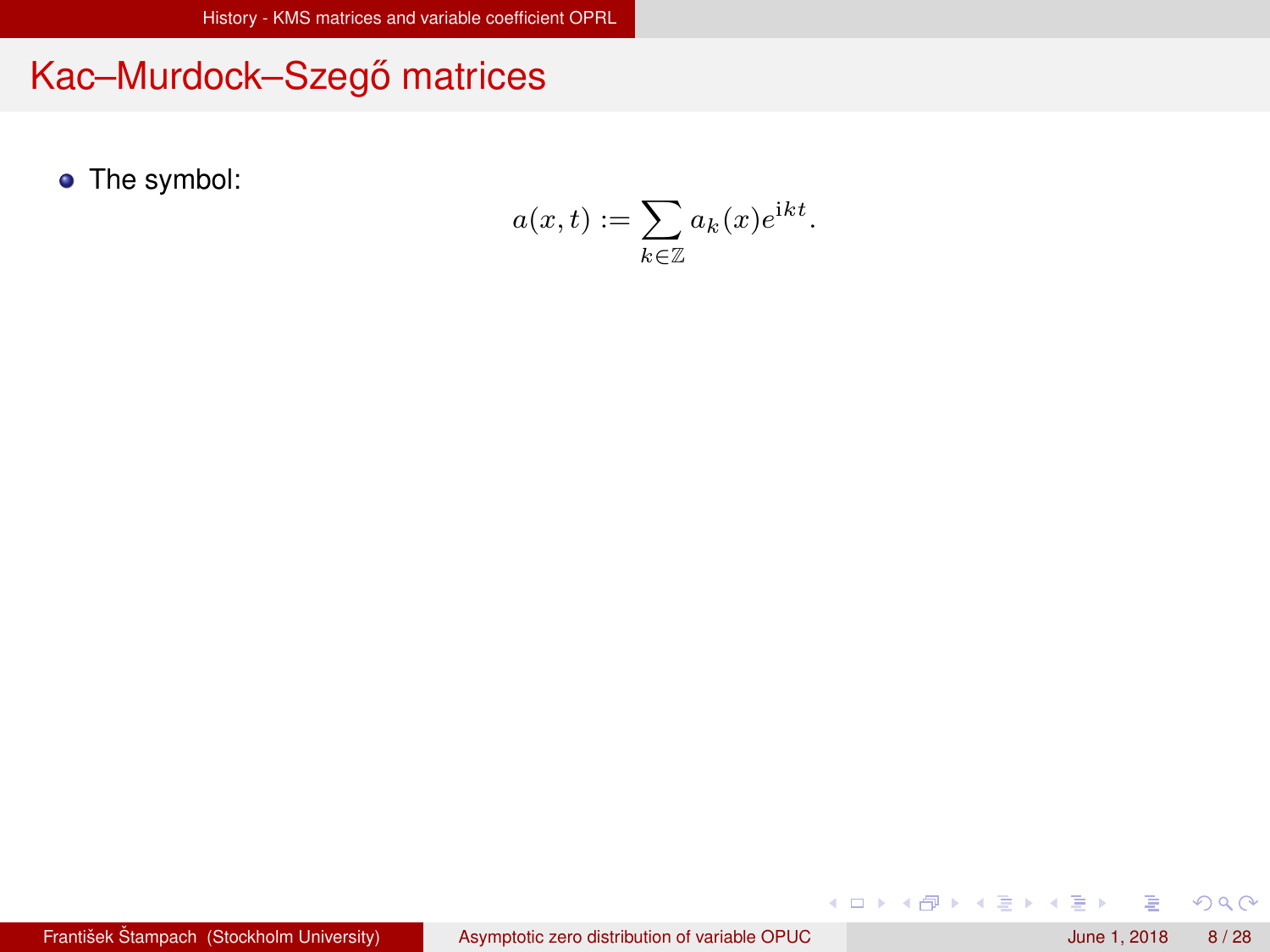<span id="page-23-0"></span>• The symbol:

$$
a(x,t):=\sum_{k\in\mathbb{Z}}a_k(x)e^{{\rm i} kt}.
$$

Theorem (Kac, Murdock, Szegő)

For all  $\phi \in C(\mathbb{R})$ , one has

$$
\lim_{n \to \infty} \frac{1}{n} \sum_{k=1}^{n} \phi(\lambda_k(a)) = \frac{1}{2\pi} \int_0^1 \int_0^{2\pi} \phi(a(x,t)) \mathrm{d}t \mathrm{d}x,
$$

where  $\lambda_k(a)$  are eigenvalues of  $T_n(a)$  (or  $T_n(a)$ ).

 $QQ$ 

**K ロ ト K 何 ト**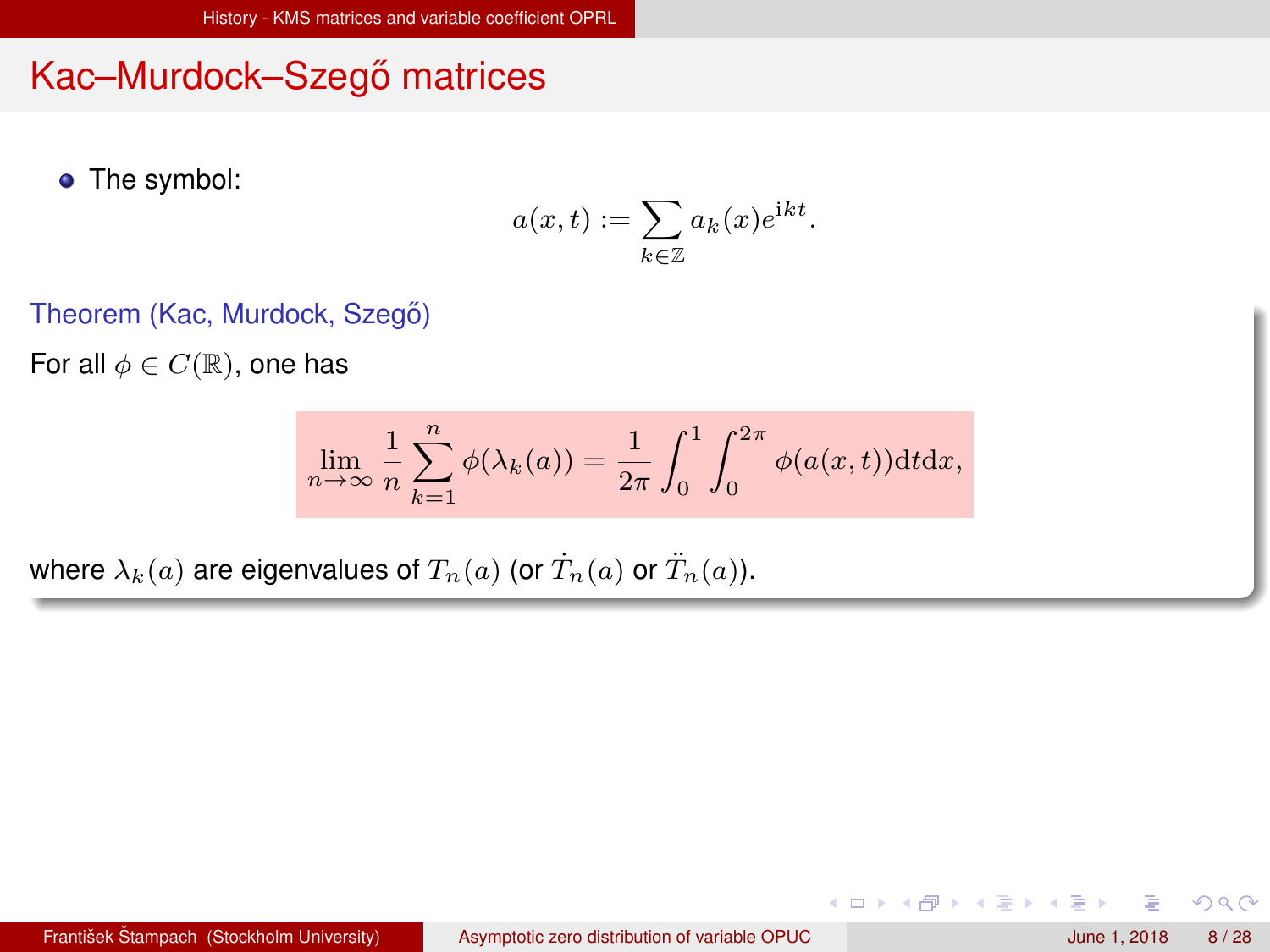<span id="page-24-0"></span>• The symbol:

$$
a(x,t):=\sum_{k\in\mathbb{Z}}a_k(x)e^{{\rm i} kt}.
$$

Theorem (Kac, Murdock, Szegő)

For all  $\phi \in C(\mathbb{R})$ , one has

$$
\lim_{n \to \infty} \frac{1}{n} \sum_{k=1}^{n} \phi(\lambda_k(a)) = \frac{1}{2\pi} \int_0^1 \int_0^{2\pi} \phi(a(x,t)) \mathrm{d}t \mathrm{d}x,
$$

where  $\lambda_k(a)$  are eigenvalues of  $T_n(a)$  (or  $T_n(a)$  or  $T_n(a)$ ).

The tridiagonal case corresponds to the symbol:  $a(x,t) = a(x)e^{-\mathrm{i}t} + b(x) + a(x)e^{\mathrm{i}t}$ .

 $QQ$ 

イロト イ母 トイラト イラト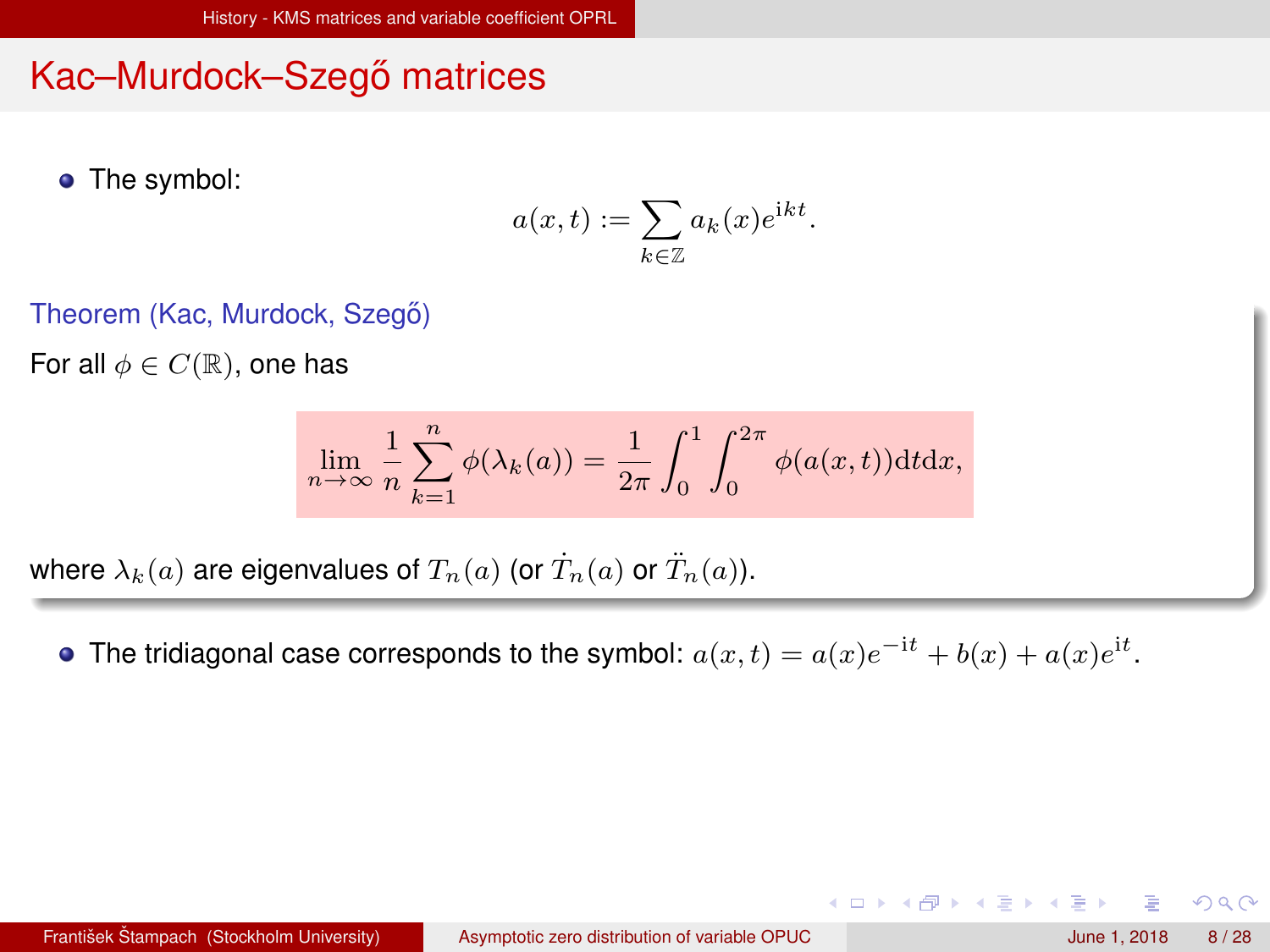<span id="page-25-0"></span>• The symbol:

$$
a(x,t):=\sum_{k\in\mathbb{Z}}a_k(x)e^{{\rm i} kt}.
$$

Theorem (Kac, Murdock, Szegő)

For all  $\phi \in C(\mathbb{R})$ , one has

$$
\lim_{n \to \infty} \frac{1}{n} \sum_{k=1}^{n} \phi(\lambda_k(a)) = \frac{1}{2\pi} \int_0^1 \int_0^{2\pi} \phi(a(x,t)) \mathrm{d}t \mathrm{d}x,
$$

where  $\lambda_k(a)$  are eigenvalues of  $T_n(a)$  (or  $T_n(a)$  or  $T_n(a)$ ).

- The tridiagonal case corresponds to the symbol:  $a(x,t) = a(x)e^{-\mathrm{i}t} + b(x) + a(x)e^{\mathrm{i}t}$ .
- By making use of the substitution

$$
t = \arccos\left(\frac{\xi - b(x)}{2a(x)}\right), \ t \in [0, \pi],
$$

in the integral on the RHS, one obtains the asymptotic zero distribution of variable OPRL.

 $\Omega$ 

( ロ ) ( 何 ) ( ヨ ) ( ヨ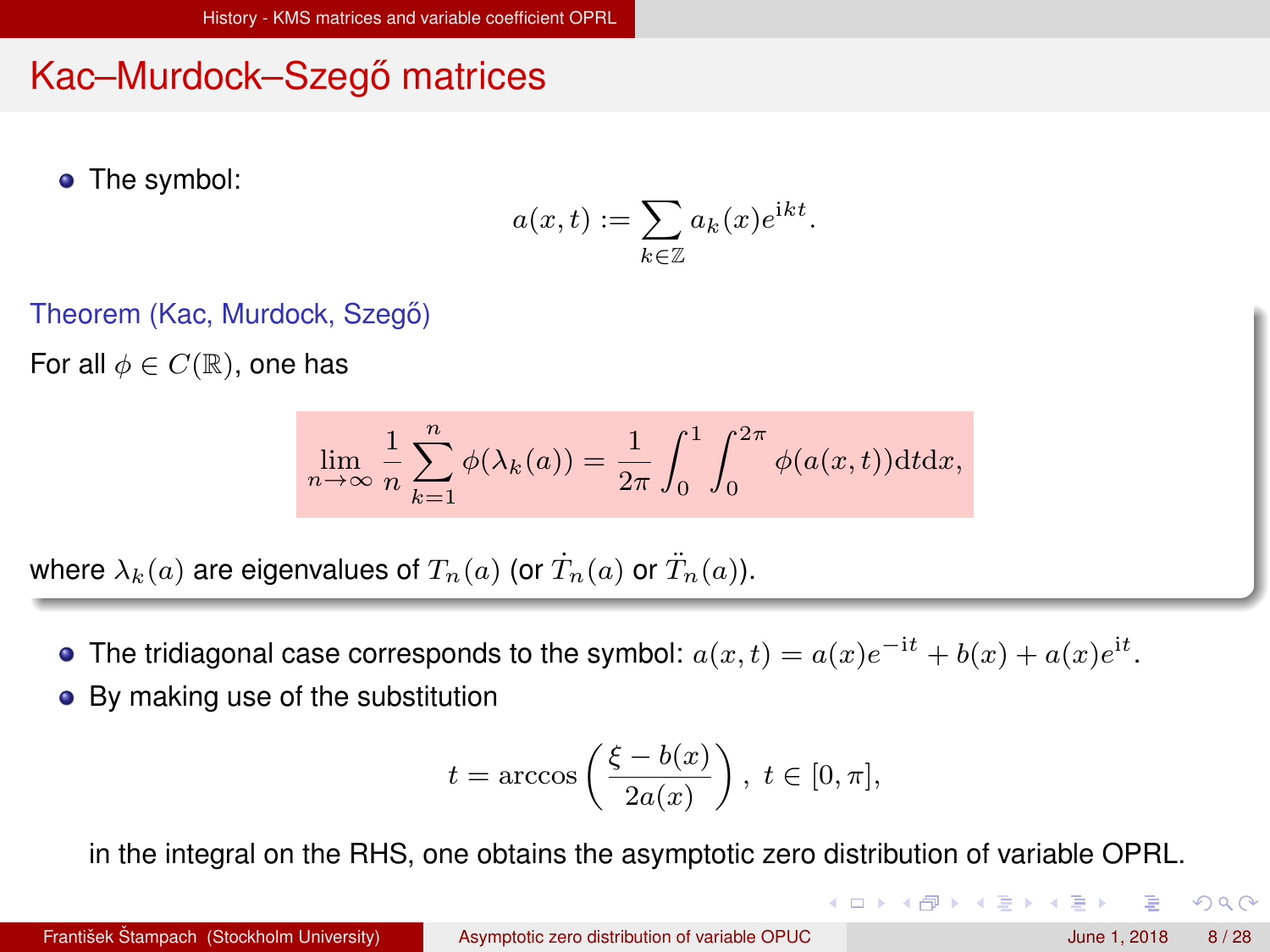#### <span id="page-26-0"></span>**Contents**

[History - KMS matrices and variable coefficient OPRL](#page-1-0)

#### <sup>2</sup> [\(P\)OPUC](#page-26-0)

<sup>3</sup> [POPUC with variable Verblunsky coefficients](#page-42-0)

<sup>4</sup> [OPUC with variable Verblunsky coefficients](#page-78-0)

 $2Q$ 

**K ロ ⊁ K 倒 ≯ K ミ ⊁ K ミ ⊁**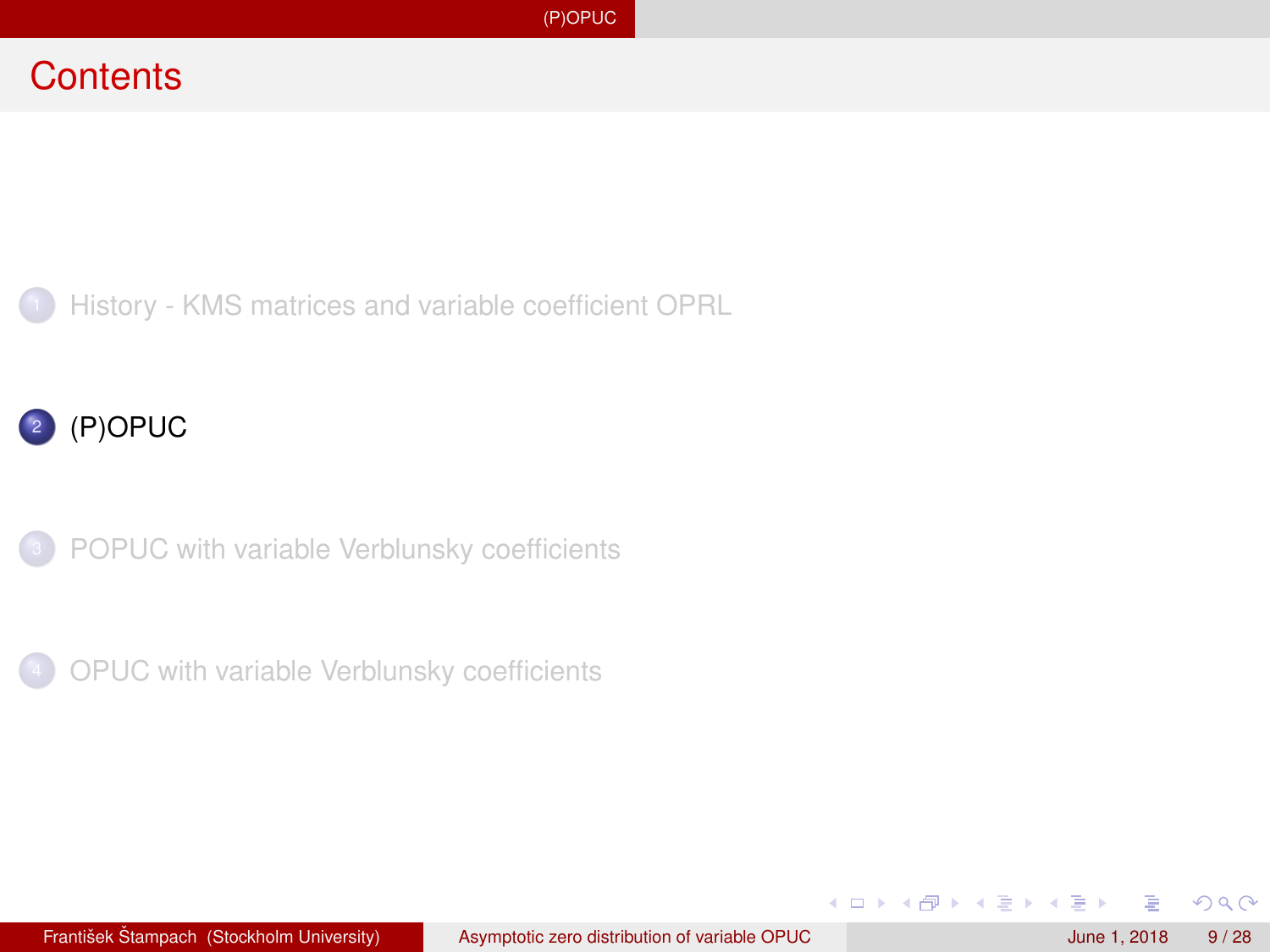#### <span id="page-27-0"></span>OPUC - Szegő recursion

**Goal of the talk**: Asymptotic zero distribution of OPUC with variable Verblunsky coefficients.

 $QQ$ 

**K ロ ⊁ K 倒 ≯ K ミ ⊁ K ミ ⊁**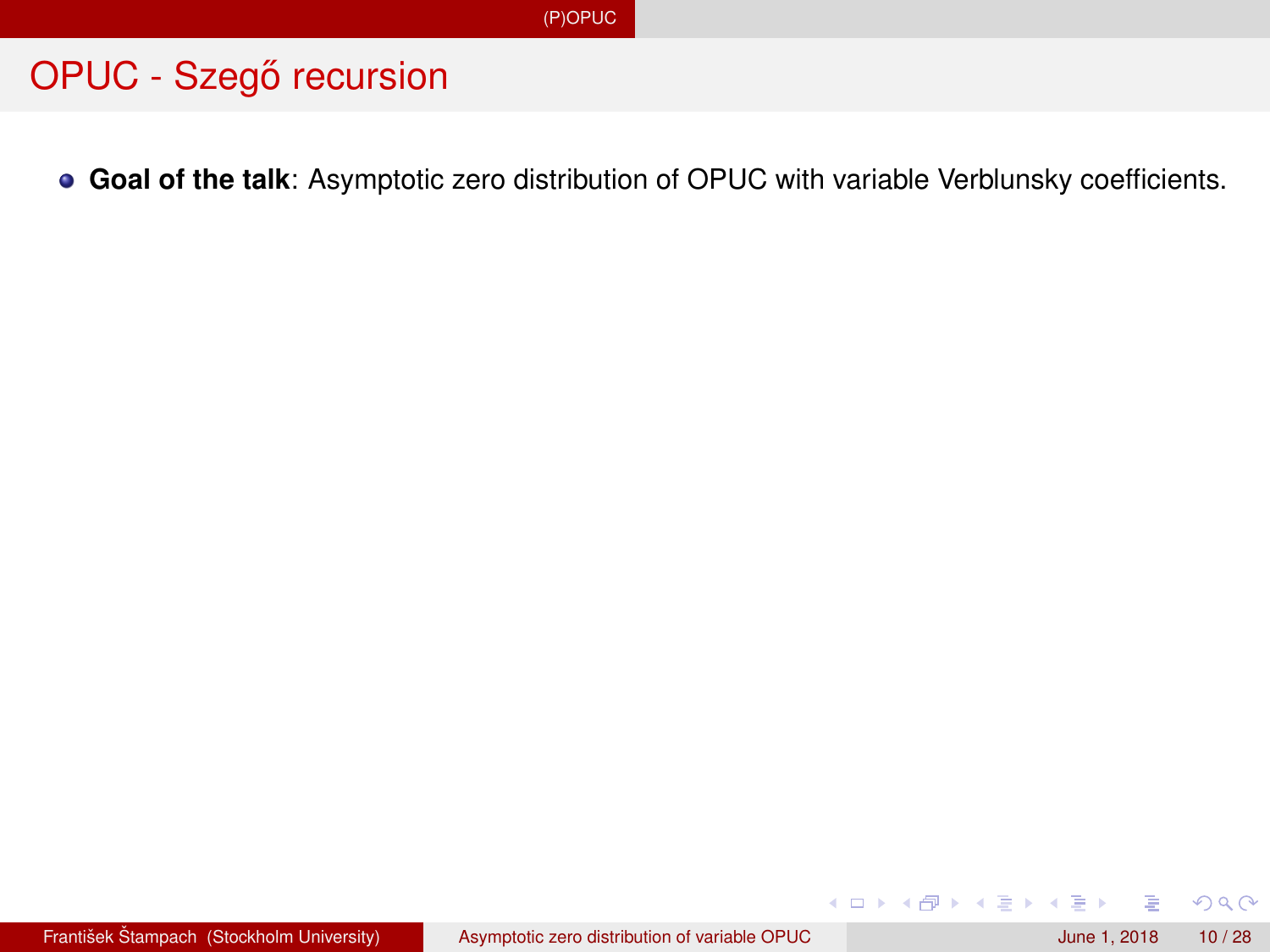#### <span id="page-28-0"></span>OPUC - Szegő recursion

- **Goal of the talk**: Asymptotic zero distribution of OPUC with variable Verblunsky coefficients.
- Notation:

 $\mathbb{D} := \{z \in \mathbb{C} \mid |z| < 1\}$  and  $\mathbb{T} := \partial \mathbb{D}$ .

K ロ ▶ K 個 ▶ K 로 ▶ K 로 ▶ - 로 - K 9 Q @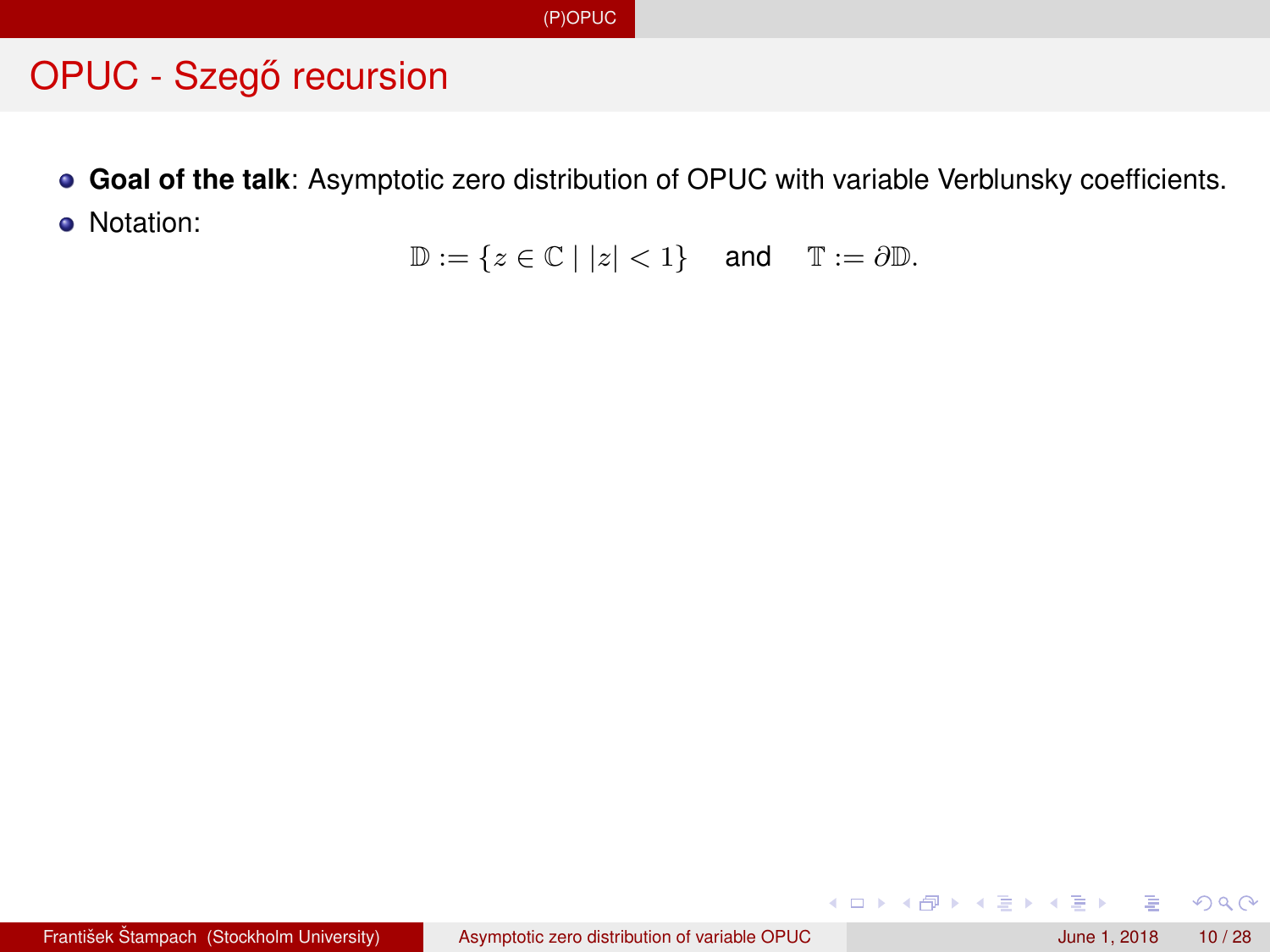#### <span id="page-29-0"></span>OPUC - Szegő recursion

- **Goal of the talk**: Asymptotic zero distribution of OPUC with variable Verblunsky coefficients.
- Notation:

$$
\mathbb{D} := \{ z \in \mathbb{C} \mid |z| < 1 \} \quad \text{ and } \quad \mathbb{T} := \partial \mathbb{D}.
$$

• Recall that OPUC is a family of monic polynomials  $\{\Phi_n\}_{n=0}^{\infty}$  given by the *Szegő recursion*:

$$
\Phi_{n+1}(z) = z \Phi_n(z) - \overline{\alpha}_n \Phi_n^*(z), \quad n \in \mathbb{N}_0,
$$

and  $\Phi_0(z)=1$ , where  $\Phi_n^*(z)=z^n\overline{\Phi_n(1/\overline{z})}$  and  $\{\alpha_n\}_{n=0}^\infty\subset\mathbb{D}^\infty$  are the *Verblunsky coefficients*.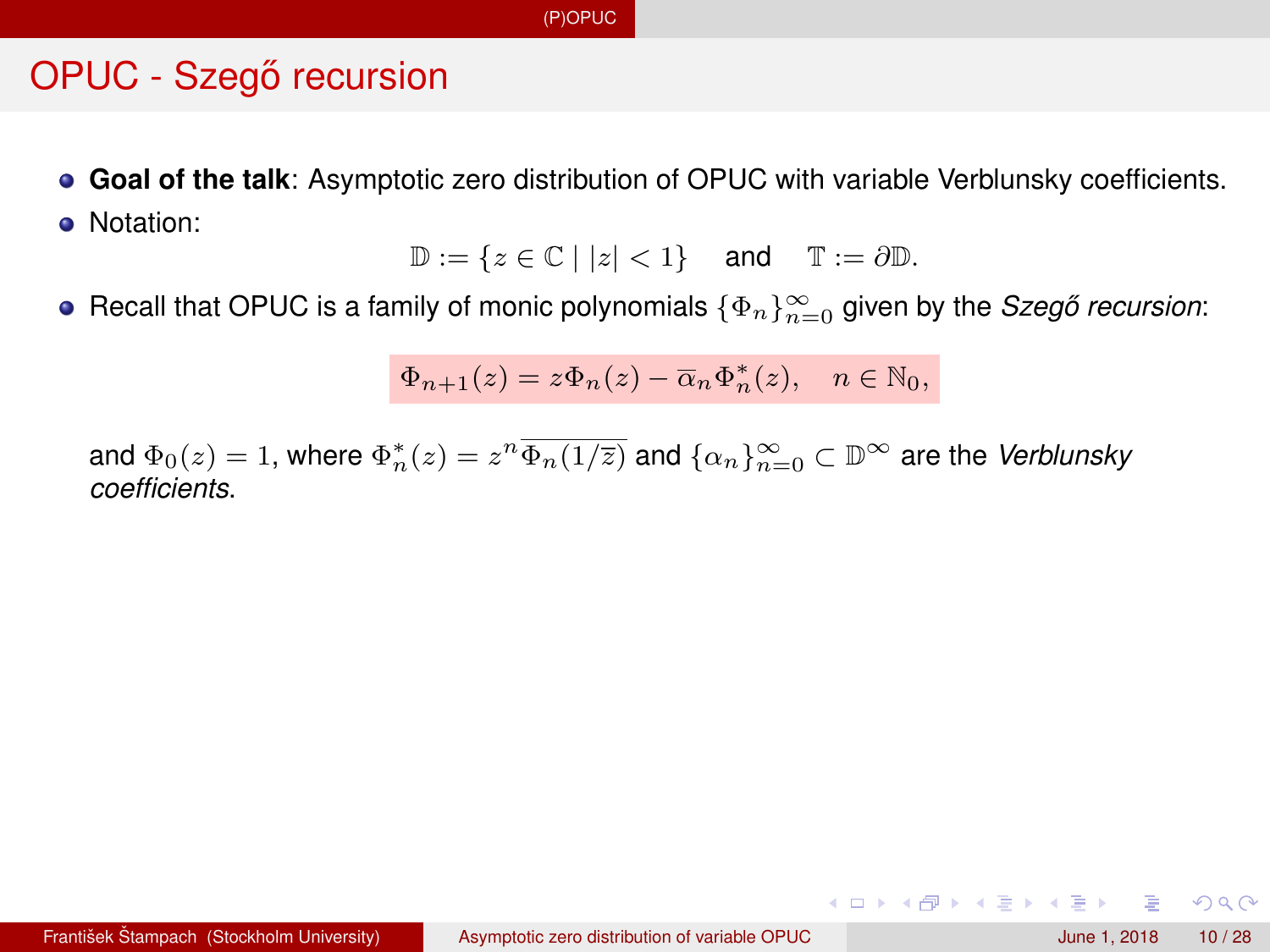#### <span id="page-30-0"></span>OPUC - Szegő recursion

- **Goal of the talk**: Asymptotic zero distribution of OPUC with variable Verblunsky coefficients.
- Notation:

$$
\mathbb{D} := \{ z \in \mathbb{C} \mid |z| < 1 \} \quad \text{ and } \quad \mathbb{T} := \partial \mathbb{D}.
$$

**• Recall that OPUC is a family of monic polynomials**  $\{\Phi_n\}_{n=0}^{\infty}$  **given by the** *Szegő recursion***:** 

$$
\Phi_{n+1}(z) = z\Phi_n(z) - \overline{\alpha}_n \Phi_n^*(z), \quad n \in \mathbb{N}_0,
$$

and  $\Phi_0(z)=1$ , where  $\Phi_n^*(z)=z^n\overline{\Phi_n(1/\overline{z})}$  and  $\{\alpha_n\}_{n=0}^\infty\subset\mathbb{D}^\infty$  are the *Verblunsky coefficients*.

 $\bullet$  There is a 1 – 1 correspondence between probability measures on T with infinite support and the sequence  $\{\alpha_n\}_{n=0}^{\infty} \subset \mathbb{D}^{\infty}$ .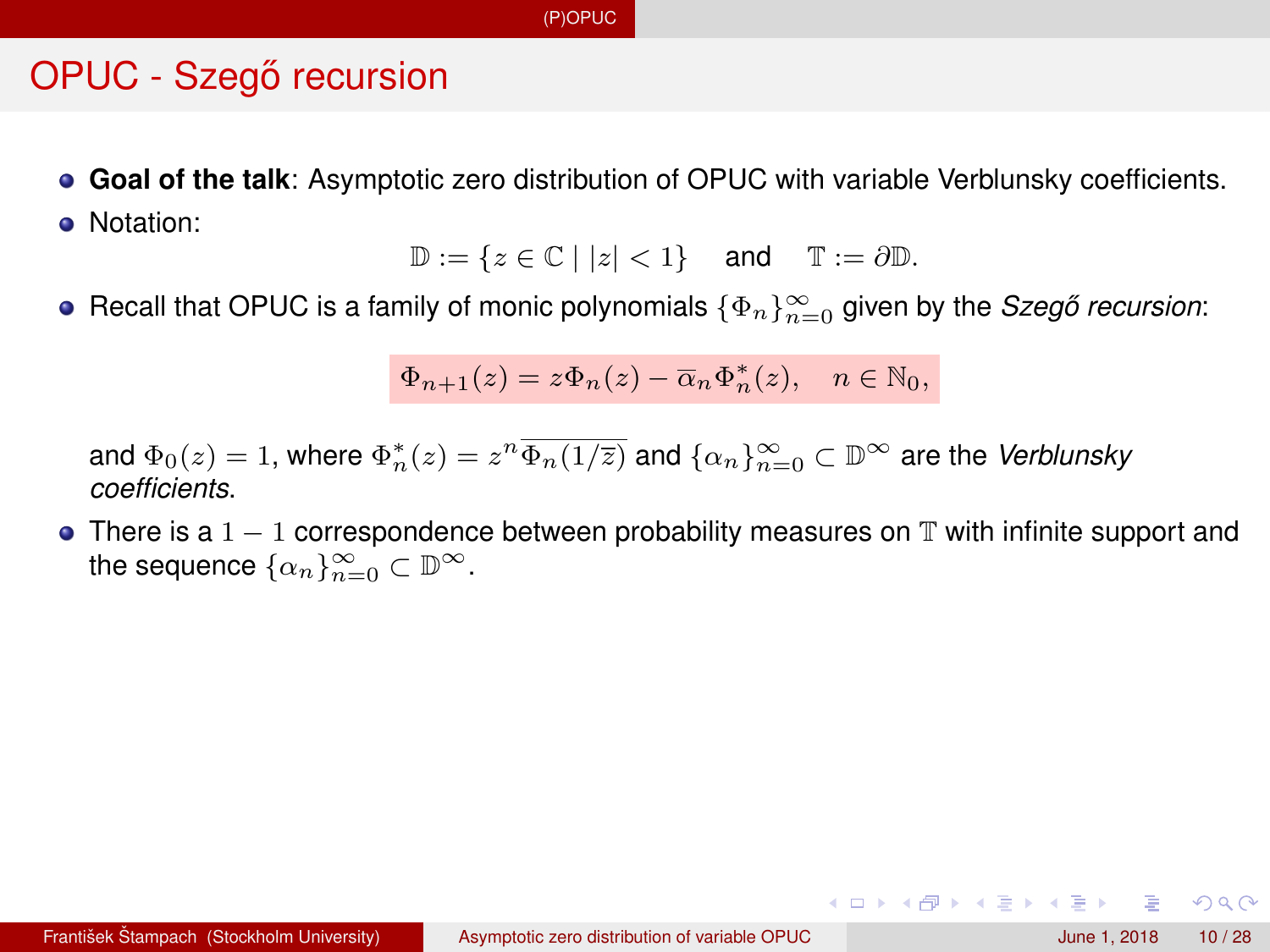#### <span id="page-31-0"></span>OPUC - CMV matrix

The probability measure  $\mu$  associated with  $\{\alpha_n\}_{n=0}^\infty\subset\mathbb{D}^\infty$  is the spectral measure of a unitary operator whose matrix representation on  $\ell^2(\mathbb{N}_0)$  is given by the *CMV matrix* 

$$
\mathcal{C}:=\begin{pmatrix} \overline{\alpha_0} & \overline{\alpha_1}\rho_0 & \rho_1\rho_0 & 0 & 0 & \dots \\ \rho_0 & -\overline{\alpha_1}\alpha_0 & -\rho_1\alpha_0 & 0 & 0 & \dots \\ 0 & \overline{\alpha_2}\rho_1 & -\overline{\alpha_2}\alpha_1 & \overline{\alpha_3}\rho_2 & \rho_3\rho_2 & \dots \\ 0 & \rho_2\rho_1 & -\rho_2\alpha_1 & -\overline{\alpha_3}\alpha_2 & -\rho_3\alpha_2 & \dots \\ 0 & 0 & 0 & \overline{\alpha_4}\rho_3 & -\alpha_4\alpha_3 & \dots \\ \dots & \dots & \dots & \dots & \dots & \dots \end{pmatrix},
$$

where 
$$
\rho_n = \sqrt{1 - |\alpha_n|^2}
$$
.

 $2Q$ 

メロメメ 倒 メメ ミメメ ミメ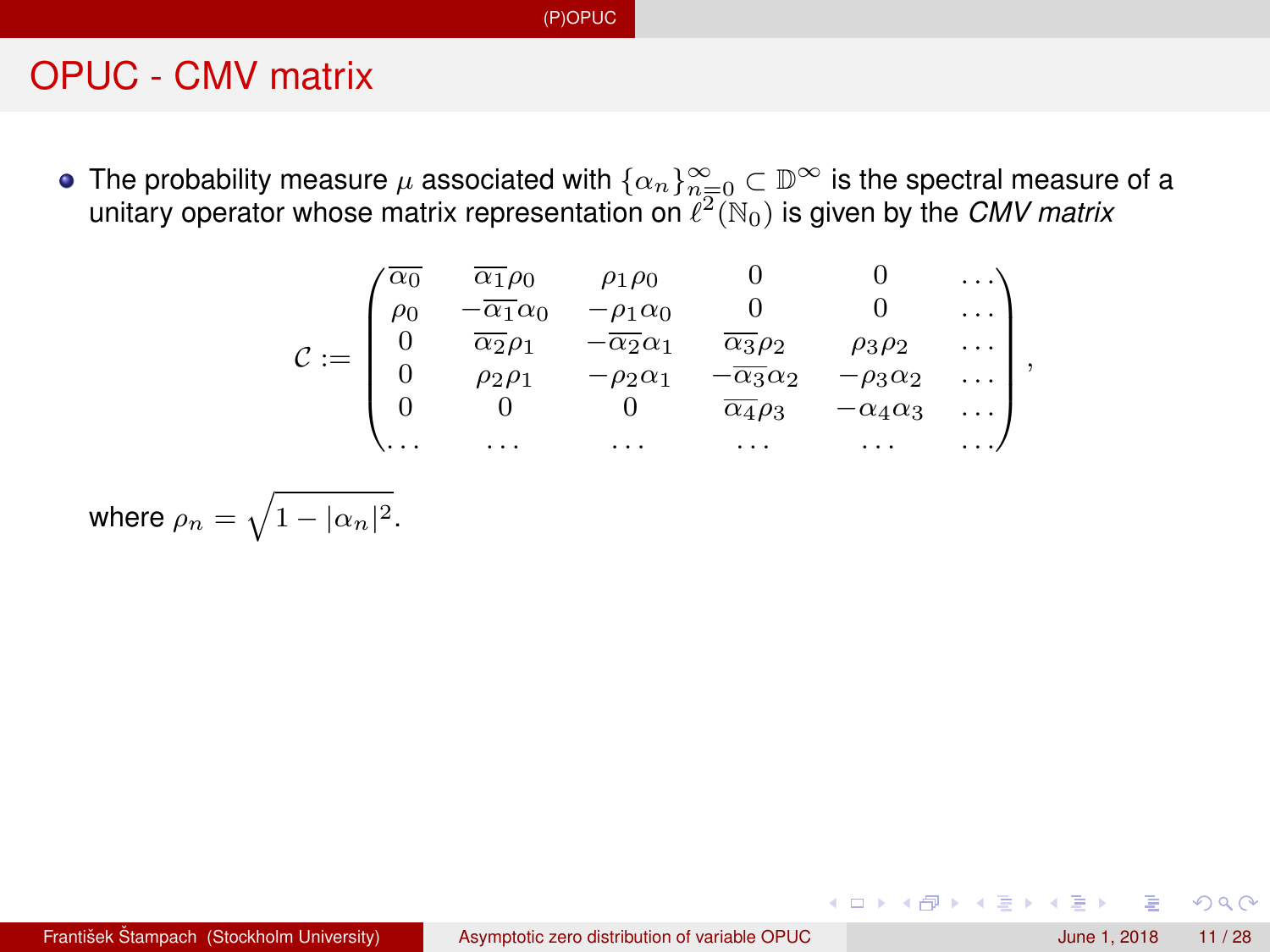### <span id="page-32-0"></span>OPUC - CMV matrix

The probability measure  $\mu$  associated with  $\{\alpha_n\}_{n=0}^\infty\subset\mathbb{D}^\infty$  is the spectral measure of a unitary operator whose matrix representation on  $\ell^2(\mathbb{N}_0)$  is given by the *CMV matrix* 

$$
\mathcal{C}:=\begin{pmatrix} \overline{\alpha_0} & \overline{\alpha_1}\rho_0 & \rho_1\rho_0 & 0 & 0 & \dots \\ \rho_0 & -\overline{\alpha_1}\alpha_0 & -\rho_1\alpha_0 & 0 & 0 & \dots \\ 0 & \overline{\alpha_2}\rho_1 & -\overline{\alpha_2}\alpha_1 & \overline{\alpha_3}\rho_2 & \rho_3\rho_2 & \dots \\ 0 & \rho_2\rho_1 & -\rho_2\alpha_1 & -\overline{\alpha_3}\alpha_2 & -\rho_3\alpha_2 & \dots \\ 0 & 0 & 0 & \overline{\alpha_4}\rho_3 & -\alpha_4\alpha_3 & \dots \\ \dots & \dots & \dots & \dots & \dots & \dots \end{pmatrix},
$$

where  $\rho_n = \sqrt{1 - |\alpha_n|^2}.$ 

• The CMV matrix is a universal model for any unitary operator with simple spectrum.

イロメ イ母メ イヨメ イヨメーヨ

 $\Omega$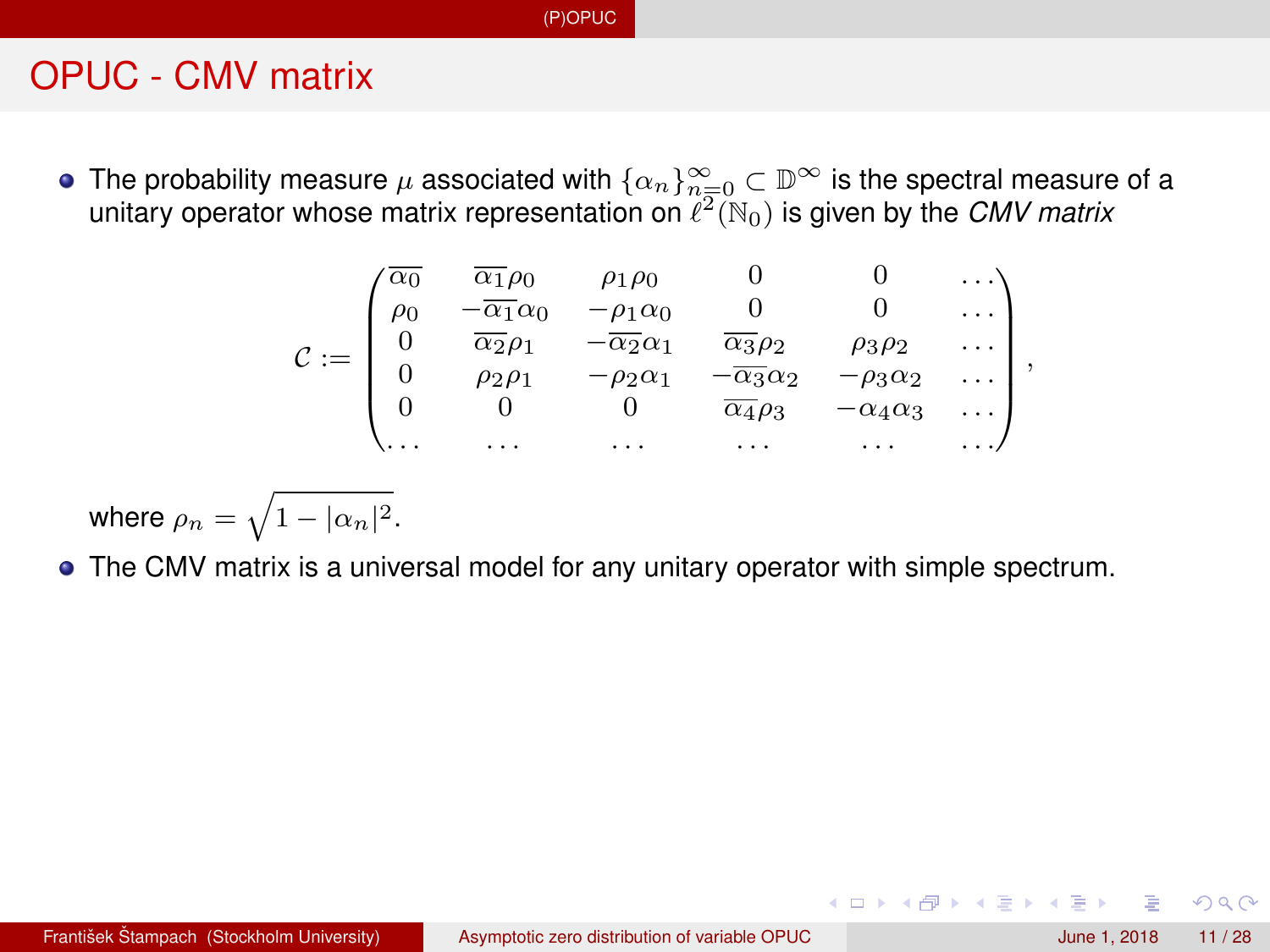### <span id="page-33-0"></span>OPUC - CMV matrix

• The probability measure  $\mu$  associated with  $\{\alpha_n\}_{n=0}^{\infty}\subset\mathbb{D}^{\infty}$  is the spectral measure of a unitary operator whose matrix representation on  $\ell^2(\mathbb{N}_0)$  is given by the *CMV matrix* 

$$
\mathcal{C}:=\begin{pmatrix} \overline{\alpha_0} & \overline{\alpha_1}\rho_0 & \rho_1\rho_0 & 0 & 0 & \dots \\ \rho_0 & -\overline{\alpha_1}\alpha_0 & -\rho_1\alpha_0 & 0 & 0 & \dots \\ 0 & \overline{\alpha_2}\rho_1 & -\overline{\alpha_2}\alpha_1 & \overline{\alpha_3}\rho_2 & \rho_3\rho_2 & \dots \\ 0 & \rho_2\rho_1 & -\rho_2\alpha_1 & -\overline{\alpha_3}\alpha_2 & -\rho_3\alpha_2 & \dots \\ 0 & 0 & 0 & \overline{\alpha_4}\rho_3 & -\alpha_4\alpha_3 & \dots \\ \dots & \dots & \dots & \dots & \dots & \dots \end{pmatrix},
$$

where  $\rho_n = \sqrt{1 - |\alpha_n|^2}.$ 

- The CMV matrix is a universal model for any unitary operator with simple spectrum.
- Denote  $C_n \in \mathbb{C}^{n,n}$  the cut-off CMV matrix, i.e., the  $n \times n$  matrix obtained by truncation of  $\mathcal C$ from the upper-left corner.

◆ロト→個→→●君ト→君ト→君

 $\Omega$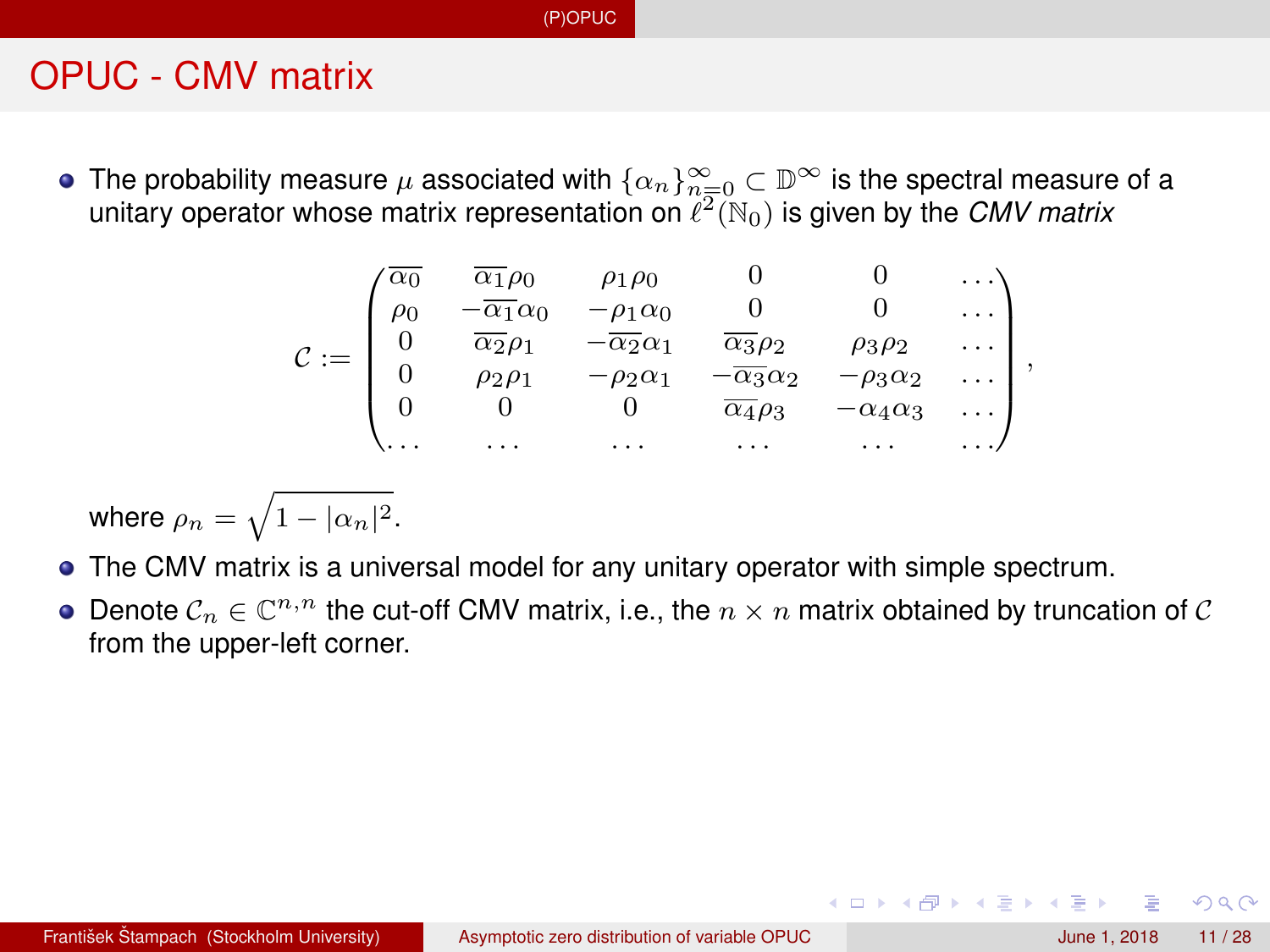#### <span id="page-34-0"></span>OPUC - CMV matrix

• The probability measure  $\mu$  associated with  $\{\alpha_n\}_{n=0}^{\infty}\subset\mathbb{D}^{\infty}$  is the spectral measure of a unitary operator whose matrix representation on  $\ell^2(\mathbb{N}_0)$  is given by the *CMV matrix* 

$$
\mathcal{C}:=\begin{pmatrix} \overline{\alpha_0} & \overline{\alpha_1}\rho_0 & \rho_1\rho_0 & 0 & 0 & \dots \\ \rho_0 & -\overline{\alpha_1}\alpha_0 & -\rho_1\alpha_0 & 0 & 0 & \dots \\ 0 & \overline{\alpha_2}\rho_1 & -\overline{\alpha_2}\alpha_1 & \overline{\alpha_3}\rho_2 & \rho_3\rho_2 & \dots \\ 0 & \rho_2\rho_1 & -\rho_2\alpha_1 & -\overline{\alpha_3}\alpha_2 & -\rho_3\alpha_2 & \dots \\ 0 & 0 & 0 & \overline{\alpha_4}\rho_3 & -\alpha_4\alpha_3 & \dots \\ \dots & \dots & \dots & \dots & \dots & \dots \end{pmatrix},
$$

where  $\rho_n = \sqrt{1 - |\alpha_n|^2}.$ 

- The CMV matrix is a universal model for any unitary operator with simple spectrum.
- Denote  $C_n \in \mathbb{C}^{n,n}$  the cut-off CMV matrix, i.e., the  $n \times n$  matrix obtained by truncation of  $\mathcal C$ from the upper-left corner.
- Note that

$$
C_n = C_n(\alpha_0,\ldots,\alpha_{n-1}).
$$

 $\Omega$ 

イロン イ団ン イヨン イヨン 一番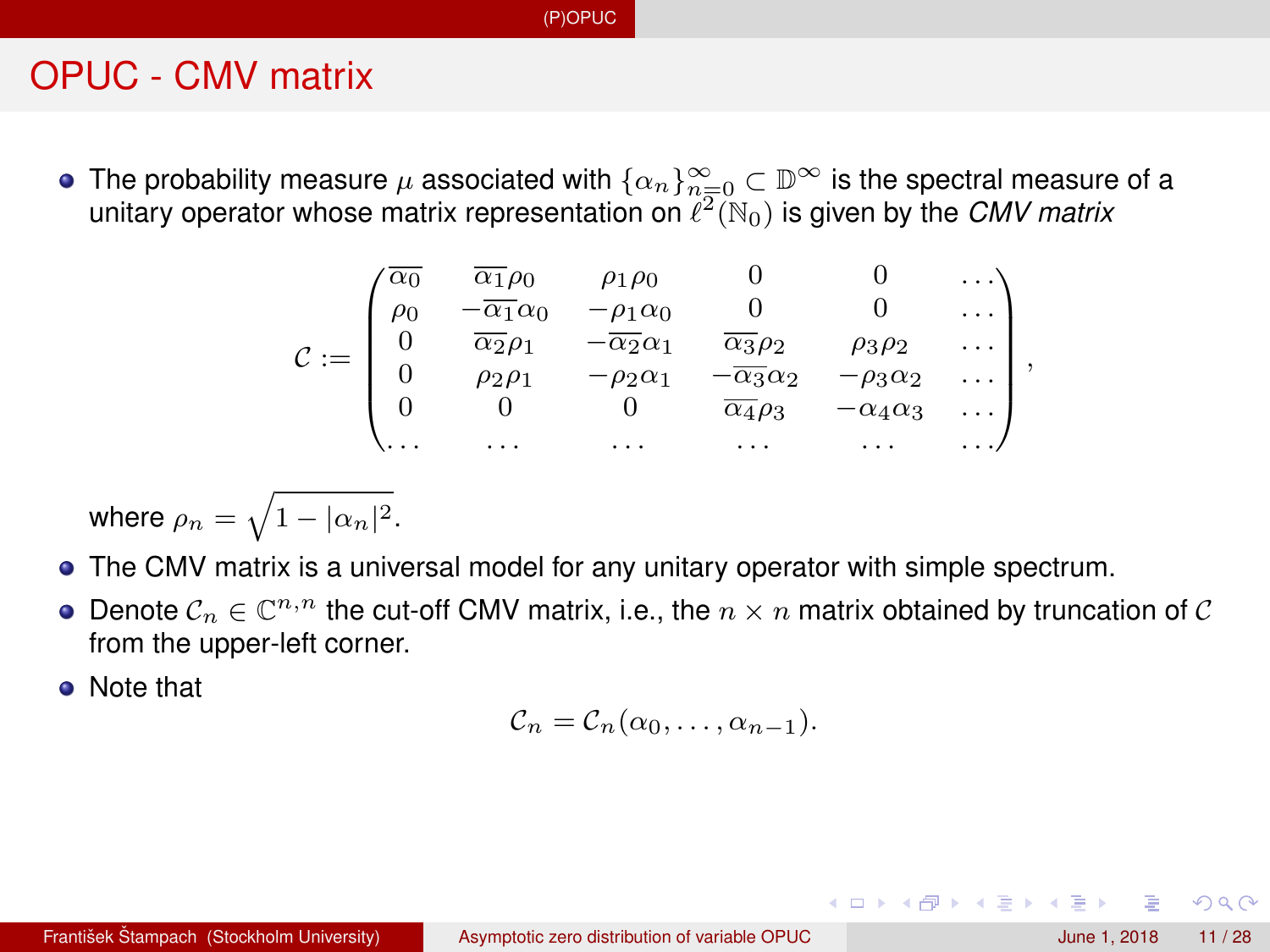#### <span id="page-35-0"></span>OPUC - CMV matrix

• The probability measure  $\mu$  associated with  $\{\alpha_n\}_{n=0}^{\infty}\subset\mathbb{D}^{\infty}$  is the spectral measure of a unitary operator whose matrix representation on  $\ell^2(\mathbb{N}_0)$  is given by the *CMV matrix* 

$$
\mathcal{C}:=\begin{pmatrix} \overline{\alpha_0} & \overline{\alpha_1}\rho_0 & \rho_1\rho_0 & 0 & 0 & \dots \\ \rho_0 & -\overline{\alpha_1}\alpha_0 & -\rho_1\alpha_0 & 0 & 0 & \dots \\ 0 & \overline{\alpha_2}\rho_1 & -\overline{\alpha_2}\alpha_1 & \overline{\alpha_3}\rho_2 & \rho_3\rho_2 & \dots \\ 0 & \rho_2\rho_1 & -\rho_2\alpha_1 & -\overline{\alpha_3}\alpha_2 & -\rho_3\alpha_2 & \dots \\ 0 & 0 & 0 & \overline{\alpha_4}\rho_3 & -\alpha_4\alpha_3 & \dots \\ \dots & \dots & \dots & \dots & \dots & \dots \end{pmatrix},
$$

where  $\rho_n = \sqrt{1 - |\alpha_n|^2}.$ 

- The CMV matrix is a universal model for any unitary operator with simple spectrum.
- Denote  $C_n \in \mathbb{C}^{n,n}$  the cut-off CMV matrix, i.e., the  $n \times n$  matrix obtained by truncation of  $\mathcal C$ from the upper-left corner.
- Note that

$$
C_n = C_n(\alpha_0,\ldots,\alpha_{n-1}).
$$

• It holds

$$
\Phi_n(z) = \det(z - \mathcal{C}_n).
$$

 $\Omega$ 

イロン イ団ン イヨン イヨン 一番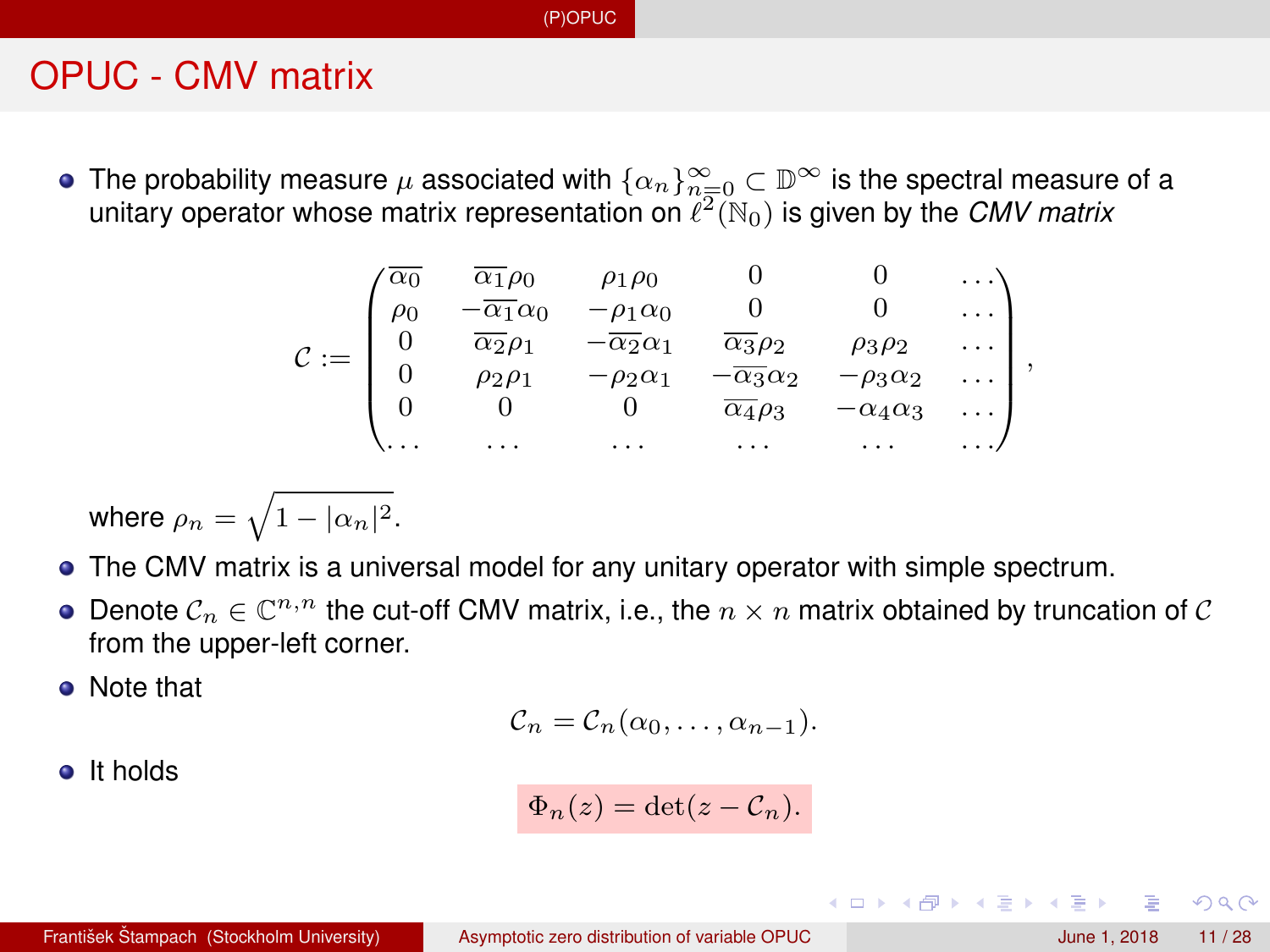# <span id="page-36-0"></span>OPUC - CMV matrix

• The probability measure  $\mu$  associated with  $\{\alpha_n\}_{n=0}^{\infty}\subset\mathbb{D}^{\infty}$  is the spectral measure of a unitary operator whose matrix representation on  $\ell^2(\mathbb{N}_0)$  is given by the *CMV matrix* 

$$
\mathcal{C}:=\begin{pmatrix} \overline{\alpha_0} & \overline{\alpha_1}\rho_0 & \rho_1\rho_0 & 0 & 0 & \dots \\ \rho_0 & -\overline{\alpha_1}\alpha_0 & -\rho_1\alpha_0 & 0 & 0 & \dots \\ 0 & \overline{\alpha_2}\rho_1 & -\overline{\alpha_2}\alpha_1 & \overline{\alpha_3}\rho_2 & \rho_3\rho_2 & \dots \\ 0 & \rho_2\rho_1 & -\rho_2\alpha_1 & -\overline{\alpha_3}\alpha_2 & -\rho_3\alpha_2 & \dots \\ 0 & 0 & 0 & \overline{\alpha_4}\rho_3 & -\alpha_4\alpha_3 & \dots \\ \dots & \dots & \dots & \dots & \dots & \dots \end{pmatrix},
$$

where  $\rho_n = \sqrt{1 - |\alpha_n|^2}.$ 

- The CMV matrix is a universal model for any unitary operator with simple spectrum.
- Denote  $C_n \in \mathbb{C}^{n,n}$  the cut-off CMV matrix, i.e., the  $n \times n$  matrix obtained by truncation of  $\mathcal C$ from the upper-left corner.
- Note that

$$
C_n=C_n(\alpha_0,\ldots,\alpha_{n-1}).
$$

• It holds

$$
\Phi_n(z) = \det(z - \mathcal{C}_n).
$$

• The zeros of  $\Phi_n$  are located in  $\mathbb{D}$ .

 $QQQ$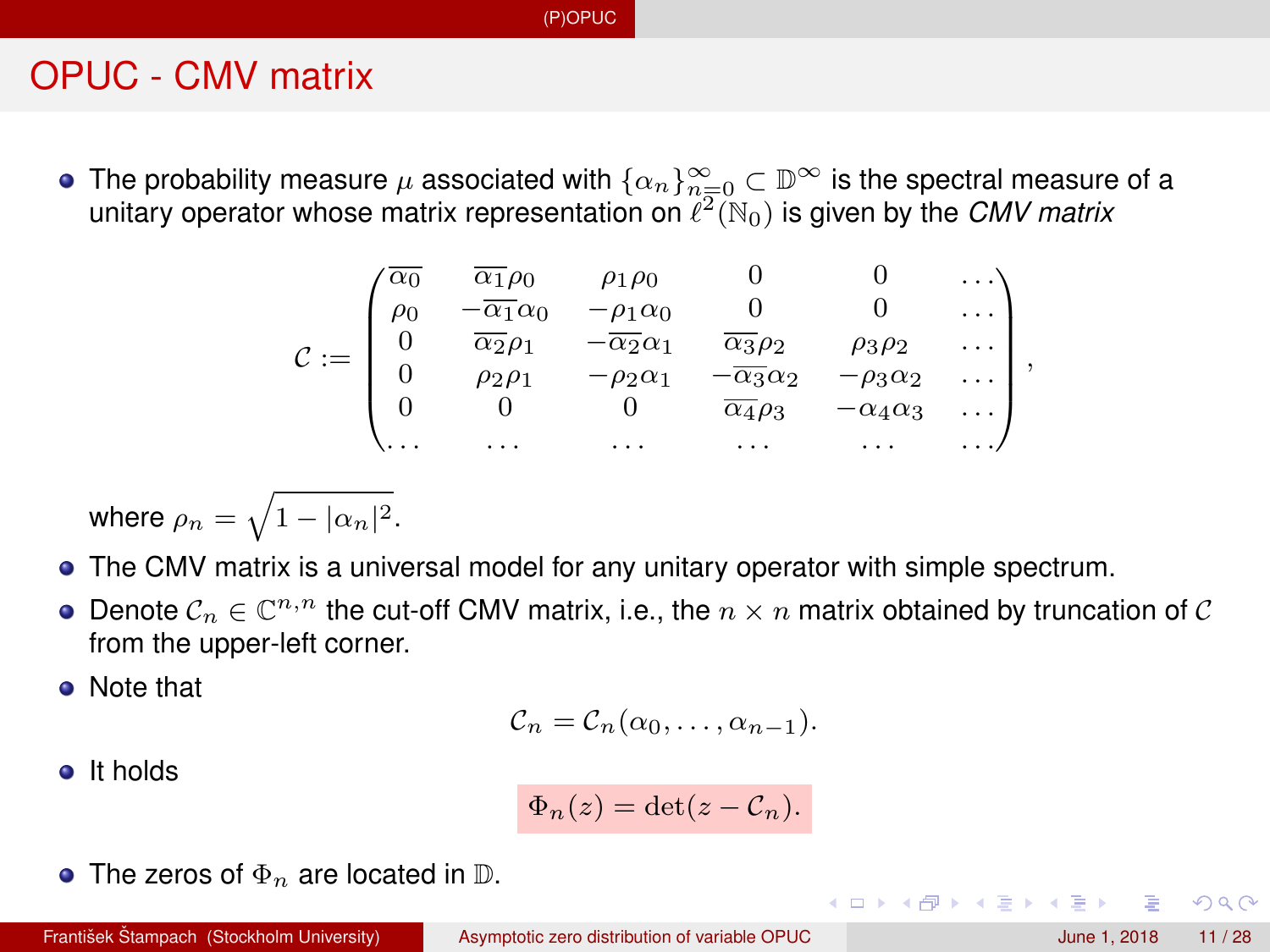# <span id="page-37-0"></span>OPUC - CMV matrix

• The probability measure  $\mu$  associated with  $\{\alpha_n\}_{n=0}^{\infty}\subset\mathbb{D}^{\infty}$  is the spectral measure of a unitary operator whose matrix representation on  $\ell^2(\mathbb{N}_0)$  is given by the *CMV matrix* 

$$
\mathcal{C}:=\begin{pmatrix} \overline{\alpha_0} & \overline{\alpha_1}\rho_0 & \rho_1\rho_0 & 0 & 0 & \dots \\ \rho_0 & -\overline{\alpha_1}\alpha_0 & -\rho_1\alpha_0 & 0 & 0 & \dots \\ 0 & \overline{\alpha_2}\rho_1 & -\overline{\alpha_2}\alpha_1 & \overline{\alpha_3}\rho_2 & \rho_3\rho_2 & \dots \\ 0 & \rho_2\rho_1 & -\rho_2\alpha_1 & -\overline{\alpha_3}\alpha_2 & -\rho_3\alpha_2 & \dots \\ 0 & 0 & 0 & \overline{\alpha_4}\rho_3 & -\alpha_4\alpha_3 & \dots \\ \dots & \dots & \dots & \dots & \dots & \dots \end{pmatrix},
$$

where  $\rho_n = \sqrt{1 - |\alpha_n|^2}.$ 

- The CMV matrix is a universal model for any unitary operator with simple spectrum.
- Denote  $C_n \in \mathbb{C}^{n,n}$  the cut-off CMV matrix, i.e., the  $n \times n$  matrix obtained by truncation of  $\mathcal C$ from the upper-left corner.
- Note that

$$
C_n = C_n(\alpha_0,\ldots,\alpha_{n-1}).
$$

• It holds

$$
\Phi_n(z) = \det(z - C_n).
$$

• The zeros of  $\Phi_n$  are located in  $\mathbb{D}$ .  $\Rightarrow \mathcal{C}_n$  is not unitary.

 $\Omega$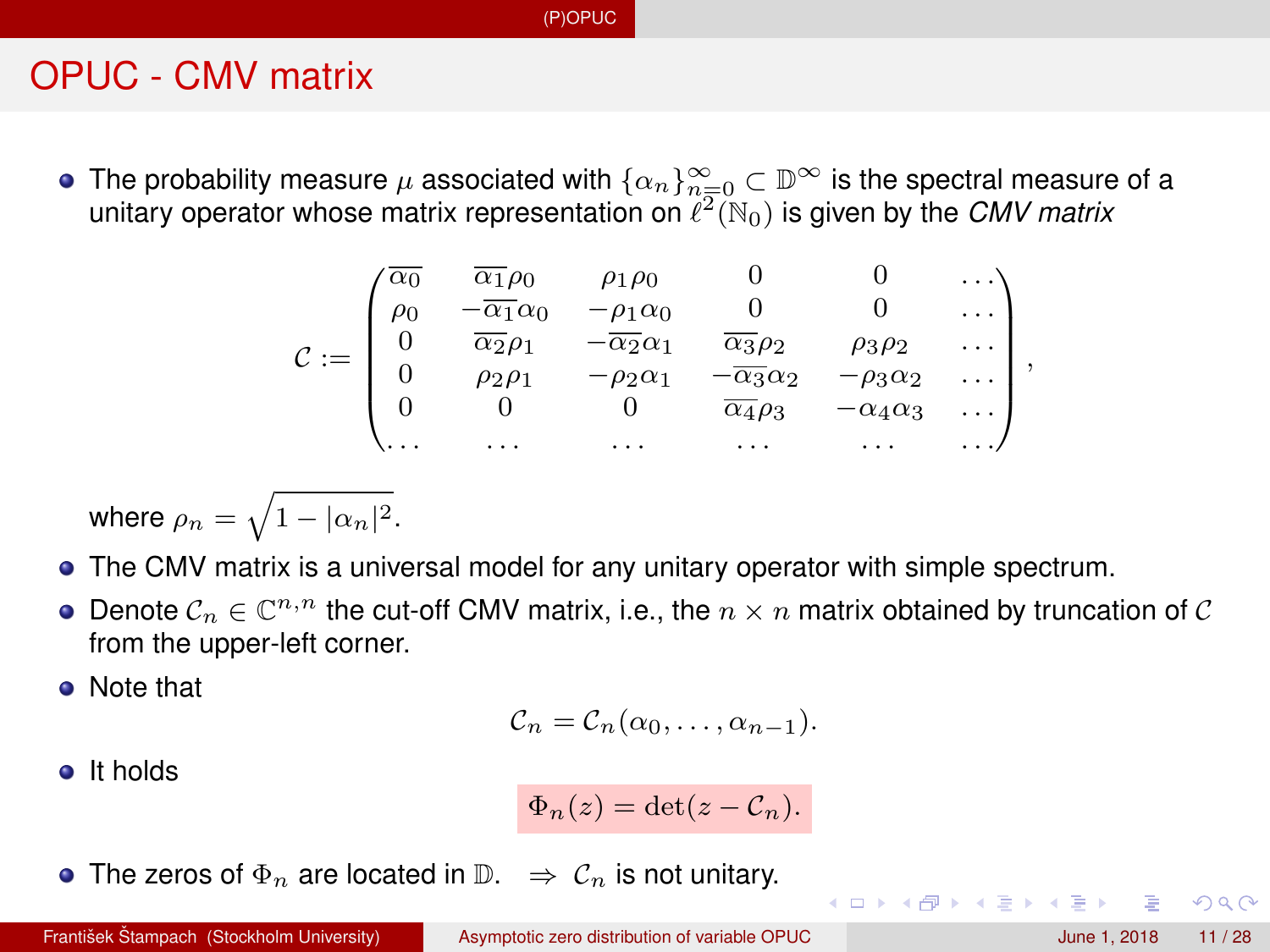### <span id="page-38-0"></span>POPUC

• If  $\alpha_{n-1}$  is replaced by a parameter  $\beta \in \mathbb{T}$ , we arrive at the so-called para-orthogonal polynomials (=POPUC)

$$
\Phi_n^{(\beta)}(z):=\det\left(z-\mathcal{C}_n^{(\beta)}\right),
$$

where

$$
\mathcal{C}_n^{(\beta)} = \mathcal{C}_n(\alpha_0, \ldots, \alpha_{n-2}, \beta).
$$

 $OQ$ 

メロメメ 御 メメ きょく ミメー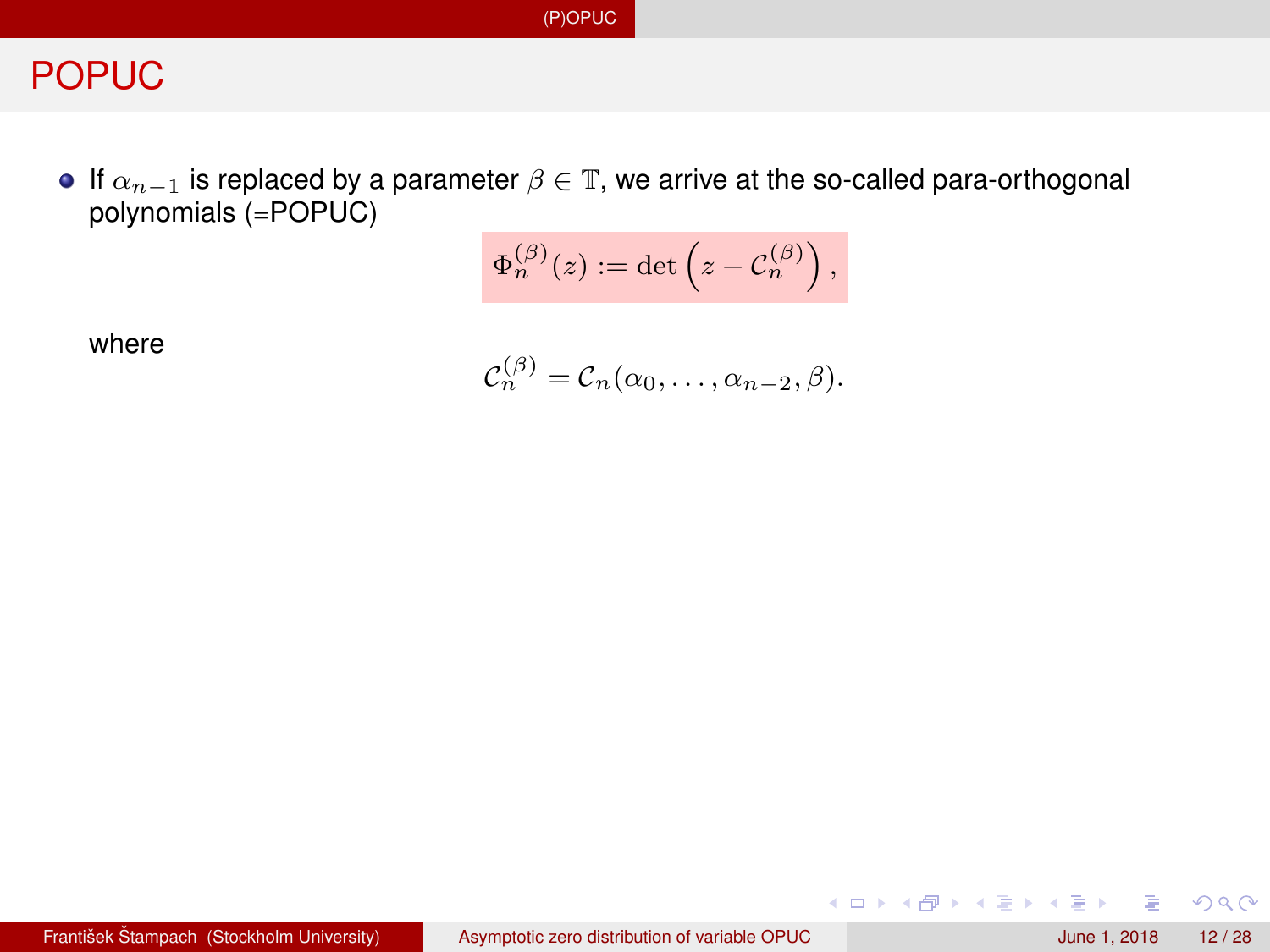### <span id="page-39-0"></span>POPUC

• If  $\alpha_{n-1}$  is replaced by a parameter  $\beta \in \mathbb{T}$ , we arrive at the so-called para-orthogonal polynomials (=POPUC)

$$
\Phi_n^{(\beta)}(z):=\det\left(z-\mathcal{C}_n^{(\beta)}\right),
$$

where

$$
\mathcal{C}_n^{(\beta)} = \mathcal{C}_n(\alpha_0,\ldots,\alpha_{n-2},\beta).
$$

Matrix  $\mathcal{C}_n^{(\beta)}$  is unitary.

 $PQQ$ 

**K ロ ⊁ K 倒 ≯ K ミ ⊁ K ミ ⊁**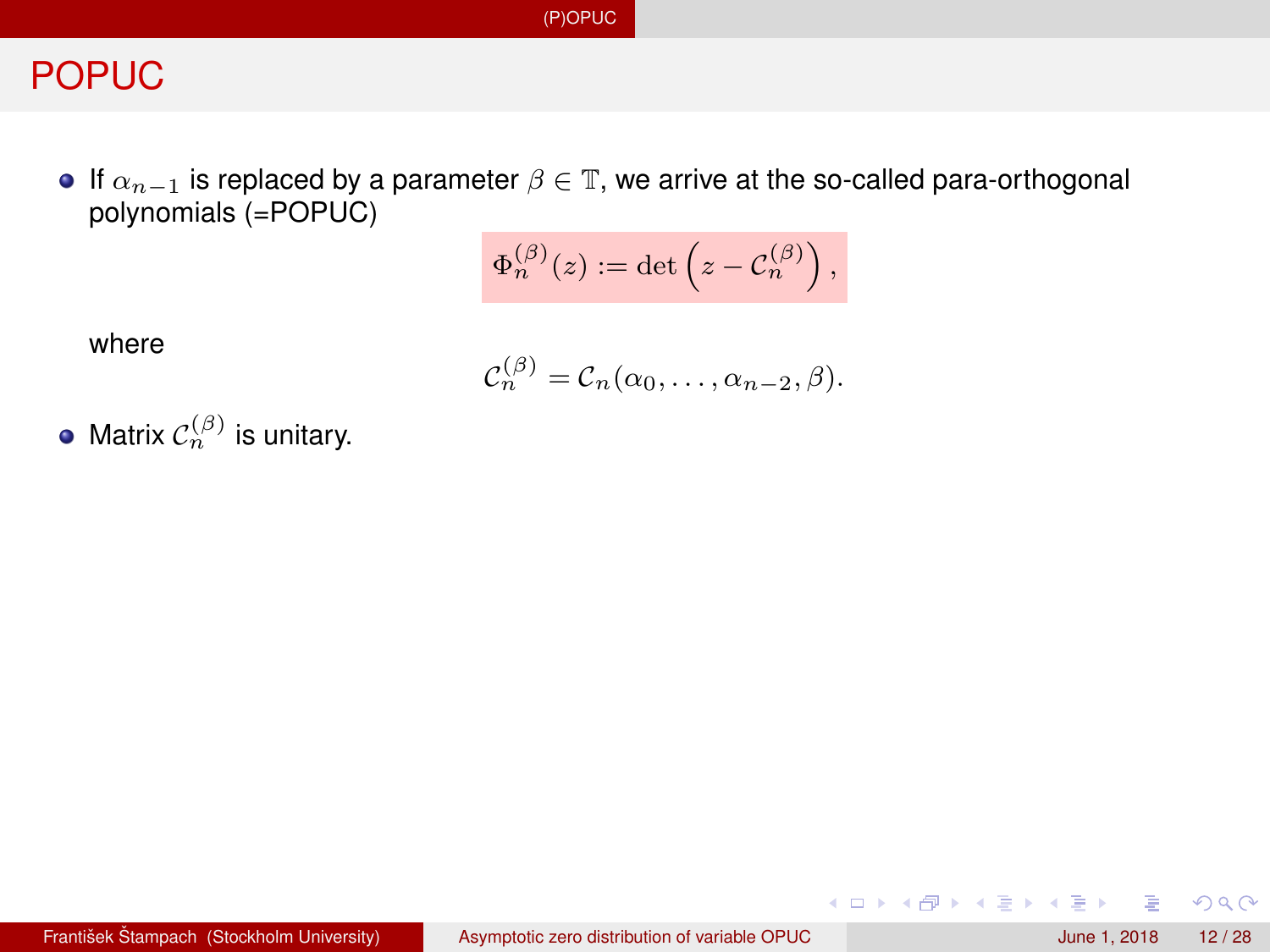## <span id="page-40-0"></span>POPUC

If  $\alpha_{n-1}$  is replaced by a parameter  $\beta \in \mathbb{T}$ , we arrive at the so-called para-orthogonal polynomials (=POPUC)

$$
\Phi_n^{(\beta)}(z):=\det\left(z-\mathcal{C}_n^{(\beta)}\right),
$$

where

$$
\mathcal{C}_n^{(\beta)} = \mathcal{C}_n(\alpha_0,\ldots,\alpha_{n-2},\beta).
$$

- Matrix  $\mathcal{C}_n^{(\beta)}$  is unitary.
- The zeros of  $\Phi_n^{(\beta)}$  are located in  $\mathbb T$  and are simple.

イロン イ団ン イヨン イヨン 一番

 $OQ$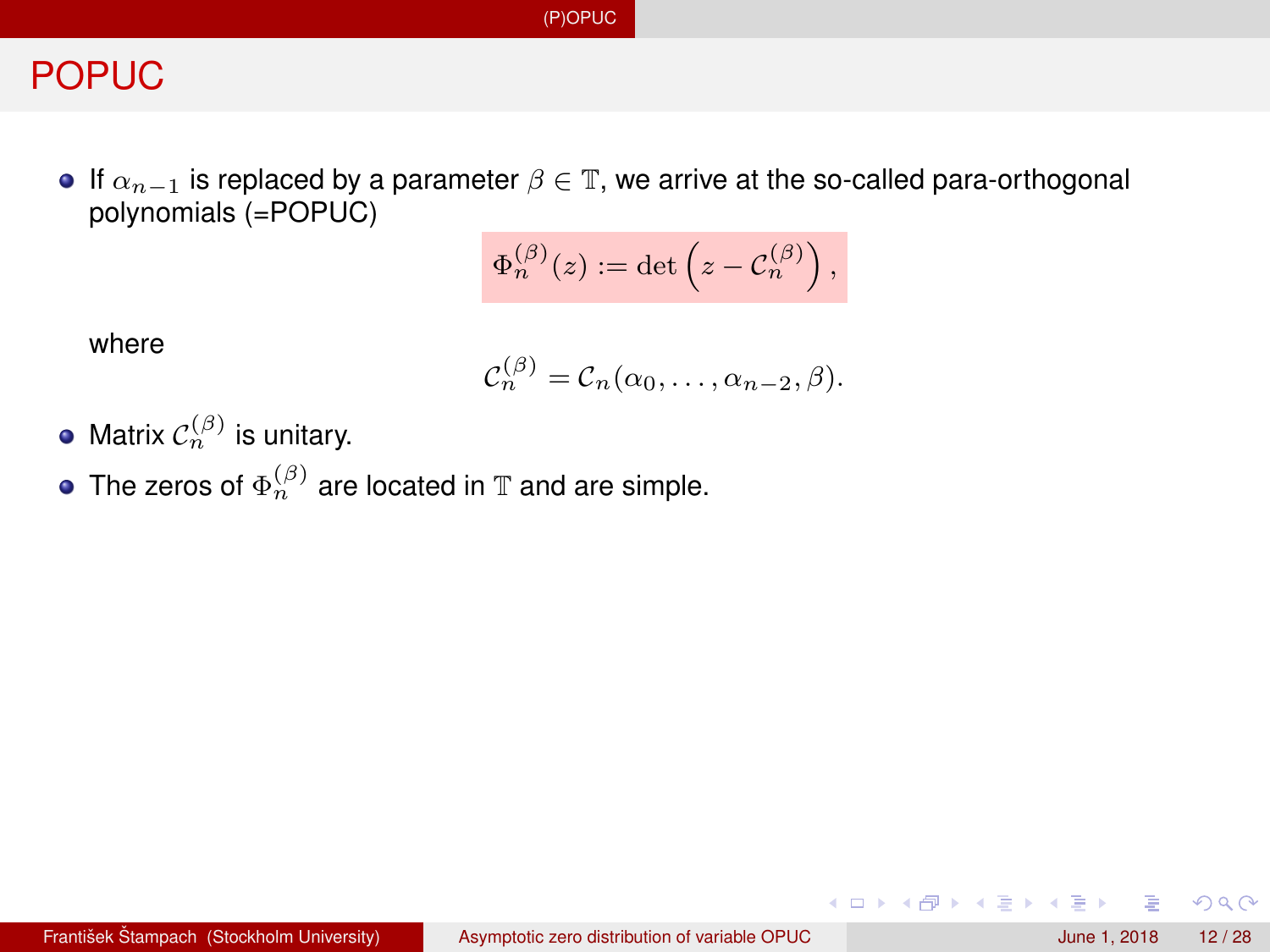### <span id="page-41-0"></span>POPUC

If  $\alpha_{n-1}$  is replaced by a parameter  $\beta \in \mathbb{T}$ , we arrive at the so-called para-orthogonal polynomials (=POPUC)

$$
\Phi_n^{(\beta)}(z):=\det\left(z-\mathcal{C}_n^{(\beta)}\right),
$$

where

$$
\mathcal{C}_n^{(\beta)} = \mathcal{C}_n(\alpha_0,\ldots,\alpha_{n-2},\beta).
$$

- Matrix  $\mathcal{C}_n^{(\beta)}$  is unitary.
- The zeros of  $\Phi_n^{(\beta)}$  are located in  $\mathbb T$  and are simple.

Two books on OPUC by B. Simon:



 $QQ$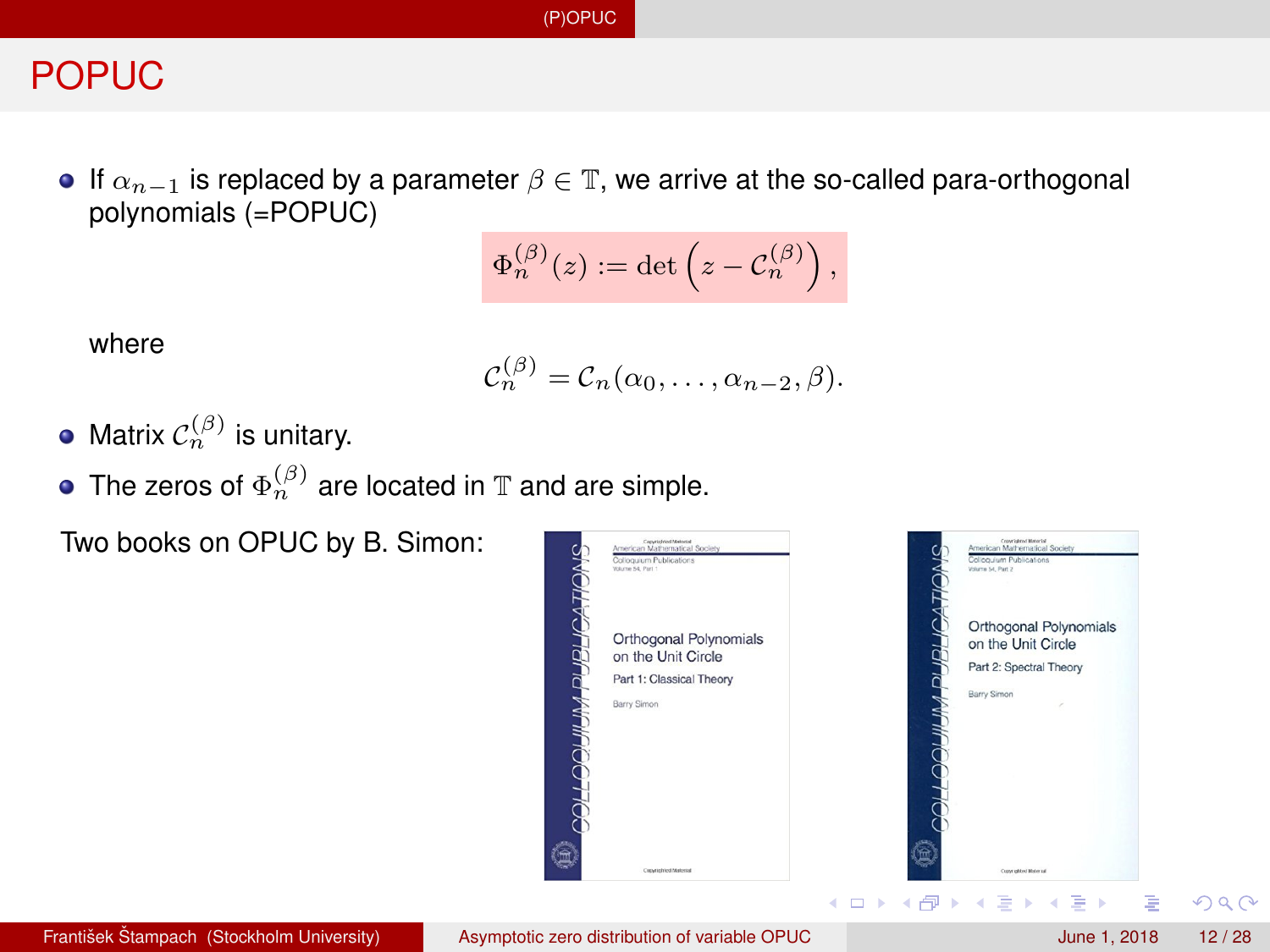### <span id="page-42-0"></span>**Contents**

[History - KMS matrices and variable coefficient OPRL](#page-1-0)



<sup>3</sup> [POPUC with variable Verblunsky coefficients](#page-42-0)

<sup>4</sup> [OPUC with variable Verblunsky coefficients](#page-78-0)

 $2Q$ 

**K ロ ⊁ K 倒 ≯ K ミ ⊁ K ミ ⊁**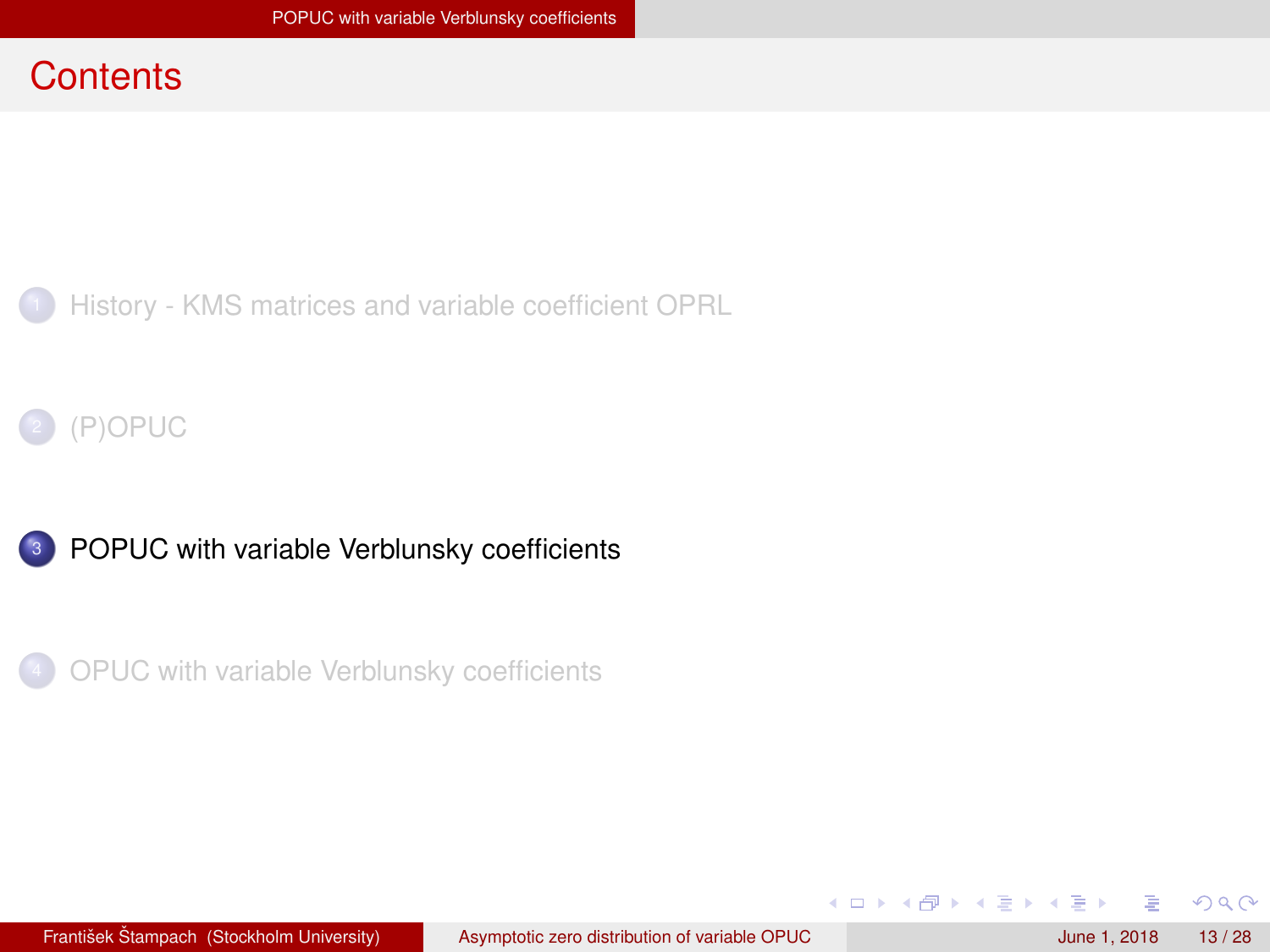<span id="page-43-0"></span>For  $\{\alpha_{n,N}\in\overline{\mathbb{D}}\mid n,N\in\mathbb{N}_0\}$  and  $\beta\in\mathbb{T}$ , we introduce

$$
\Phi_{n,N}(z) := \det \left( z - C_n(\alpha_{0,N}, \alpha_{1,N}, \ldots, \alpha_{n-1,N}) \right)
$$

 $OQ$ 

メロメメ 御 メメ きょく ミメー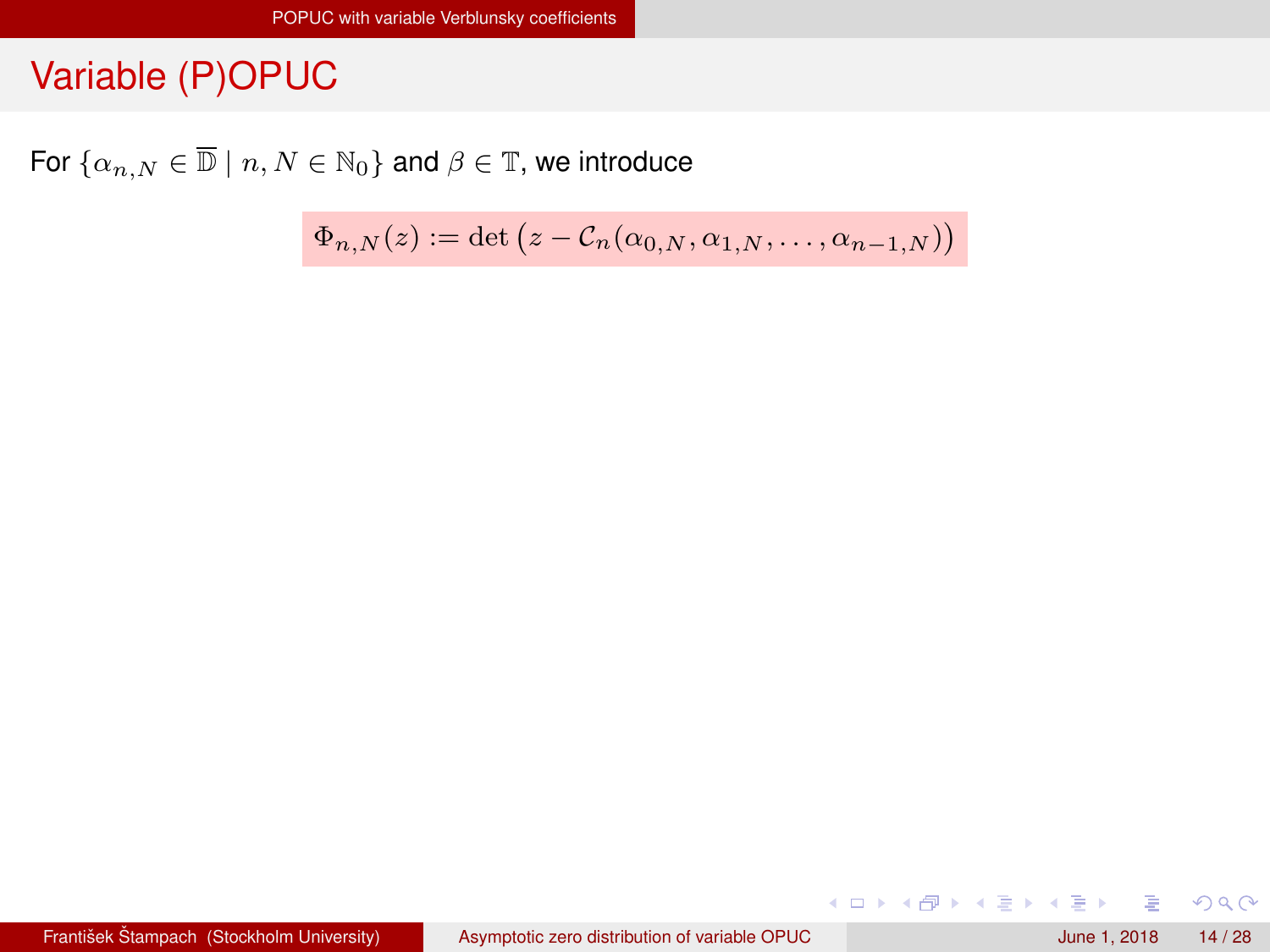<span id="page-44-0"></span>For  $\{\alpha_{n,N}\in\overline{\mathbb{D}}\mid n,N\in\mathbb{N}_0\}$  and  $\beta\in\mathbb{T}$ , we introduce

$$
\Phi_{n,N}(z) := \det (z - C_n(\alpha_{0,N}, \alpha_{1,N}, \ldots, \alpha_{n-1,N}))
$$

and

$$
\Phi_{n,N}^{(\beta)}(z) := \det \left( z - \mathcal{C}_n(\alpha_{0,N}, \alpha_{1,N}, \ldots, \alpha_{n-2,N}, \beta) \right).
$$

 $PQQ$ 

メロメメ 倒 メメ ミメメ ミメー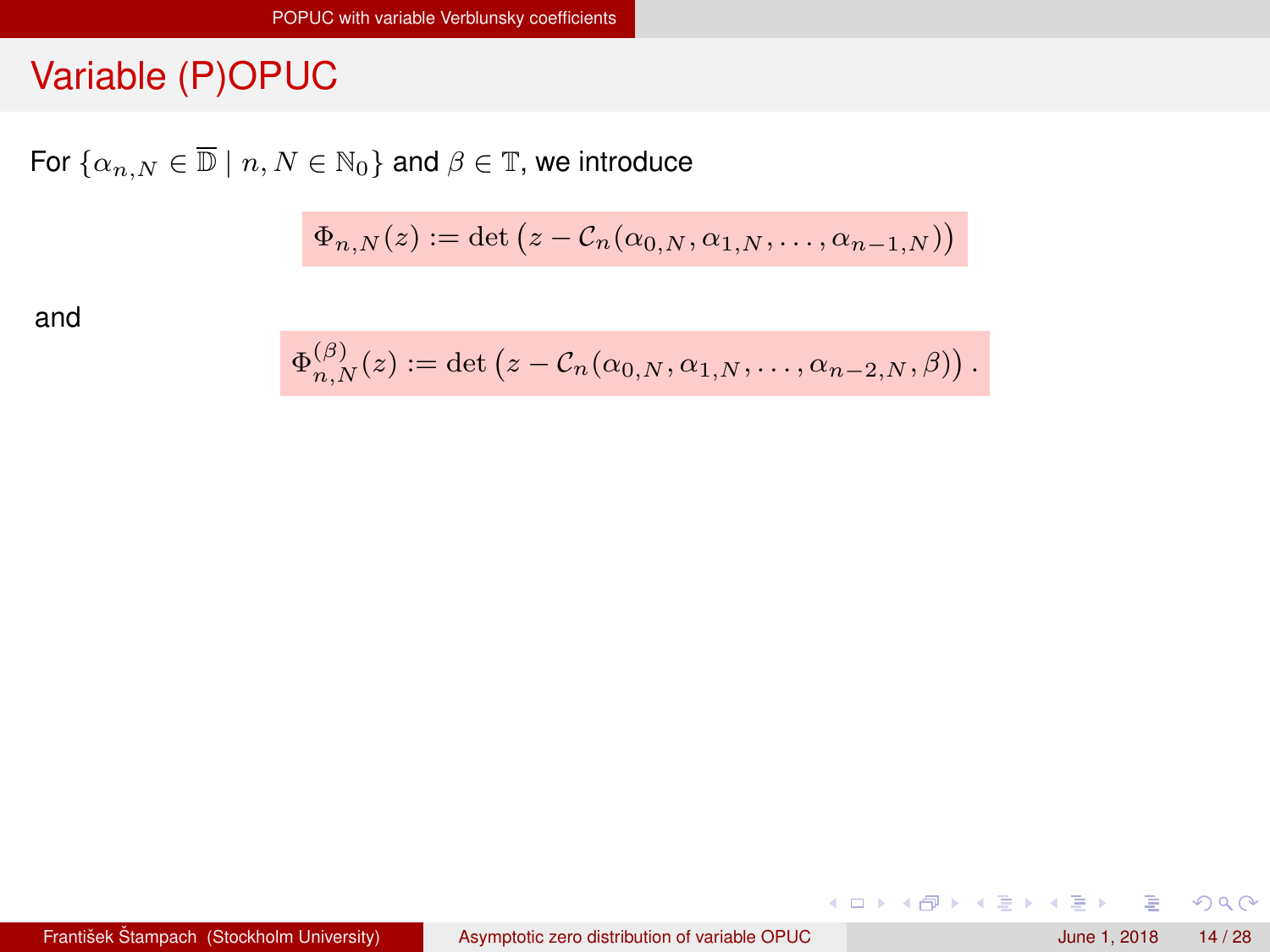<span id="page-45-0"></span>For  $\{\alpha_{n,N}\in\overline{\mathbb{D}}\mid n,N\in\mathbb{N}_0\}$  and  $\beta\in\mathbb{T}$ , we introduce

$$
\Phi_{n,N}(z) := \det (z - C_n(\alpha_{0,N}, \alpha_{1,N}, \ldots, \alpha_{n-1,N}))
$$

and

$$
\Phi_{n,N}^{(\beta)}(z) := \det \left( z - \mathcal{C}_n(\alpha_{0,N}, \alpha_{1,N}, \ldots, \alpha_{n-2,N}, \beta) \right).
$$

#### **Program:**

 $QQ$ 

メロトメ 伊 トメ ミトメ ミト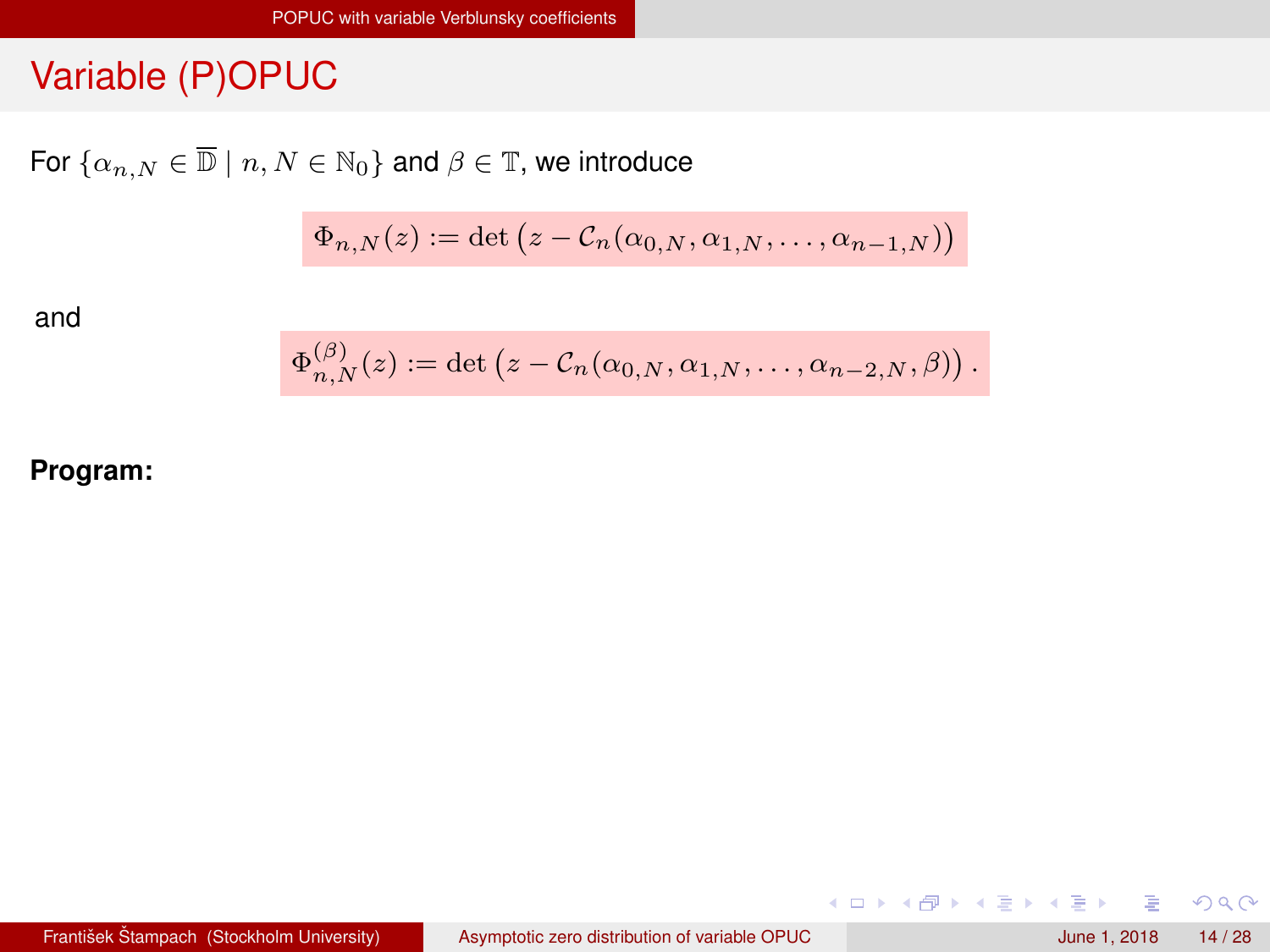<span id="page-46-0"></span>For  $\{\alpha_{n,N} \in \overline{\mathbb{D}} \mid n, N \in \mathbb{N}_0\}$  and  $\beta \in \mathbb{T}$ , we introduce

$$
\Phi_{n,N}(z) := \det \left( z - C_n(\alpha_{0,N}, \alpha_{1,N}, \ldots, \alpha_{n-1,N}) \right)
$$

and

$$
\Phi_{n,N}^{(\beta)}(z) := \det \left( z - C_n(\alpha_{0,N}, \alpha_{1,N}, \ldots, \alpha_{n-2,N}, \beta) \right).
$$

#### **Program:**

 $\bullet$  First we deduce the asymptotic zero distribution for  $\Phi_{n,N}^{(\beta)}$ , as  $n/N\to t$ , (2 proofs).

イロト イ母 トイヨ トイヨ トー

 $\Rightarrow$  $\Omega$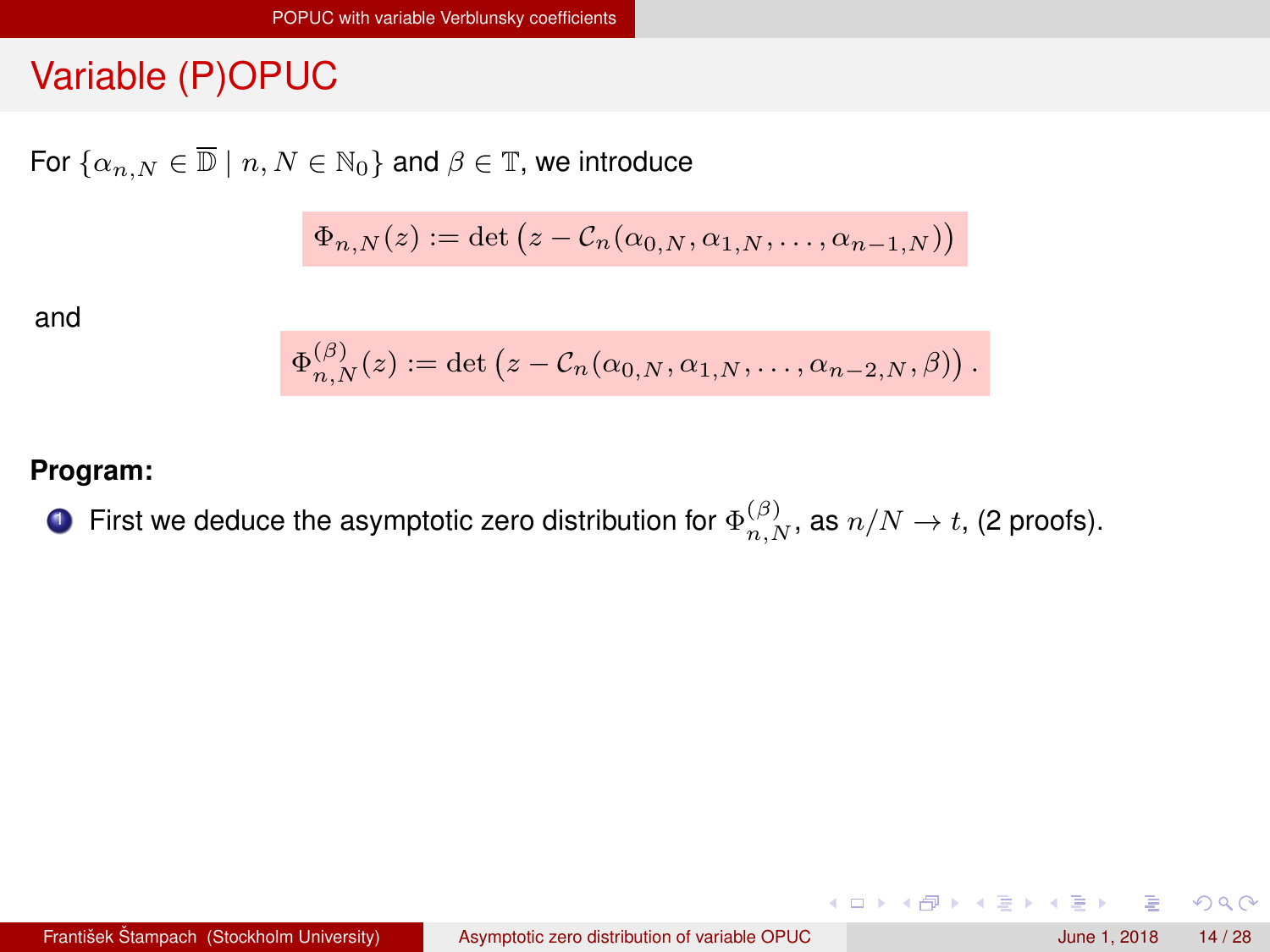<span id="page-47-0"></span>For  $\{\alpha_{n,N} \in \overline{D} \mid n, N \in \mathbb{N}_0\}$  and  $\beta \in \mathbb{T}$ , we introduce

$$
\Phi_{n,N}(z) := \det (z - C_n(\alpha_{0,N}, \alpha_{1,N}, \ldots, \alpha_{n-1,N}))
$$

and

$$
\Phi_{n,N}^{(\beta)}(z) := \det \left( z - C_n(\alpha_{0,N}, \alpha_{1,N}, \ldots, \alpha_{n-2,N}, \beta) \right).
$$

#### **Program:**

- $\bullet$  First we deduce the asymptotic zero distribution for  $\Phi_{n,N}^{(\beta)}$ , as  $n/N\to t$ , (2 proofs).
- $\bullet$  By making use of the result for  $\Phi_{n,N}^{(\beta)}$  we obtain the asymptotic zero distribution for  $\Phi_{n,N}$ (under an additional assumption).

イロメ イ母メ イヨメ イヨメ

 $QQQ$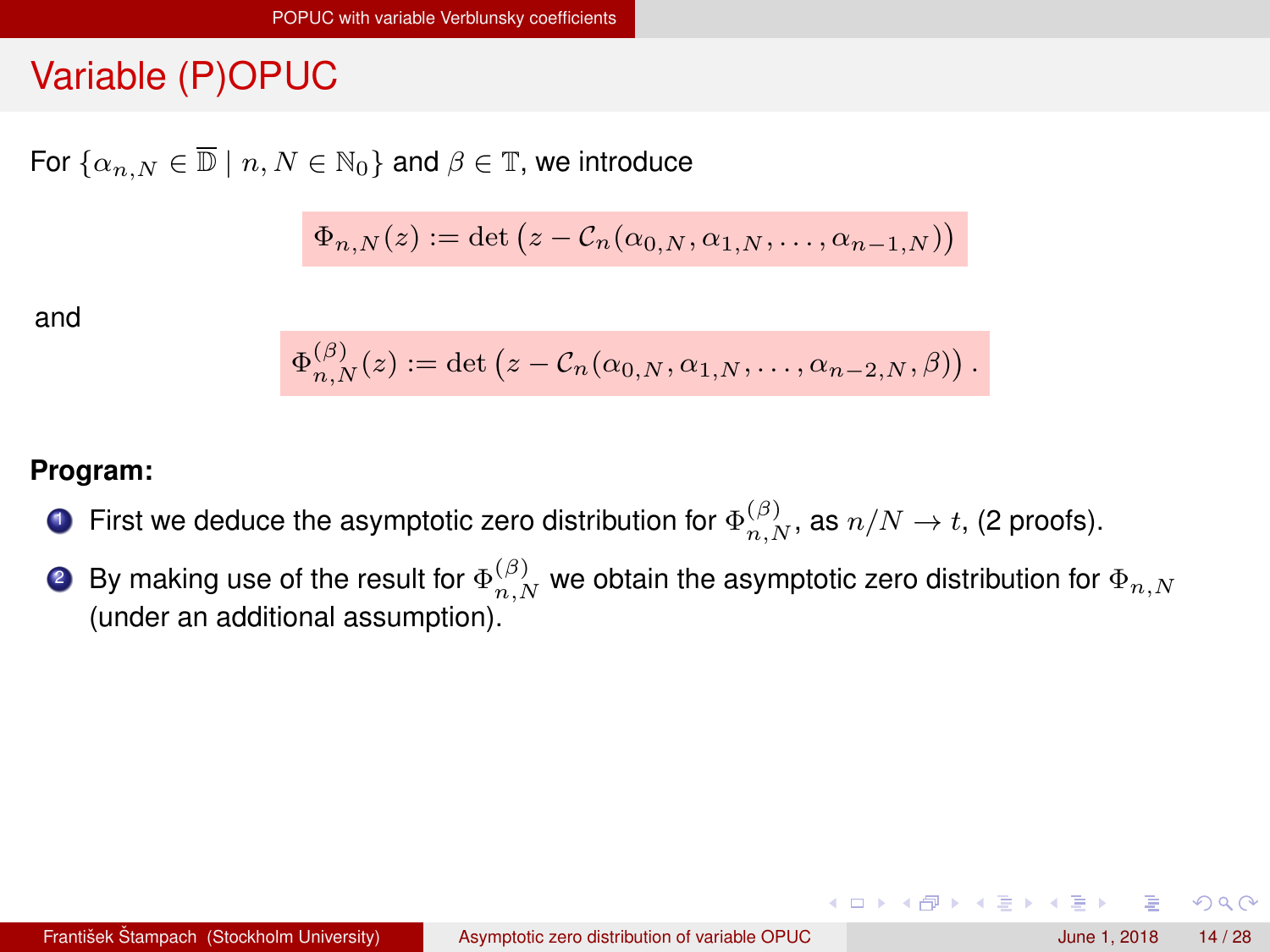<span id="page-48-0"></span> $\bullet$  Define the probability measure on  $\mathbb T$  by

$$
\mathrm{d}\nu_a\left(e^{\mathrm{i}\theta}\right) := \frac{1}{2\pi} \frac{\sin(\theta/2)}{\sqrt{\cos^2(\theta_a/2) - \cos^2(\theta/2)}} \mathrm{d}\theta, \quad \theta \in (\theta_a, 2\pi - \theta_a),
$$

where  $\theta_a = 2 \arcsin a$  and  $0 \le a < 1$ .

 $\Omega$ 

K ロ ▶ K 御 ▶ K 唐 ▶ K 唐 ▶ ...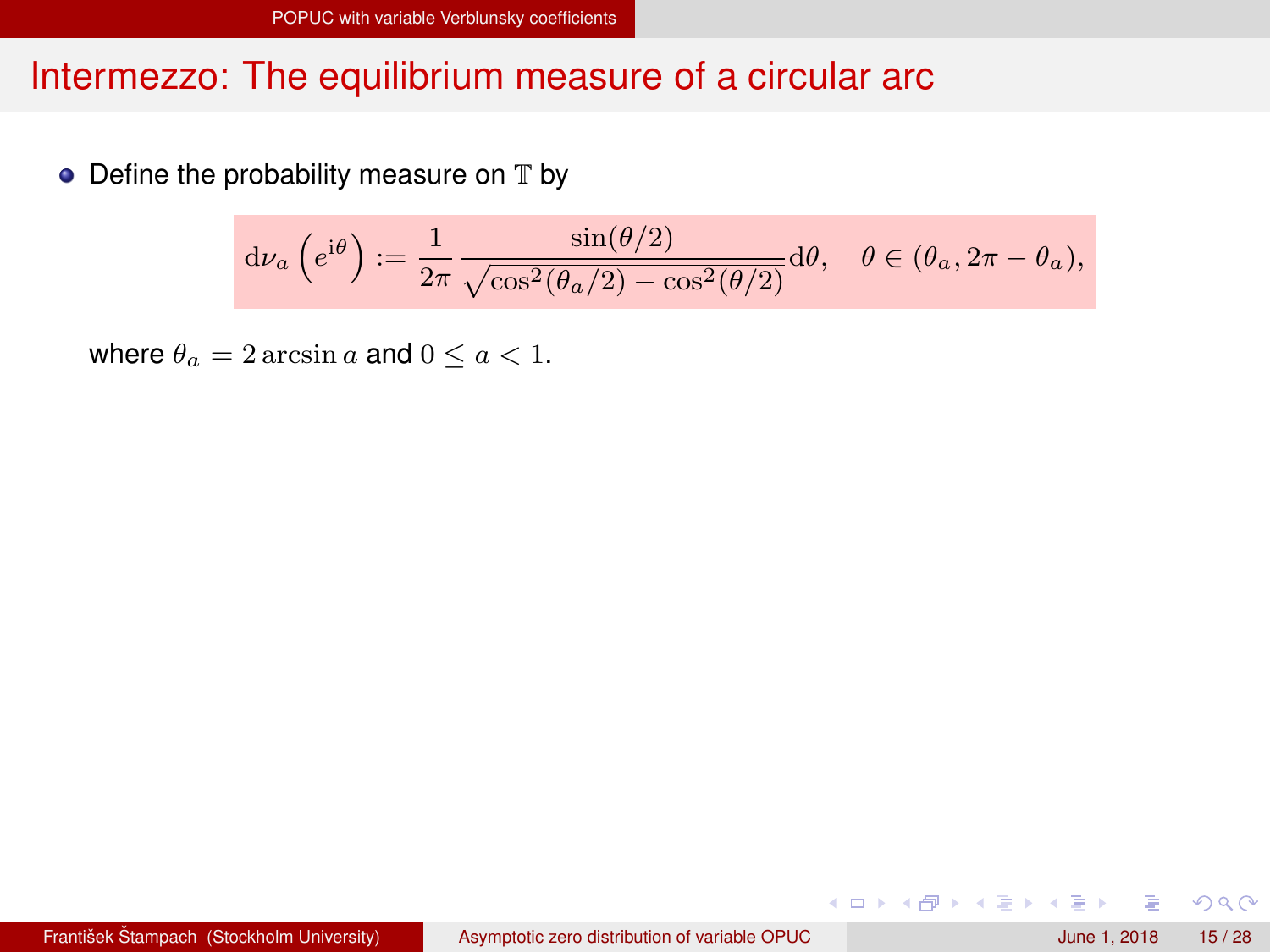<span id="page-49-0"></span> $\bullet$  Define the probability measure on  $\mathbb T$  by

$$
\mathrm{d}\nu_a\left(e^{\mathrm{i}\theta}\right):=\frac{1}{2\pi}\frac{\sin(\theta/2)}{\sqrt{\cos^2(\theta_a/2)-\cos^2(\theta/2)}}\mathrm{d}\theta,\quad\theta\in(\theta_a,2\pi-\theta_a),
$$

where 
$$
\theta_a = 2 \arcsin a
$$
 and  $0 \le a < 1$ .  
\n• For  $a = 1$ , we put  $\nu_1 := \delta_{-1}$ .

 $2Q$ 

メロトメ 伊 トメ ミトメ ミト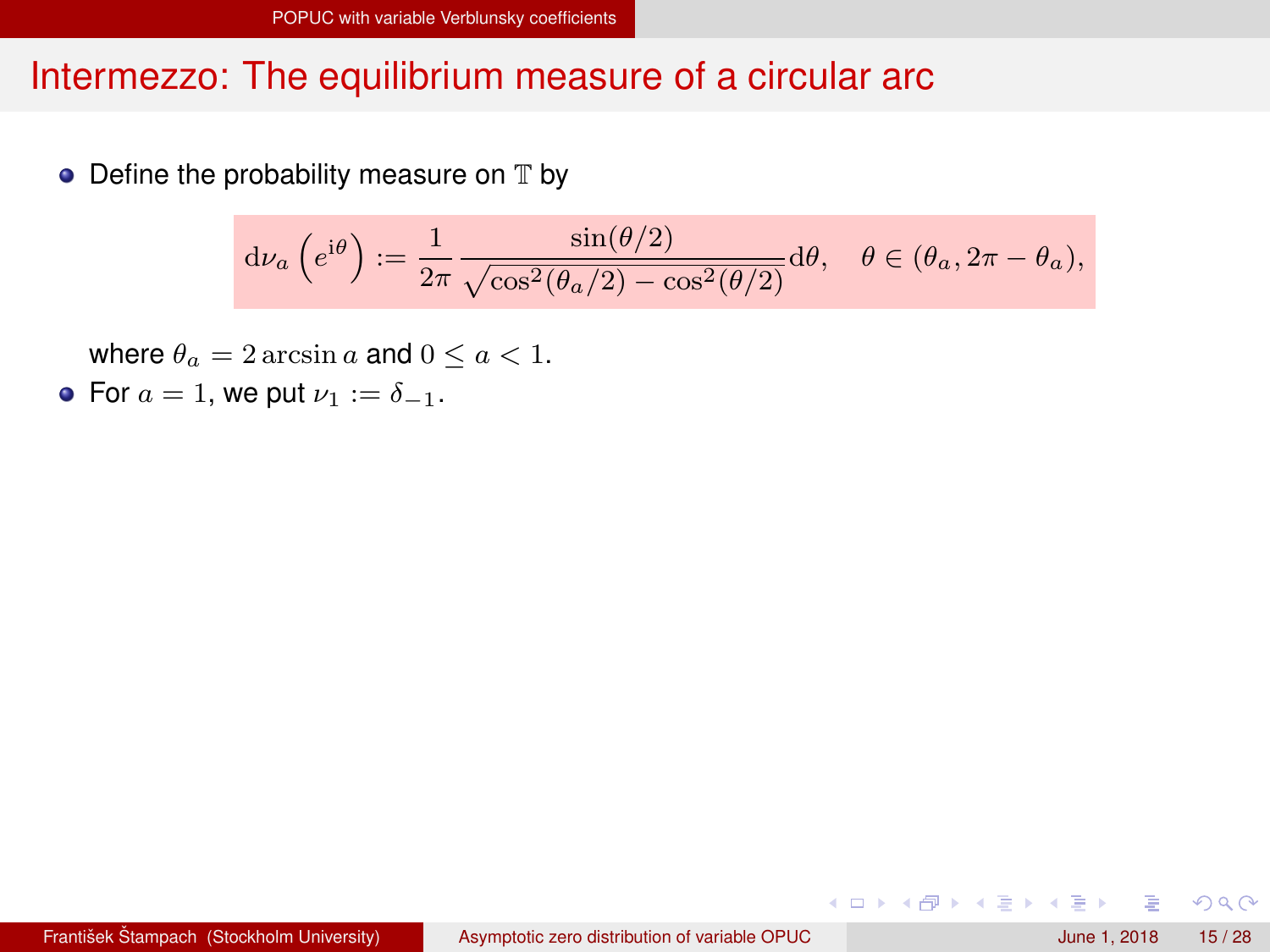<span id="page-50-0"></span> $\bullet$  Define the probability measure on  $\mathbb T$  by

$$
\mathrm{d}\nu_a\left(e^{\mathrm{i}\theta}\right):=\frac{1}{2\pi}\frac{\sin(\theta/2)}{\sqrt{\cos^2(\theta_a/2)-\cos^2(\theta/2)}}\mathrm{d}\theta,\quad\theta\in(\theta_a,2\pi-\theta_a),
$$

where  $\theta_a = 2 \arcsin a$  and  $0 \le a < 1$ .

- For  $a = 1$ , we put  $\nu_1 := \delta_{-1}$ .
- Then  $\nu_a$  the equilibrium measure of the circular arc  $\Gamma_a:=\{e^{{\rm i}\theta}\mid (\theta_a,2\pi-\theta_a)\}\subset \mathbb{T}.$

 $\Omega$ 

イロン イ団ン イヨン イヨン 一番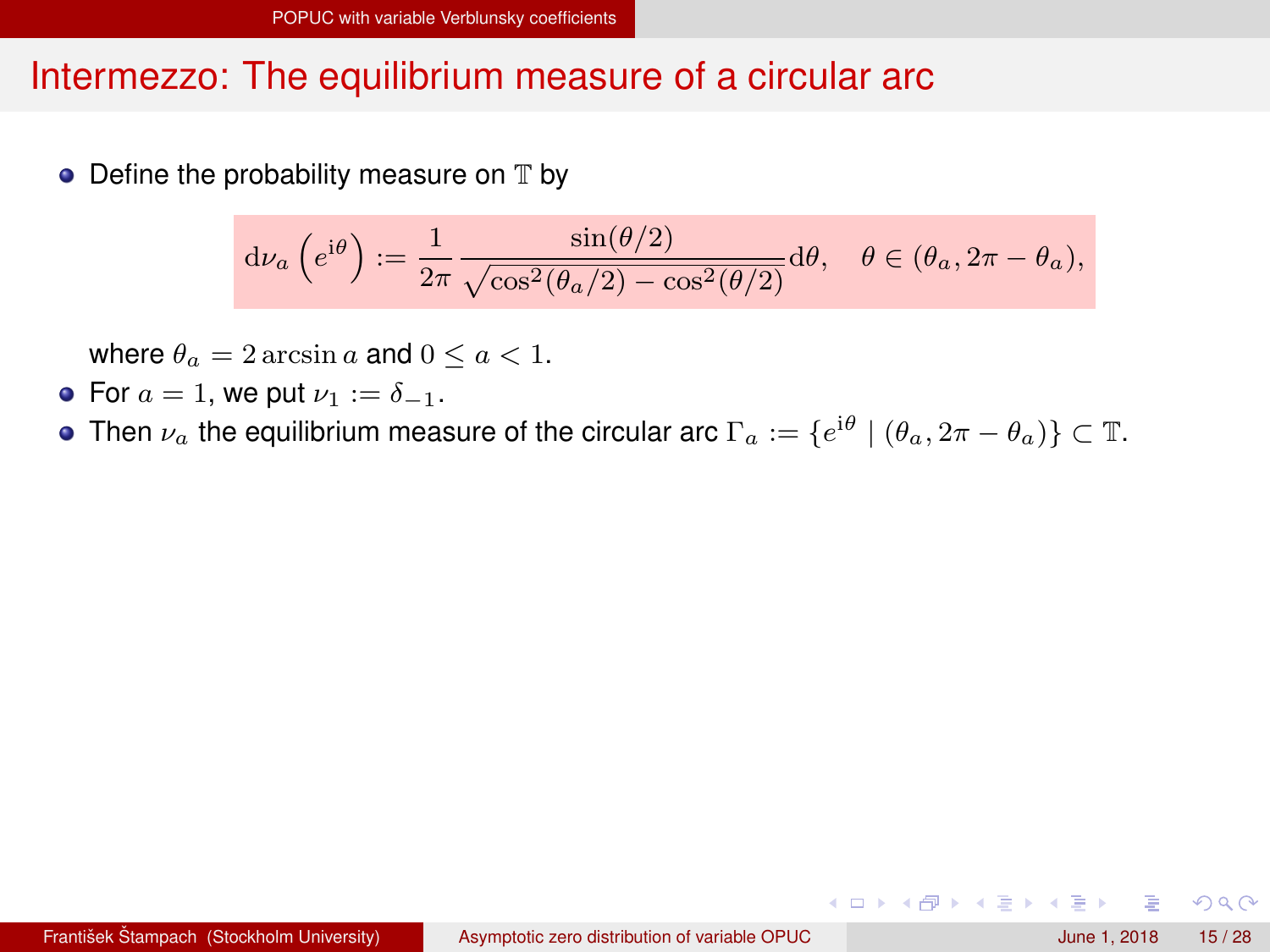<span id="page-51-0"></span> $\bullet$  Define the probability measure on  $\mathbb T$  by

$$
\mathrm{d}\nu_a\left(e^{\mathrm{i}\theta}\right):=\frac{1}{2\pi}\frac{\sin(\theta/2)}{\sqrt{\cos^2(\theta_a/2)-\cos^2(\theta/2)}}\mathrm{d}\theta,\quad\theta\in(\theta_a,2\pi-\theta_a),
$$

where  $\theta_a = 2 \arcsin a$  and  $0 \le a < 1$ .

- For  $a = 1$ , we put  $\nu_1 := \delta_{-1}$ .
- Then  $\nu_a$  the equilibrium measure of the circular arc  $\Gamma_a:=\{e^{{\rm i}\theta}\mid (\theta_a,2\pi-\theta_a)\}\subset \mathbb{T}.$
- The logarithmic potential of  $\nu_a$  is

$$
U_{\nu_a}(z) = \int_{\Gamma_a} \log \left| z - e^{i\theta} \right| d\nu_a \left( e^{i\theta} \right) = \log |G_a(z)|, \quad z \in \mathbb{C} \setminus \mathbb{T},
$$

 $\eta$ an

◆ロ→ ◆御→ ◆唐→ ◆唐→ →唐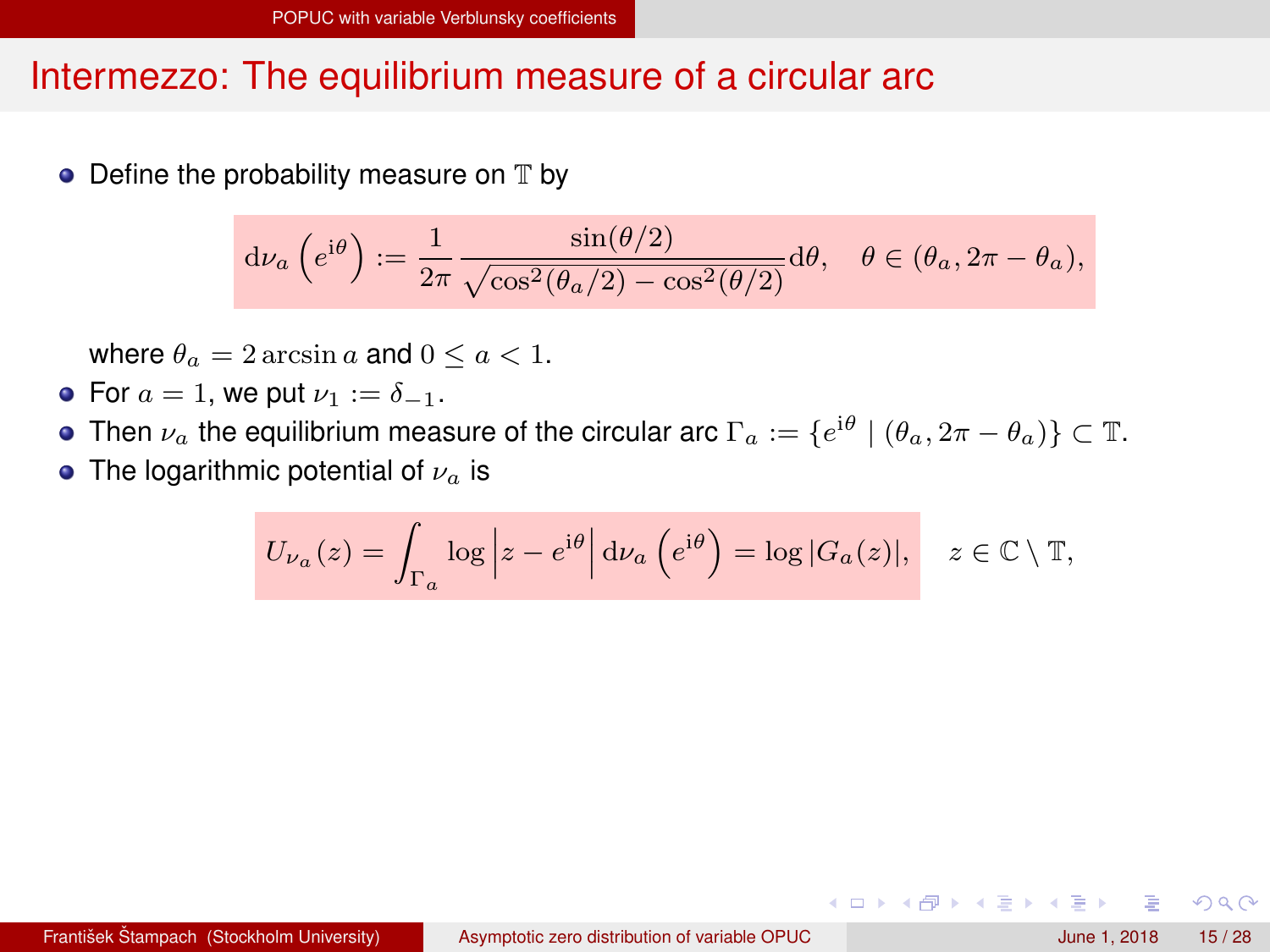<span id="page-52-0"></span> $\bullet$  Define the probability measure on  $\mathbb T$  by

$$
\mathrm{d}\nu_a\left(e^{\mathrm{i}\theta}\right) := \frac{1}{2\pi} \frac{\sin(\theta/2)}{\sqrt{\cos^2(\theta_a/2) - \cos^2(\theta/2)}} \mathrm{d}\theta, \quad \theta \in (\theta_a, 2\pi - \theta_a),
$$

where  $\theta_a = 2 \arcsin a$  and  $0 \le a < 1$ .

- For  $a = 1$ , we put  $\nu_1 := \delta_{-1}$ .
- Then  $\nu_a$  the equilibrium measure of the circular arc  $\Gamma_a:=\{e^{{\rm i}\theta}\mid (\theta_a,2\pi-\theta_a)\}\subset \mathbb{T}.$
- The logarithmic potential of  $\nu_a$  is

$$
U_{\nu_a}(z) = \int_{\Gamma_a} \log \left| z - e^{i\theta} \right| d\nu_a \left( e^{i\theta} \right) = \log |G_a(z)|, \quad z \in \mathbb{C} \setminus \mathbb{T},
$$

where, for  $0 < a \leq 1$ ,

$$
G_a(z) = \frac{1}{2} \left( z + 1 + \sqrt{\left(z - e^{i\theta_a}\right) \left(z - e^{-i\theta_a}\right)} \right),
$$

and, for  $a = 0$ ,

$$
G_0(z) = \begin{cases} 1, & \text{if } |z| < 1, \\ z, & \text{if } |z| > 1. \end{cases}
$$

 $\Omega$ 

イロト イ母 トイヨ トイヨ トーヨー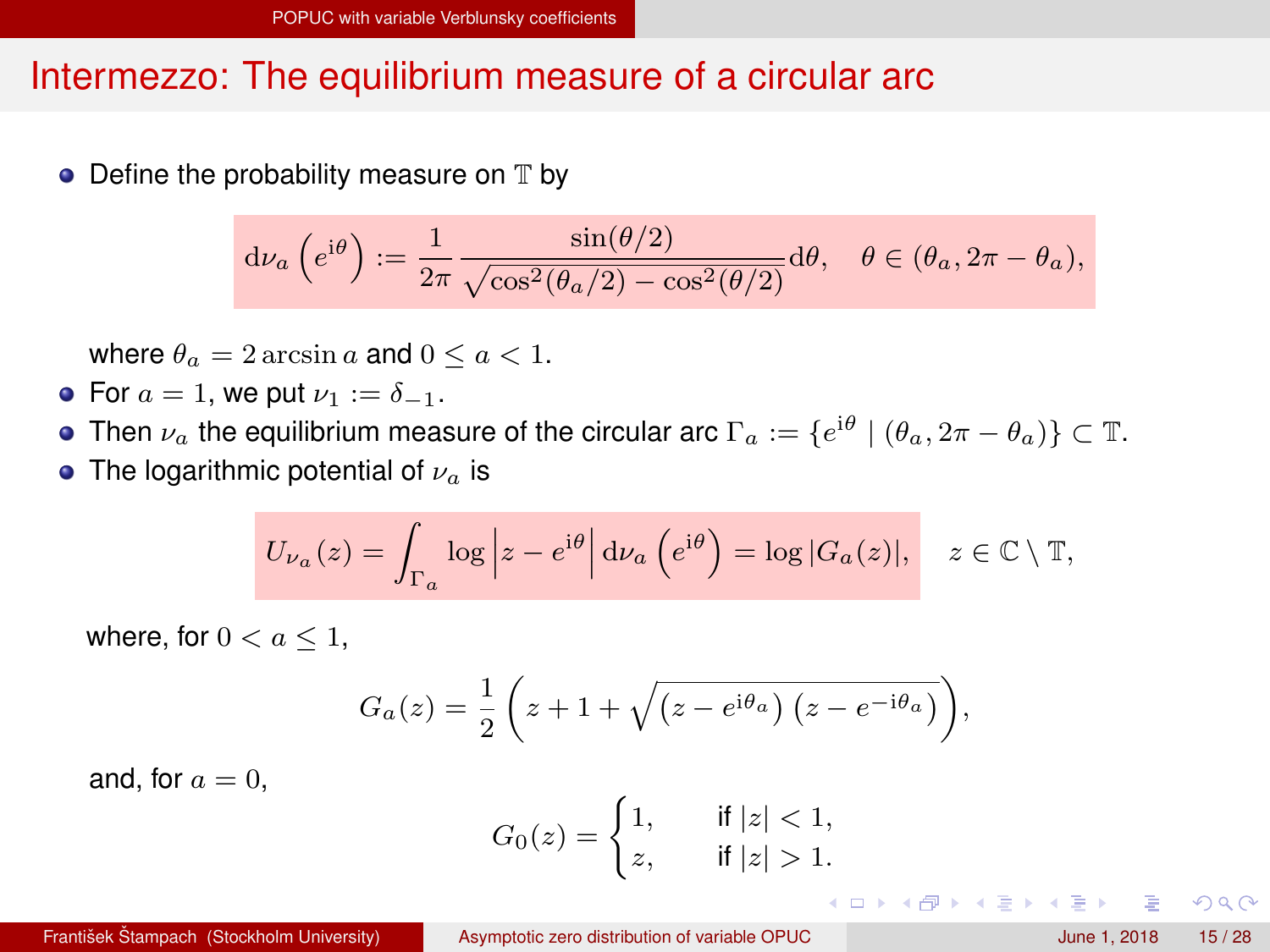<span id="page-53-0"></span>Theorem:

Let  $t > 0$  and  $\alpha : [0, t] \to \overline{D}$  be continuous. Suppose further that  $\{\alpha_{n,N} | n, N \in \mathbb{N}_0\} \subset \mathbb{D}$  is such that

$$
\lim_{n/N \to s} \alpha_{n,N} = \alpha(s), \quad \forall s \in [0, t].
$$

 $QQ$ 

 $(1,1)$   $(1,1)$   $(1,1)$   $(1,1)$   $(1,1)$   $(1,1)$   $(1,1)$   $(1,1)$   $(1,1)$   $(1,1)$   $(1,1)$   $(1,1)$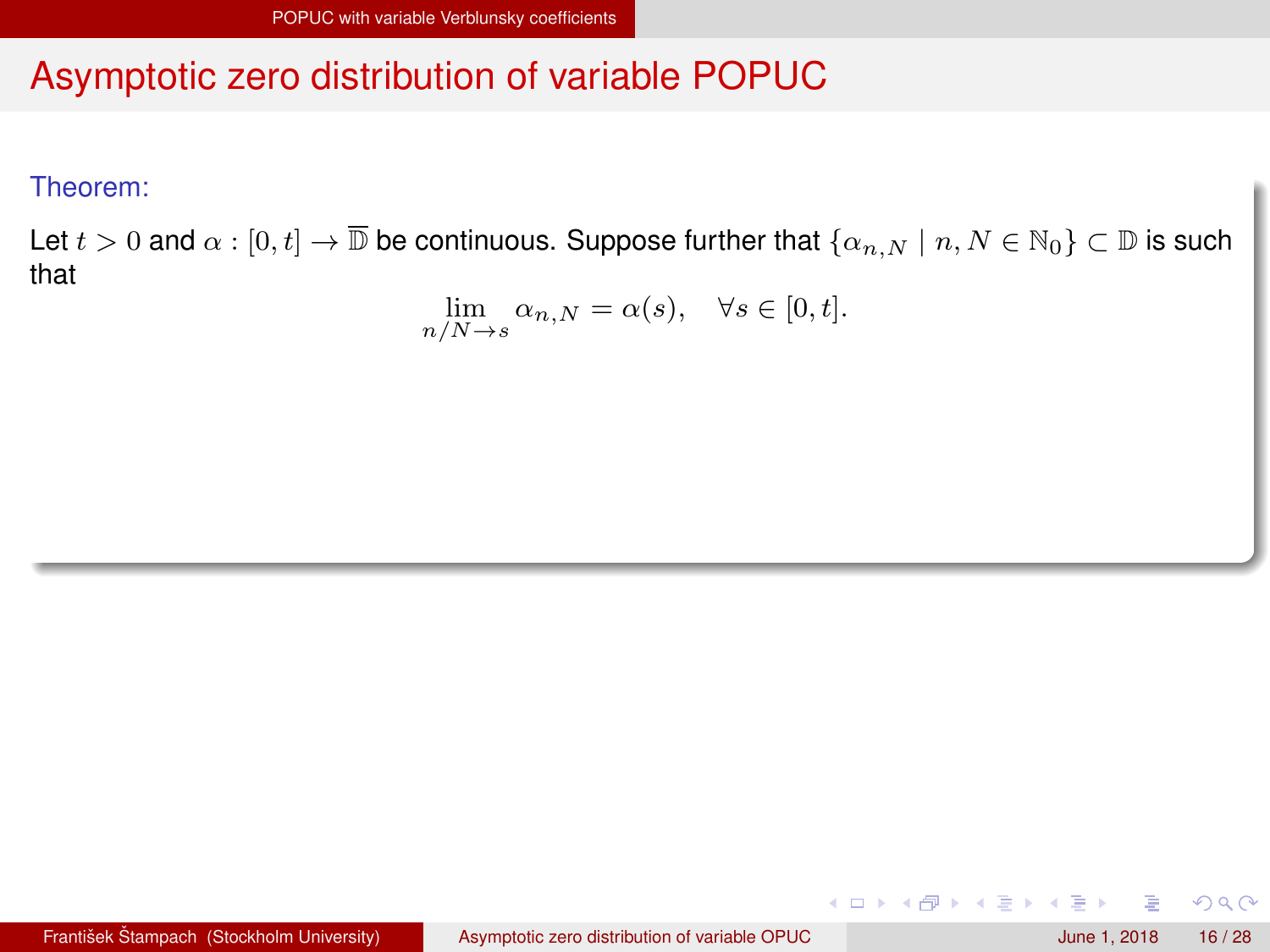<span id="page-54-0"></span>Theorem:

Let  $t > 0$  and  $\alpha : [0, t] \to \overline{\mathbb{D}}$  be continuous. Suppose further that  $\{\alpha_{n,N} \mid n, N \in \mathbb{N}_0\} \subset \mathbb{D}$  is such that

$$
\lim_{n/N \to s} \alpha_{n,N} = \alpha(s), \quad \forall s \in [0, t].
$$

Then, for any  $\beta \in \mathbb{T}$ ,

$$
\lim_{n/N \to t} \nu_{n,N}^{(\beta)} = \frac{1}{t} \int_0^t \nu_{|\alpha(s)|} ds,
$$

where the measure  $\nu_{|\alpha(s)|}$  is the equilibrium measure of a circular arc.

 $(1,1)$   $(1,1)$   $(1,1)$   $(1,1)$   $(1,1)$   $(1,1)$   $(1,1)$   $(1,1)$   $(1,1)$   $(1,1)$   $(1,1)$   $(1,1)$ 

 $\Omega$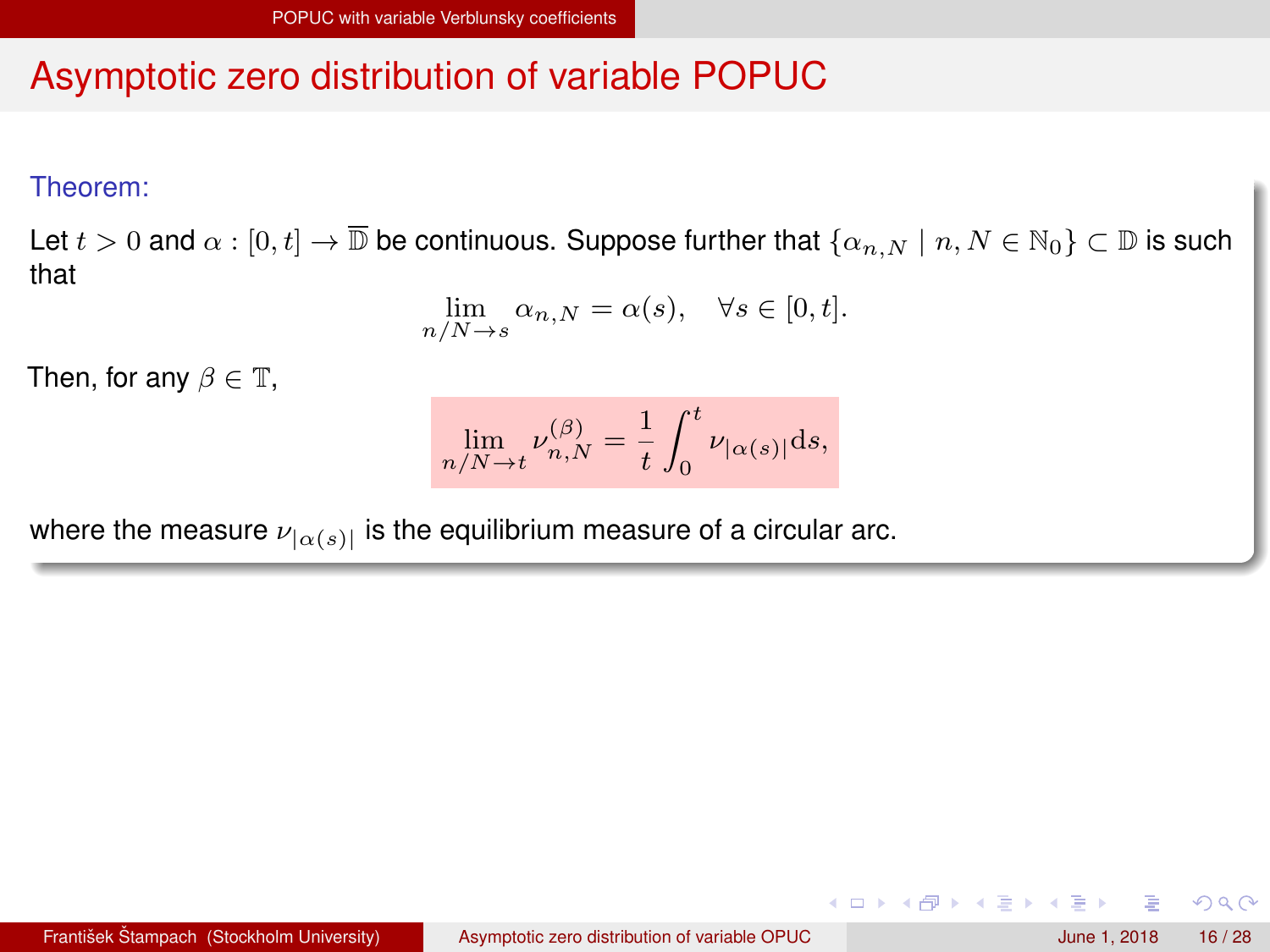<span id="page-55-0"></span>Theorem:

Let  $t > 0$  and  $\alpha : [0, t] \to \overline{\mathbb{D}}$  be continuous. Suppose further that  $\{\alpha_{n,N} \mid n, N \in \mathbb{N}_0\} \subset \mathbb{D}$  is such that

$$
\lim_{n/N \to s} \alpha_{n,N} = \alpha(s), \quad \forall s \in [0, t].
$$

Then, for any  $\beta \in \mathbb{T}$ ,

$$
\lim_{n/N \to t} \nu_{n,N}^{(\beta)} = \frac{1}{t} \int_0^t \nu_{|\alpha(s)|} ds,
$$

where the measure  $\nu_{|\alpha(s)|}$  is the equilibrium measure of a circular arc.

We indicate two ways of proving the theorem:

 $(1,1)$   $(1,1)$   $(1,1)$   $(1,1)$   $(1,1)$   $(1,1)$   $(1,1)$   $(1,1)$   $(1,1)$   $(1,1)$   $(1,1)$   $(1,1)$ 

 $\Omega$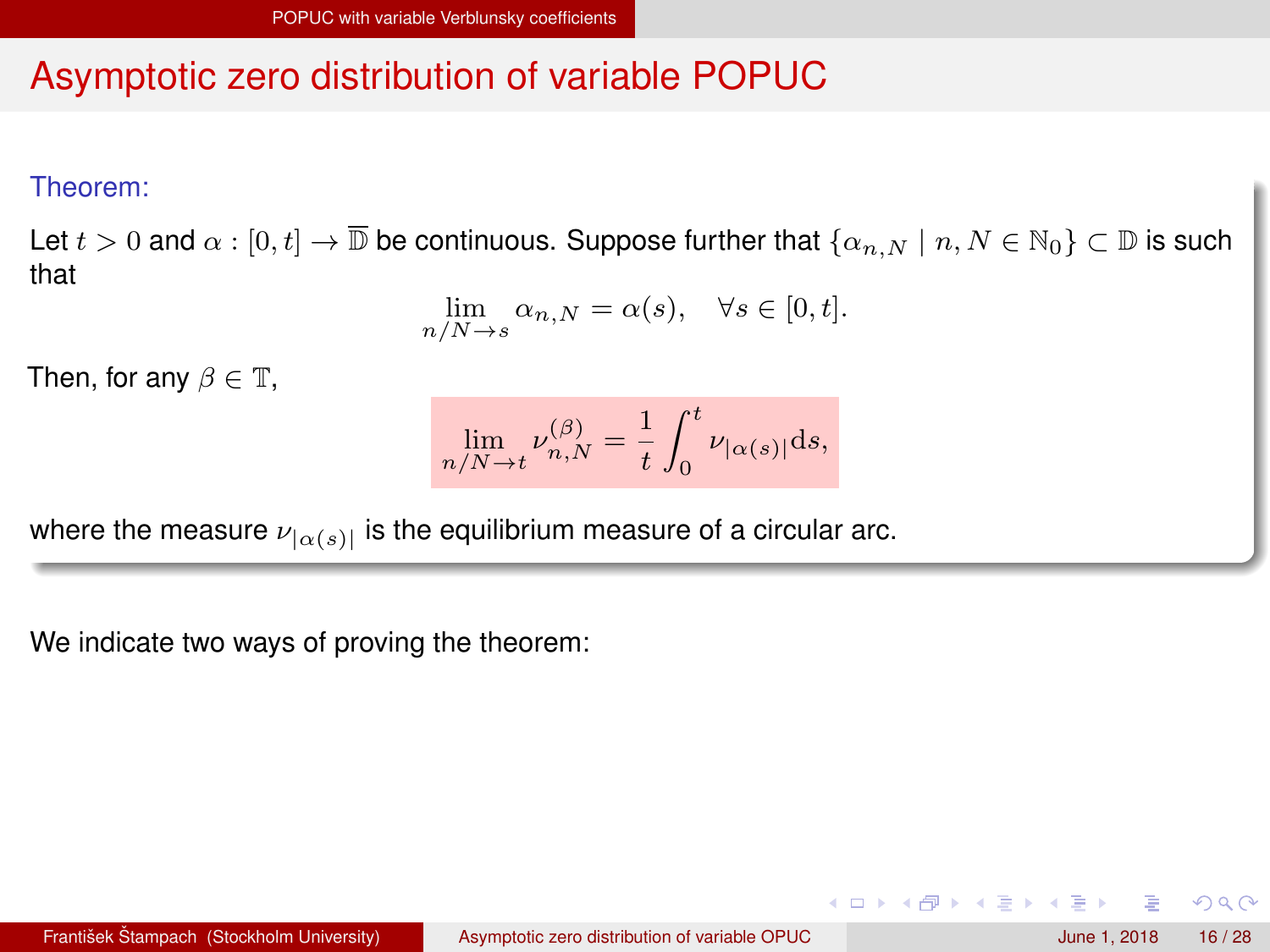<span id="page-56-0"></span>Theorem:

Let  $t > 0$  and  $\alpha : [0, t] \to \overline{\mathbb{D}}$  be continuous. Suppose further that  $\{\alpha_{n,N} \mid n, N \in \mathbb{N}_0\} \subset \mathbb{D}$  is such that

$$
\lim_{n/N \to s} \alpha_{n,N} = \alpha(s), \quad \forall s \in [0, t].
$$

Then, for any  $\beta \in \mathbb{T}$ ,

$$
\lim_{n/N \to t} \nu_{n,N}^{(\beta)} = \frac{1}{t} \int_0^t \nu_{|\alpha(s)|} ds,
$$

where the measure  $\nu_{|\alpha(s)|}$  is the equilibrium measure of a circular arc.

We indicate two ways of proving the theorem:



 $\eta$ an

 $(1,1)$   $(1,1)$   $(1,1)$   $(1,1)$   $(1,1)$   $(1,1)$   $(1,1)$   $(1,1)$   $(1,1)$   $(1,1)$   $(1,1)$   $(1,1)$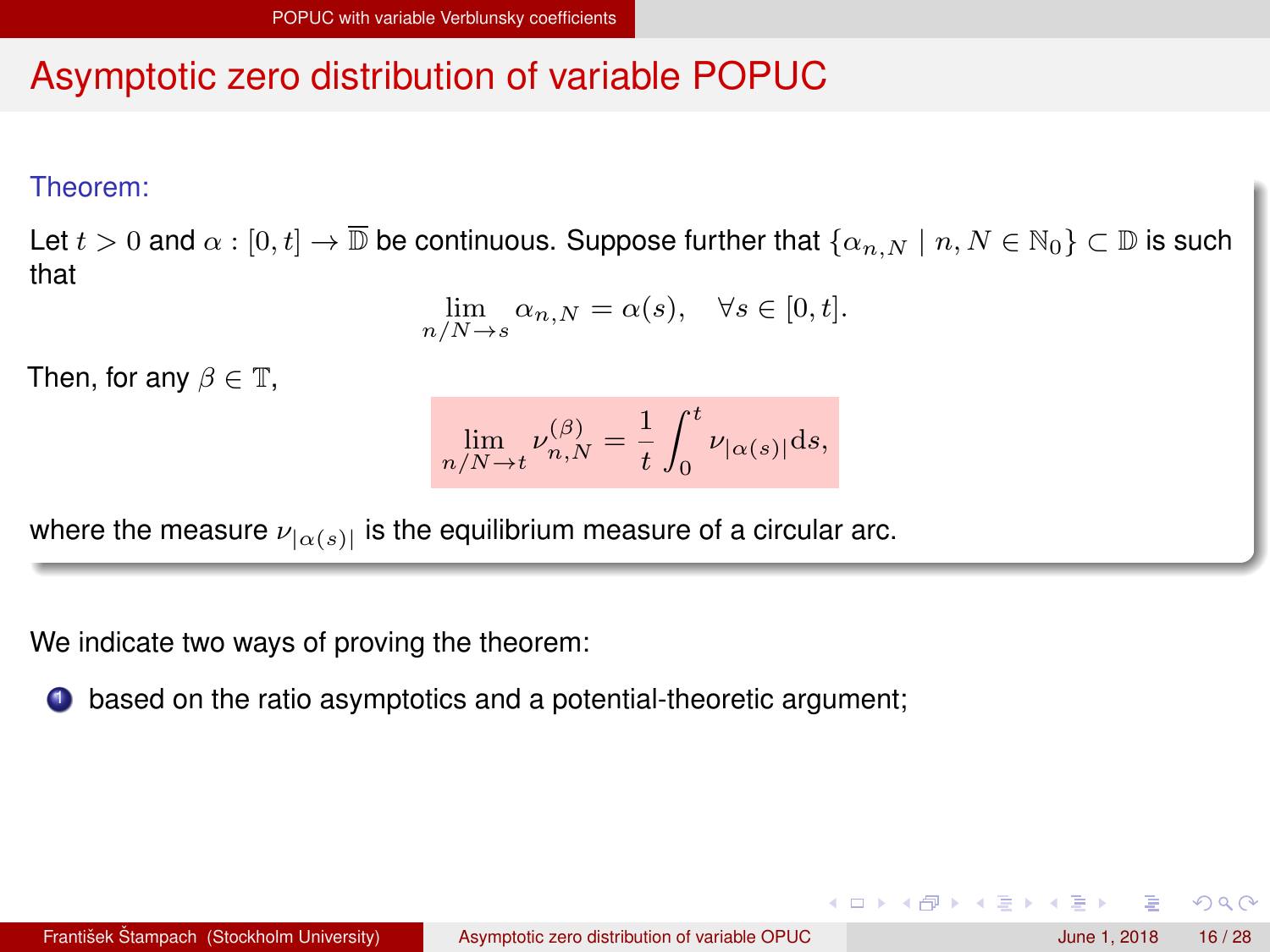<span id="page-57-0"></span>Theorem:

Let  $t > 0$  and  $\alpha : [0, t] \to \overline{\mathbb{D}}$  be continuous. Suppose further that  $\{\alpha_{n,N} \mid n, N \in \mathbb{N}_0\} \subset \mathbb{D}$  is such that

$$
\lim_{n/N \to s} \alpha_{n,N} = \alpha(s), \quad \forall s \in [0, t].
$$

Then, for any  $\beta \in \mathbb{T}$ ,

$$
\lim_{n/N \to t} \nu_{n,N}^{(\beta)} = \frac{1}{t} \int_0^t \nu_{|\alpha(s)|} ds,
$$

where the measure  $\nu_{|\alpha(s)|}$  is the equilibrium measure of a circular arc.

We indicate two ways of proving the theorem:

- $\bullet$  based on the ratio asymptotics and a potential-theoretic argument;
- **2** a simple moment based proof.

 $\Omega$ 

 $(1,1)$   $(1,1)$   $(1,1)$   $(1,1)$   $(1,1)$   $(1,1)$   $(1,1)$   $(1,1)$   $(1,1)$   $(1,1)$   $(1,1)$   $(1,1)$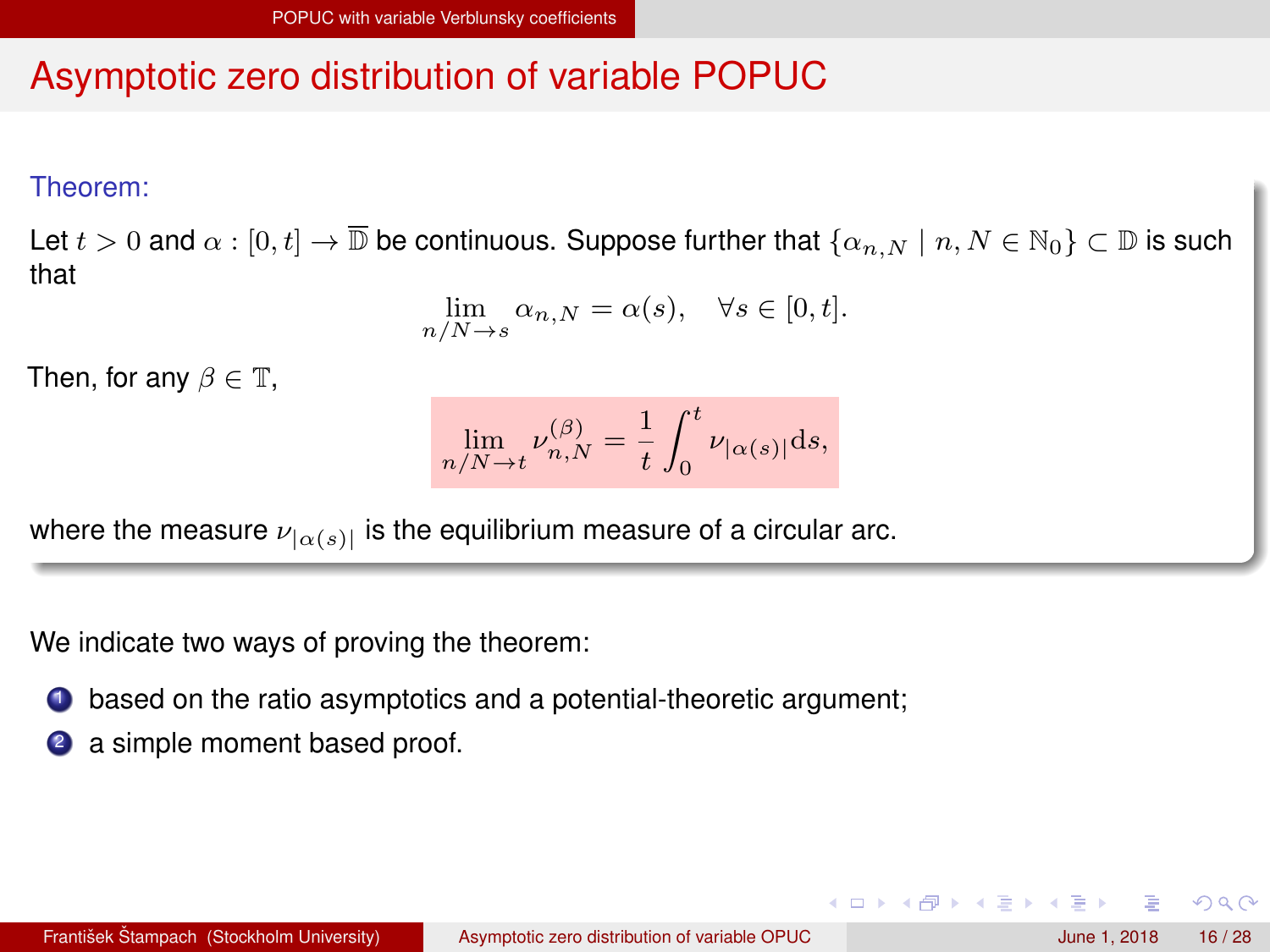#### <span id="page-58-0"></span>Proposition:

Let  $t\geq 0$ , and  $\{\alpha_{n,N}\mid n,N\in\mathbb{N}_0\}\subset\mathbb{D}$  be such that  $\lim\limits_{n/N\to t}\alpha_{n,N}=\alpha.$  Then, for any  $\beta\in\mathbb{T},$ 

$$
\lim_{n/N \to t} \frac{\Phi_{n+1,N}^{(\beta)}(z)}{\Phi_{n,N}^{(\beta)}(z)} = G_{|\alpha|}(z),
$$

uniformly in z in compact subsets of  $\mathbb{C} \setminus \mathbb{T}$ .

Computing the logarithmic potential...

化重新化重新

 $QQ$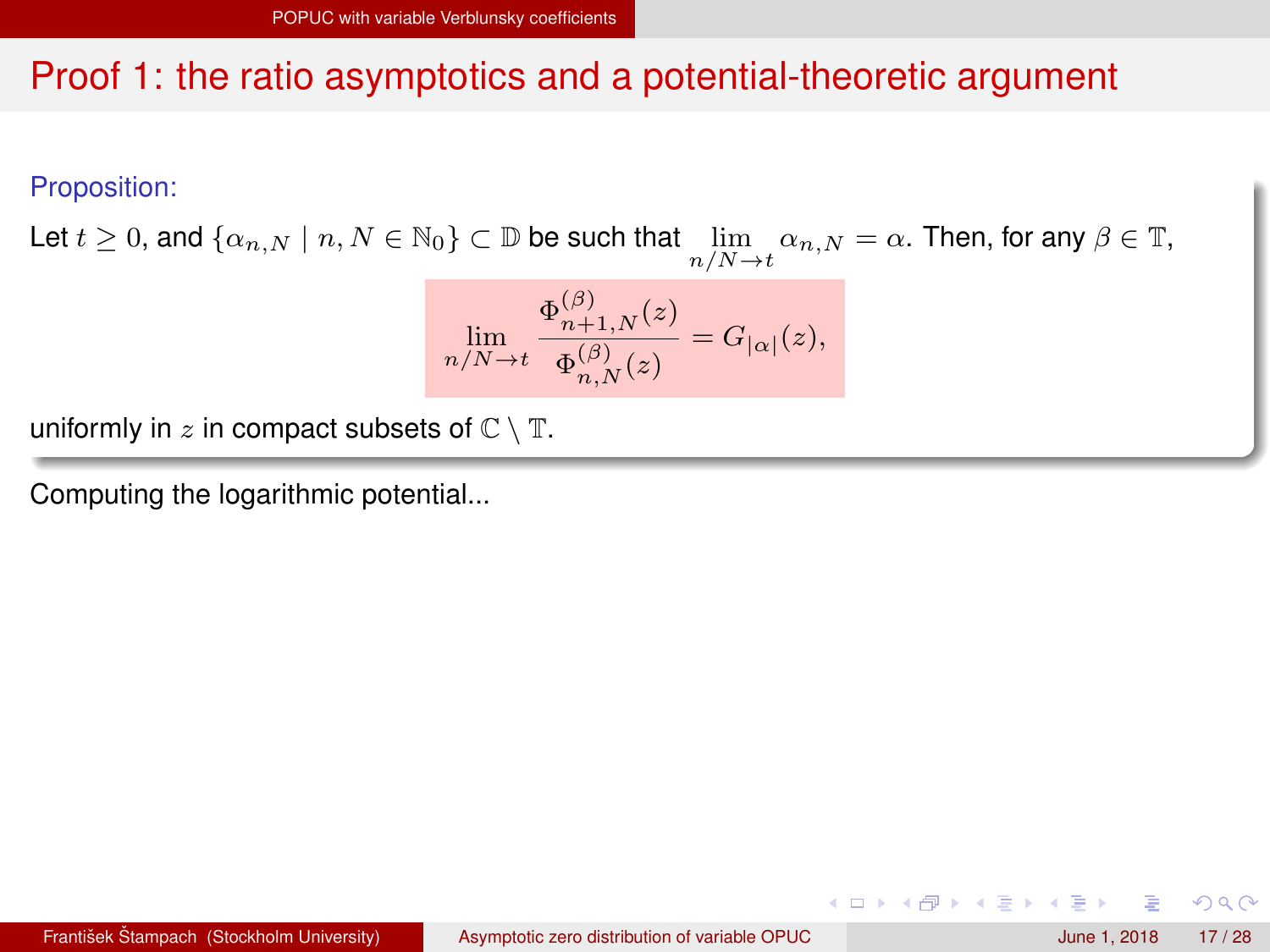#### <span id="page-59-0"></span>Proposition:

Let  $t\geq 0$ , and  $\{\alpha_{n,N}\mid n,N\in\mathbb{N}_0\}\subset\mathbb{D}$  be such that  $\lim\limits_{n/N\to t}\alpha_{n,N}=\alpha.$  Then, for any  $\beta\in\mathbb{T},$ 

$$
\lim_{n/N \to t} \frac{\Phi_{n+1,N}^{(\beta)}(z)}{\Phi_{n,N}^{(\beta)}(z)} = G_{|\alpha|}(z),
$$

uniformly in z in compact subsets of  $\mathbb{C} \setminus \mathbb{T}$ .

Computing the logarithmic potential...

 $U_{\nu_{n,N}^{(\beta)}}(z)=$ 

イロト イ母 トイラト イラト

 $QQ$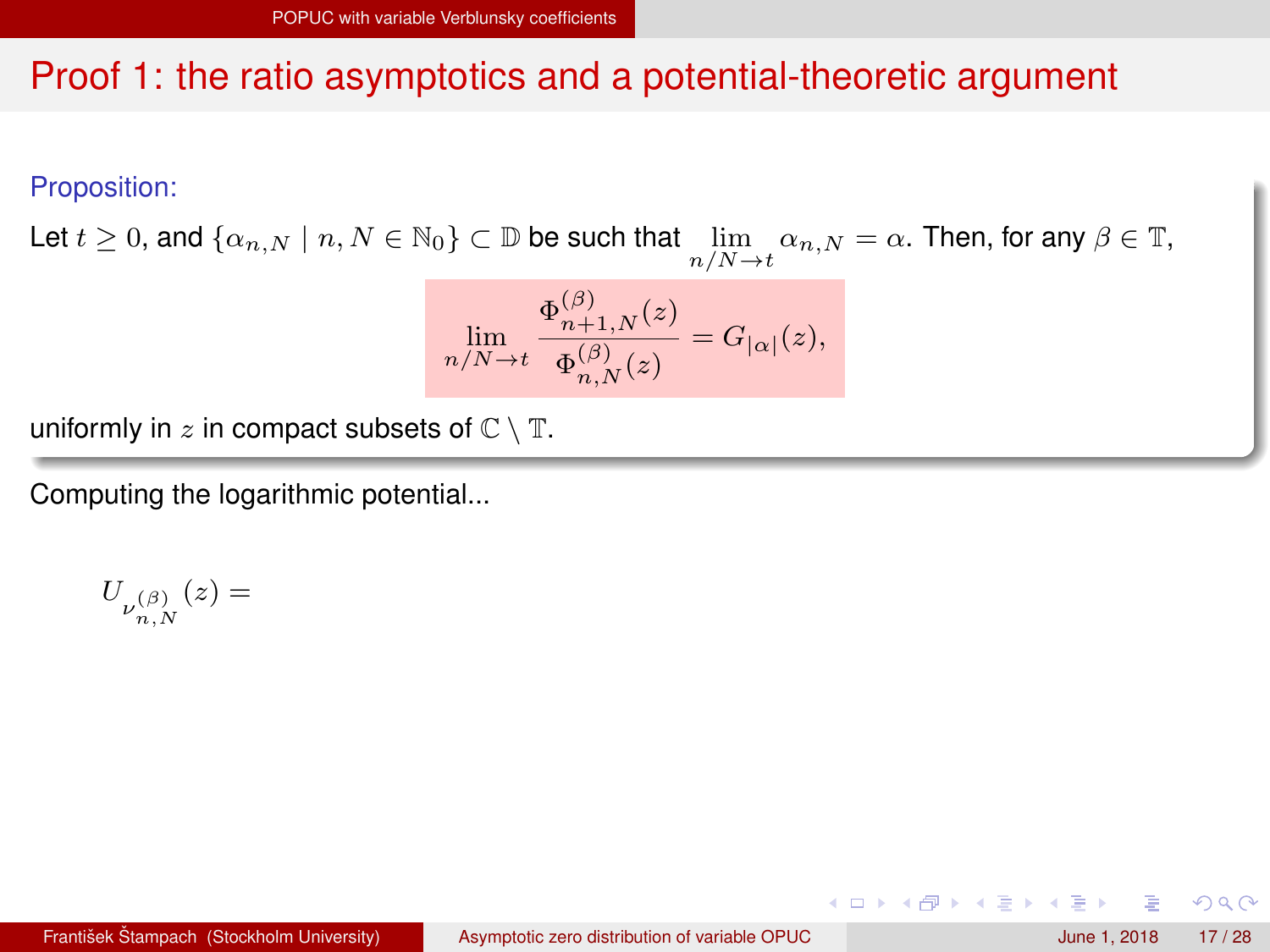#### <span id="page-60-0"></span>Proposition:

Let  $t\geq 0$ , and  $\{\alpha_{n,N}\mid n,N\in\mathbb{N}_0\}\subset\mathbb{D}$  be such that  $\lim\limits_{n/N\to t}\alpha_{n,N}=\alpha.$  Then, for any  $\beta\in\mathbb{T},$ 

$$
\lim_{n/N \to t} \frac{\Phi_{n+1,N}^{(\beta)}(z)}{\Phi_{n,N}^{(\beta)}(z)} = G_{|\alpha|}(z),
$$

uniformly in z in compact subsets of  $\mathbb{C} \setminus \mathbb{T}$ .

Computing the logarithmic potential...

$$
U_{\nu_{n,N}^{(\beta)}}(z)=\frac{1}{n}\log|\Phi_{n,N}^{(\beta)}(z)|=
$$

 $QQ$ 

イロト イ母 トイラト イラト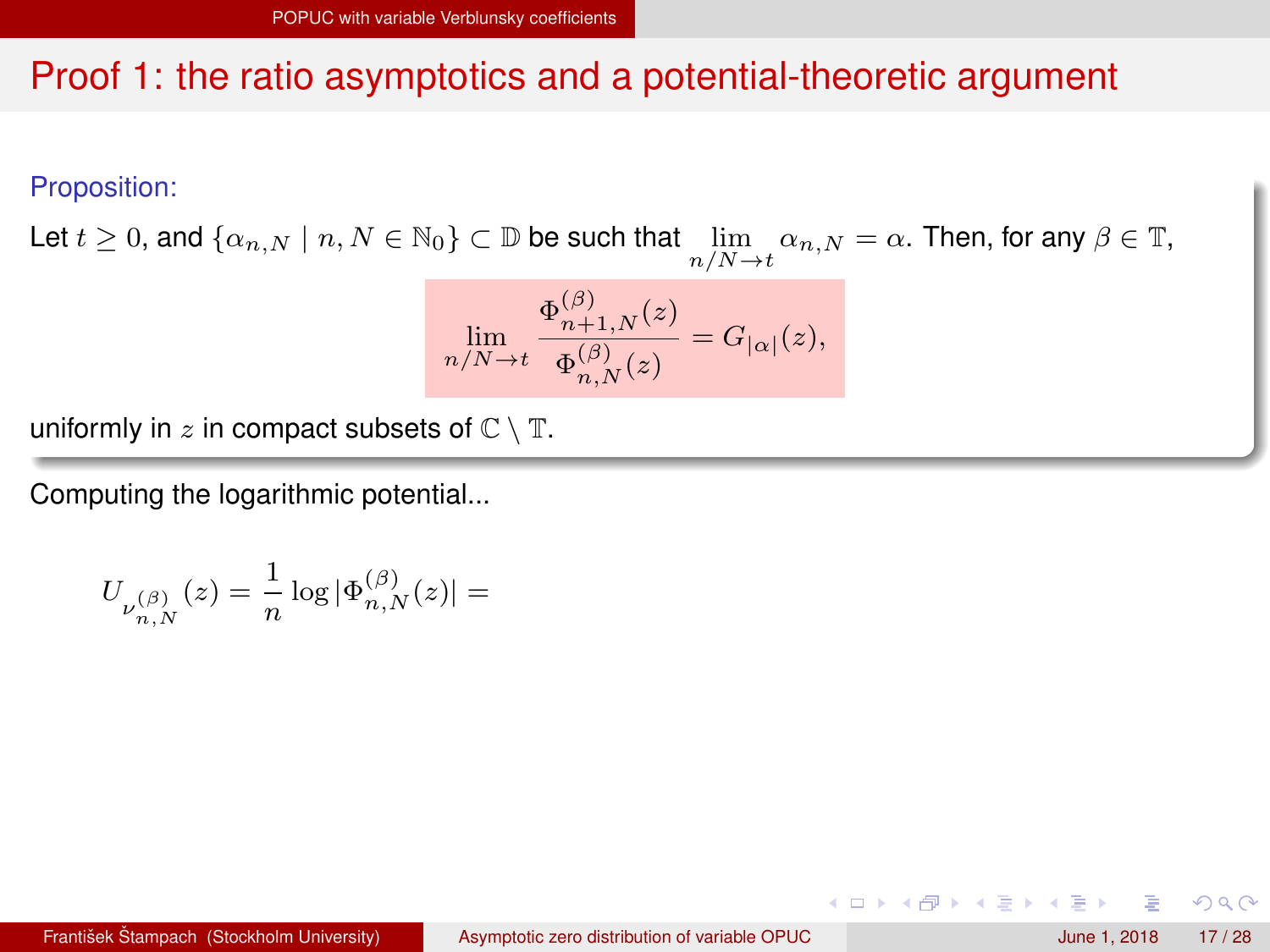#### <span id="page-61-0"></span>Proposition:

Let  $t\geq 0$ , and  $\{\alpha_{n,N}\mid n,N\in\mathbb{N}_0\}\subset\mathbb{D}$  be such that  $\lim\limits_{n/N\to t}\alpha_{n,N}=\alpha.$  Then, for any  $\beta\in\mathbb{T},$ 

$$
\lim_{n/N \to t} \frac{\Phi_{n+1,N}^{(\beta)}(z)}{\Phi_{n,N}^{(\beta)}(z)} = G_{|\alpha|}(z),
$$

uniformly in z in compact subsets of  $\mathbb{C} \setminus \mathbb{T}$ .

Computing the logarithmic potential...

$$
U_{\nu_{n,N}^{(\beta)}}(z) = \frac{1}{n} \log |\Phi_{n,N}^{(\beta)}(z)| = \frac{1}{n} \sum_{k=0}^{n-1} \log \left| \frac{\Phi_{k+1,N}^{(\beta)}(z)}{\Phi_{k,N}^{(\beta)}(z)} \right| =
$$

 $QQ$ 

イロト イ母 トイラト イラト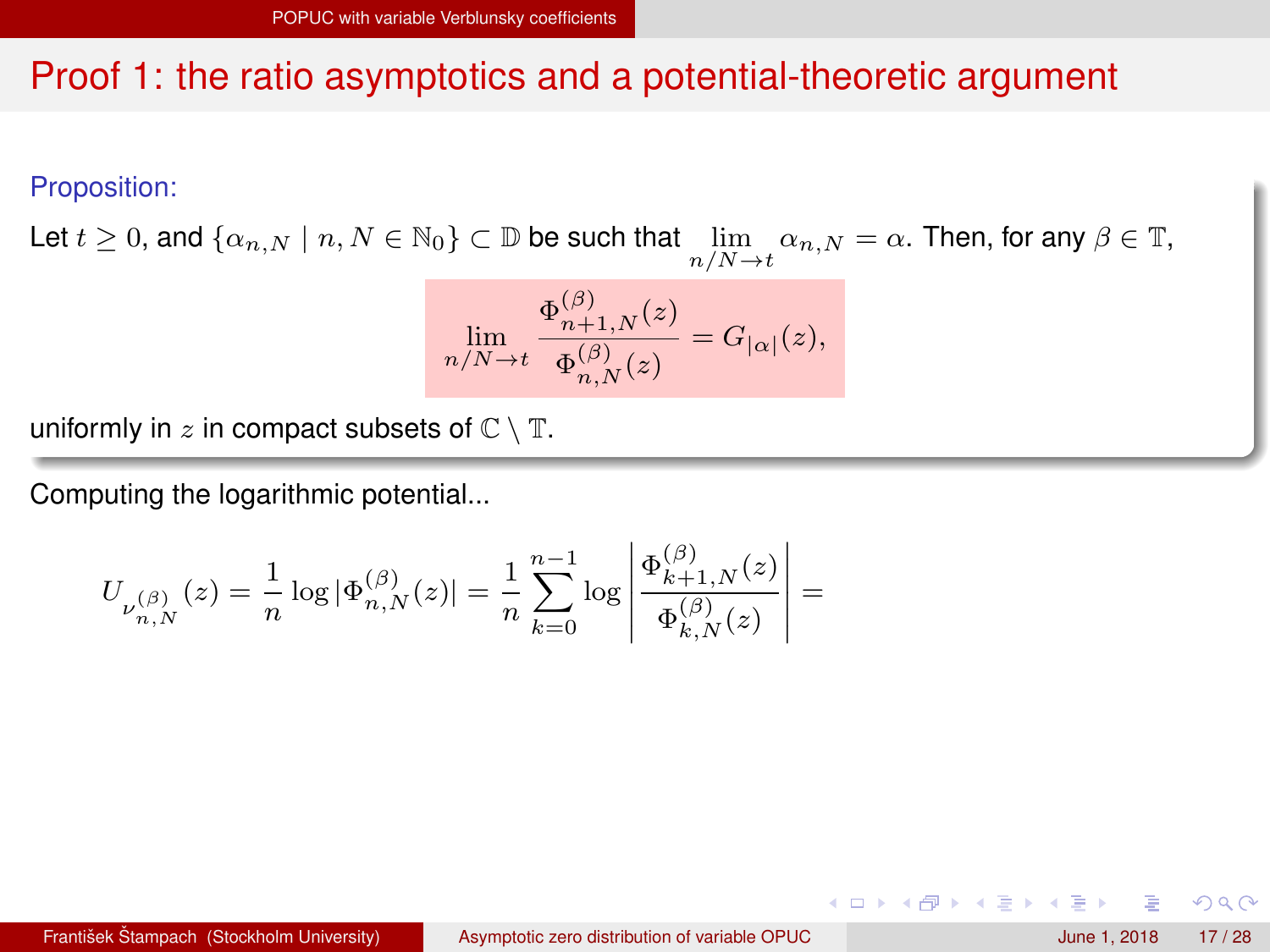#### <span id="page-62-0"></span>Proposition:

Let  $t\geq 0$ , and  $\{\alpha_{n,N}\mid n,N\in\mathbb{N}_0\}\subset\mathbb{D}$  be such that  $\lim\limits_{n/N\to t}\alpha_{n,N}=\alpha.$  Then, for any  $\beta\in\mathbb{T},$ 

$$
\lim_{n/N \to t} \frac{\Phi_{n+1,N}^{(\beta)}(z)}{\Phi_{n,N}^{(\beta)}(z)} = G_{|\alpha|}(z),
$$

uniformly in z in compact subsets of  $\mathbb{C} \setminus \mathbb{T}$ .

Computing the logarithmic potential...

$$
U_{\nu_{n,N}^{(\beta)}}(z)=\frac{1}{n}\log|\Phi_{n,N}^{(\beta)}(z)|=\frac{1}{n}\sum_{k=0}^{n-1}\log\left|\frac{\Phi_{k+1,N}^{(\beta)}(z)}{\Phi_{k,N}^{(\beta)}(z)}\right|=\left.\int_0^1\log\left|\frac{\Phi_{[ns]+1,N}^{(\beta)}(z)}{\Phi_{[ns],N}^{(\beta)}(z)}\right|\mathrm{d} s.
$$

ik Bisk Bis

 $QQ$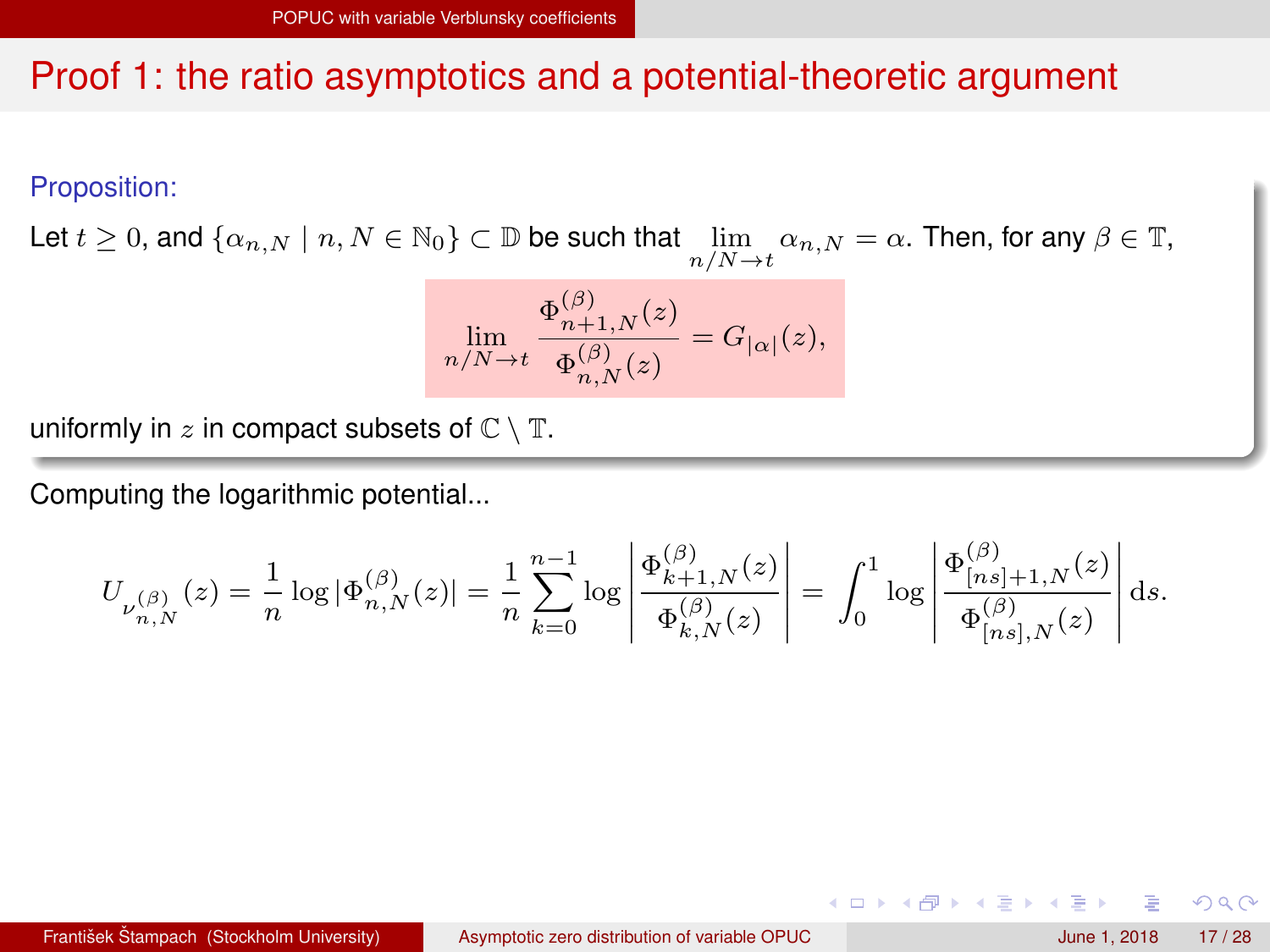#### <span id="page-63-0"></span>Proposition:

Let  $t\geq 0$ , and  $\{\alpha_{n,N}\mid n,N\in\mathbb{N}_0\}\subset\mathbb{D}$  be such that  $\lim\limits_{n/N\to t}\alpha_{n,N}=\alpha.$  Then, for any  $\beta\in\mathbb{T},$ 

$$
\lim_{n/N \to t} \frac{\Phi_{n+1,N}^{(\beta)}(z)}{\Phi_{n,N}^{(\beta)}(z)} = G_{|\alpha|}(z),
$$

uniformly in z in compact subsets of  $\mathbb{C} \setminus \mathbb{T}$ .

Computing the logarithmic potential...

$$
U_{\nu_{n,N}^{(\beta)}}(z) = \frac{1}{n} \log |\Phi_{n,N}^{(\beta)}(z)| = \frac{1}{n} \sum_{k=0}^{n-1} \log \left| \frac{\Phi_{k+1,N}^{(\beta)}(z)}{\Phi_{k,N}^{(\beta)}(z)} \right| = \int_0^1 \log \left| \frac{\Phi_{[ns]+1,N}^{(\beta)}(z)}{\Phi_{[ns],N}^{(\beta)}(z)} \right| ds.
$$

Since  $[ns]/N \rightarrow st$ , as  $n/N \rightarrow t$ , one has

 $QQQ$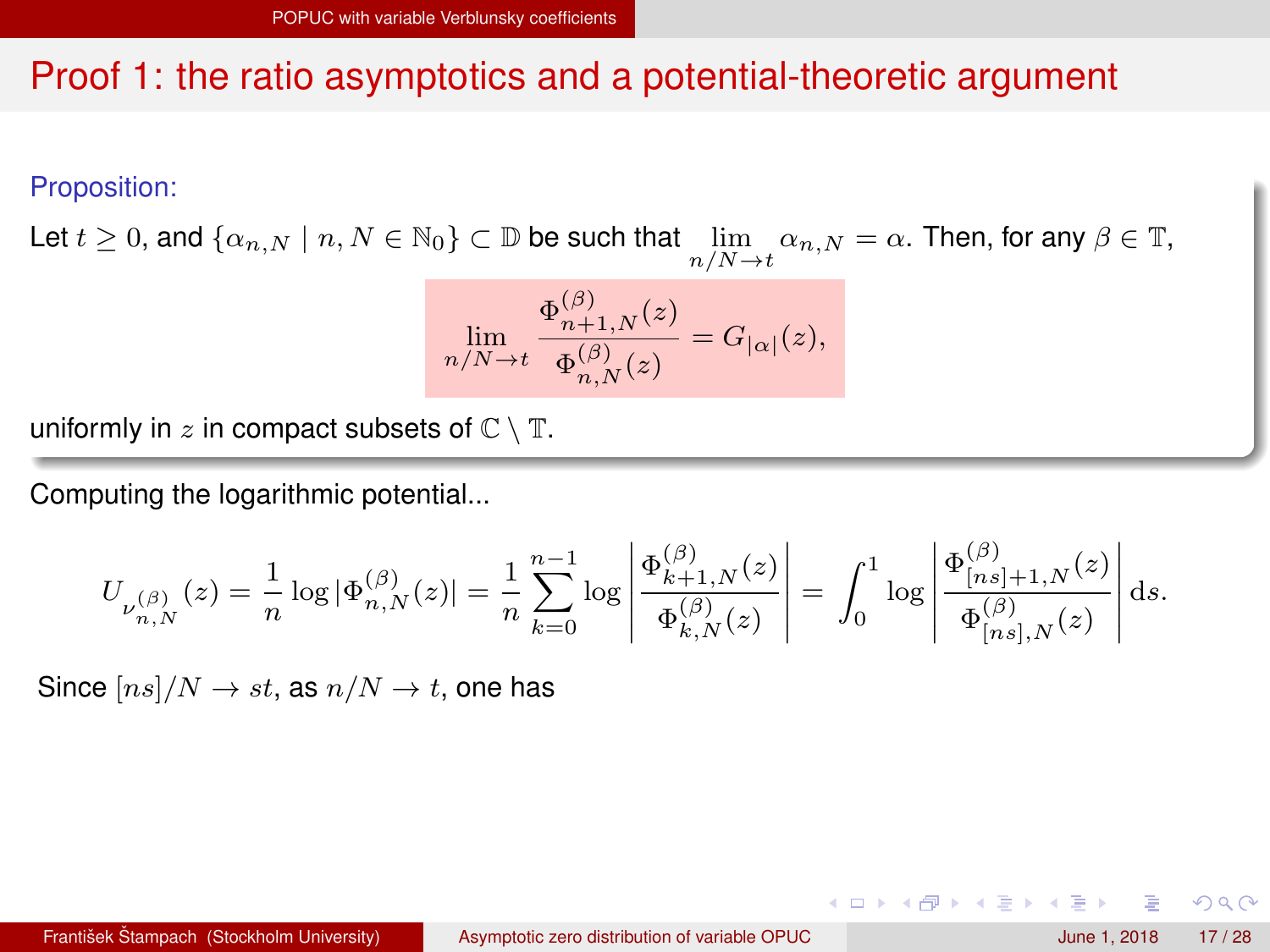#### <span id="page-64-0"></span>Proposition:

Let  $t\geq 0$ , and  $\{\alpha_{n,N}\mid n,N\in\mathbb{N}_0\}\subset\mathbb{D}$  be such that  $\lim\limits_{n/N\to t}\alpha_{n,N}=\alpha.$  Then, for any  $\beta\in\mathbb{T},$ 

$$
\lim_{n/N \to t} \frac{\Phi_{n+1,N}^{(\beta)}(z)}{\Phi_{n,N}^{(\beta)}(z)} = G_{|\alpha|}(z),
$$

uniformly in z in compact subsets of  $\mathbb{C} \setminus \mathbb{T}$ .

Computing the logarithmic potential...

$$
U_{\nu_{n,N}^{(\beta)}}(z) = \frac{1}{n} \log |\Phi_{n,N}^{(\beta)}(z)| = \frac{1}{n} \sum_{k=0}^{n-1} \log \left| \frac{\Phi_{k+1,N}^{(\beta)}(z)}{\Phi_{k,N}^{(\beta)}(z)} \right| = \int_0^1 \log \left| \frac{\Phi_{[ns]+1,N}^{(\beta)}(z)}{\Phi_{[ns],N}^{(\beta)}(z)} \right| ds.
$$

Since  $[ns]/N \rightarrow st$ , as  $n/N \rightarrow t$ , one has

 $\lim_{n/N\to t}U_{\nu_{n,N}^{(\beta)}}(z)=$ 

 $\eta$ an

イロト イ母 トイヨ トイヨ トーヨー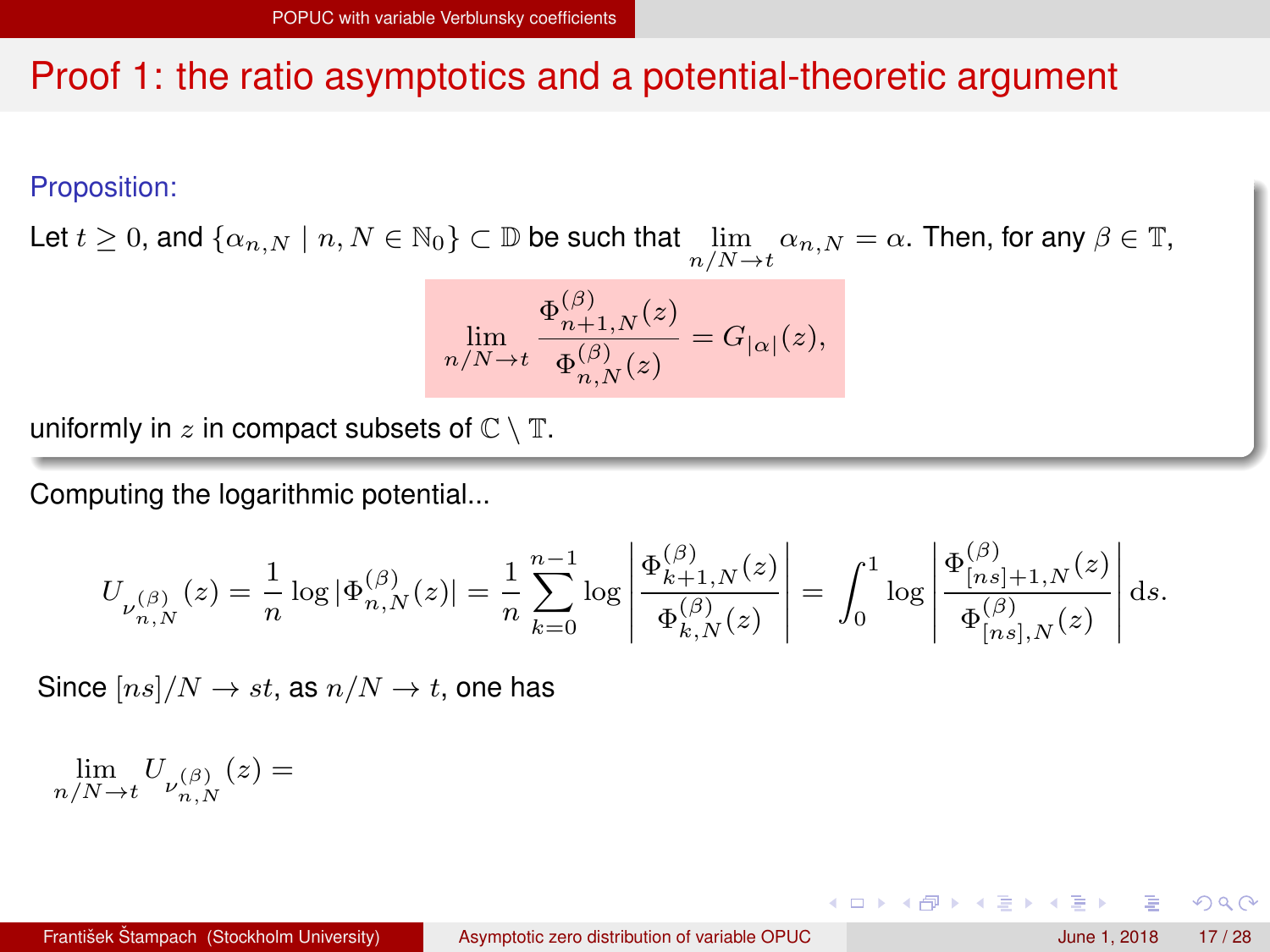#### <span id="page-65-0"></span>Proposition:

Let  $t\geq 0$ , and  $\{\alpha_{n,N}\mid n,N\in\mathbb{N}_0\}\subset\mathbb{D}$  be such that  $\lim\limits_{n/N\to t}\alpha_{n,N}=\alpha.$  Then, for any  $\beta\in\mathbb{T},$ 

$$
\lim_{n/N \to t} \frac{\Phi_{n+1,N}^{(\beta)}(z)}{\Phi_{n,N}^{(\beta)}(z)} = G_{|\alpha|}(z),
$$

uniformly in z in compact subsets of  $\mathbb{C} \setminus \mathbb{T}$ .

Computing the logarithmic potential...

$$
U_{\nu_{n,N}^{(\beta)}}(z)=\frac{1}{n}\log|\Phi_{n,N}^{(\beta)}(z)|=\frac{1}{n}\sum_{k=0}^{n-1}\log\left|\frac{\Phi_{k+1,N}^{(\beta)}(z)}{\Phi_{k,N}^{(\beta)}(z)}\right|=\left.\int_0^1\log\left|\frac{\Phi_{[ns]+1,N}^{(\beta)}(z)}{\Phi_{[ns],N}^{(\beta)}(z)}\right|\mathrm{d} s.
$$

Since  $[ns]/N \rightarrow st$ , as  $n/N \rightarrow t$ , one has

$$
\lim_{n/N\to t^-}\!\!U_{\nu_{n,N}^{(\beta)}}(z)=\,\int_0^1\log\left|G_{|\alpha(st)|}(z)\right|\mathrm{d}s=
$$

 $QQQ$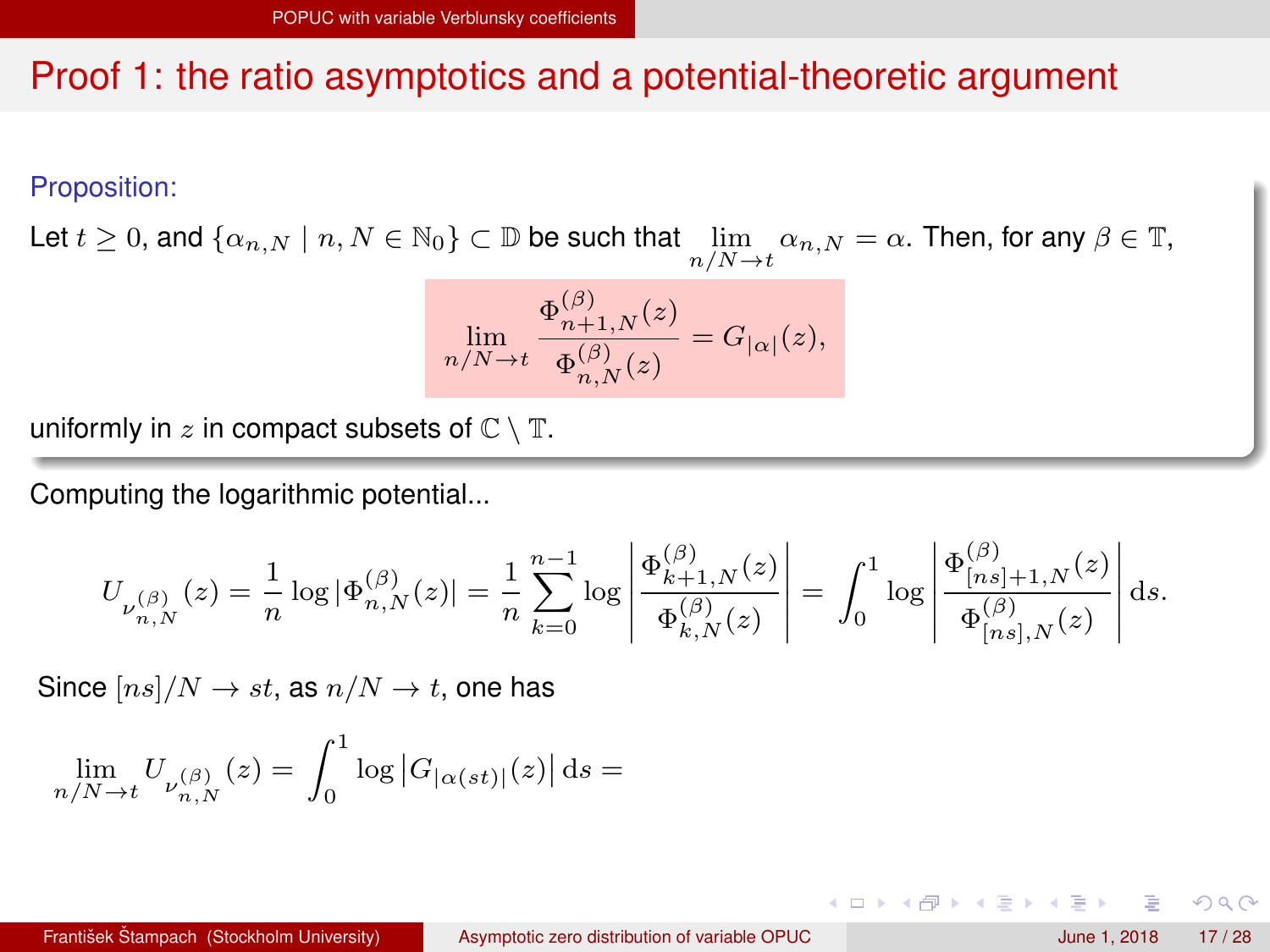#### <span id="page-66-0"></span>Proposition:

Let  $t\geq 0$ , and  $\{\alpha_{n,N}\mid n,N\in\mathbb{N}_0\}\subset\mathbb{D}$  be such that  $\lim\limits_{n/N\to t}\alpha_{n,N}=\alpha.$  Then, for any  $\beta\in\mathbb{T},$ 

$$
\lim_{n/N \to t} \frac{\Phi_{n+1,N}^{(\beta)}(z)}{\Phi_{n,N}^{(\beta)}(z)} = G_{|\alpha|}(z),
$$

uniformly in z in compact subsets of  $\mathbb{C} \setminus \mathbb{T}$ .

Computing the logarithmic potential...

$$
U_{\nu_{n,N}^{(\beta)}}(z)=\frac{1}{n}\log|\Phi_{n,N}^{(\beta)}(z)|=\frac{1}{n}\sum_{k=0}^{n-1}\log\left|\frac{\Phi_{k+1,N}^{(\beta)}(z)}{\Phi_{k,N}^{(\beta)}(z)}\right|=\left.\int_0^1\log\left|\frac{\Phi_{[ns]+1,N}^{(\beta)}(z)}{\Phi_{[ns],N}^{(\beta)}(z)}\right|\mathrm{d} s.
$$

Since  $[ns]/N \rightarrow st$ , as  $n/N \rightarrow t$ , one has

$$
\lim_{n/N\rightarrow t}\tU_{\nu_{n,N}^{(\beta)}}(z)=\,\int_0^1\log \left|G_{|\alpha(st)|}(z)\right|\mathrm{d} s=\frac{1}{t}\int_0^t\log \left|G_{|\alpha(s)|}(z)\right|\mathrm{d} s=
$$

 $QQQ$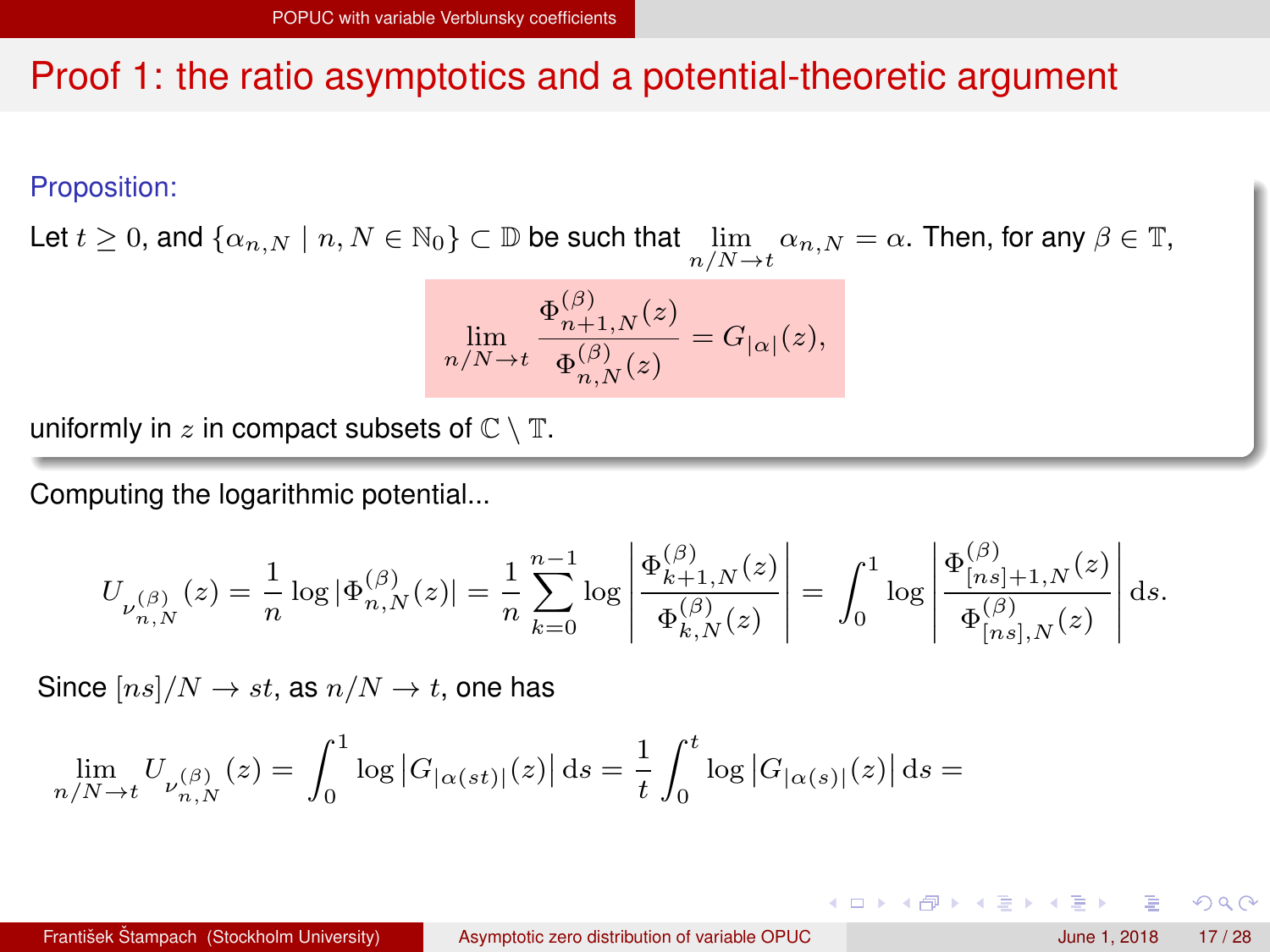#### <span id="page-67-0"></span>Proposition:

Let  $t\geq 0$ , and  $\{\alpha_{n,N}\mid n,N\in\mathbb{N}_0\}\subset\mathbb{D}$  be such that  $\lim\limits_{n/N\to t}\alpha_{n,N}=\alpha.$  Then, for any  $\beta\in\mathbb{T},$ 

$$
\lim_{n/N \to t} \frac{\Phi_{n+1,N}^{(\beta)}(z)}{\Phi_{n,N}^{(\beta)}(z)} = G_{|\alpha|}(z),
$$

uniformly in z in compact subsets of  $\mathbb{C} \setminus \mathbb{T}$ .

Computing the logarithmic potential...

$$
U_{\nu_{n,N}^{(\beta)}}(z) = \frac{1}{n} \log |\Phi_{n,N}^{(\beta)}(z)| = \frac{1}{n} \sum_{k=0}^{n-1} \log \left| \frac{\Phi_{k+1,N}^{(\beta)}(z)}{\Phi_{k,N}^{(\beta)}(z)} \right| = \int_0^1 \log \left| \frac{\Phi_{[ns]+1,N}^{(\beta)}(z)}{\Phi_{[ns],N}^{(\beta)}(z)} \right| ds.
$$

Since  $[ns]/N \rightarrow st$ , as  $n/N \rightarrow t$ , one has

$$
\lim_{n/N \to t} U_{\nu_{n,N}^{(\beta)}}(z) = \int_0^1 \log \left|G_{|\alpha(st)|}(z)\right| {\rm d} s = \frac{1}{t} \int_0^t \log \left|G_{|\alpha(s)|}(z)\right| {\rm d} s = \frac{1}{t} \int_0^t U_{\nu_{|\alpha(s)|}}(z) {\rm d} s.
$$

 $QQQ$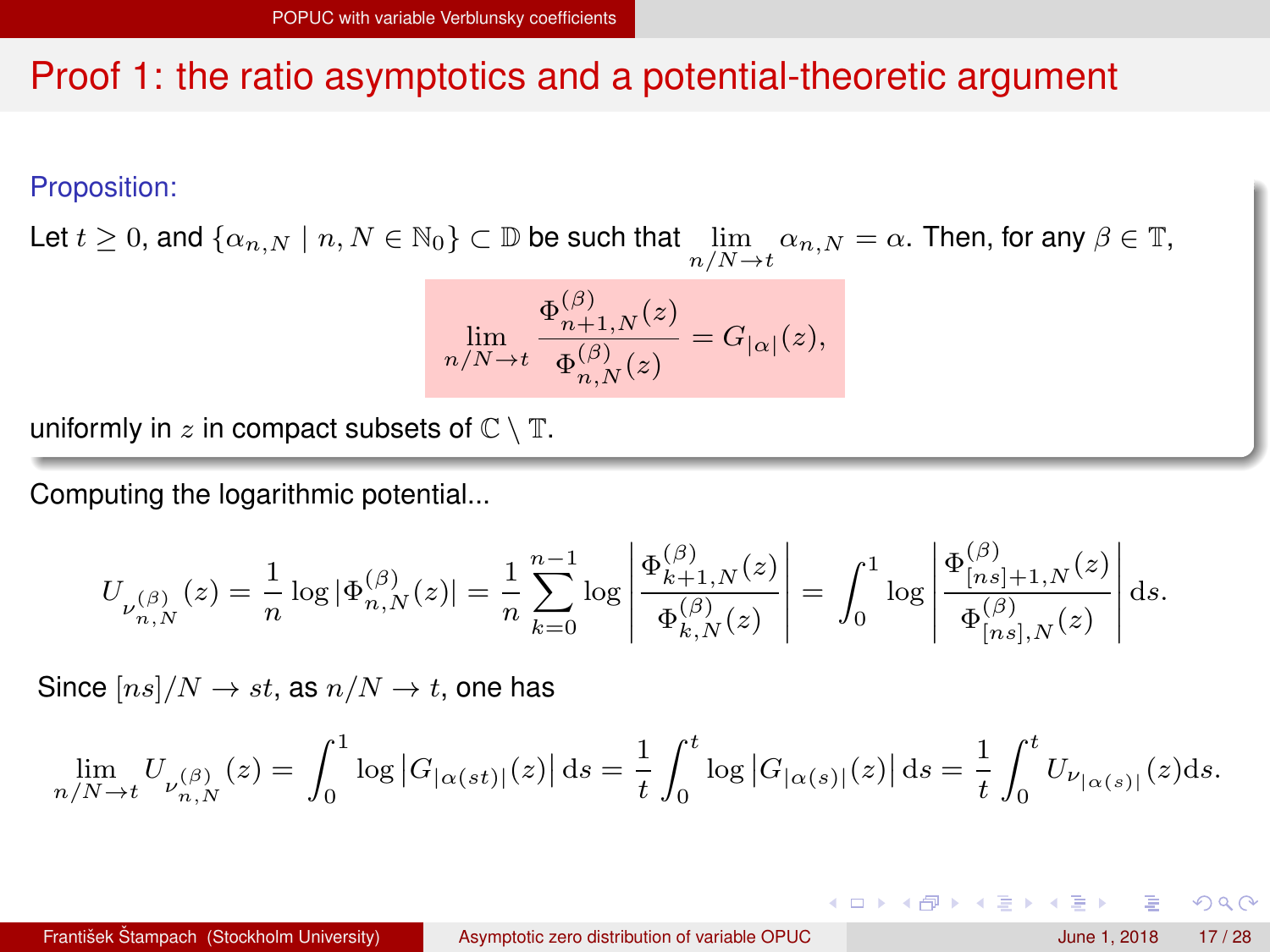<span id="page-68-0"></span>• In summary, we have proved that

$$
\lim_{n/N\to t}U_{\nu_{n,N}^{(\beta)}}(z)=U_{\sigma_t}(z),\quad\forall z\in\mathbb{C}\setminus\mathbb{T},
$$

**K ロ ト K 何 ト** 

一本 三一郎

 $2Q$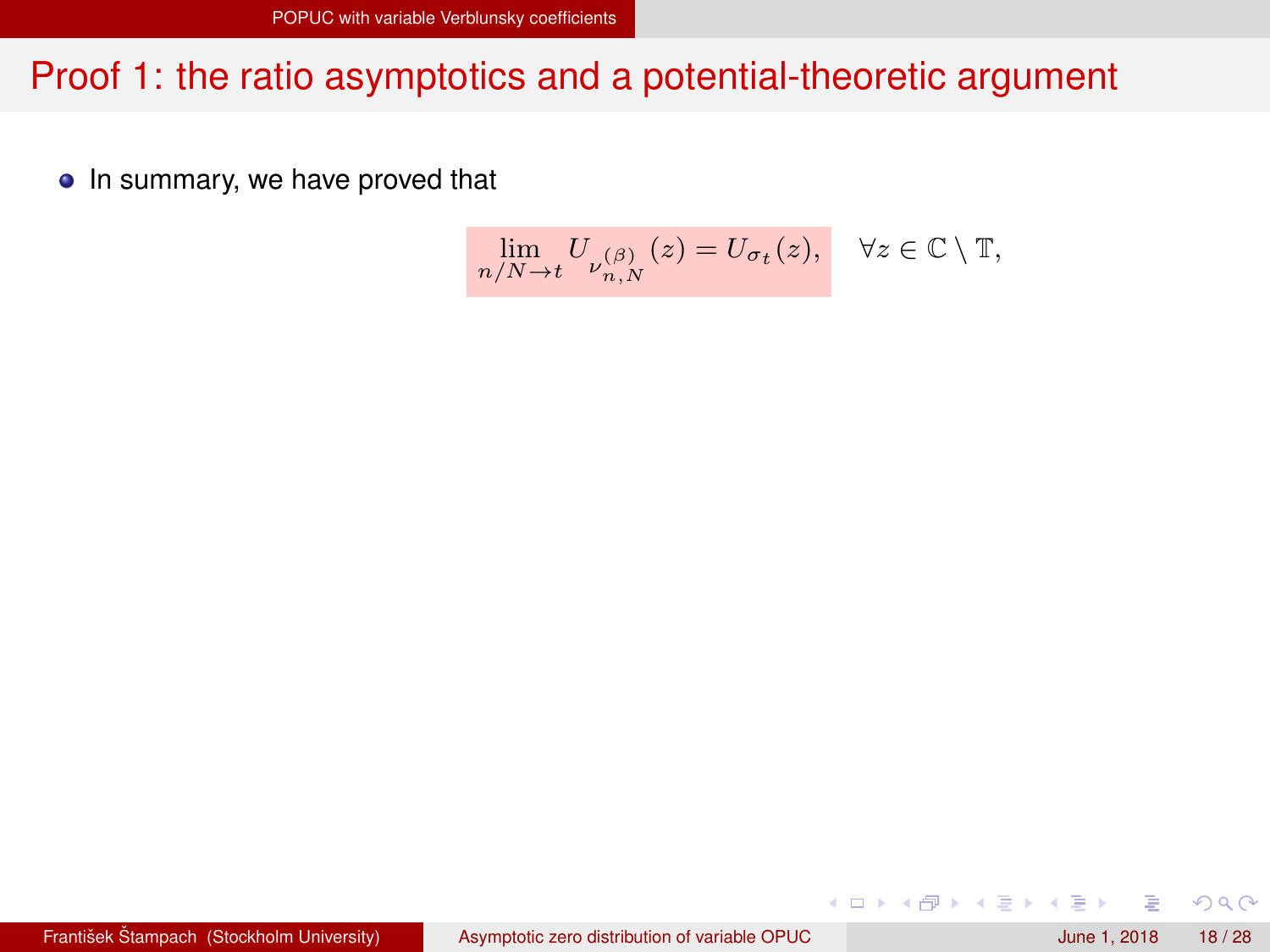<span id="page-69-0"></span>• In summary, we have proved that

$$
\lim_{n/N \to t} U_{\nu_{n,N}^{(\beta)}}(z) = U_{\sigma_t}(z), \quad \forall z \in \mathbb{C} \setminus \mathbb{T},
$$

where

$$
\sigma_t := \frac{1}{t} \int_0^t \nu_{|\alpha(s)|} ds.
$$

 $2Q$ 

 $\leftarrow$ 

**K ロ ト K 伺 ト K ヨ ト**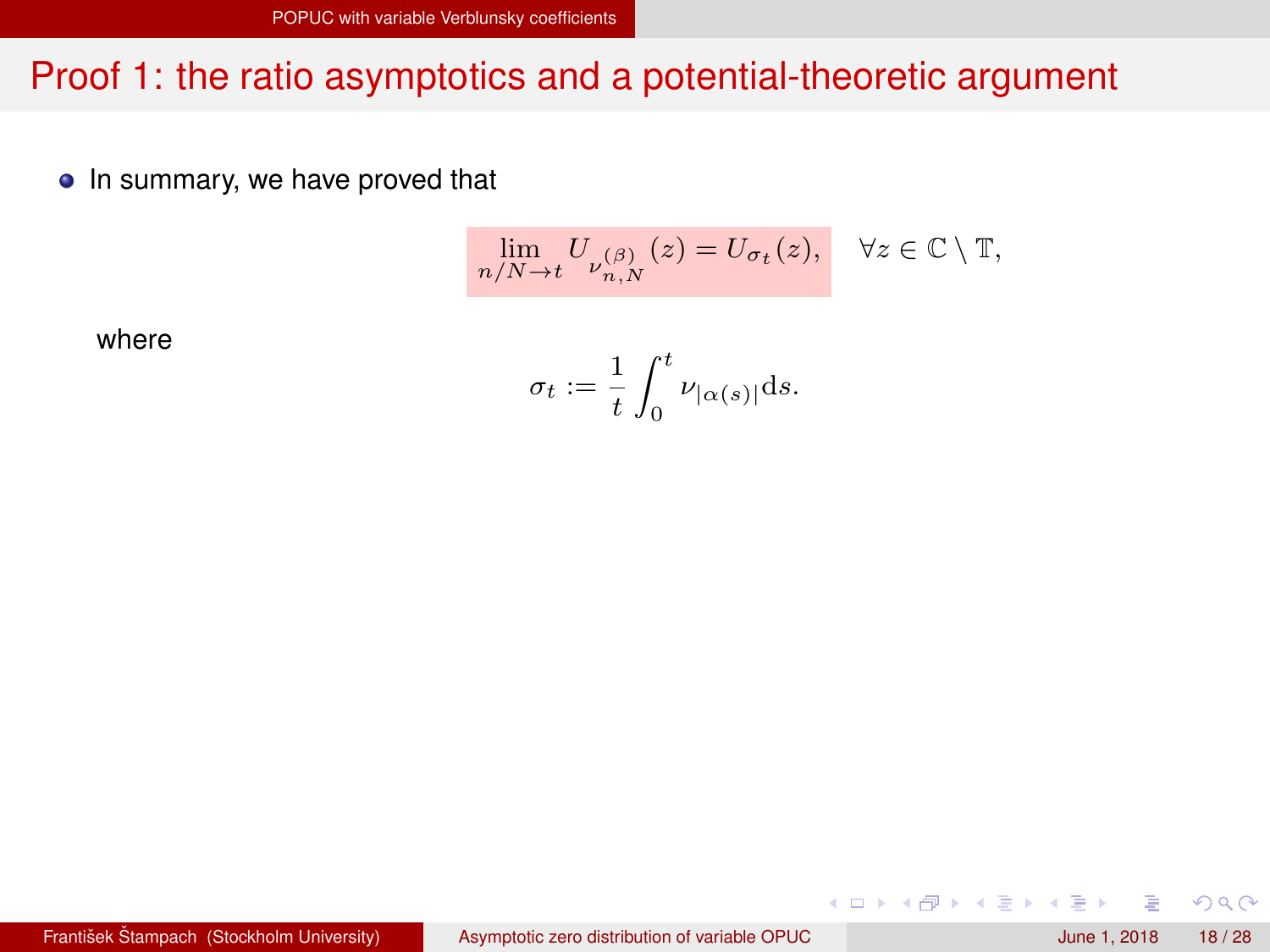<span id="page-70-0"></span>• In summary, we have proved that

$$
\lim_{n/N \to t} U_{\nu_{n,N}^{(\beta)}}(z) = U_{\sigma_t}(z), \quad \forall z \in \mathbb{C} \setminus \mathbb{T},
$$

where

$$
\sigma_t := \frac{1}{t} \int_0^t \nu_{|\alpha(s)|} ds.
$$

• Hence

$$
\lim_{n/N \to t} \nu_{n,N}^{(\beta)} = \sigma_t
$$

by the application of Widom's lemma.

 $QQ$ 

イロト イ母 トイラト イラト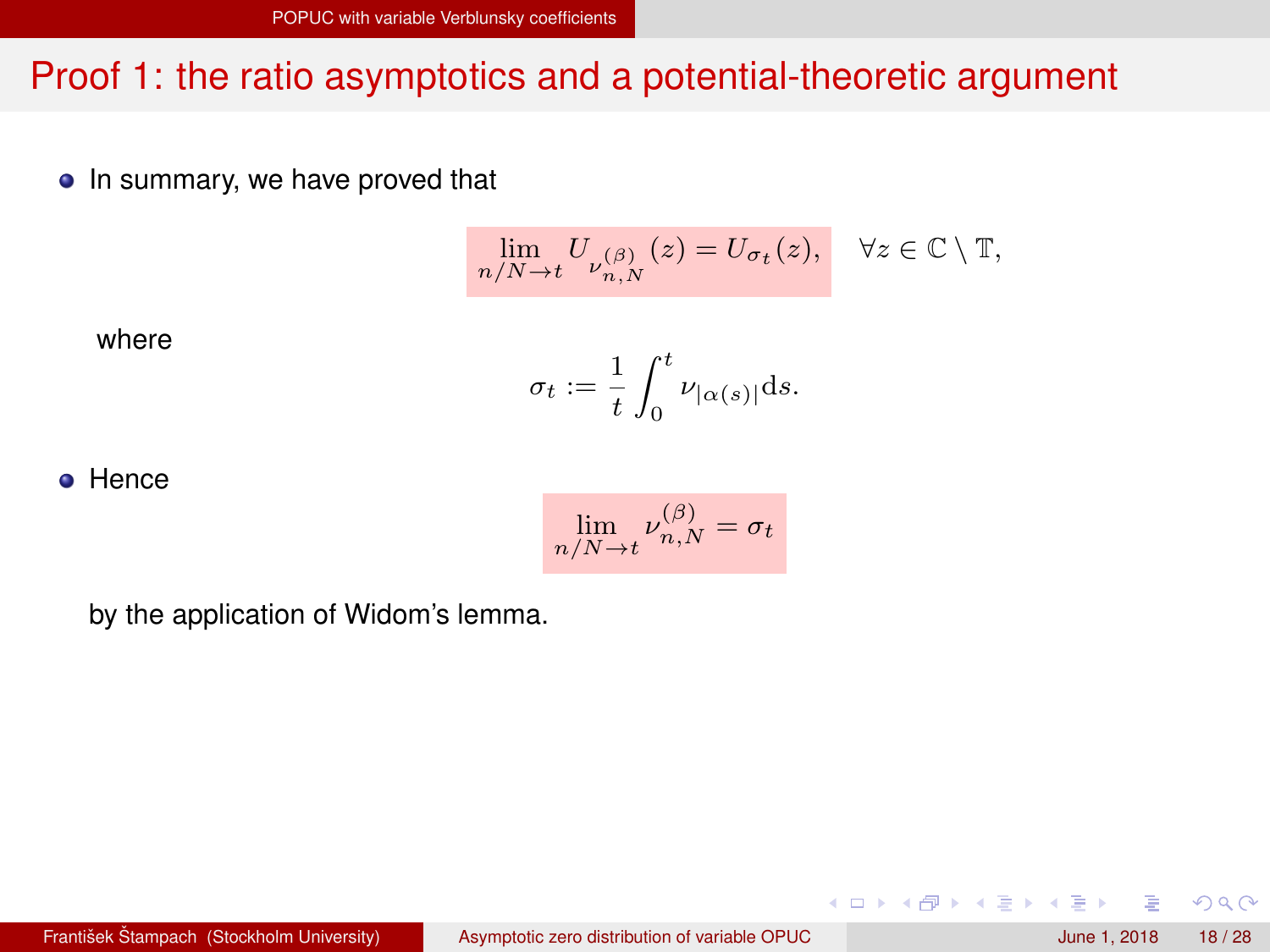# <span id="page-71-0"></span>Proof 2: a simple moment based proof

The **idea** is to show that

$$
\lim_{n/N \to t} \frac{1}{n} \text{Tr} \left( \mathcal{C}_{n,N}^{(\beta)} \right)^k = \int_0^{2\pi} e^{ik\theta} \sigma_t \left( e^{i\theta} \right), \quad \forall k \in \mathbb{Z}.
$$

 $2Q$ 

メロトメ 伊 トメ ミトメ ミト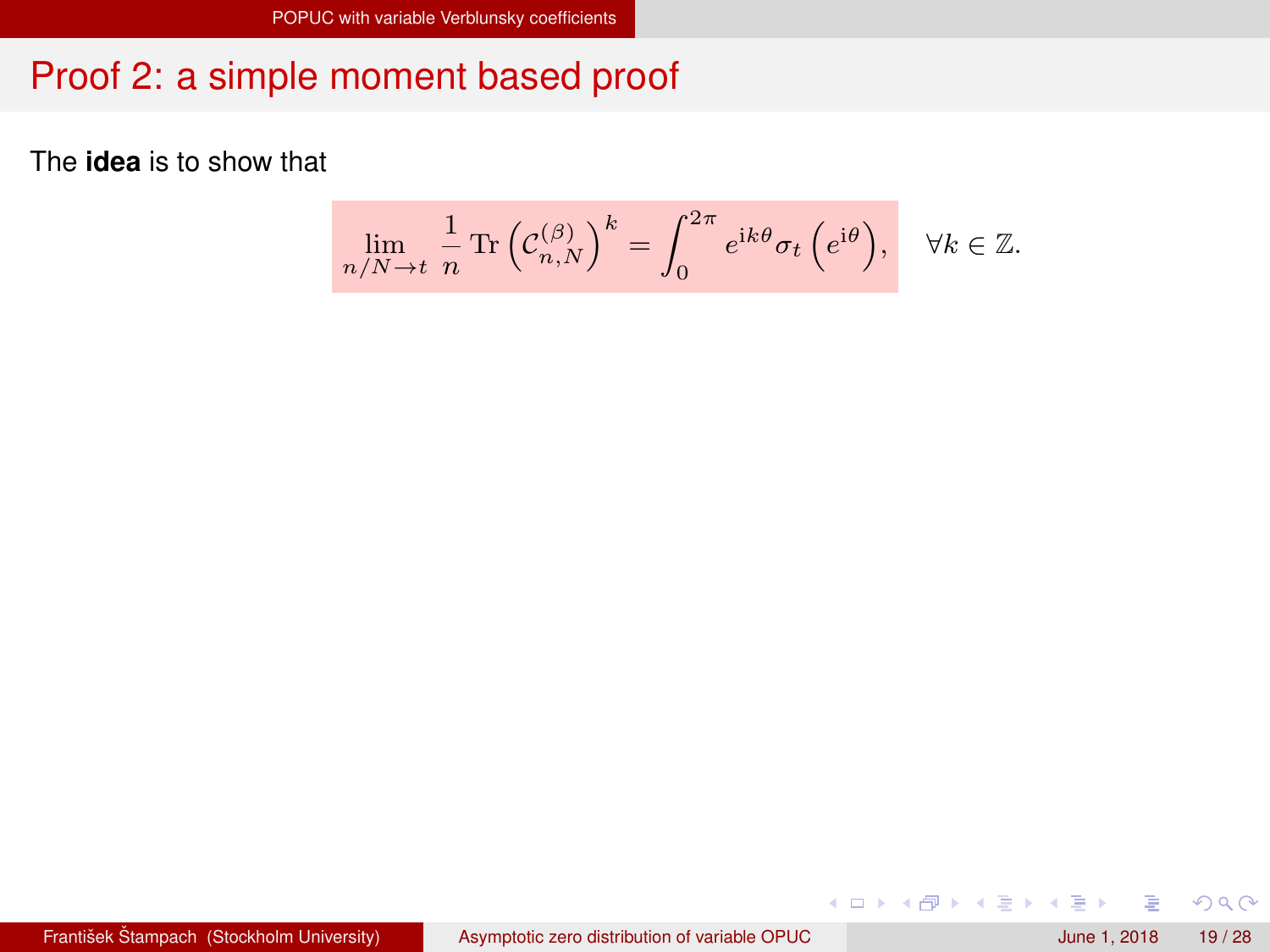<span id="page-72-0"></span>The **idea** is to show that

$$
\lim_{n/N \to t} \frac{1}{n} \operatorname{Tr} \left( \mathcal{C}_{n,N}^{(\beta)} \right)^k = \int_0^{2\pi} e^{ik\theta} \sigma_t \left( e^{i\theta} \right), \quad \forall k \in \mathbb{Z}.
$$

Then *all integer moments* of  $\nu_{n,N}^{(\beta)}$  converge to the moments of  $\sigma_t$  and the Stone–Weierstrass theorem implies the statement.

 $QQ$ 

 $\rightarrow$   $\Rightarrow$   $\rightarrow$   $\Rightarrow$   $\rightarrow$ 

**K ロ ト K 何 ト**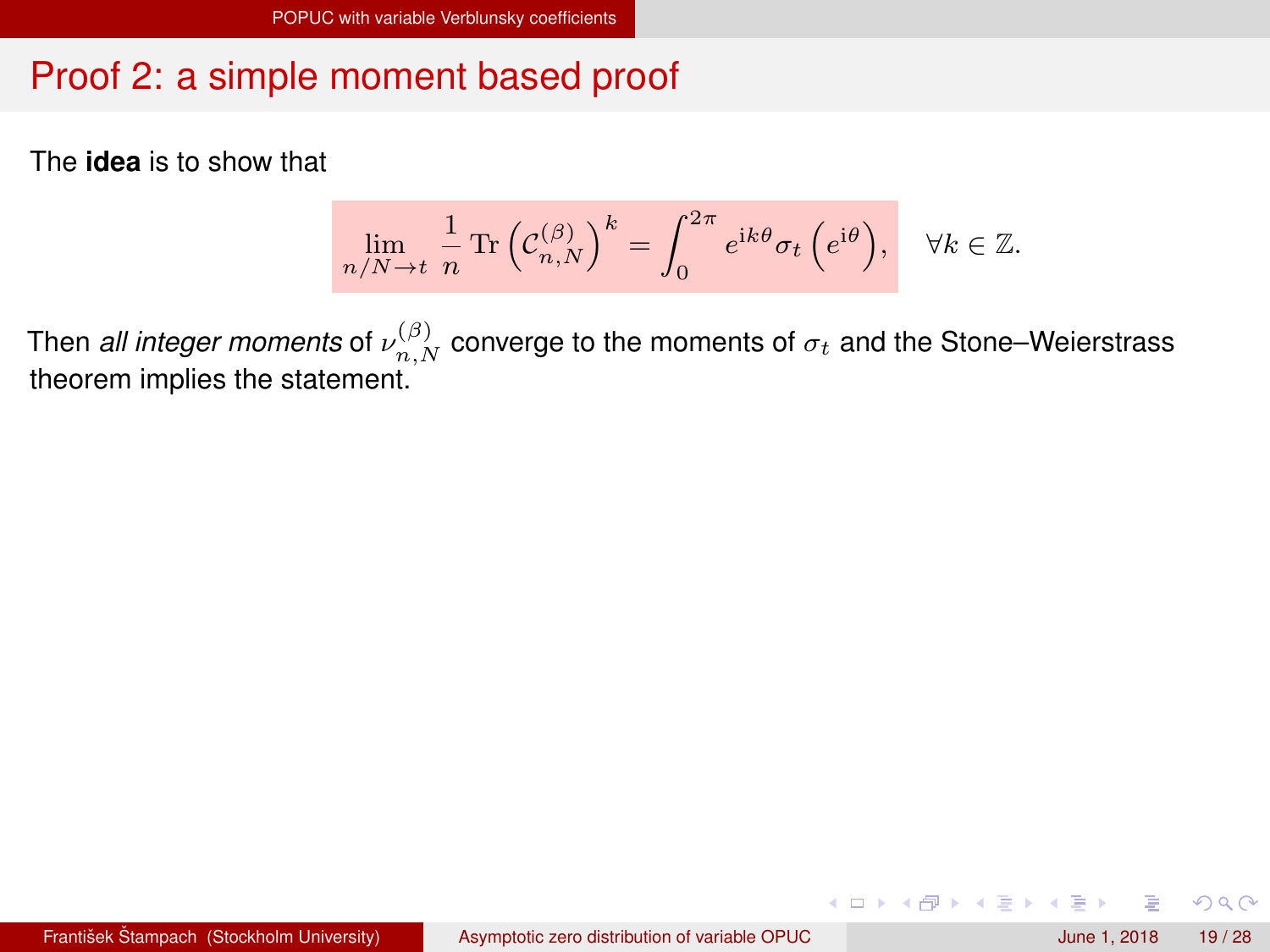<span id="page-73-0"></span>The **idea** is to show that

$$
\lim_{n/N \to t} \frac{1}{n} \operatorname{Tr} \left( \mathcal{C}_{n,N}^{(\beta)} \right)^k = \int_0^{2\pi} e^{ik\theta} \sigma_t \left( e^{i\theta} \right), \quad \forall k \in \mathbb{Z}.
$$

Then *all integer moments* of  $\nu_{n,N}^{(\beta)}$  converge to the moments of  $\sigma_t$  and the Stone–Weierstrass theorem implies the statement.

**Steps:**

 $QQ$ 

 $\rightarrow$   $\Rightarrow$   $\rightarrow$   $\Rightarrow$   $\rightarrow$ 

**K ロ ト K 何 ト**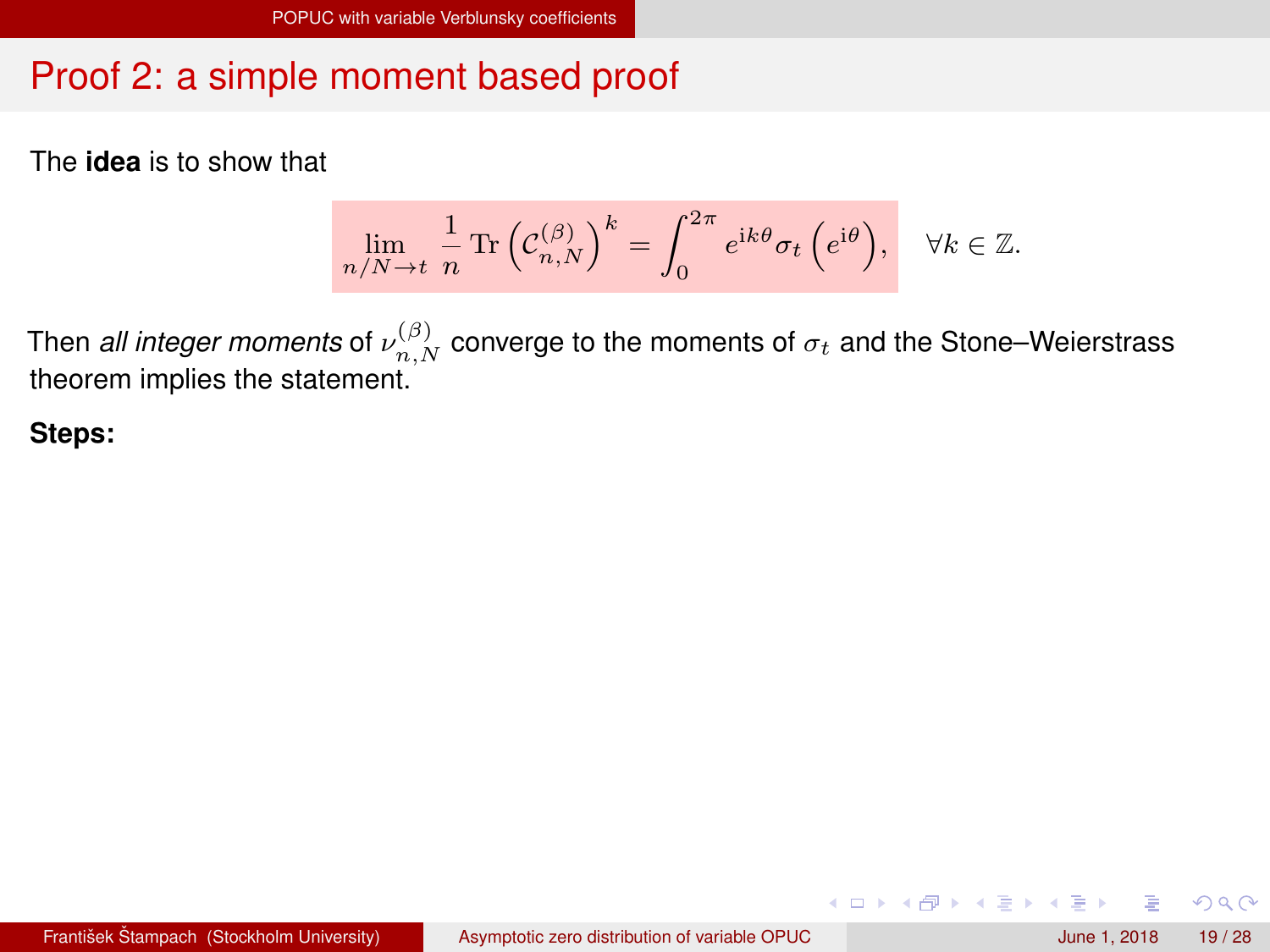<span id="page-74-0"></span>The **idea** is to show that

$$
\lim_{n/N \to t} \frac{1}{n} \operatorname{Tr} \left( \mathcal{C}_{n,N}^{(\beta)} \right)^k = \int_0^{2\pi} e^{ik\theta} \sigma_t \left( e^{i\theta} \right), \quad \forall k \in \mathbb{Z}.
$$

Then *all integer moments* of  $\nu_{n,N}^{(\beta)}$  converge to the moments of  $\sigma_t$  and the Stone–Weierstrass theorem implies the statement.

#### **Steps:**

 $\textbf{D}\;$  It suffices to show the formula for  $k\in\mathbb{N}_0$  because  $\mathcal{C}_{n,N}^{(\beta)}$  is unitary.

イロト イ母 トイラト イラト

 $QQQ$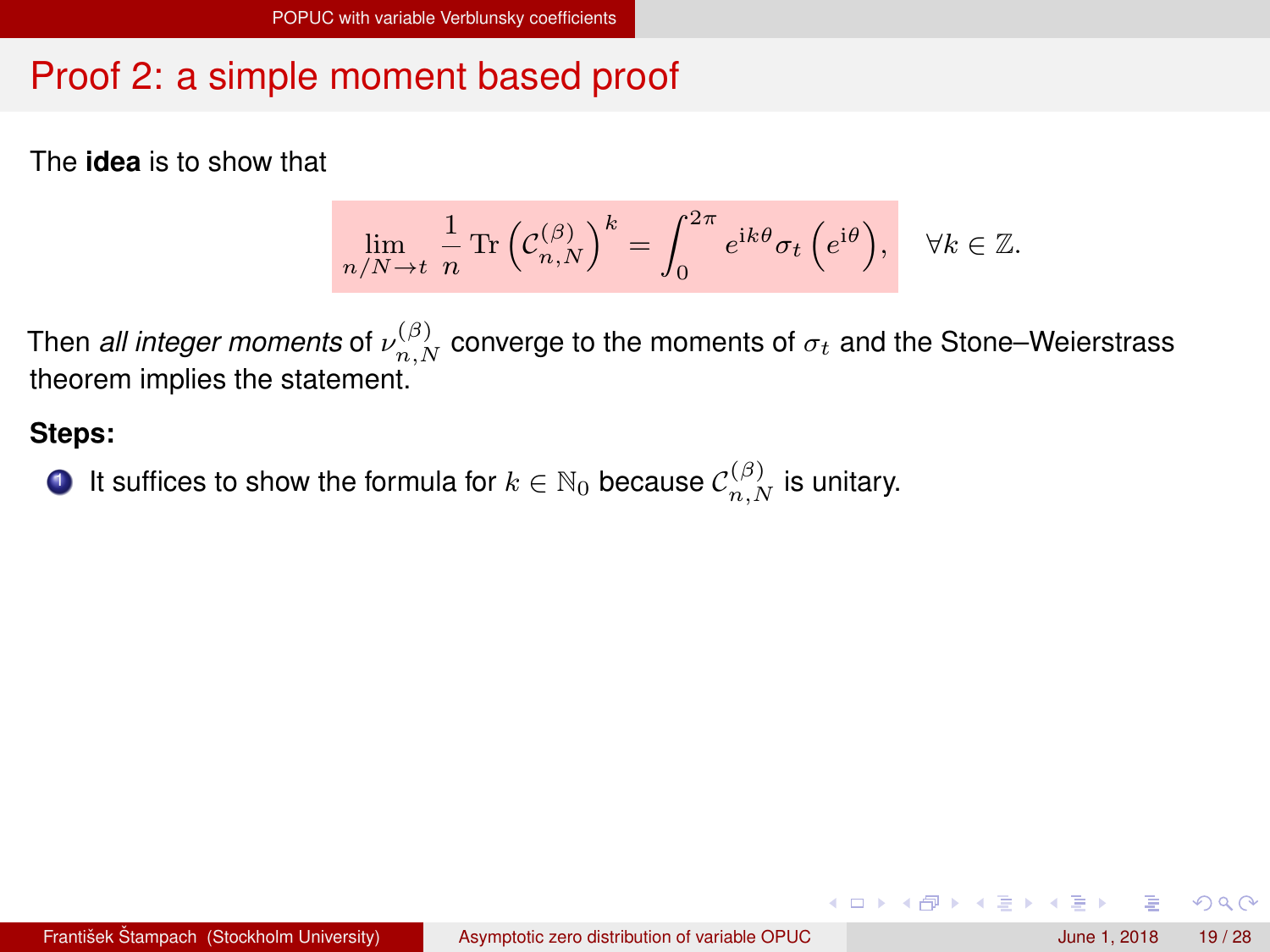<span id="page-75-0"></span>The **idea** is to show that

$$
\lim_{n/N \to t} \frac{1}{n} \operatorname{Tr} \left( \mathcal{C}_{n,N}^{(\beta)} \right)^k = \int_0^{2\pi} e^{ik\theta} \sigma_t \left( e^{i\theta} \right), \quad \forall k \in \mathbb{Z}.
$$

Then *all integer moments* of  $\nu_{n,N}^{(\beta)}$  converge to the moments of  $\sigma_t$  and the Stone–Weierstrass theorem implies the statement.

#### **Steps:**

 $\textbf{D}\;$  It suffices to show the formula for  $k\in\mathbb{N}_0$  because  $\mathcal{C}_{n,N}^{(\beta)}$  is unitary.

#### 2

$$
\lim_{n \to \infty} \frac{1}{n} \operatorname{Tr}(\mathcal{C}_n(\alpha))^k = \int_0^{2\pi} e^{\mathrm{i}k\theta} d\nu_{|\alpha|}(e^{\mathrm{i}\theta}) \quad \text{(known from OPUC theory)}
$$

 $QQQ$ 

イロト イ母 トイラト イラト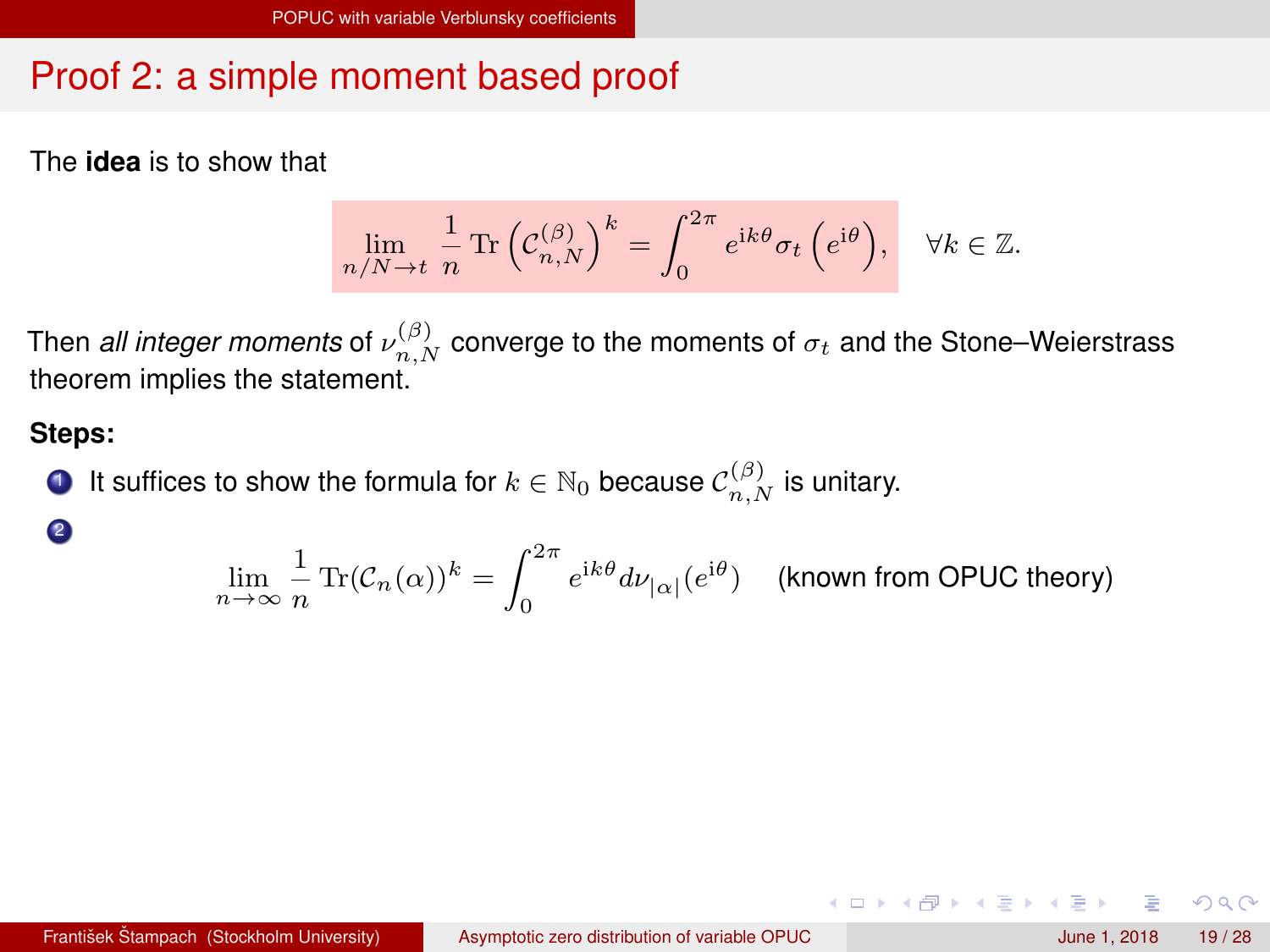<span id="page-76-0"></span>The **idea** is to show that

$$
\lim_{n/N \to t} \frac{1}{n} \operatorname{Tr} \left( \mathcal{C}_{n,N}^{(\beta)} \right)^k = \int_0^{2\pi} e^{ik\theta} \sigma_t \left( e^{i\theta} \right), \quad \forall k \in \mathbb{Z}.
$$

Then *all integer moments* of  $\nu_{n,N}^{(\beta)}$  converge to the moments of  $\sigma_t$  and the Stone–Weierstrass theorem implies the statement.

#### **Steps:**

2

3

 $\textbf{D}\;$  It suffices to show the formula for  $k\in\mathbb{N}_0$  because  $\mathcal{C}_{n,N}^{(\beta)}$  is unitary.

$$
\lim_{n\to\infty}\frac{1}{n}\operatorname{Tr}(\mathcal{C}_n(\alpha))^k=\int_0^{2\pi}e^{\mathrm{i}k\theta}d\nu_{|\alpha|}(e^{\mathrm{i}\theta})\quad\text{ (known from OPUC theory)}
$$

$$
\lim_{n/N \to t} \frac{1}{n} \bigg( \text{Tr} \left( \mathcal{C}_{n,N} \right)^k - \int_0^1 \text{Tr} \left( \mathcal{C}_n(\alpha(st)) \right)^k \, \text{d}s \bigg) = 0, \quad \text{ (slightly combinatorial arguments)}
$$

 $QQQ$ 

K ロ ⊁ K 倒 ≯ K 君 ⊁ K 君 ≯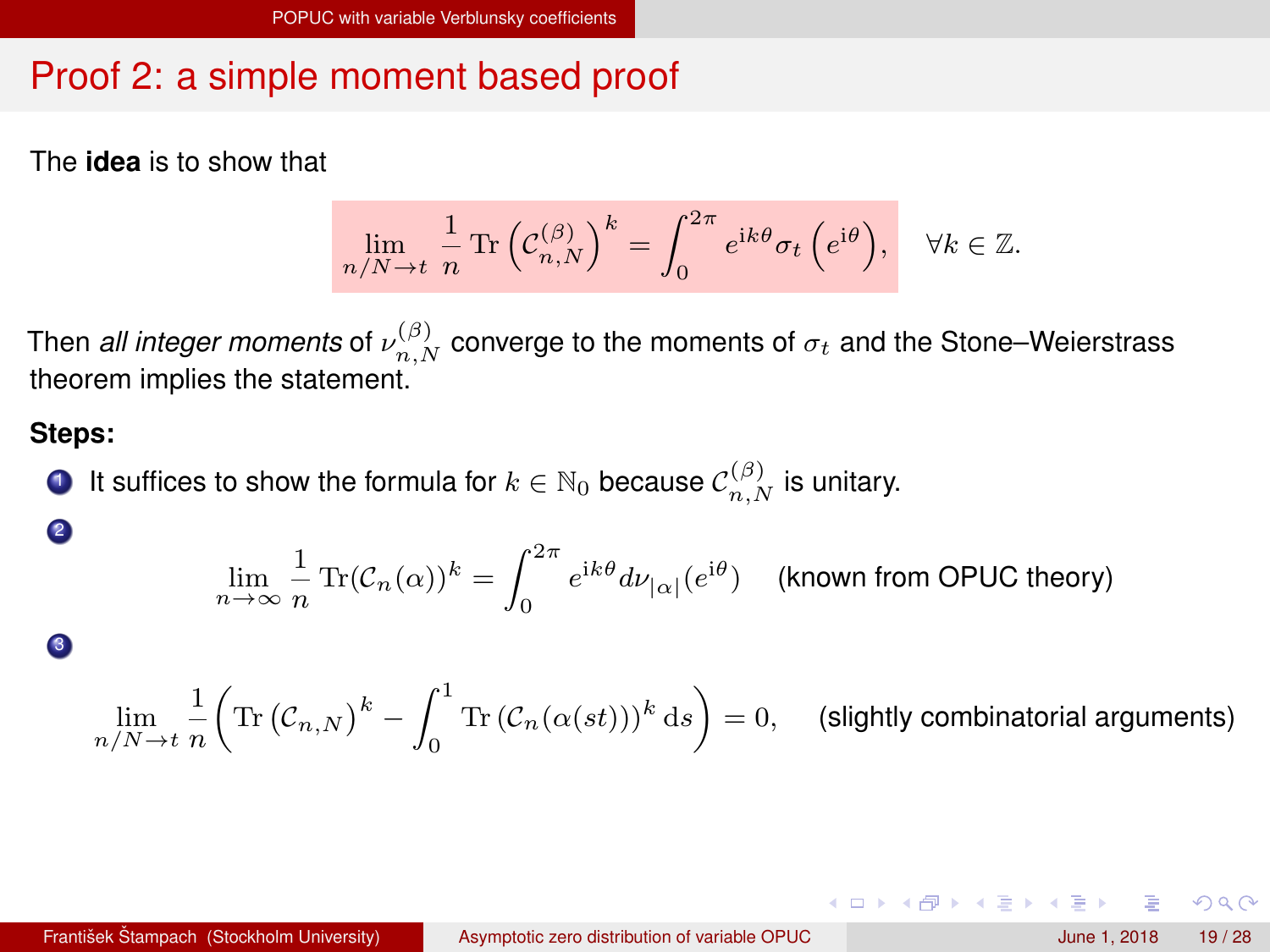<span id="page-77-0"></span>The **idea** is to show that

$$
\lim_{n/N \to t} \frac{1}{n} \operatorname{Tr} \left( \mathcal{C}_{n,N}^{(\beta)} \right)^k = \int_0^{2\pi} e^{ik\theta} \sigma_t \left( e^{i\theta} \right), \quad \forall k \in \mathbb{Z}.
$$

Then *all integer moments* of  $\nu_{n,N}^{(\beta)}$  converge to the moments of  $\sigma_t$  and the Stone–Weierstrass theorem implies the statement.

#### **Steps:**

2

3

4

 $\textbf{D}\;$  It suffices to show the formula for  $k\in\mathbb{N}_0$  because  $\mathcal{C}_{n,N}^{(\beta)}$  is unitary.

$$
\lim_{n \to \infty} \frac{1}{n} \operatorname{Tr}(\mathcal{C}_n(\alpha))^k = \int_0^{2\pi} e^{\mathrm{i}k\theta} d\nu_{|\alpha|}(e^{\mathrm{i}\theta}) \quad \text{(known from OPUC theory)}
$$

$$
\lim_{n/N \to t} \frac{1}{n} \bigg( \text{Tr} \left( \mathcal{C}_{n,N} \right)^k - \int_0^1 \text{Tr} \left( \mathcal{C}_n(\alpha(st)) \right)^k \, \mathrm{d}s \bigg) = 0, \quad \text{(slightly combinatorial arguments)}
$$

$$
\lim_{n/N \to t} \frac{1}{n} \bigg( \text{Tr} \left( \mathcal{C}_{n,N}^{(\beta)} \right)^k - \text{Tr} \left( \mathcal{C}_{n,N} \right)^k \bigg) = 0 \quad \text{ ("perturbation" arguments)}
$$

 $QQQ$ 

イロト イ母 トイラト イラト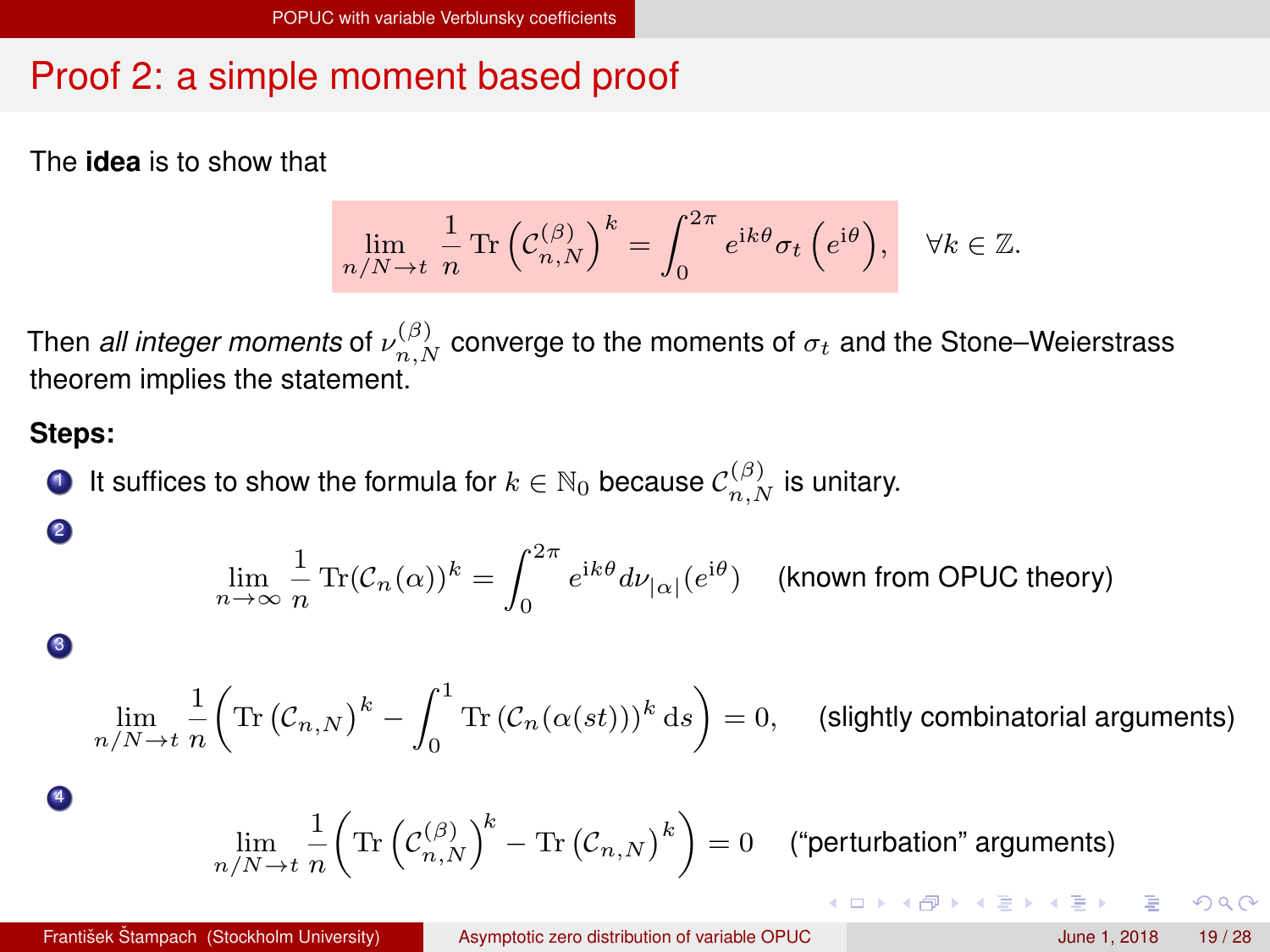#### <span id="page-78-0"></span>**Contents**

[History - KMS matrices and variable coefficient OPRL](#page-1-0)

#### <sup>2</sup> [\(P\)OPUC](#page-26-0)

<sup>3</sup> [POPUC with variable Verblunsky coefficients](#page-42-0)



 $2Q$ 

**K ロ ⊁ K 倒 ≯ K ミ ⊁ K ミ ⊁**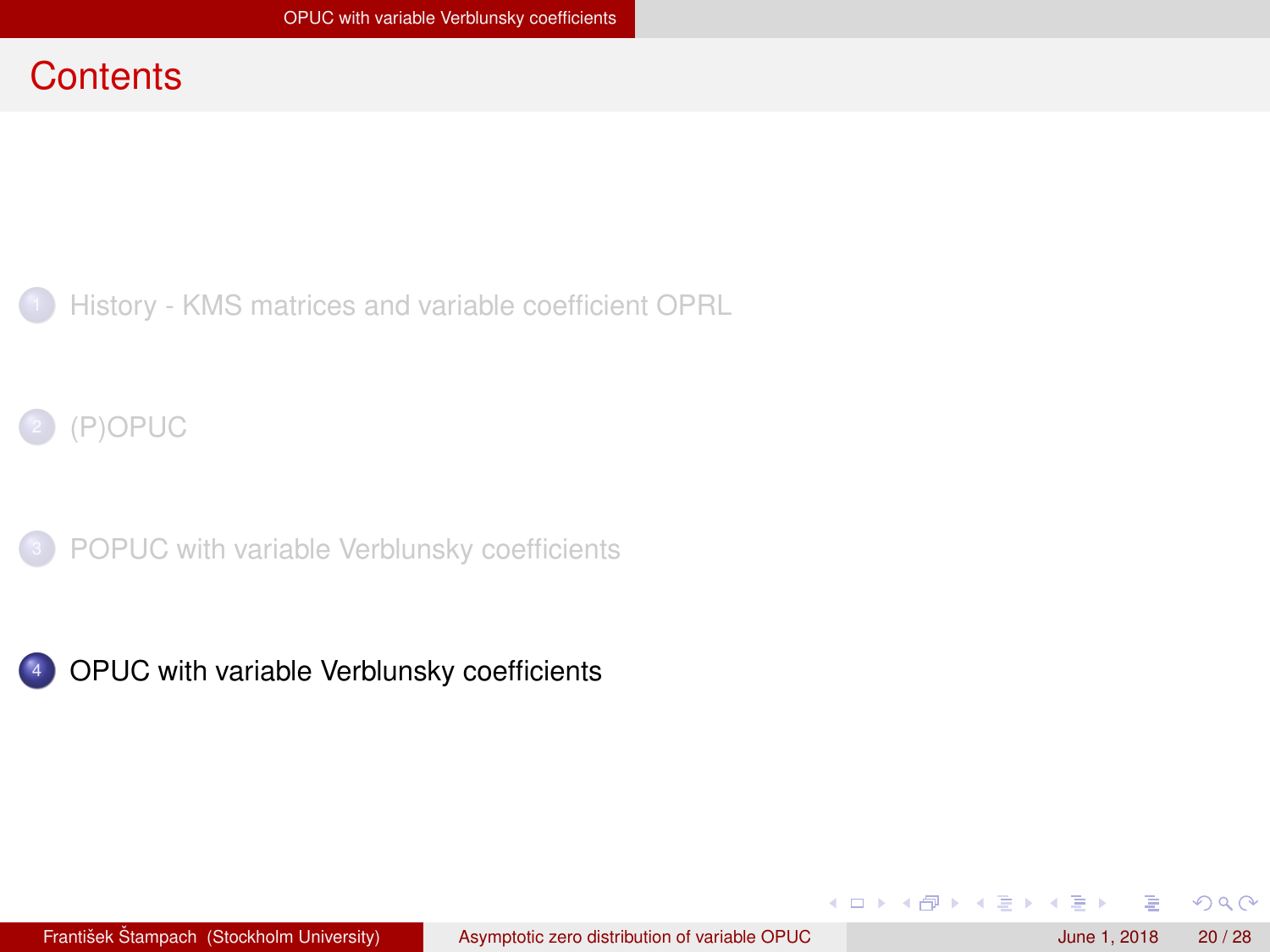#### <span id="page-79-0"></span> $POPUC \rightarrow OPUC$

The previous arguments cannot be used to deduce the asymptotic zero distribution for variable OPUC.

K ロ ▶ K @ ▶ K ミ ▶ K ミ ▶ - ' 큰' - K 9 Q @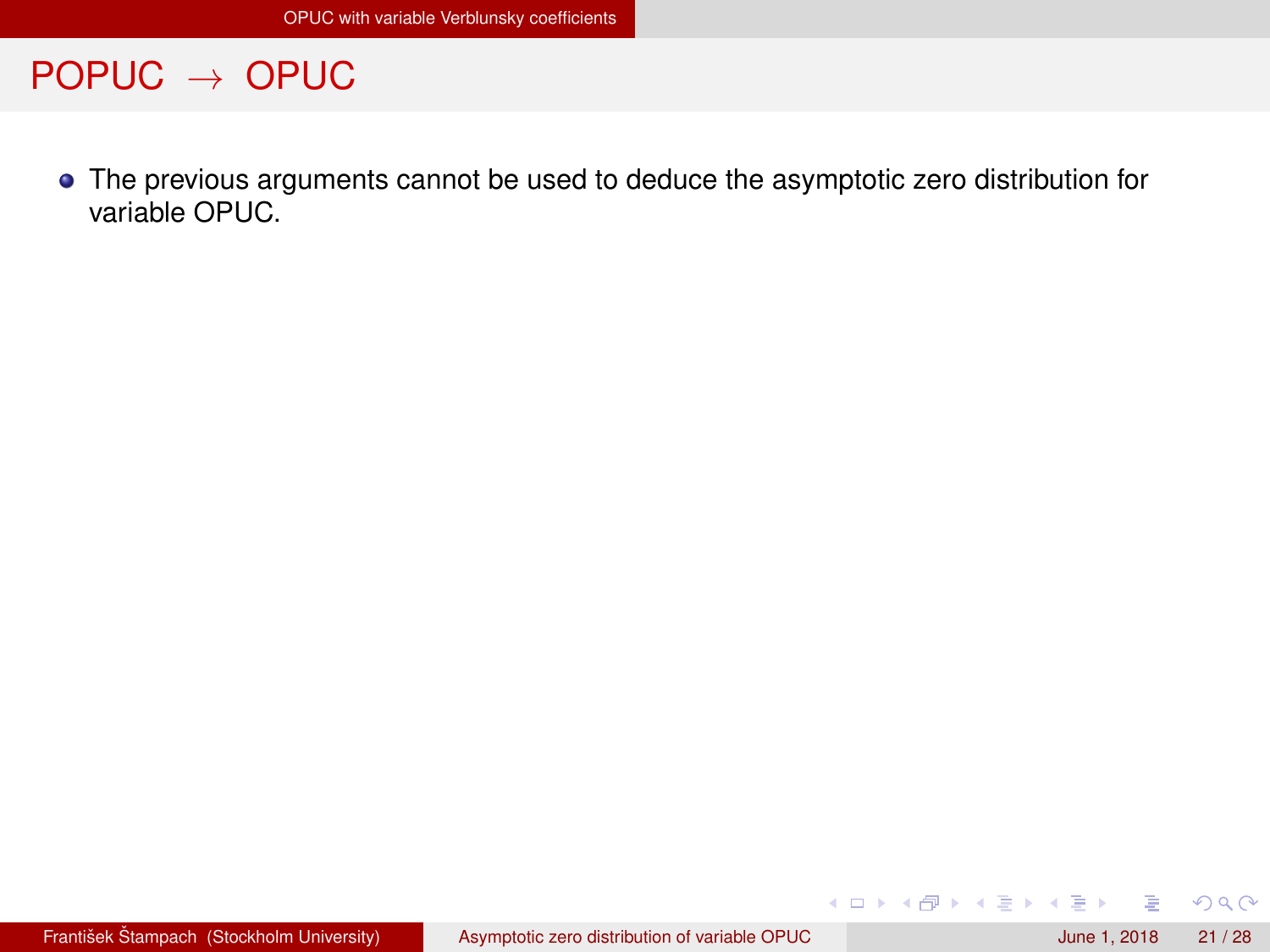#### <span id="page-80-0"></span> $POPUC \rightarrow OPUC$

- The previous arguments cannot be used to deduce the asymptotic zero distribution for variable OPUC.
- The ratio asymptotic formula

$$
\lim_{n/N \to t} \frac{\Phi_{n+1,N}(z)}{\Phi_{n,N}(z)} = G_{|\alpha|}(z)
$$

is valid **only for**  $z \in \mathbb{C} \setminus \overline{\mathbb{D}}$ , in general! As a consequence, we do not know the logarithmic potential of the limiting measure (if exists) on a sufficiently "large" set to recover the limiting measure.

イロメ イ団メ イモメ イモメー

 $\Omega$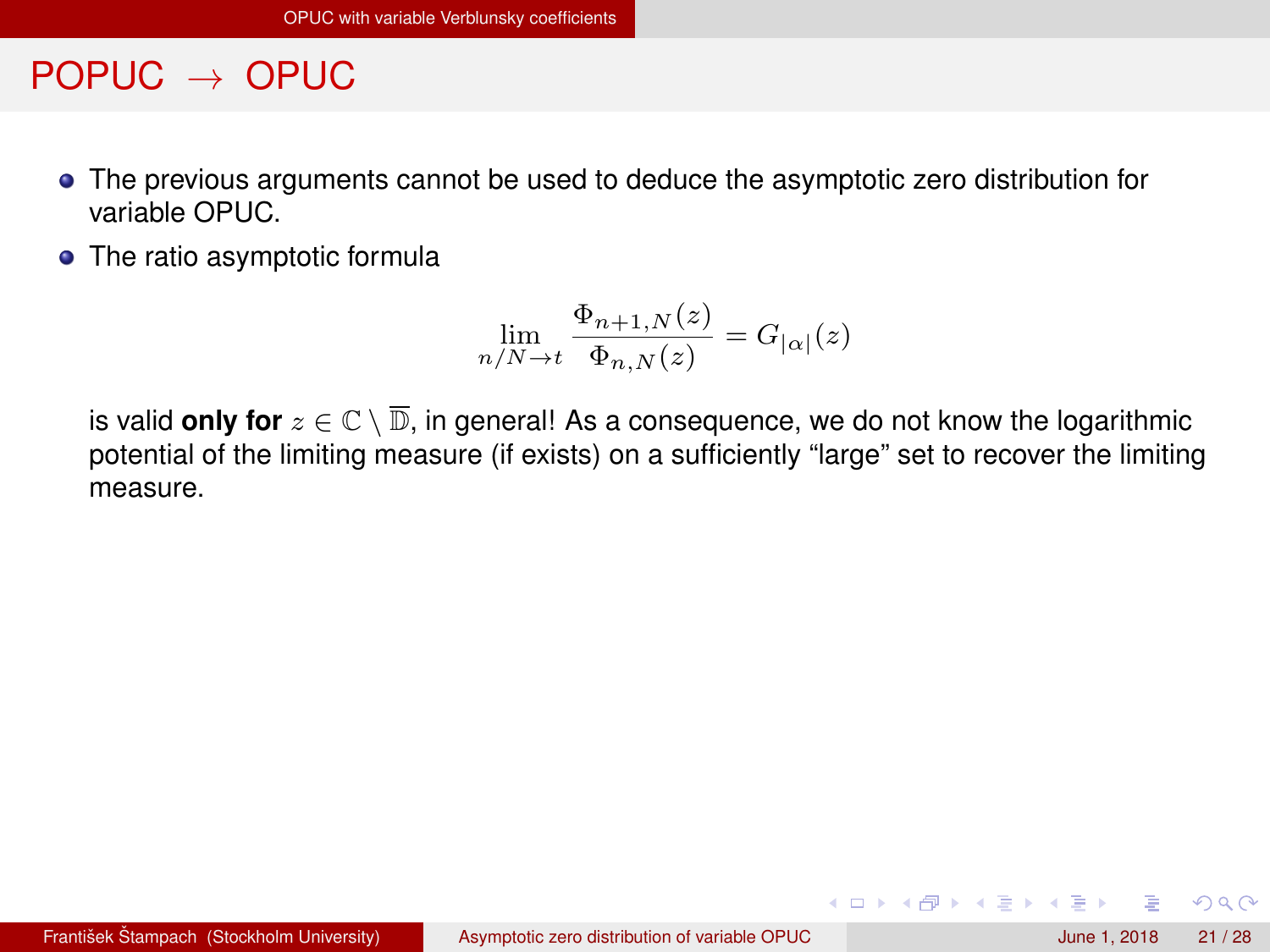### <span id="page-81-0"></span> $POPIC \rightarrow OPUC$

- The previous arguments cannot be used to deduce the asymptotic zero distribution for variable OPUC.
- The ratio asymptotic formula

$$
\lim_{n/N \to t} \frac{\Phi_{n+1,N}(z)}{\Phi_{n,N}(z)} = G_{|\alpha|}(z)
$$

is valid **only for**  $z \in \mathbb{C} \setminus \overline{\mathbb{D}}$ , in general! As a consequence, we do not know the logarithmic potential of the limiting measure (if exists) on a sufficiently "large" set to recover the limiting measure.

 $\bullet$  Since  $C_{n,N}$  is not unitary, we know the key formula from the moment based proof:

$$
\lim_{n/N \to t} \frac{1}{n} \operatorname{Tr} (C_{n,N})^k = \int_0^{2\pi} e^{ik\theta} \sigma_t \left(e^{i\theta}\right),
$$

**for positive integers** k **only!** This is also an insufficient information for recovering the limiting measure.

K ロ ▶ K @ ▶ K ミ ▶ K ミ ▶ - ' 큰' - K) Q Q @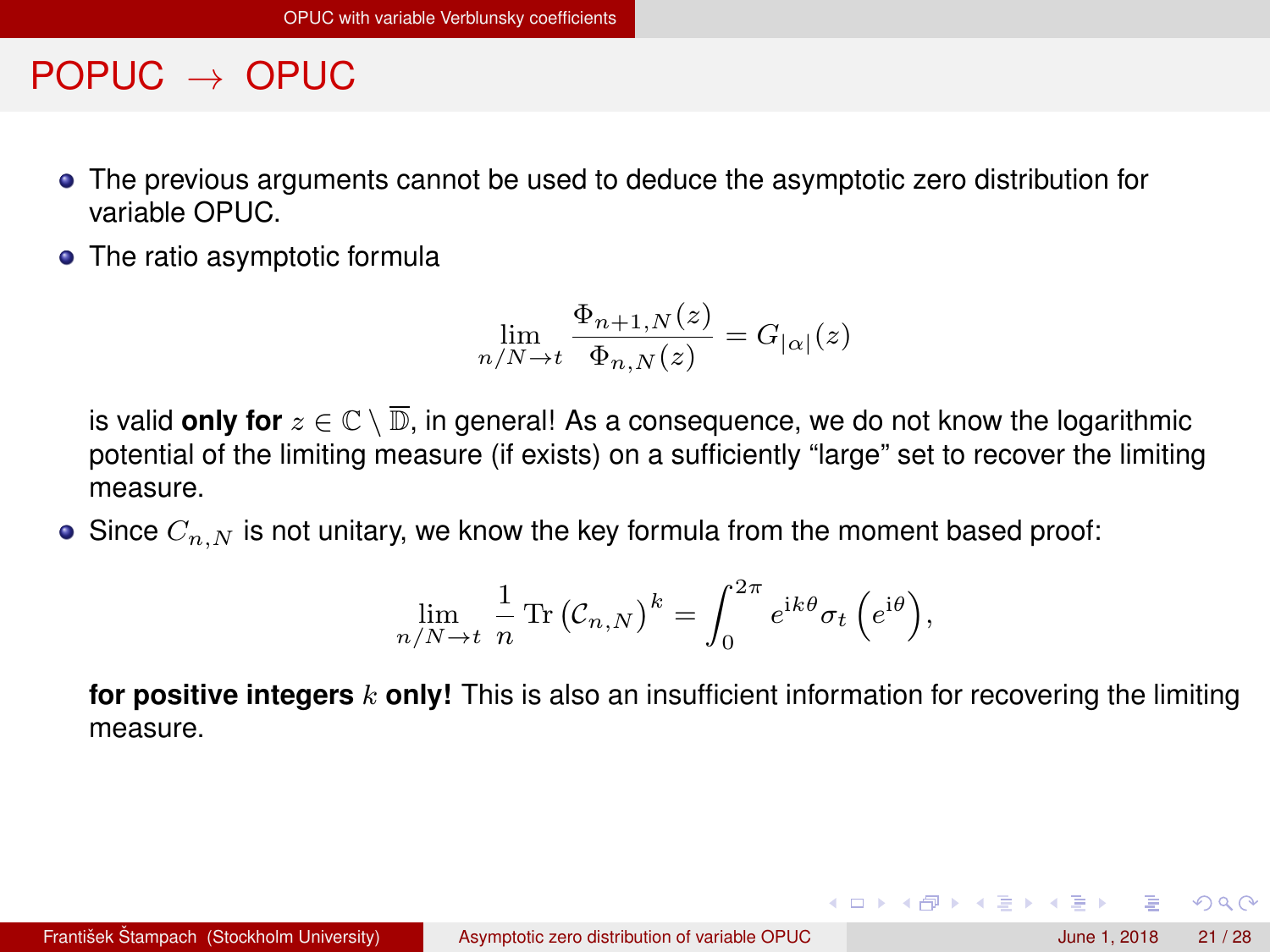# <span id="page-82-0"></span>Balayage

• Recall that for any probability measure  $\mu$  with support in  $\overline{\mathbb{D}}$ , there exists a unique probability measure  $\mathcal{P}(\mu)$  supported on  $\mathbb T$  such that

$$
\int_{\overline{\mathbb{D}}} z^k \, \mathrm{d}\mu(z) = \int_0^{2\pi} e^{ik\theta} \, \mathrm{d}\mathcal{P}(\mu)(e^{i\theta}), \quad \forall k \in \mathbb{N}_0.
$$

 $QQ$ 

**K ロ ⊁ K 倒 ≯ K ミ ⊁ K ミ ⊁**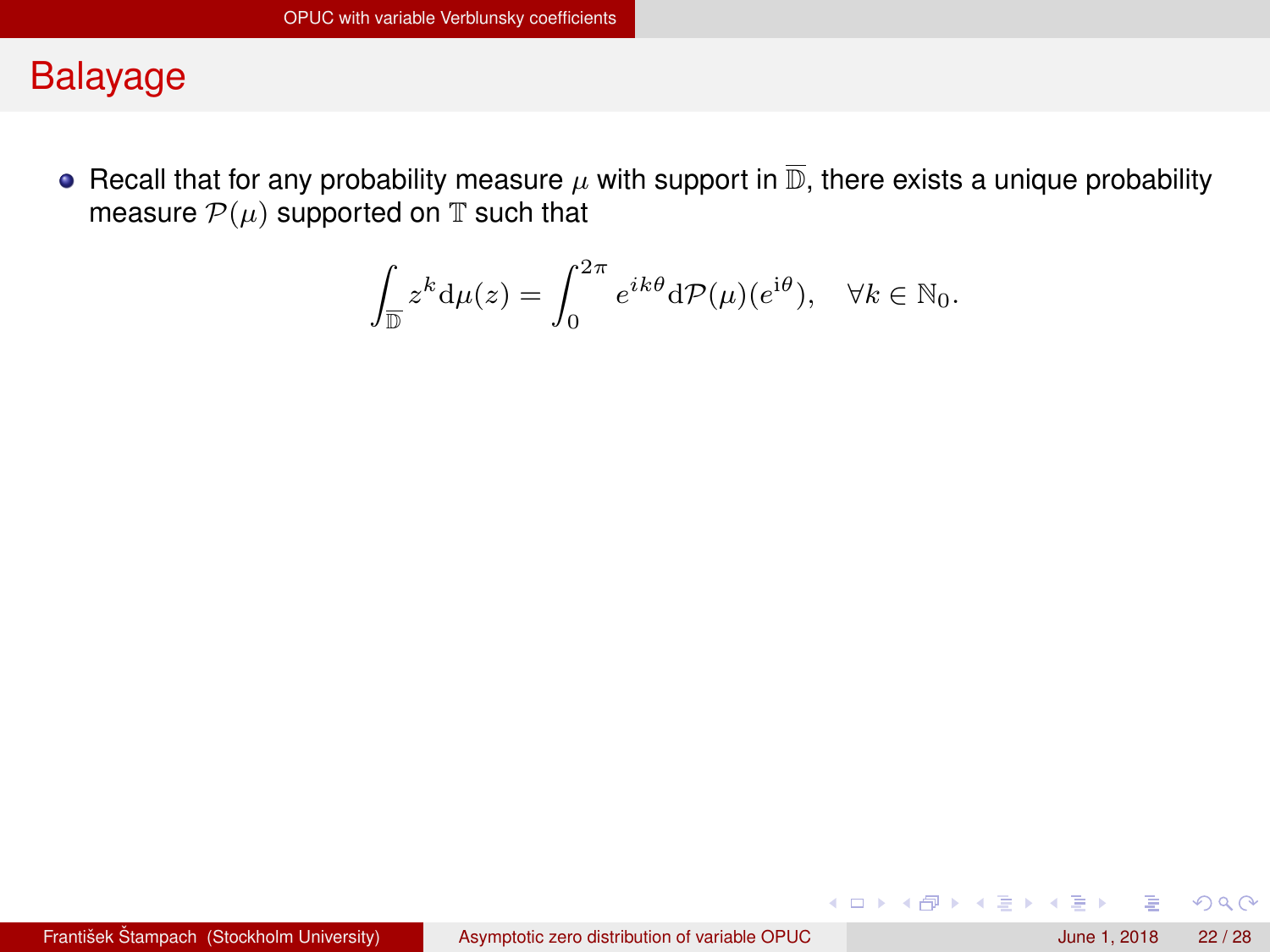# <span id="page-83-0"></span>Balayage

• Recall that for any probability measure  $\mu$  with support in  $\overline{\mathbb{D}}$ , there exists a unique probability measure  $\mathcal{P}(\mu)$  supported on  $\mathbb T$  such that

$$
\int_{\overline{\mathbb{D}}} z^k \mathrm{d}\mu(z) = \int_0^{2\pi} e^{ik\theta} \mathrm{d}\mathcal{P}(\mu)(e^{i\theta}), \quad \forall k \in \mathbb{N}_0.
$$

#### Proposition:

Let  $t > 0$  and  $\alpha : [0, t] \to \overline{D}$  be continuous. Suppose further that  $\{\alpha_{n,N} \mid n, N \in \mathbb{N}_0\} \subset \mathbb{D}$  is such that

$$
\lim_{n/N \to s} \alpha_{n,N} = \alpha(s), \quad \forall s \in [0, t].
$$

Then

$$
\lim_{n/N\to t}\mathcal{P}(\nu_{n,N})=\frac{1}{t}\int_0^t\nu_{|\alpha(s)|}\mathrm{d} s.
$$

 $(1,1)$   $(1,1)$   $(1,1)$   $(1,1)$   $(1,1)$   $(1,1)$   $(1,1)$   $(1,1)$   $(1,1)$   $(1,1)$   $(1,1)$   $(1,1)$ 

 $QQQ$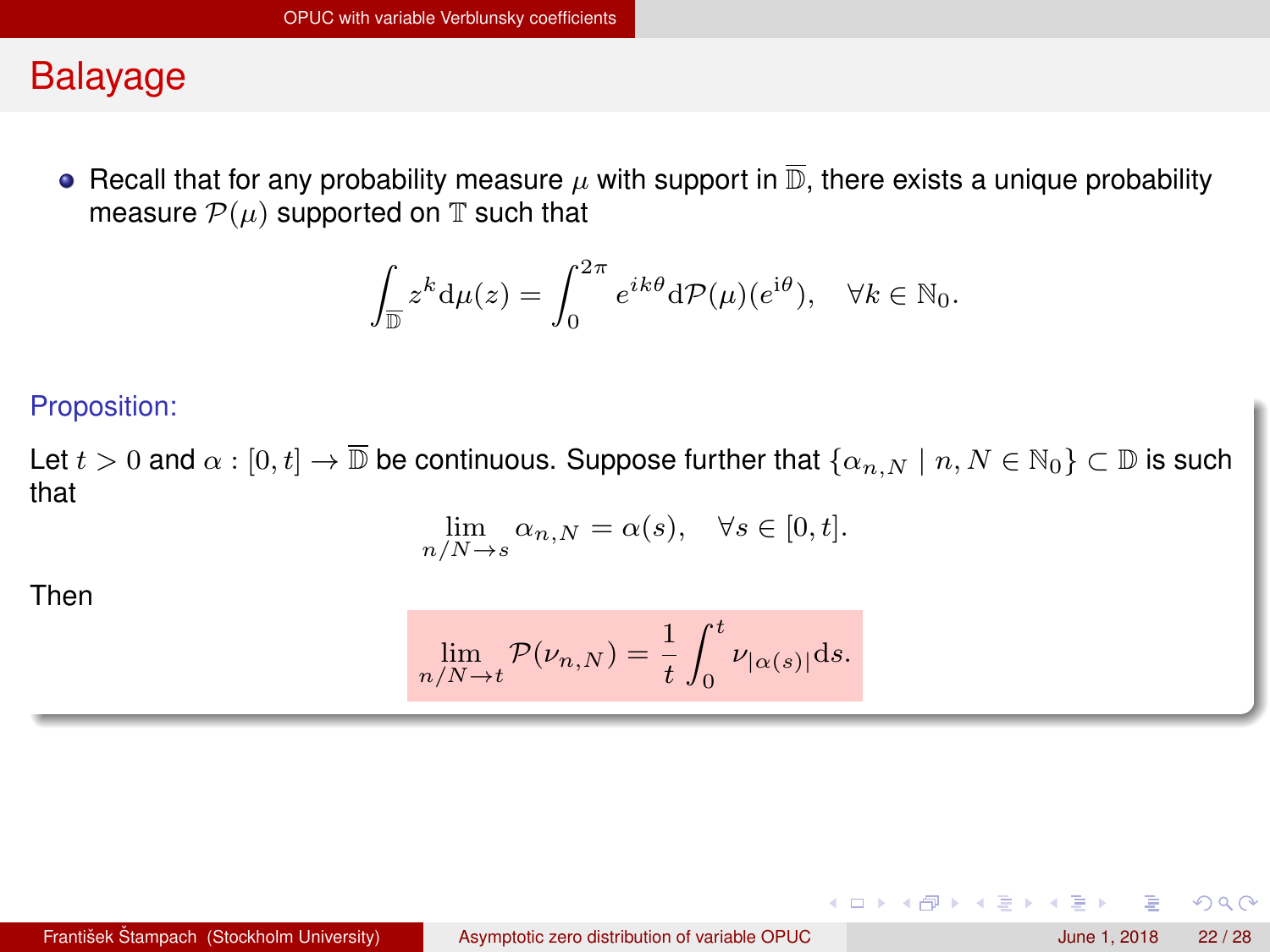<span id="page-84-0"></span>Theorem:

Let  $t > 0$  and  $\alpha : [0, t] \to \overline{D}$  be continuous. Suppose further that  $\{\alpha_{n,N} \mid n, N \in \mathbb{N}_0\} \subset \mathbb{D}$  is such that

$$
\lim_{n/N \to s} \alpha_{n,N} = \alpha(s), \quad \forall s \in [0, t].
$$

If  $\alpha(t) \neq 0$ , then

$$
\lim_{n/N\to t}\nu_{n,N}=\frac{1}{t}\int_0^t\nu_{|\alpha(s)|}{\rm d} s.
$$

 $QQQ$ 

イロト イ母 トイラト イラト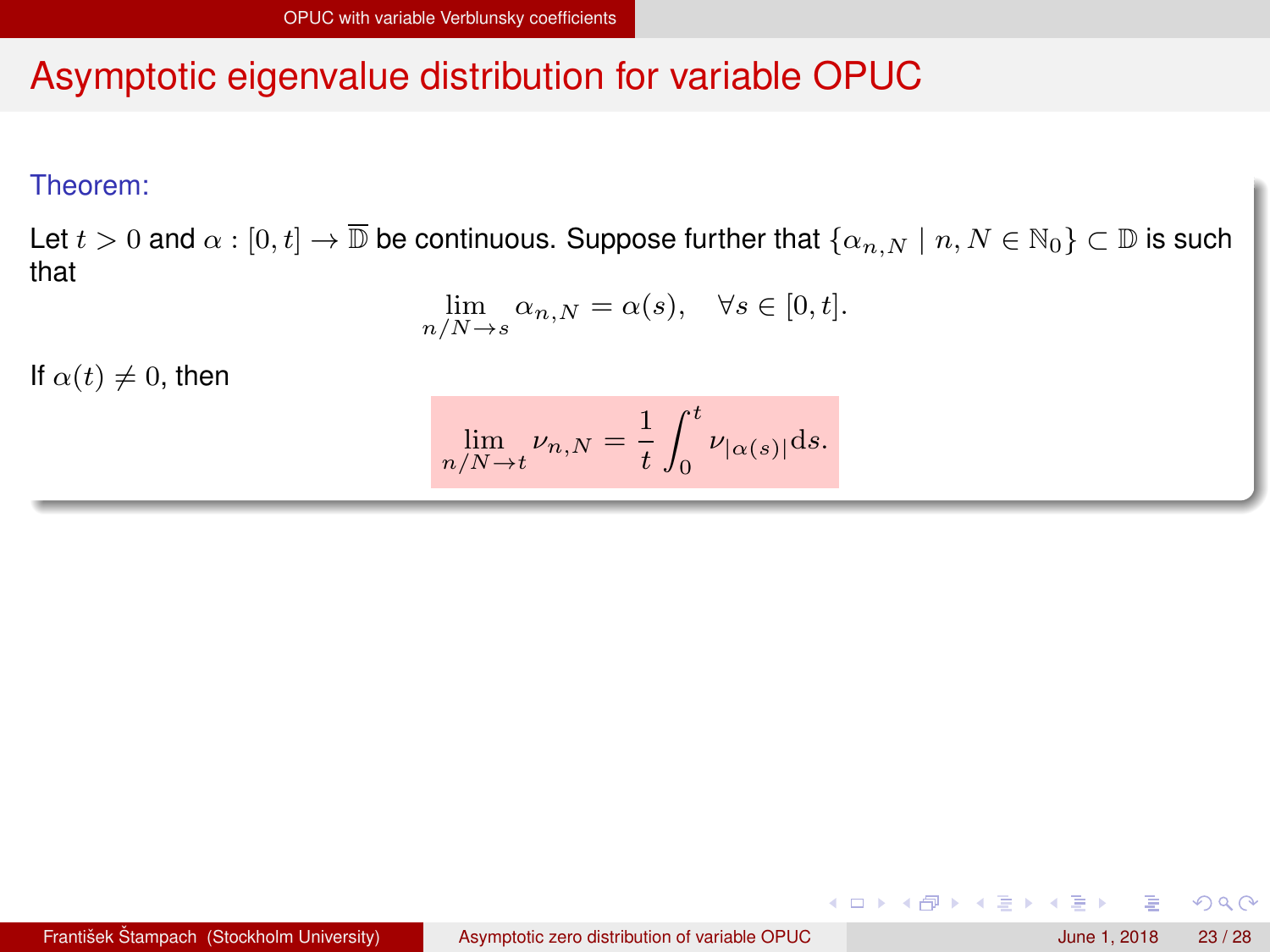<span id="page-85-0"></span>Theorem:

Let  $t > 0$  and  $\alpha : [0, t] \to \overline{\mathbb{D}}$  be continuous. Suppose further that  $\{\alpha_{n,N} \mid n, N \in \mathbb{N}_0\} \subset \mathbb{D}$  is such that

$$
\lim_{n/N \to s} \alpha_{n,N} = \alpha(s), \quad \forall s \in [0, t].
$$

If  $\alpha(t) \neq 0$ , then

$$
\lim_{n/N \to t} \nu_{n,N} = \frac{1}{t} \int_0^t \nu_{|\alpha(s)|} ds.
$$

Proof: 2 facts about OPUC:

 $QQQ$ 

K ロ ⊁ K 伊 ⊁ K ミ ⊁ K ミ ⊁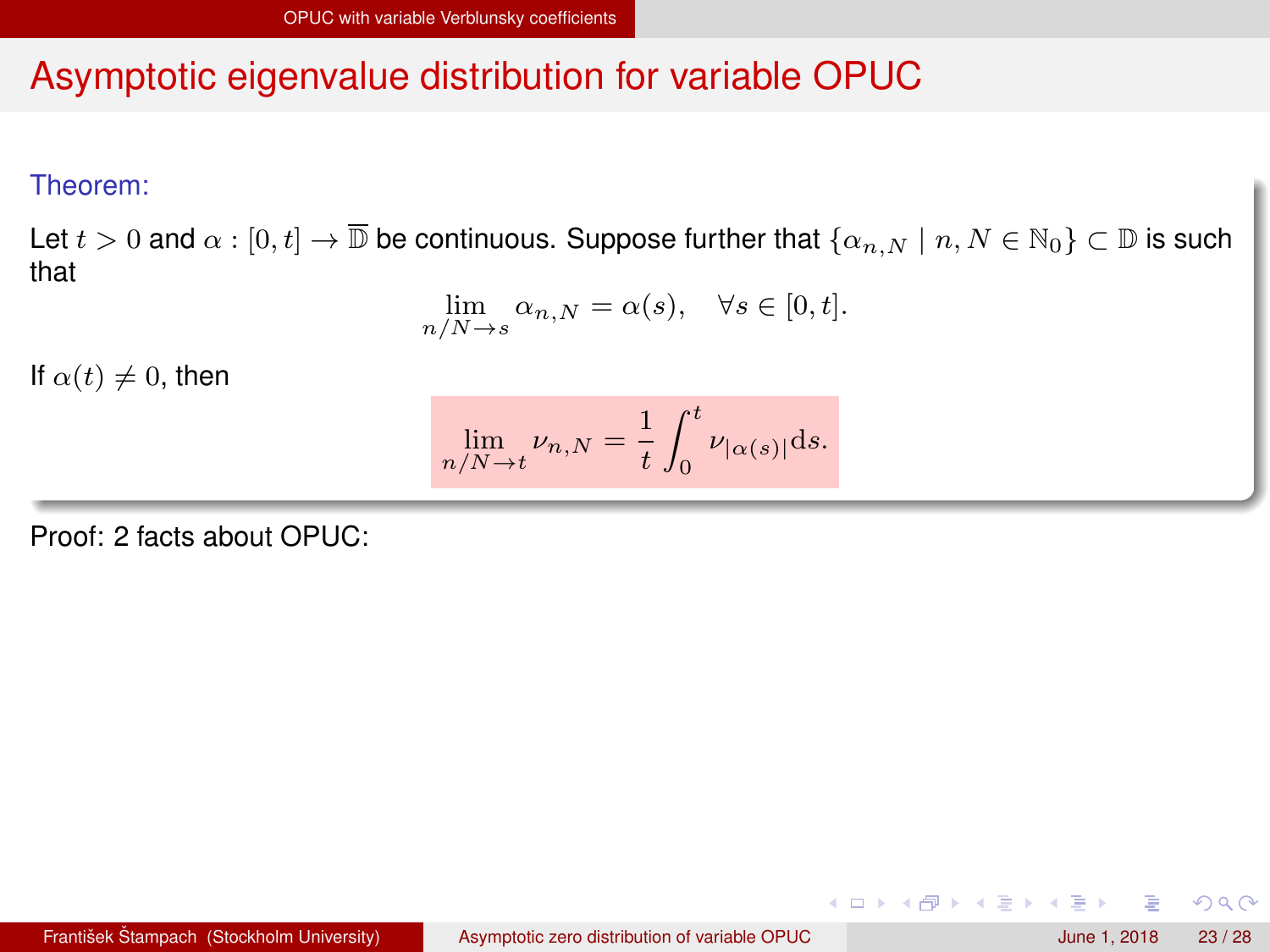<span id="page-86-0"></span>Theorem:

Let  $t > 0$  and  $\alpha : [0, t] \to \overline{D}$  be continuous. Suppose further that  $\{\alpha_{n,N} \mid n, N \in \mathbb{N}_0\} \subset \mathbb{D}$  is such that

$$
\lim_{n/N \to s} \alpha_{n,N} = \alpha(s), \quad \forall s \in [0, t].
$$

If  $\alpha(t) \neq 0$ , then

$$
\lim_{n/N \to t} \nu_{n,N} = \frac{1}{t} \int_0^t \nu_{|\alpha(s)|} ds.
$$

Proof: 2 facts about OPUC:

• If for any 
$$
\varepsilon > 0
$$
,  
\n
$$
\lim_{n \to \infty} \frac{1}{n} \sharp \{ k \in \{1, ..., n\} \mid |z_{k,n}| \ge 1 - \varepsilon \} = 1,
$$

where  $z_{1,n}, z_{2,n}, \ldots, z_{n,n}$  are zeros of  $\Phi_n$ ,

 $QQQ$ 

 $(1,1)$   $(1,1)$   $(1,1)$   $(1,1)$   $(1,1)$   $(1,1)$   $(1,1)$   $(1,1)$   $(1,1)$   $(1,1)$   $(1,1)$   $(1,1)$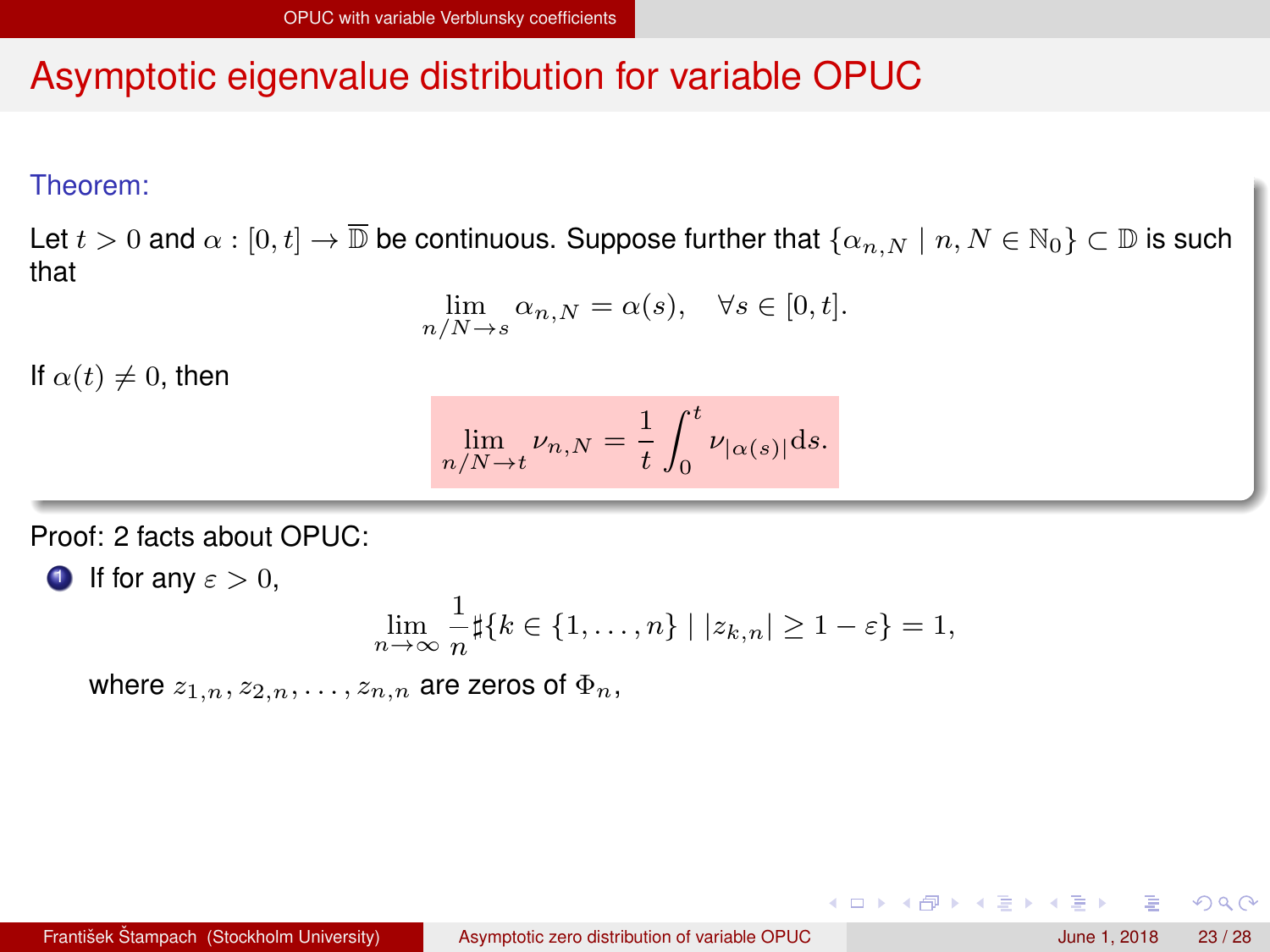<span id="page-87-0"></span>Theorem:

Let  $t > 0$  and  $\alpha : [0, t] \to \overline{\mathbb{D}}$  be continuous. Suppose further that  $\{\alpha_{n,N} \mid n, N \in \mathbb{N}_0\} \subset \mathbb{D}$  is such that

$$
\lim_{n/N \to s} \alpha_{n,N} = \alpha(s), \quad \forall s \in [0, t].
$$

If  $\alpha(t) \neq 0$ , then

$$
\lim_{n/N \to t} \nu_{n,N} = \frac{1}{t} \int_0^t \nu_{|\alpha(s)|} ds.
$$

Proof: 2 facts about OPUC:

If for any 
$$
\varepsilon > 0
$$
,  
\n
$$
\lim_{n \to \infty} \frac{1}{n} \sharp \{ k \in \{1, ..., n\} \mid |z_{k,n}| \ge 1 - \varepsilon \} = 1,
$$

where  $z_{1,n}, z_{2,n}, \ldots, z_{n,n}$  are zeros of  $\Phi_n$ , then  $\lim_{n\to\infty} (\nu_n - \mathcal{P}(\nu_n)) = 0$ .

 $\Omega$ 

**K ロ ⊁ K 倒 ≯ K ミ ⊁ K ミ ⊁**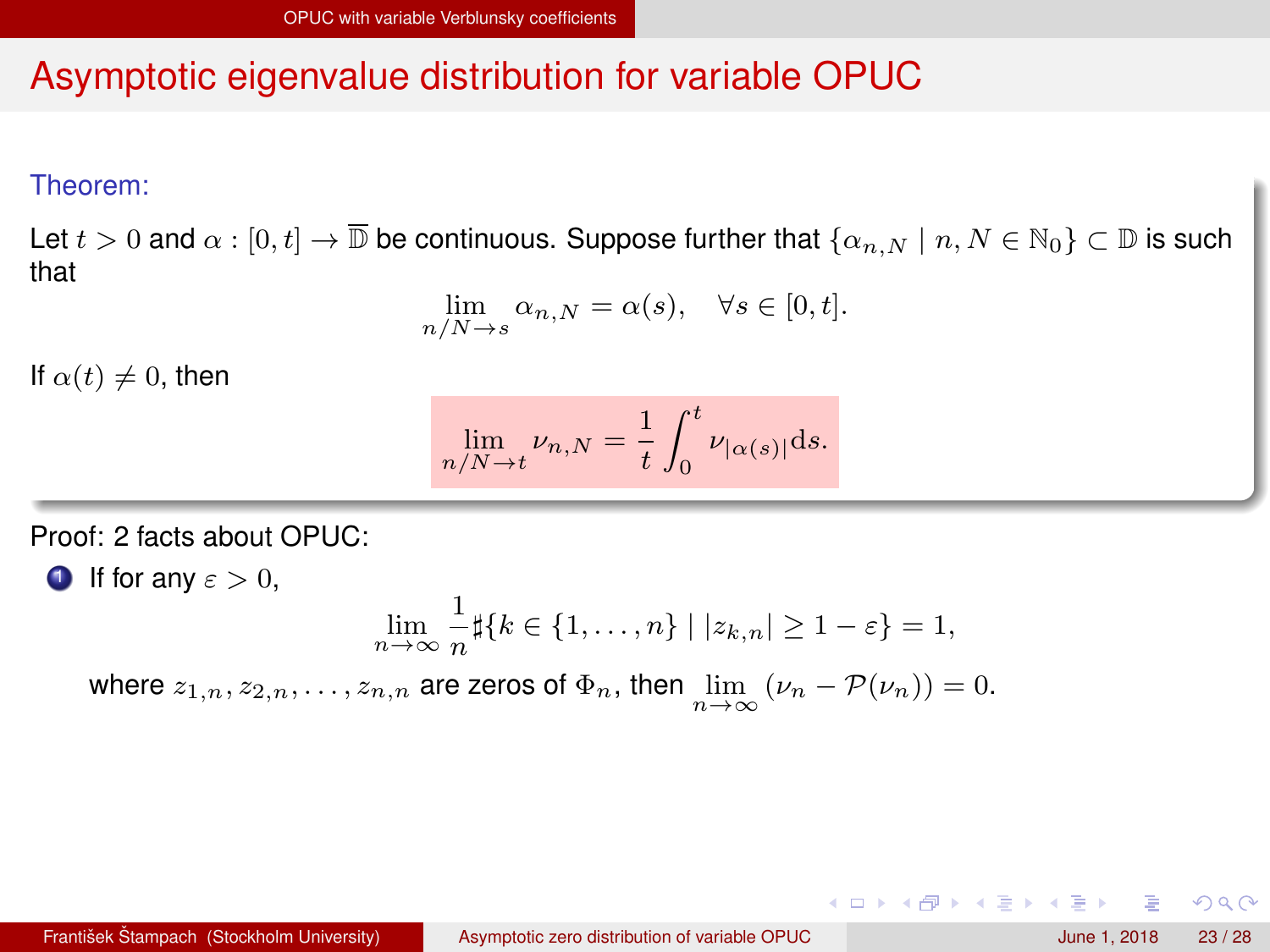<span id="page-88-0"></span>Theorem:

Let  $t > 0$  and  $\alpha : [0, t] \to \overline{\mathbb{D}}$  be continuous. Suppose further that  $\{\alpha_{n,N} \mid n, N \in \mathbb{N}_0\} \subset \mathbb{D}$  is such that

$$
\lim_{n/N \to s} \alpha_{n,N} = \alpha(s), \quad \forall s \in [0, t].
$$

If  $\alpha(t) \neq 0$ , then

$$
\lim_{n/N \to t} \nu_{n,N} = \frac{1}{t} \int_0^t \nu_{|\alpha(s)|} ds.
$$

Proof: 2 facts about OPUC:

for any 
$$
\varepsilon > 0
$$
,  
\n
$$
\lim_{n \to \infty} \frac{1}{n} \sharp \{ k \in \{1, ..., n\} \mid |z_{k,n}| \ge 1 - \varepsilon \} = 1,
$$

where  $z_{1,n}, z_{2,n}, \ldots, z_{n,n}$  are zeros of  $\Phi_n$ , then  $\lim_{n\to\infty} (\nu_n - \mathcal{P}(\nu_n)) = 0$ .

2 It holds

 $\bullet$  If

$$
-\overline{\alpha_{n-1}} = \Phi_n(0).
$$

 $\eta$ an

K ロ ▶ K 御 ▶ K 唐 ▶ K 唐 ▶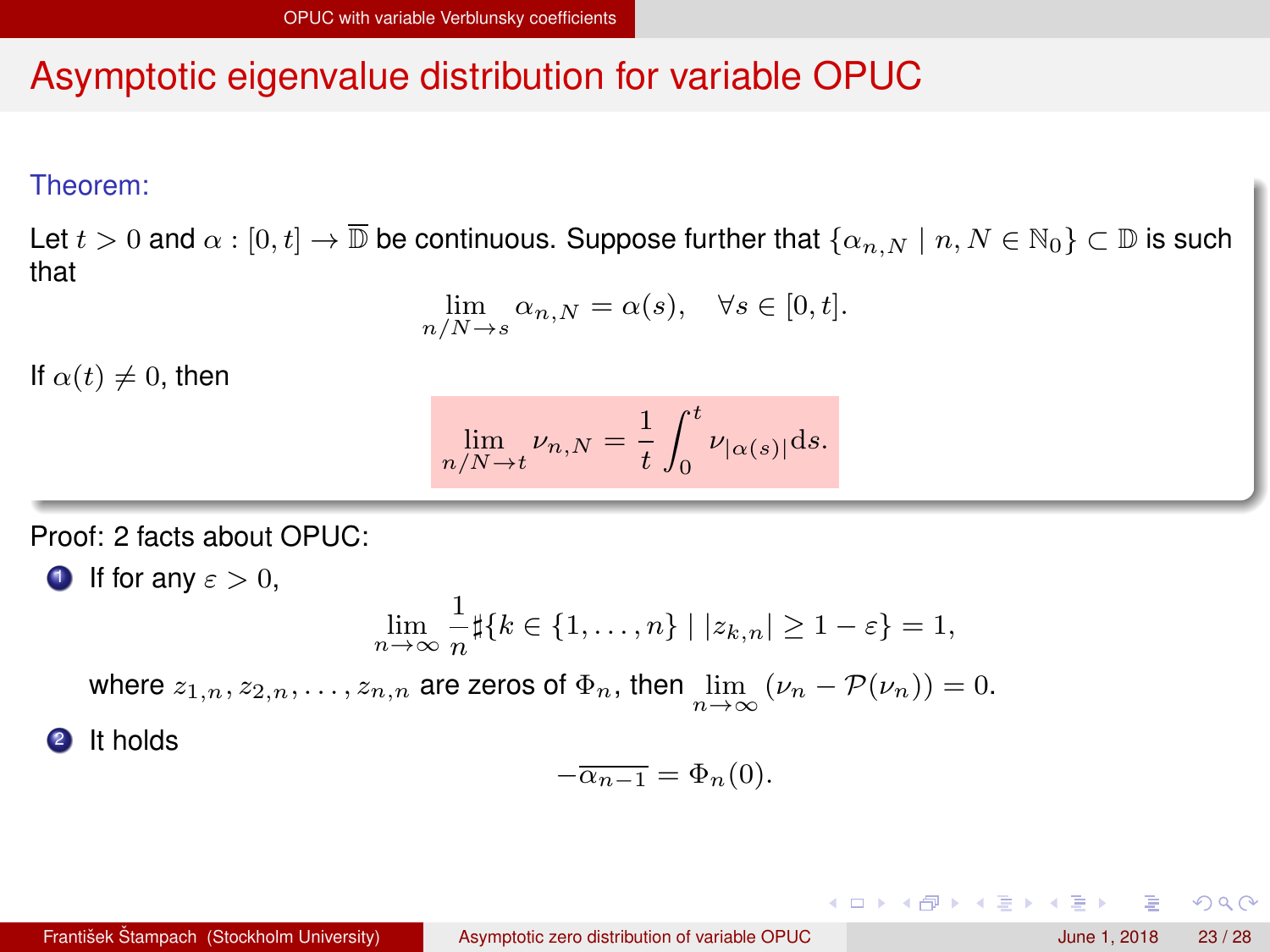#### <span id="page-89-0"></span>Theorem:

Let  $t > 0$  and  $\alpha : [0, t] \to \overline{\mathbb{D}}$  be continuous. Suppose further that  $\{\alpha_{n,N} \mid n, N \in \mathbb{N}_0\} \subset \mathbb{D}$  is such that

$$
\lim_{n/N \to s} \alpha_{n,N} = \alpha(s), \quad \forall s \in [0, t].
$$

If  $\alpha(t) \neq 0$ , then

$$
\lim_{n/N \to t} \nu_{n,N} = \frac{1}{t} \int_0^t \nu_{|\alpha(s)|} ds.
$$

Proof: 2 facts about OPUC:

• If for any 
$$
\varepsilon > 0
$$
,  
\n
$$
\lim_{n \to \infty} \frac{1}{n} \sharp \{ k \in \{1, ..., n\} \mid |z_{k,n}| \ge 1 - \varepsilon \} = 1,
$$

where  $z_{1,n}, z_{2,n}, \ldots, z_{n,n}$  are zeros of  $\Phi_n$ , then  $\lim_{n\to\infty} (\nu_n - \mathcal{P}(\nu_n)) = 0$ .

2 It holds

$$
-\overline{\alpha_{n-1}} = \Phi_n(0).
$$

It [s](#page-83-0)uffices [t](#page-106-0)o show that the zeros of  $\Phi_{n,N}$  $\Phi_{n,N}$  $\Phi_{n,N}$  $\Phi_{n,N}$  $\Phi_{n,N}$  cluster "mostly" on  $\mathbb{T}$ , [a](#page-90-0)s  $n/N \to t$  $n/N \to t$  $n/N \to t$ [.](#page-106-0)

 $-209$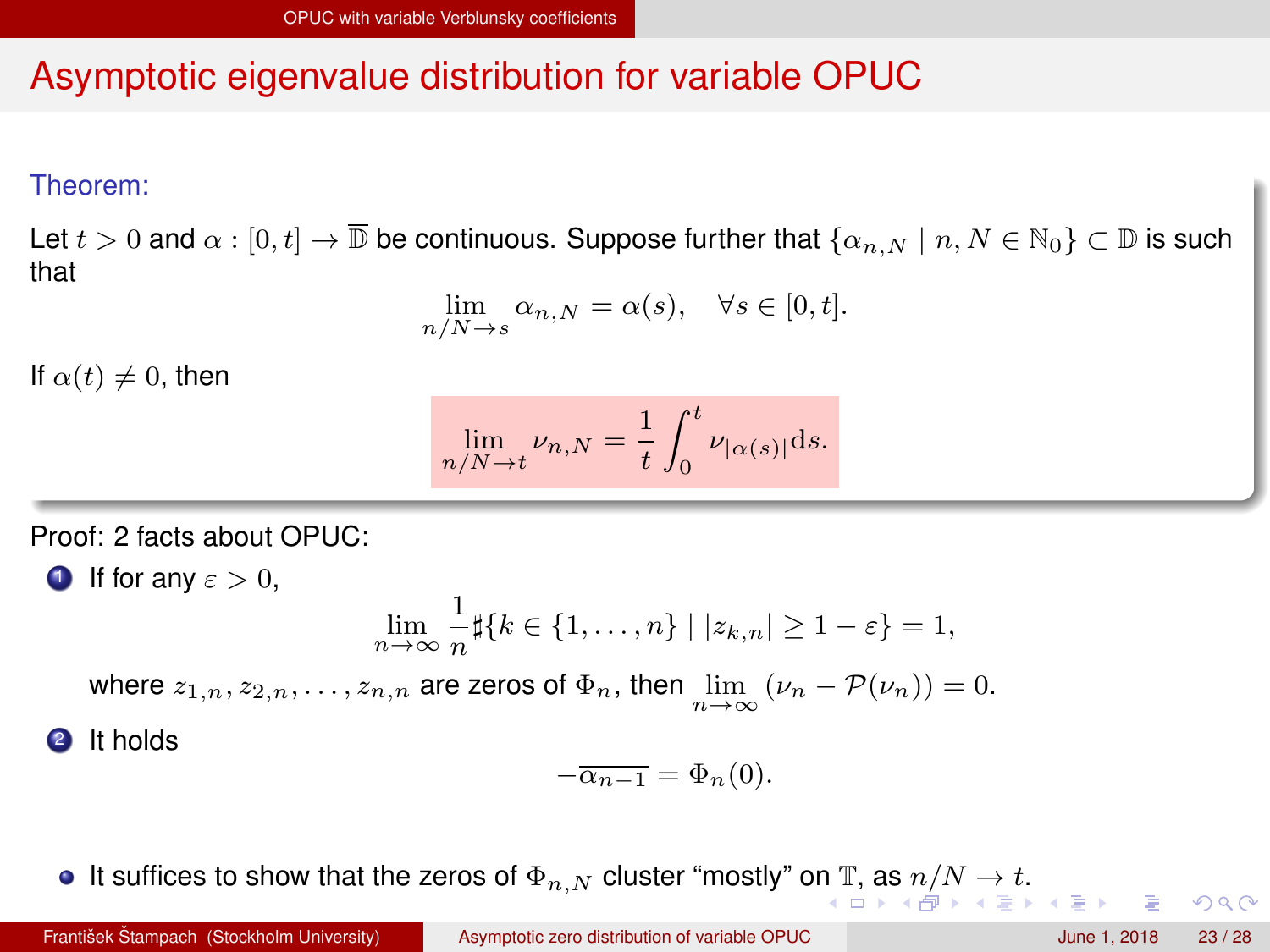<span id="page-90-0"></span>• Let  ${n_j}$  and  ${N_j}$  such that  $n_j, N_j \to \infty$  and  $n_j/N_j \to t$ , then

$$
-\overline{\alpha_{n_j-1,N_j}}=\Phi_{n_j,N_j}(0)=\prod_{k=1}^n\Big(-z_{k,n_j,N_j}\Big).
$$

 $OQ$ 

K ロ ▶ K 御 ▶ K 君 ▶ K 君 ▶ ○君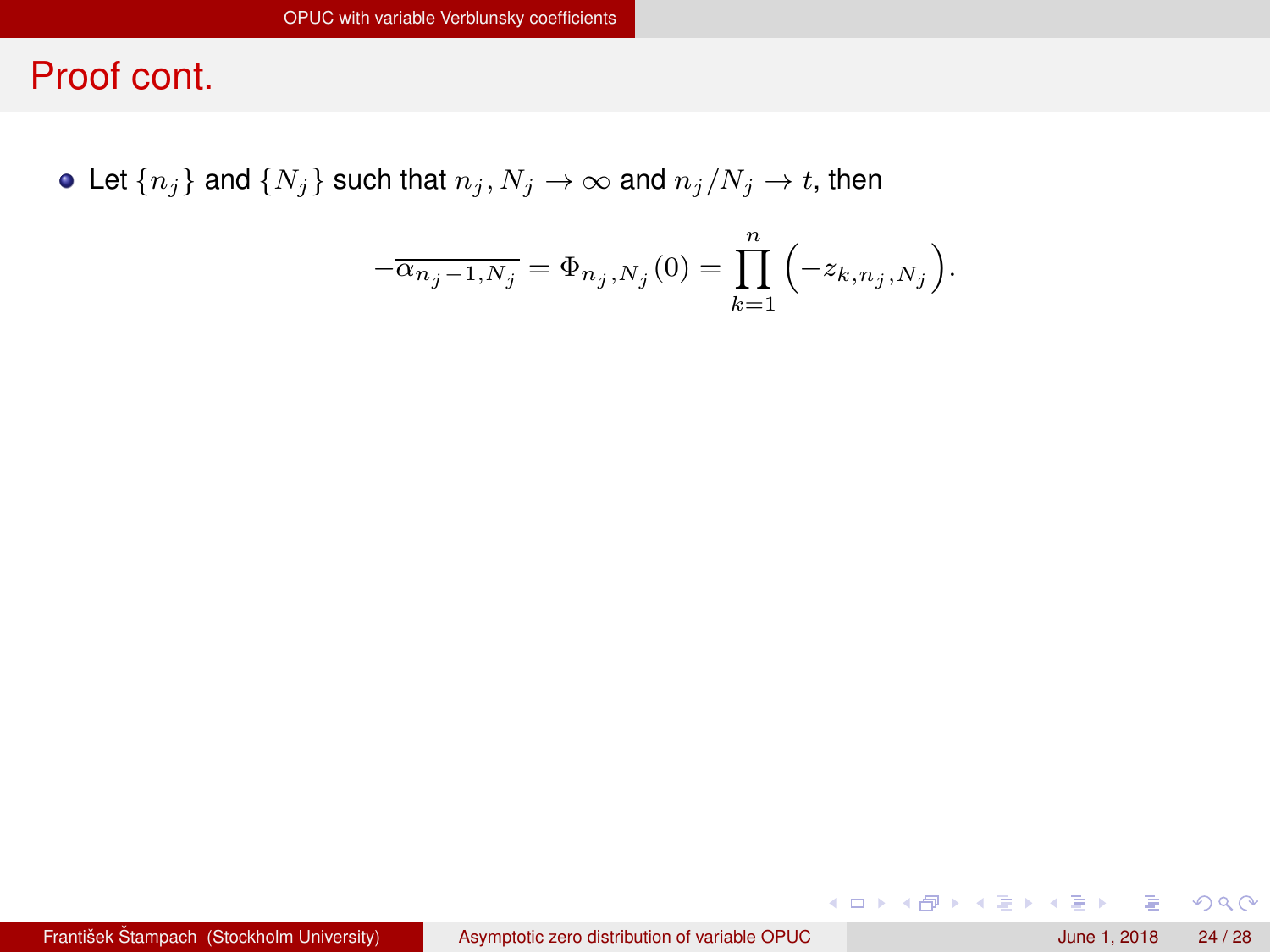<span id="page-91-0"></span>• Let  ${n_j}$  and  ${N_j}$  such that  $n_j, N_j \to \infty$  and  $n_j/N_j \to t$ , then

$$
-\overline{\alpha_{n_j-1,N_j}}=\Phi_{n_j,N_j}(0)=\prod_{k=1}^n\Big(-z_{k,n_j,N_j}\Big).
$$

• Then for any  $\varepsilon \in (0,1)$ ,

$$
\frac{1}{n_j}\log|\alpha_{n_j-1,N_j}|=\frac{1}{n_j}\sum_{j=1}^{n_j}\log|z_{k,n_j,N_j}|\leq \log(1-\varepsilon)\frac{\sharp\{k:|z_{k,n_j,N_j}|\leq 1-\varepsilon\}}{n_j}
$$

 $OQ$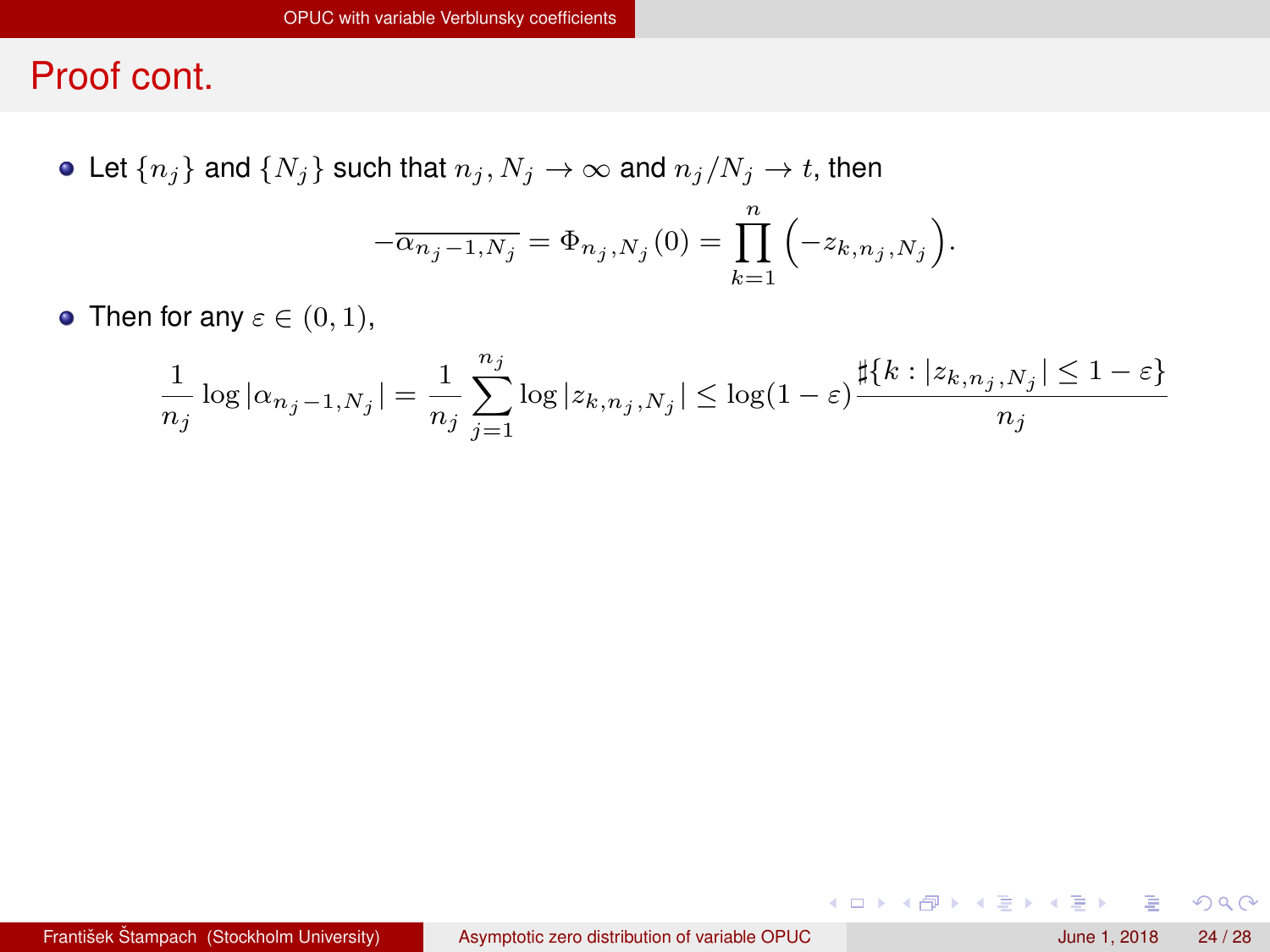<span id="page-92-0"></span>• Let  ${n_j}$  and  ${N_j}$  such that  $n_j, N_j \to \infty$  and  $n_j/N_j \to t$ , then

$$
-\overline{\alpha_{n_j-1,N_j}}=\Phi_{n_j,N_j}(0)=\prod_{k=1}^n\Big(-z_{k,n_j,N_j}\Big).
$$

• Then for any  $\varepsilon \in (0,1)$ ,

$$
\frac{1}{n_j} \log \underbrace{|\alpha_{n_j-1,N_j}|}_{\psi} = \frac{1}{n_j} \sum_{j=1}^{n_j} \log |z_{k,n_j,N_j}| \leq \log(1-\varepsilon) \frac{\sharp\{k : |z_{k,n_j,N_j}| \leq 1-\varepsilon\}}{n_j}
$$
\n
$$
\downarrow
$$
\n
$$
\alpha(t) \neq 0
$$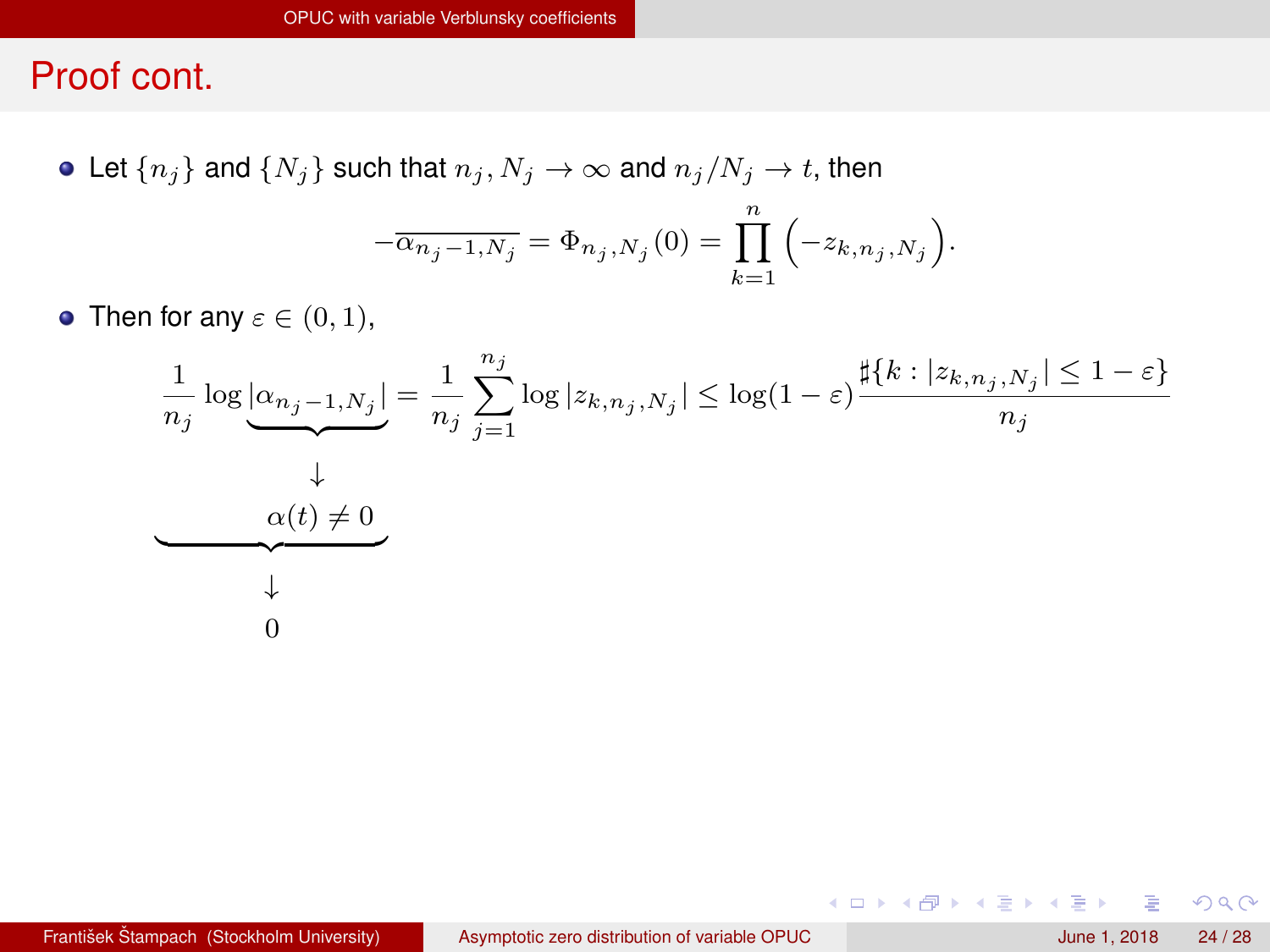<span id="page-93-0"></span>• Let  ${n_j}$  and  ${N_j}$  such that  $n_j, N_j \to \infty$  and  $n_j/N_j \to t$ , then

$$
-\overline{\alpha_{n_j-1,N_j}}=\Phi_{n_j,N_j}(0)=\prod_{k=1}^n\Big(-z_{k,n_j,N_j}\Big).
$$

• Then for any  $\varepsilon \in (0,1)$ ,

$$
\frac{1}{n_j} \log \underbrace{|\alpha_{n_j-1,N_j}|}_{\text{$\forall$}} = \frac{1}{n_j} \sum_{j=1}^{n_j} \log |z_{k,n_j,N_j}| \leq \underbrace{\log (1-\varepsilon)}_{<0} \frac{\sharp \{k: |z_{k,n_j,N_j}| \leq 1-\varepsilon \}}{n_j}
$$

0

 $OQ$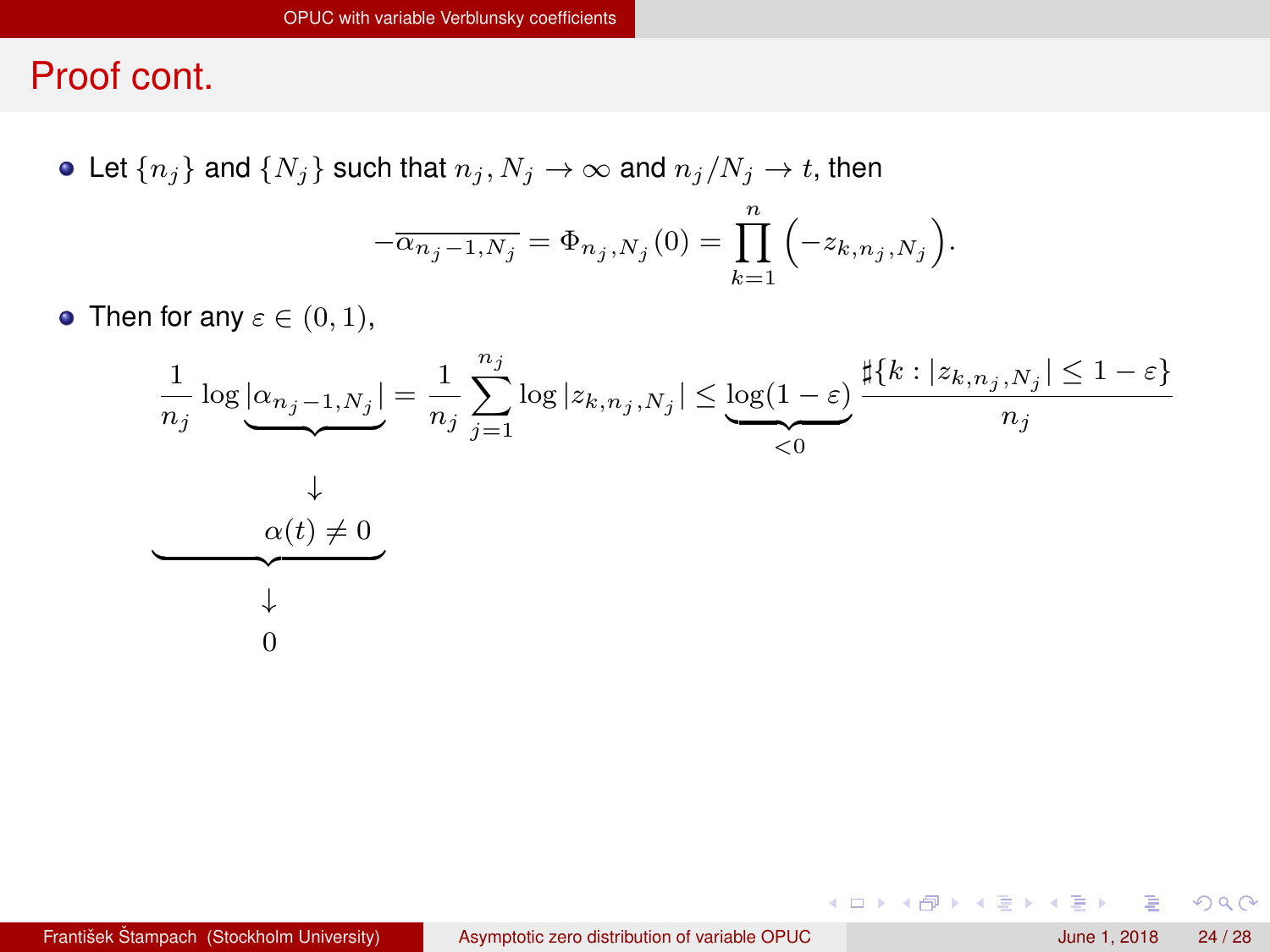<span id="page-94-0"></span>• Let  ${n_j}$  and  ${N_j}$  such that  $n_j, N_j \to \infty$  and  $n_j/N_j \to t$ , then

$$
-\overline{\alpha_{n_j-1,N_j}}=\Phi_{n_j,N_j}(0)=\prod_{k=1}^n\Big(-z_{k,n_j,N_j}\Big).
$$

• Then for any  $\varepsilon \in (0,1)$ ,

$$
\frac{1}{n_j} \log \underbrace{\left|\alpha_{n_j-1,N_j}\right|}_{\text{A}} = \frac{1}{n_j} \sum_{j=1}^{n_j} \log |z_{k,n_j,N_j}| \leq \underbrace{\log (1-\varepsilon)}_{<0} \underbrace{\frac{\sharp\{k : |z_{k,n_j,N_j}| \leq 1-\varepsilon\}}{n_j}}_{\text{A}} + \underbrace{\frac{\sharp\{k : |z_{k,n_j,N_j}| \leq 1-\varepsilon\}}{n_j}}_{\text{C}}.
$$

 $OQ$ 

K ロ ▶ K 御 ▶ K 君 ▶ K 君 ▶ ○君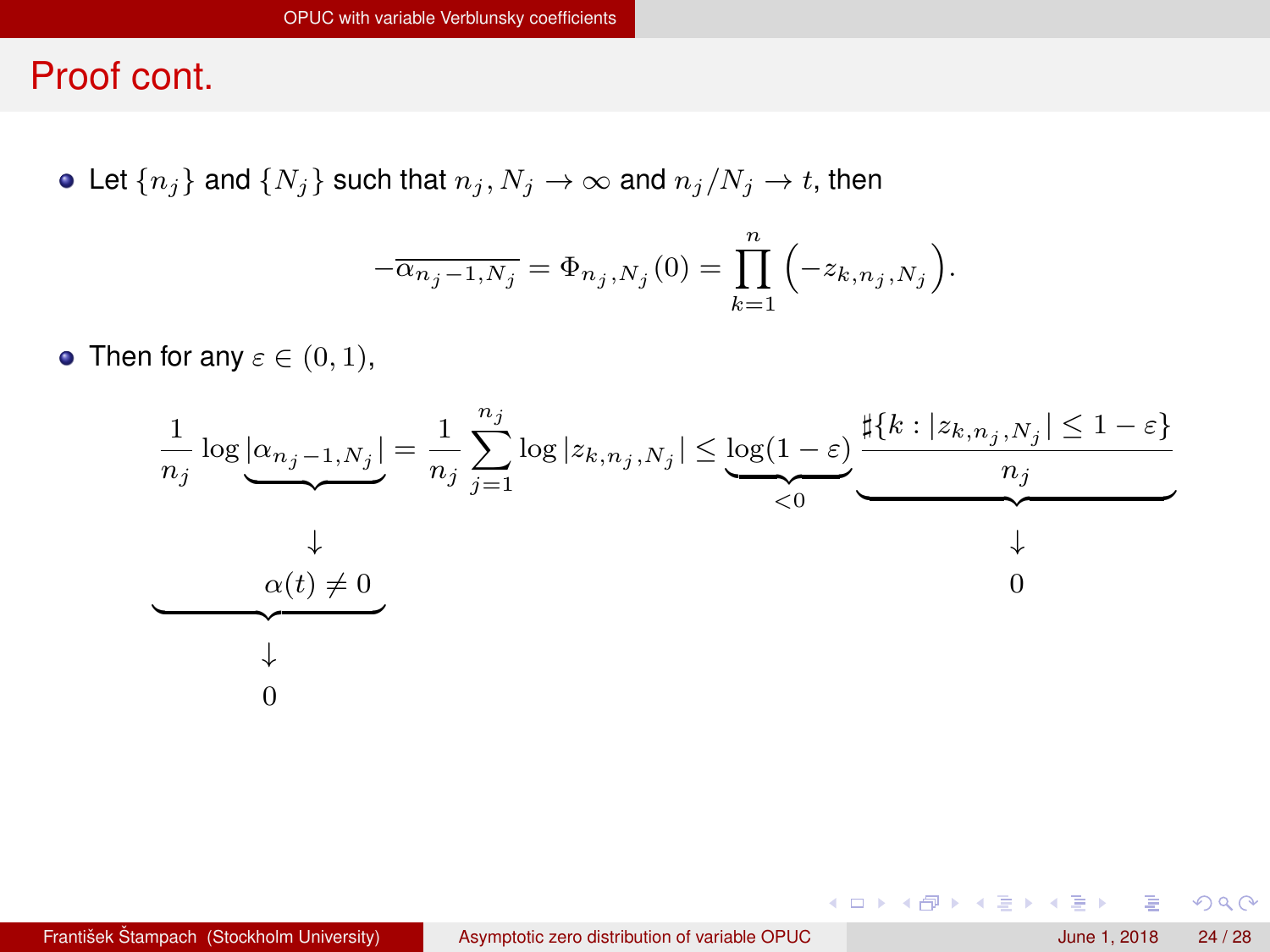<span id="page-95-0"></span>• Let  ${n_j}$  and  ${N_j}$  such that  $n_j, N_j \to \infty$  and  $n_j/N_j \to t$ , then

$$
-\overline{\alpha_{n_j-1,N_j}}=\Phi_{n_j,N_j}(0)=\prod_{k=1}^n\Big(-z_{k,n_j,N_j}\Big).
$$

• Then for any  $\varepsilon \in (0,1)$ ,

$$
\frac{1}{n_j} \log \underbrace{\left|\alpha_{n_j-1,N_j}\right|}_{\text{avg}} = \frac{1}{n_j} \sum_{j=1}^{n_j} \log |z_{k,n_j,N_j}| \leq \underbrace{\log(1-\varepsilon)}_{<0} \underbrace{\frac{\sharp\{k : |z_{k,n_j,N_j}| \leq 1-\varepsilon\}}{n_j}}_{\text{avg}}}{\frac{1}{\downarrow}}
$$

• Hence

$$
\lim_{n/N \to t} \frac{\sharp\{k : |z_{k,n,N}| > 1 - \varepsilon\}}{n} = 1,
$$

and the previous theorem implies the result.

 $OQ$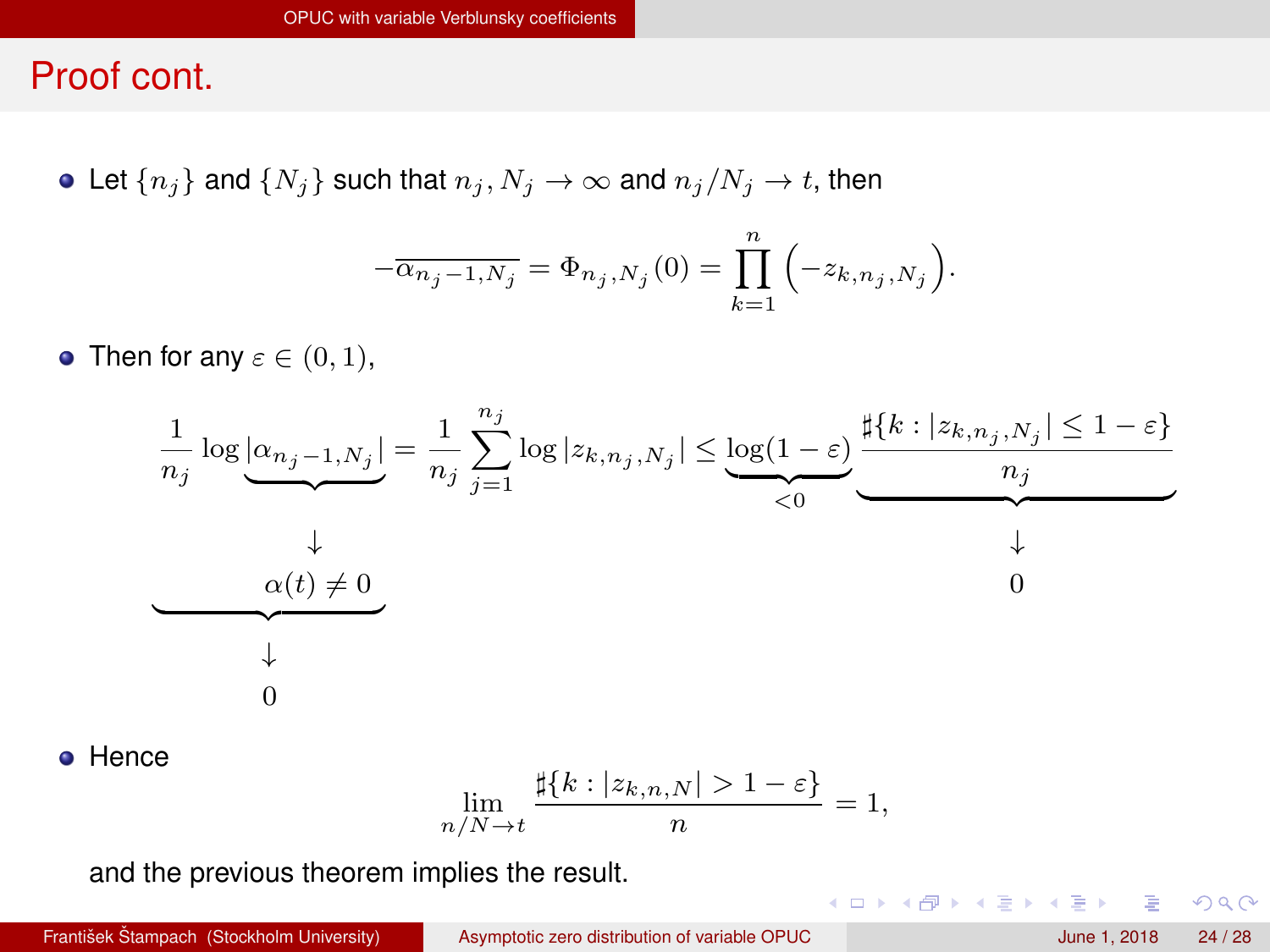<span id="page-96-0"></span>It is not clear what can happen when  $\alpha(t) = 0$  at the moment.

 $OQ$ 

メロトメ 御 トメ ミトメ ミトリ 毛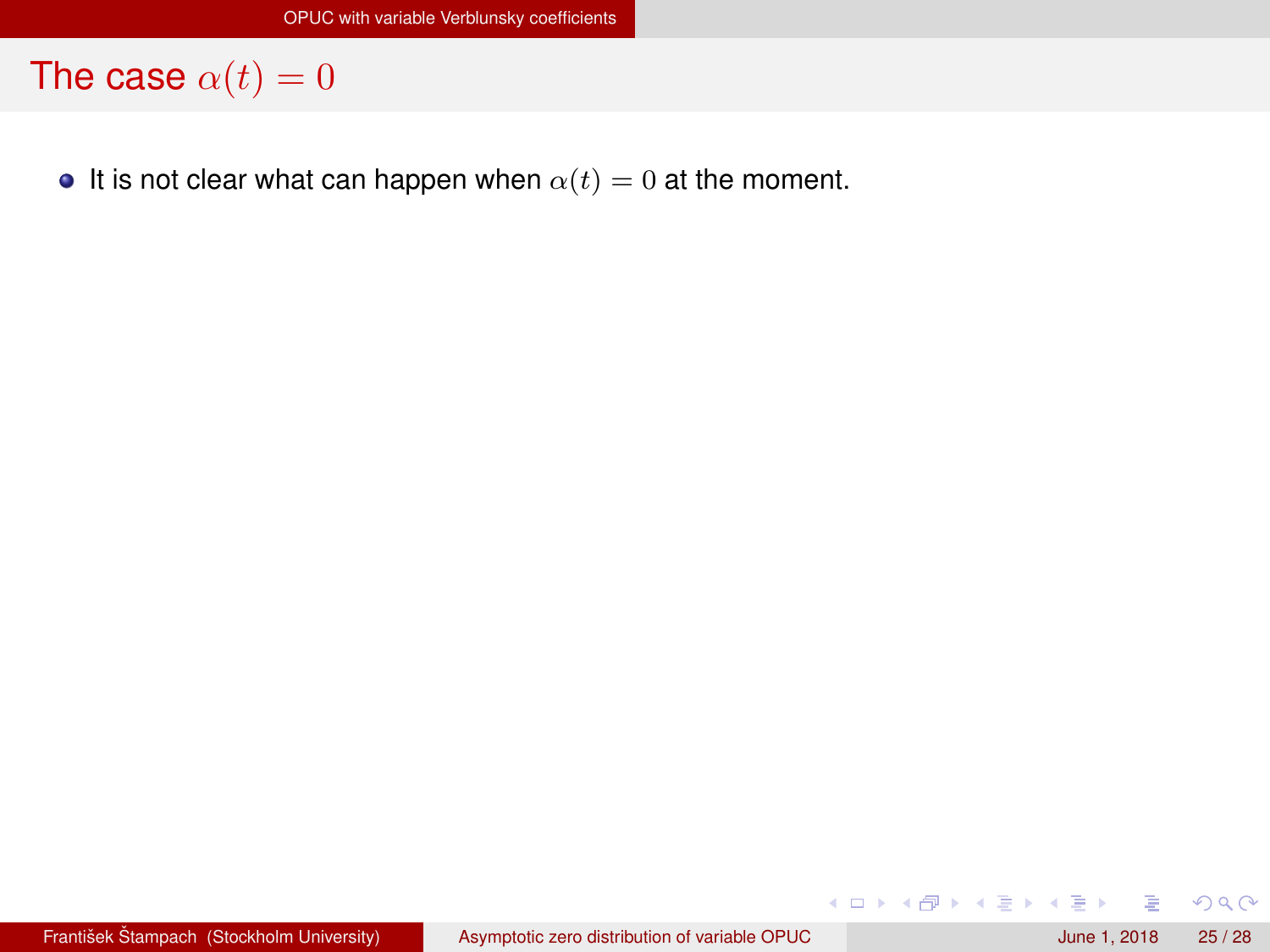- <span id="page-97-0"></span>It is not clear what can happen when  $\alpha(t) = 0$  at the moment.
- Various situations can occur. Note that, as a special case, the have (standard) OPUC with

 $\alpha_{n,N} = \alpha_n \to 0$ , as  $n \to \infty$ .

In particular, it is known that the limiting measure need not be supported on  $\mathbb T$  (or need no exists).

K ロ ▶ K @ ▶ K ミ ▶ K ミ ▶ - ' 큰' - K) Q Q @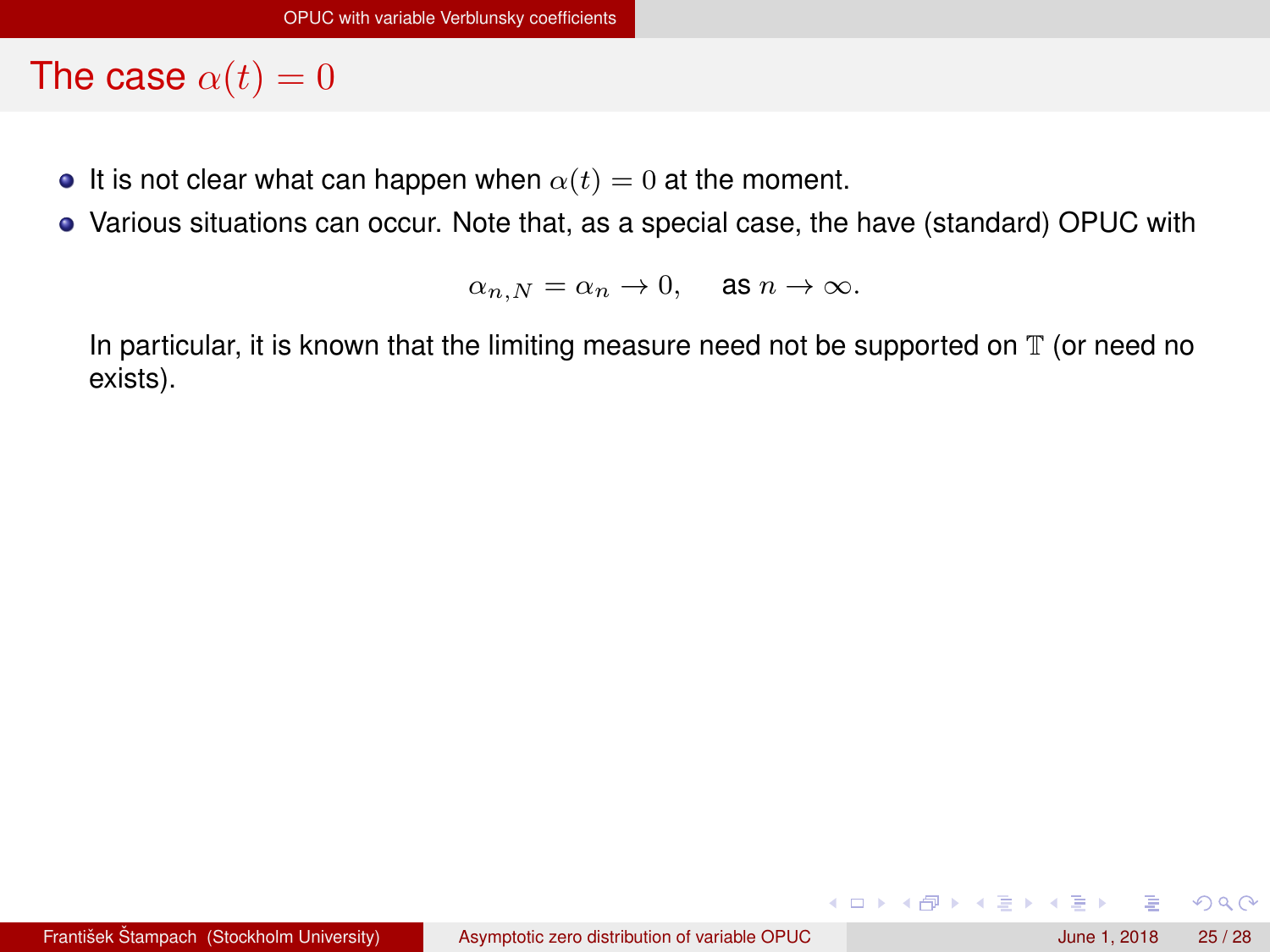- <span id="page-98-0"></span>It is not clear what can happen when  $\alpha(t) = 0$  at the moment.
- Various situations can occur. Note that, as a special case, the have (standard) OPUC with

$$
\alpha_{n,N}=\alpha_n\to 0,\quad\text{as }n\to\infty.
$$

In particular, it is known that the limiting measure need not be supported on  $\mathbb T$  (or need no exists).

• Therefore let us consider the less general setting:

$$
\alpha_{n,N}:=\alpha\left(\frac{nt}{N}\right),
$$

where  $\alpha \in C([0,t])$ .

 $\Omega$ 

イロン イ団ン イヨン イヨン 一番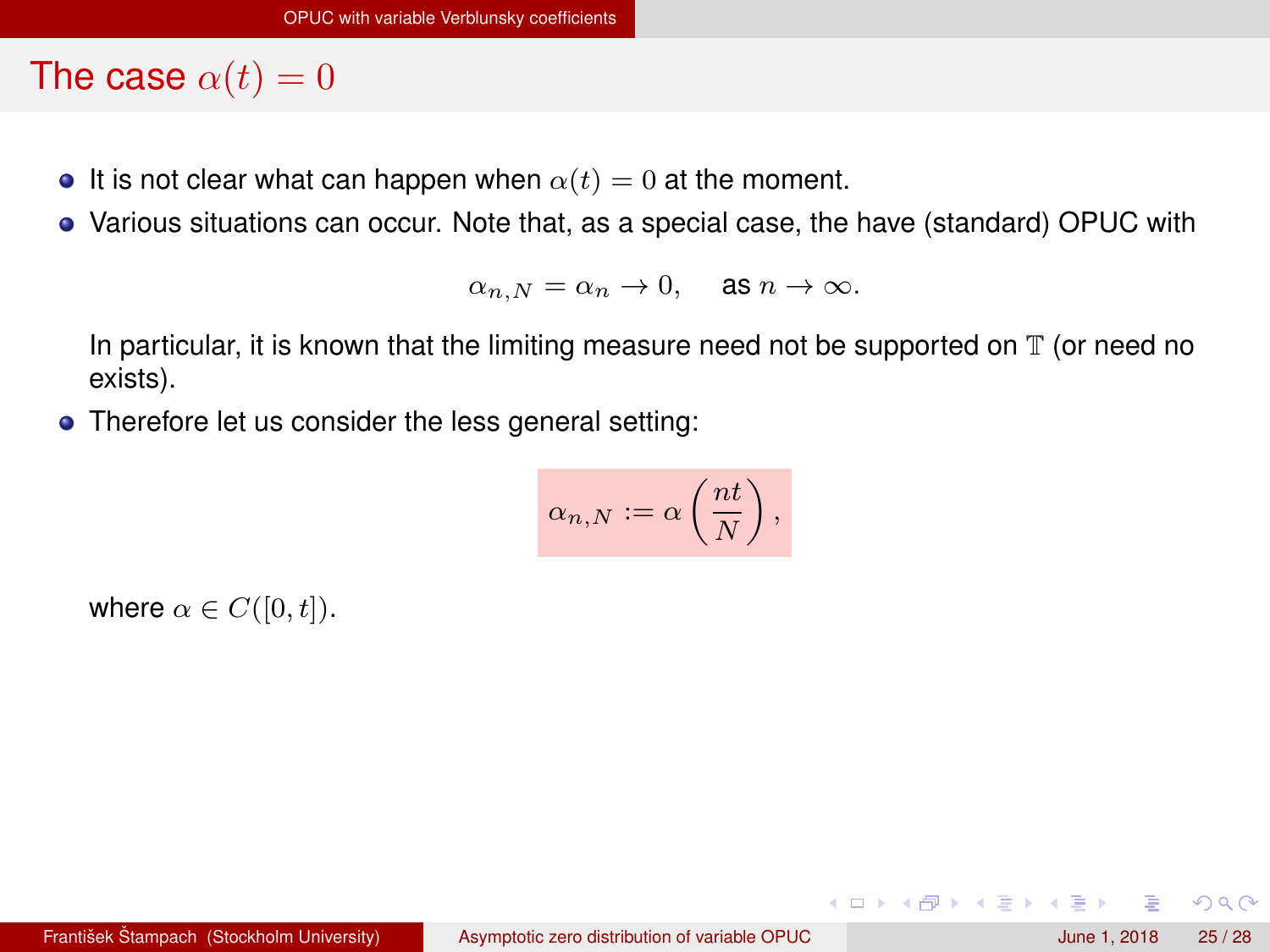- <span id="page-99-0"></span>It is not clear what can happen when  $\alpha(t) = 0$  at the moment.
- Various situations can occur. Note that, as a special case, the have (standard) OPUC with

$$
\alpha_{n,N}=\alpha_n\to 0,\quad \text{ as } n\to\infty.
$$

In particular, it is known that the limiting measure need not be supported on  $\mathbb T$  (or need no exists).

• Therefore let us consider the less general setting:

$$
\alpha_{n,N}:=\alpha\left(\frac{nt}{N}\right),
$$

where  $\alpha \in C([0,t])$ .

From now until the end of the talk, we investigate the asymptotic distribution of zeros of the polynomials

$$
\Phi_N(z):=\Phi_{N,N}(z),
$$

for  $N \to \infty$ . (The notation is a bit confusing here!)

KO KARA KE KA EK GERAK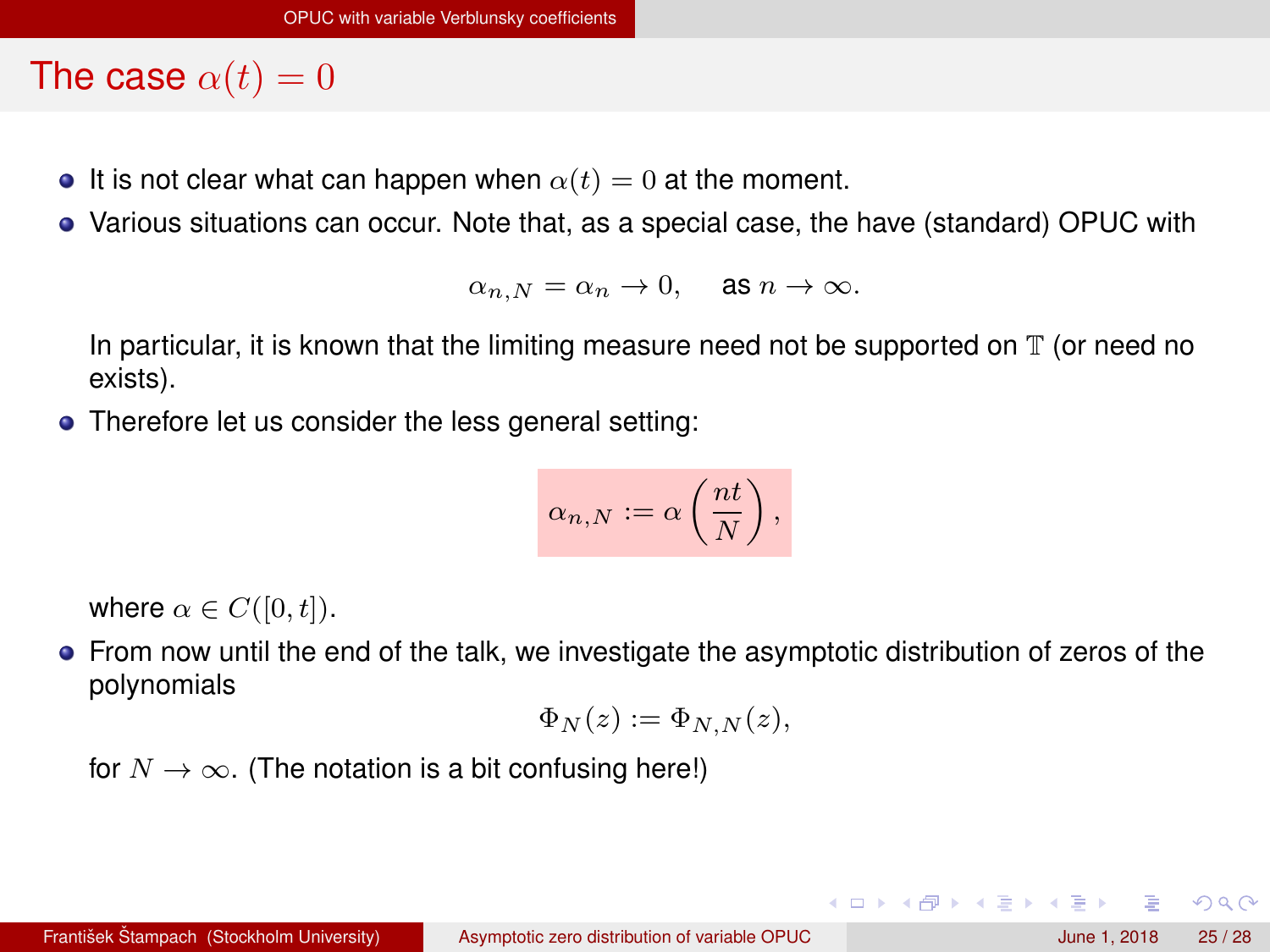### <span id="page-100-0"></span>The case  $\alpha(t) = 0$ : polynomial vs. exponential decay

• For a given  $\alpha \in C([0, t])$ , we would like to understand the situation when

$$
\lim_{N \to \infty} \left| \alpha \left( \frac{N-1}{N} t \right) \right|^{1/N} = A \in [0,1].
$$

 $2Q$ 

**K ロ ⊁ K 倒 ≯ K ミ ⊁ K ミ ⊁**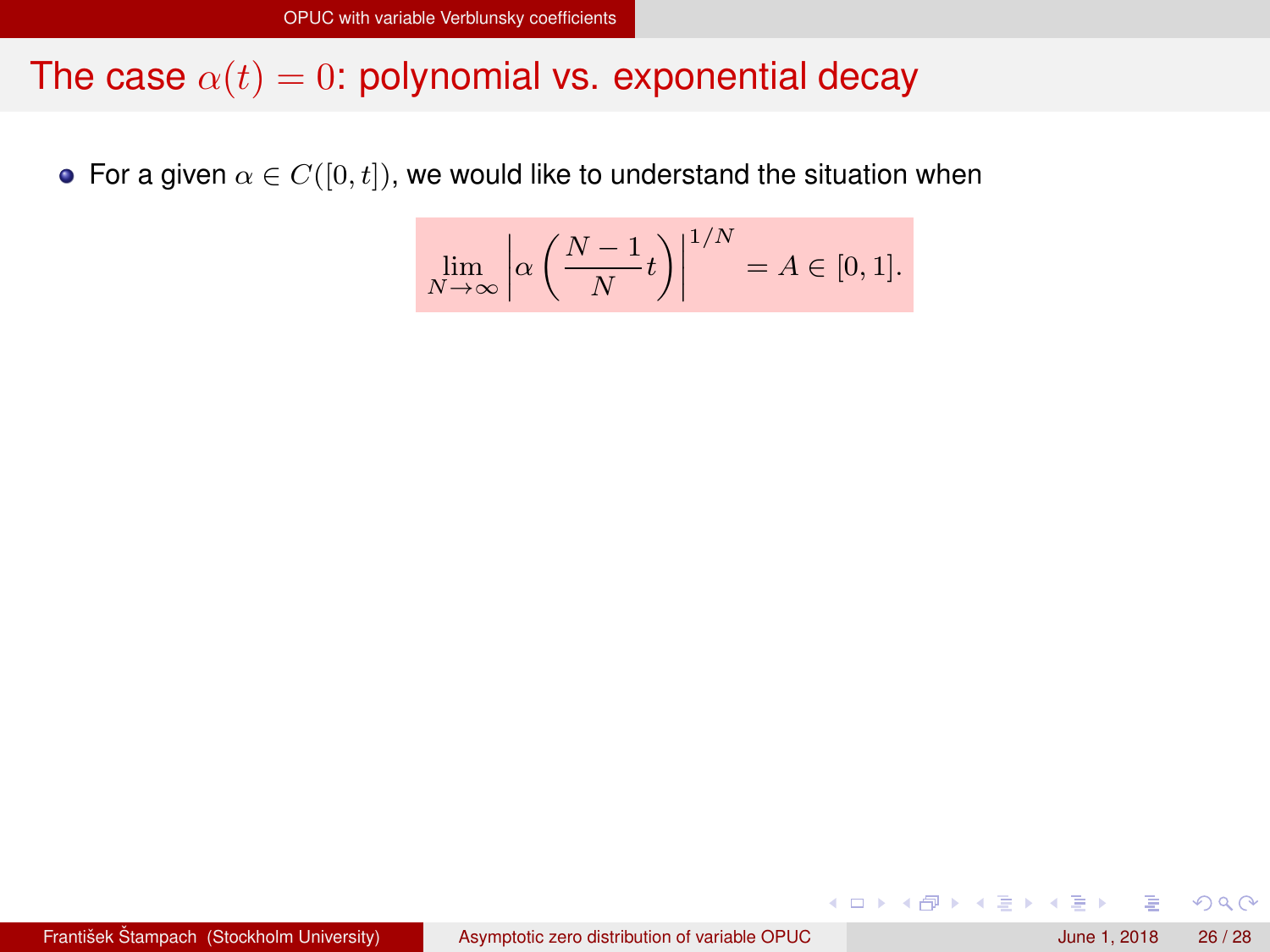### <span id="page-101-0"></span>The case  $\alpha(t) = 0$ : polynomial vs. exponential decay

• For a given  $\alpha \in C([0, t])$ , we would like to understand the situation when

$$
\lim_{N \to \infty} \left| \alpha \left( \frac{N-1}{N} t \right) \right|^{1/N} = A \in [0,1].
$$

Example (Polynomial decay)

If  $\alpha \in C([0,t])$  decays at t as

$$
\alpha(s) = a(s-t)^m + o((s-t)^m), \quad \text{as } s \to t-,
$$

for some  $m \in \mathbb{N}$  and  $a \neq 0$ . Then  $A = 1$ .

František Štampach (Stockholm University) [Asymptotic zero distribution of variable OPUC](#page-0-0) June 1, 2018 26 / 28

 $2Q$ 

**K ロ ⊁ K 倒 ≯ K ミ ⊁ K ミ ⊁**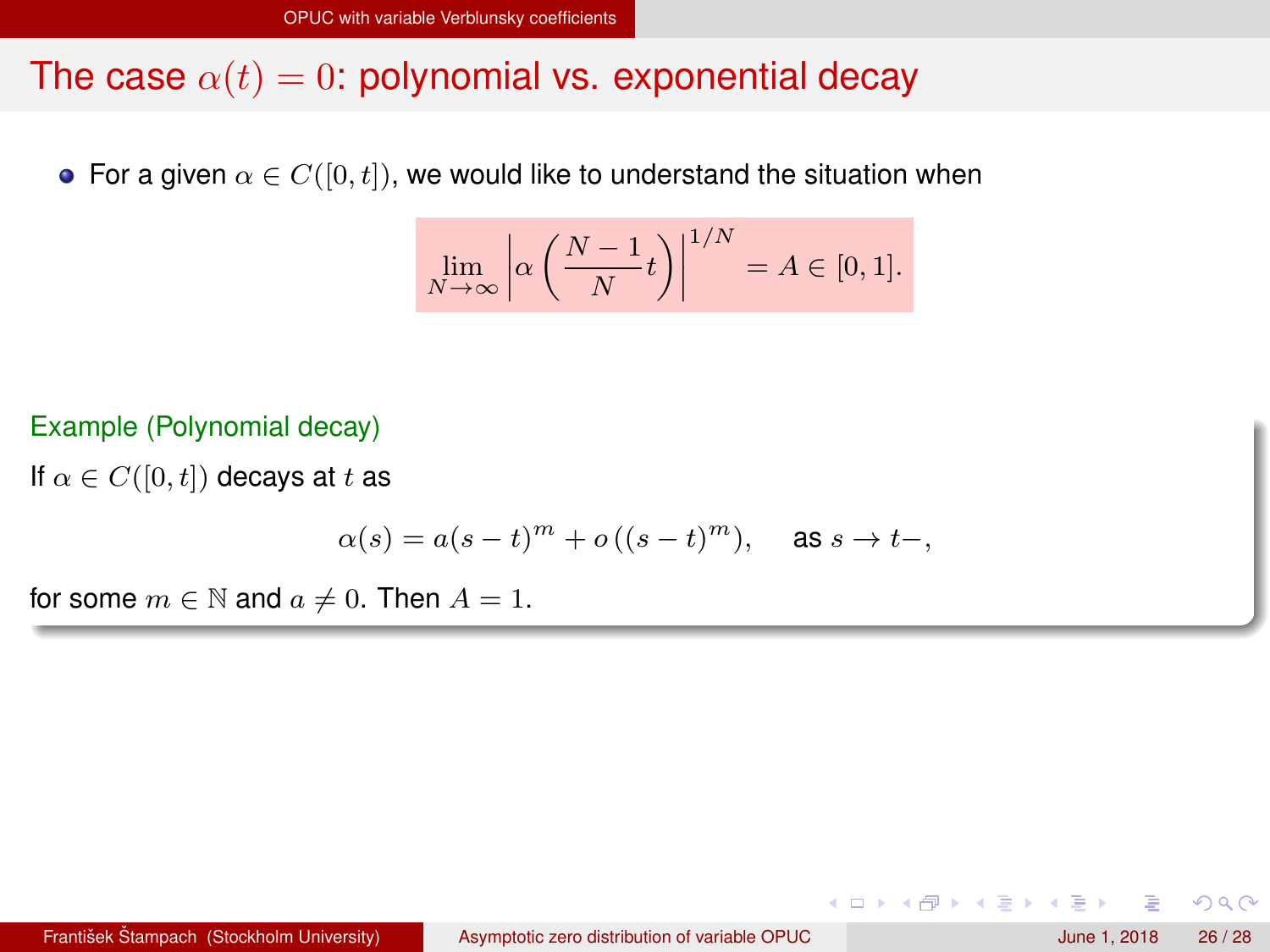### <span id="page-102-0"></span>The case  $\alpha(t) = 0$ : polynomial vs. exponential decay

• For a given  $\alpha \in C([0, t])$ , we would like to understand the situation when

$$
\lim_{N \to \infty} \left| \alpha \left( \frac{N-1}{N} t \right) \right|^{1/N} = A \in [0,1].
$$

Example (Polynomial decay)

If  $\alpha \in C([0,t])$  decays at t as

$$
\alpha(s) = a(s-t)^m + o\left((s-t)^m\right), \quad \text{as } s \to t-,
$$

for some  $m \in \mathbb{N}$  and  $a \neq 0$ . Then  $A = 1$ .

#### Example (Exponential decay)

If  $\alpha \in C([0,t])$  decays at t as

$$
\alpha(s) = A^{\frac{t}{t-s}} \left( 1 + o(1) \right), \quad \text{as } s \to t-,
$$

for some  $A \in (0,1)$ . Then  $A < 1$ .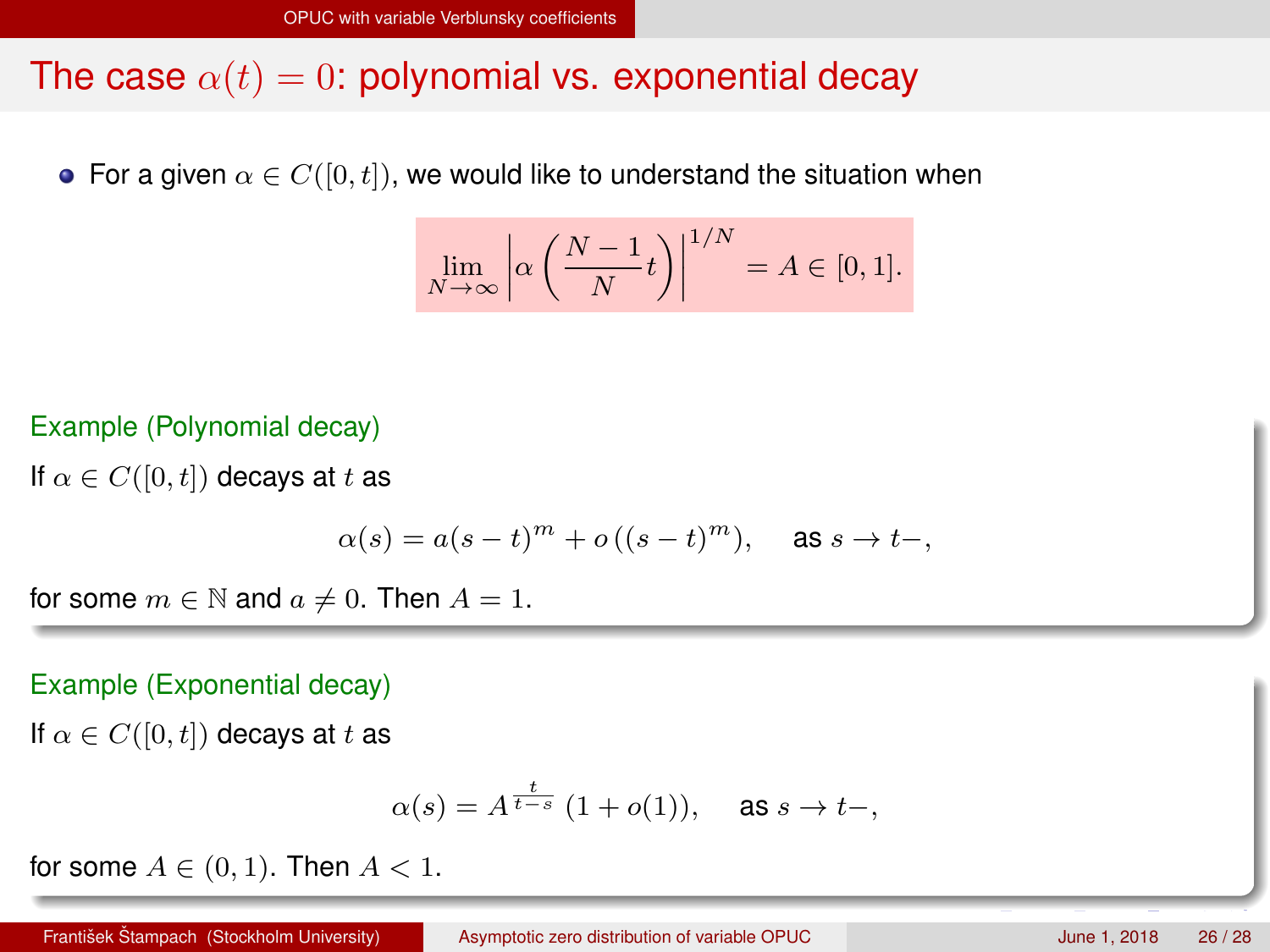## <span id="page-103-0"></span>The polynomial decay and an open problem

Theorem:

Let  $\alpha \in C([0, t])$  be such that  $A = 1$ . Then

$$
\lim_{N\to\infty}\nu_N=\frac{1}{t}\int_0^t\nu_{|\alpha(s)|}\mathrm{d} s.
$$

 $2Q$ 

**K ロ ト K 何 ト** 

→ 重 ★  $\leftarrow$   $\equiv$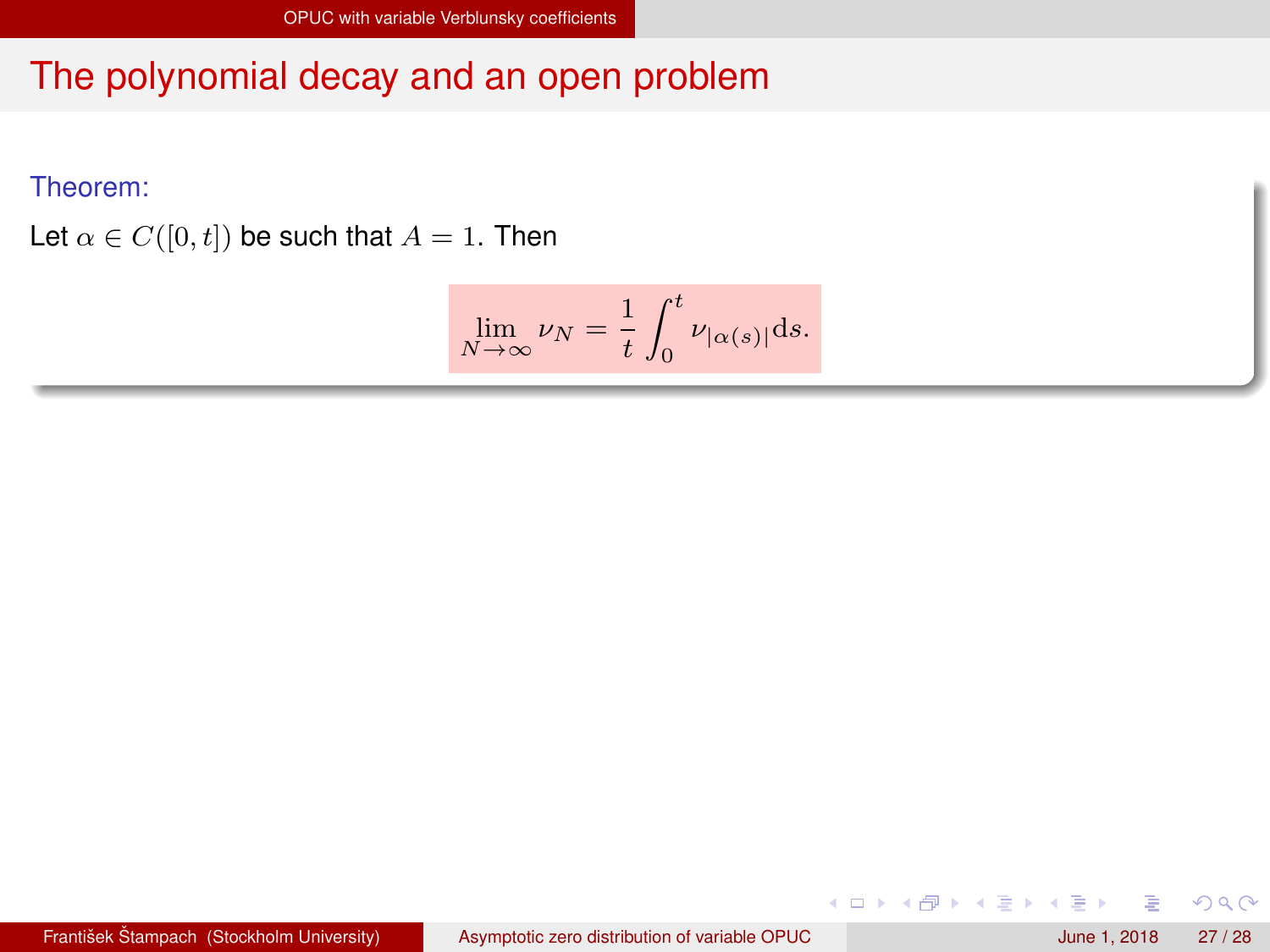# <span id="page-104-0"></span>The polynomial decay and an open problem

Theorem:

Let  $\alpha \in C([0, t])$  be such that  $A = 1$ . Then

$$
\lim_{N\to\infty}\nu_N=\frac{1}{t}\int_0^t\nu_{|\alpha(s)|}\mathrm{d} s.
$$

Proof: based on a modification of the previous arguments.

 $2Q$ 

イロト イ母 トイラト イラト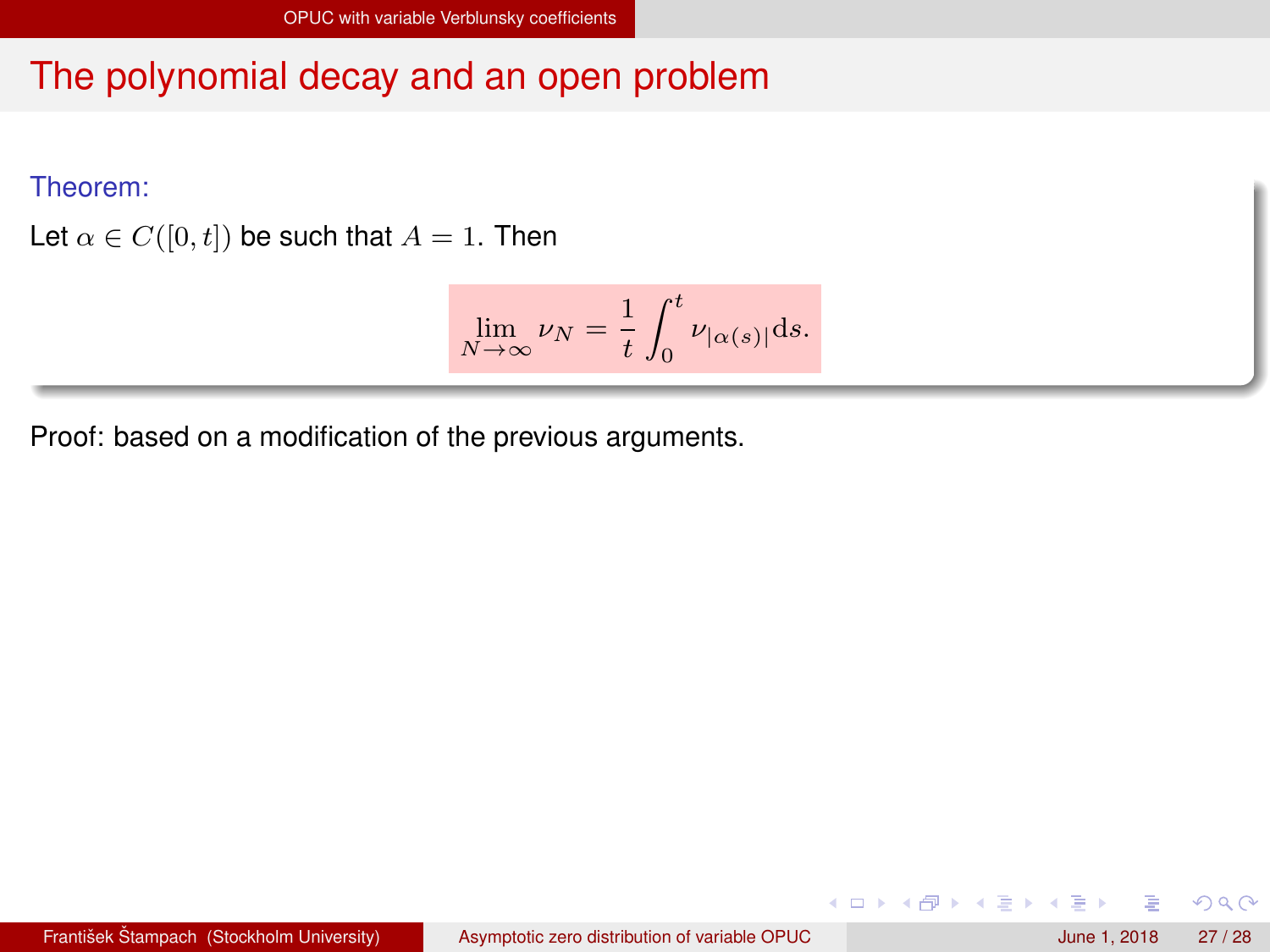# <span id="page-105-0"></span>The polynomial decay and an open problem

Theorem:

Let  $\alpha \in C([0,t])$  be such that  $A = 1$ . Then

$$
\lim_{N \to \infty} \nu_N = \frac{1}{t} \int_0^t \nu_{|\alpha(s)|} ds.
$$

Proof: based on a modification of the previous arguments.

#### **OPEN PROBLEM:**

What happens when  $A < 1$ ?

**K ロ ト K 何 ト** 

 $QQ$ 

化重新化重新